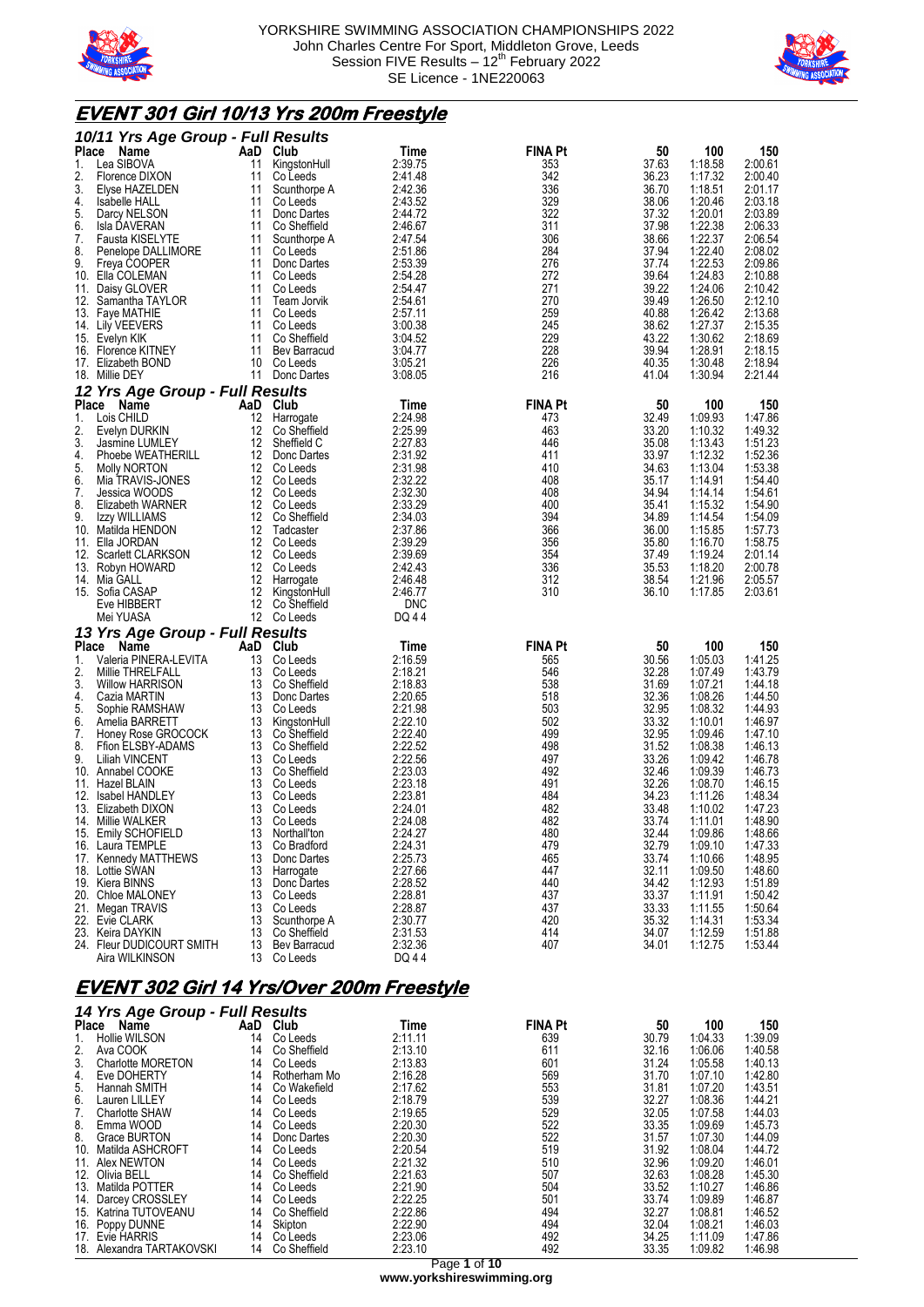



| 19.          | Greta HIGHFIELD                      | 14   | Donc Dartes                     | 2:23.53          | 487            | 32.72 | 1:09.47 | 1:47.34 |
|--------------|--------------------------------------|------|---------------------------------|------------------|----------------|-------|---------|---------|
| 20.          | Victoria SIBOVA                      | 14   | KingstonHull                    | 2:24.03          | 482            | 32.21 | 1:08.94 | 1:46.68 |
|              |                                      |      |                                 |                  |                |       |         |         |
| 21.          | Isabelle CHILD                       | 14   | Donc Dartes                     | 2:26.27          | 460            | 32.93 | 1:10.61 | 1:48.54 |
| 22.          | Rose KEEFE                           | 14   | Donc Dartes                     | 2:28.55          | 439            | 33.67 | 1:12.17 | 1:50.10 |
| 23.          | Milie SALMON                         | 14   | KingstonHull                    | 2:29.07          | 435            | 33.17 | 1:09.86 | 1:49.29 |
|              | Eleanor BRIDGMAN                     | 14   | Co Wakefield                    | <b>DNC</b>       |                |       |         |         |
|              |                                      |      |                                 |                  |                |       |         |         |
|              | Ruby GAMBLES                         | 14   | Rotherham Mo                    | DNC              |                |       |         |         |
|              | Daisy BALL                           | 14   | Co Wakefield                    | DQ 44            |                |       |         |         |
|              | 15 Yrs Age Group - Full Results      |      |                                 |                  |                |       |         |         |
|              |                                      |      |                                 |                  |                |       |         |         |
| <b>Place</b> | Name                                 | AaD  | Club                            | Time             | <b>FINA Pt</b> | 50    | 100     | 150     |
| 1.           | Isla JONES                           | 15   | Co Sheffield                    | 2:10.25          | 652            | 30.82 | 1:04.09 | 1:37.35 |
| 2.           |                                      | 15   | Co Sheffield                    |                  | 614            | 30.20 | 1:03.23 |         |
|              | Erin TANKARD                         |      |                                 | 2:12.91          |                |       |         | 1:38.06 |
| 3.           | Molly BAKER                          | 15   | Co Sheffield                    | 2:13.59          | 604            | 31.92 | 1:05.45 | 1:39.87 |
| 4.           | Evangeline STACEY                    | 15   | Co Leeds                        | 2:15.35          | 581            | 32.02 | 1:06.81 | 1:41.45 |
| 5.           | Chloe COOKE                          | 15   | Co Sheffield                    | 2:16.17          | 571            | 31.61 | 1:06.24 | 1:41.75 |
|              |                                      |      |                                 | 2:18.02          | 548            |       |         |         |
| 6.           | Megan CHU                            | 15   | KingstonHull                    |                  |                | 31.93 | 1:07.24 | 1:42.39 |
| 7.           | Megan WOOD                           | 15   | Donc Dartes                     | 2:18.40          | 543            | 32.23 | 1:07.22 | 1:43.30 |
| 8.           | Sedona REED                          | 15   | Co Leeds                        | 2:18.41          | 543            | 32.45 | 1:08.33 | 1:44.14 |
| 9.           | Sophia KELLY                         | 15   | Tadcaster                       | 2:19.11          | 535            | 32.15 | 1:07.66 | 1:43.13 |
|              |                                      |      |                                 |                  | 526            | 32.60 |         |         |
| 10.          | <b>Nell WILLIAMS</b>                 | 15   | Co Leeds                        | 2:19.96          |                |       | 1:07.57 | 1:44.30 |
| 11.          | Florence LADBURY                     | 15   | Harrogate                       | 2:22.15          | 502            | 32.56 | 1:09.09 | 1:46.09 |
| 12.          | Hannah WAKELIN                       | 15   | Co Sheffield                    | 2:23.02          | 492            | 32.62 | 1:09.20 | 1:46.94 |
|              | 13. Poppy DAVIS-COYLE                | 15   | <b>York City</b>                | 2:23.23          | 490            | 32.61 | 1:08.38 | 1:45.20 |
|              | 14. Annabelle LOFT                   | 15   | <b>York City</b>                | 2:29.31          | 433            | 33.61 | 1:11.07 | 1:49.92 |
|              |                                      |      |                                 |                  |                |       |         |         |
| 15.          | Olivia HARRIS                        | 15   | KingstonHull                    | 2:30.54          | 422            | 35.15 | 1:13.48 | 1:52.46 |
|              | 16 Yrs Age Group - Full Results      |      |                                 |                  |                |       |         |         |
|              |                                      |      |                                 |                  |                |       |         |         |
| Place        | Name                                 | AaD  | Club                            | Time             | <b>FINA Pt</b> | 50    | 100     | 150     |
| 1.           | Lucy ALLMAN                          | 16   | Co Leeds                        | 2:10.28          | 652            | 30.39 | 1:03.49 | 1:36.95 |
| 2.           | Ruby KNIGHT                          | 16   | <b>Bo Kirklees</b>              | 2:12.77          | 616            | 30.24 | 1:03.78 | 1:38.52 |
|              |                                      |      |                                 |                  |                |       |         |         |
| 3.           | Emily OLIVER                         | 16   | <b>Bo Kirklees</b>              | 2:13.25          | 609            | 30.27 | 1:03.65 | 1:38.32 |
| 4.           | Sophie MCLURE                        | 16   | Tadcaster                       | 2:13.32          | 608            | 30.61 | 1:04.72 | 1:38.91 |
| 5.           | <b>Jess WIDDOWSON</b>                | 16   | Co Leeds                        | 2:13.42          | 607            | 31.60 | 1:05.84 | 1:39.81 |
| 6.           | Daisy PURCHASE                       | 16   | Rotherham Mo                    | 2:13.93          | 600            | 31.84 | 1:05.65 | 1:40.07 |
|              |                                      |      |                                 |                  |                |       |         |         |
| 7.           | Olivia THOM                          | 16   | <b>York City</b>                | 2:14.18          | 596            | 30.43 | 1:04.69 | 1:39.13 |
| 8.           | Sholah ROBINSON                      | 16   | Co Sheffield                    | 2:15.11          | 584            | 31.08 | 1:04.96 | 1:39.97 |
| 9.           | Rhianna FOSTER                       | 16   | KingstonHull                    | 2:15.12          | 584            | 30.98 | 1:05.51 | 1:40.93 |
| 10.          | Ella SUMMERS                         | 16   | Scunthorpe A                    | 2:15.35          | 581            | 31.85 | 1:06.37 | 1:41.40 |
|              |                                      |      |                                 | 2:15.62          | 578            |       | 1:05.82 | 1:40.92 |
| 11.          | Libby MUNDAY                         | 16   | Cleethorpes                     |                  |                | 30.86 |         |         |
| 12.          | Emily Afiya RICKINSON                | 16   | KingstonHull                    | 2:15.72          | 576            | 31.62 | 1:06.02 | 1:40.58 |
|              | 13. Nia THORMAN                      | 16   | Rotherham Mo                    | 2:17.29          | 557            | 31.76 | 1:06.40 | 1:42.07 |
| 14.          | Megan SHARP                          | 16   | Co Leeds                        | 2:17.47          | 555            | 31.74 | 1:06.42 | 1:42.13 |
|              |                                      |      |                                 | 2:17.84          | 550            |       | 1:06.22 | 1:41.94 |
|              | 15. Kaye FENTON                      | 16   | Skipton                         |                  |                | 31.15 |         |         |
| 16.          | Tahlia MULLEAGUE                     | 16   | Co Sheffield                    | 2:18.49          | 542            | 31.78 | 1:07.16 | 1:43.43 |
| 17.          | Isla WILLIAMS                        | 16   | Co Leeds                        | 2:20.08          | 524            | 33.24 | 1:08.68 | 1:44.33 |
| 18.          | <b>Iris BURNETT</b>                  | 16   | Cleethorpes                     | 2:21.42          | 509            | 32.46 | 1:07.87 | 1:45.01 |
|              |                                      |      |                                 |                  |                |       |         |         |
|              | 19. Lily-Mae PRATT                   | 16   | Skipton                         | 2:21.57          | 508            | 32.93 | 1:09.15 | 1:45.66 |
|              | 20. Kasja RICKELTON                  | 16   | Co Leeds                        | 2:23.15          | 491            | 32.63 | 1:08.99 | 1:46.13 |
|              | 21. Isabel FARMER                    | 16   | <b>Bo Kirklees</b>              | 2:24.05          | 482            | 33.69 | 1:10.50 | 1:48.66 |
|              |                                      |      |                                 |                  |                |       |         |         |
|              | 17 Yrs/Over Age Group - Full Results |      |                                 |                  |                |       |         |         |
| <b>Place</b> | Name                                 | `AaD | Club                            | Time             | <b>FINA Pt</b> | 50    | 100     | 150     |
| 1.           | Candice HALL                         | 25   | Co Sheffield                    | 2:02.41          | 786            | 28.89 | 1:00.25 | 1:31.44 |
|              |                                      |      |                                 |                  |                |       |         |         |
| 2.           | Kate CLIFTON                         | 22   | Co Sheffield                    | 2:02.51          | 784            | 29.11 | 1:00.73 | 1:31.95 |
| 3.           | <b>Charlotte BERRY</b>               | 18   | Co Sheffield                    | 2:06.85          | 706            | 29.95 | 1:02.03 | 1:34.30 |
| 4.           | Ellie WALKER                         | 21   | Tadcaster                       | 2:07.73          | 692            | 29.36 | 1:02.18 | 1:34.99 |
| 5.           | Lara THOMSON                         | 17   | Co Leeds                        | 2:08.67          | 676            | 30.64 | 1:03.85 | 1:36.93 |
|              |                                      |      |                                 |                  |                |       |         |         |
| 6.           | Isabelle GOODWIN                     | 18   | Co Leeds                        | 2:09.35          | 666            | 30.53 | 1:03.76 | 1:36.57 |
| 7.           | Georgina CHADWICK                    | 18   | Co Sheffield                    | 2:09.52          | 663            | 30.10 | 1:02.96 | 1:36.70 |
| 8.           | Leah SCHLOSSHAN                      | 17   | Co Leeds                        | 2:09.84          | 658            | 29.87 | 1:03.13 | 1:36.57 |
| 9.           | Mollie FISHER                        | 17   | Rotherham Mo                    | 2:10.50          | 648            | 29.95 | 1:03.11 | 1:36.99 |
| 10.          | Georgia ROBERTSON                    | 17   | Co Sheffield                    | 2:10.54          | 648            | 30.62 | 1:03.29 | 1:37.23 |
|              |                                      |      |                                 |                  |                |       |         |         |
| 11.          | <b>Beth HALL</b>                     | 17   | Cleethorpes                     | 2:10.77          | 644            | 29.56 | 1:03.30 | 1:37.45 |
|              | 12. Libby WALKER                     | 17   | Tadcaster                       | 2:12.33          | 622            | 30.66 | 1:04.52 | 1:38.83 |
|              | 13. Kidiest HODGSON                  | 18   | Co Leeds                        | 2:12.56          | 619            | 30.96 | 1:04.77 | 1:39.77 |
| 14.          | Annabelle WILKINSON                  | 17   | Co Sheffield                    | 2:12.70          | 617            | 30.47 | 1:04.20 | 1:38.14 |
|              |                                      |      |                                 |                  |                |       |         |         |
|              | 15. Molly CHAMBERS                   | 20   | Donc Dartes                     | 2:12.93          | 613            | 30.69 | 1:04.35 | 1:38.76 |
|              | 16. Chloe HIRST                      | 19   | <b>Bo Kirklees</b>              | 2:13.36          | 608            | 31.87 | 1:06.02 | 1:40.00 |
|              | 17. Sally RUTLEDGE                   | 18   | <b>Bo Kirklees</b>              | 2:14.33          | 594            | 30.93 | 1:04.64 | 1:39.64 |
|              | 18. Madison JOHNSON                  | 17   | Donc Dartes                     | 2:14.75          | 589            | 30.90 | 1:04.54 | 1:40.17 |
|              |                                      | 18   |                                 |                  | 578            | 30.85 | 1:05.37 |         |
| 19.          | Alexandra WOODHEAD                   |      | <b>Bo Kirklees</b>              | 2:15.58          |                |       |         | 1:40.71 |
|              | 20. Lillie BRYANT                    | 18   | <b>Bo Kirklees</b>              | 2:15.76          | 576            | 31.19 | 1:06.03 | 1:41.16 |
|              | 21. Emma WILLS                       | 43   | <b>York City</b>                | 2:15.85          | 575            | 31.86 | 1:05.66 | 1:40.62 |
|              | 22. Agatha SCOTT                     |      | Harrogate                       | 2:17.27          | 557            | 31.35 | 1:05.91 | 1:41.60 |
|              |                                      |      |                                 |                  |                |       |         |         |
|              |                                      | 17   |                                 |                  |                |       |         |         |
|              | 23. Freya TYAS                       | 17   | York City                       | 2:18.14          | 547            | 32.12 | 1:07.12 | 1:42.88 |
|              | 24. Lauren SWINBOURNE                | 19   | Scunthorpe A                    | 2:18.92          | 537            | 32.64 | 1:07.43 | 1:42.88 |
|              | 25. Niamh CARROLL                    | 17   | Tadcaster                       | 2:19.43          | 532            | 32.03 | 1:07.05 | 1:43.70 |
|              |                                      |      |                                 |                  |                |       |         |         |
|              | 26. Louisa IBBERSON                  | 17   | Harrogate                       | 2:19.70          | 528            | 31.87 | 1:07.32 | 1:44.23 |
|              | 27. Aine HUGHES                      | 17   | Co Sheffield                    | 2:20.23          | 522            | 31.90 | 1:07.77 | 1:43.99 |
| 28.          | Abigail NAYLOR                       | 17   | <b>Bo Kirklees</b>              | 2:21.51          | 508            | 31.44 | 1:05.97 | 1:44.47 |
| 29.          | Abigail HEALD                        | 17   | Co Leeds                        | 2:22.92          | 493            | 32.70 | 1:09.47 | 1:46.46 |
|              |                                      |      |                                 |                  |                |       |         |         |
| 30.          | Charlotte TINGLE                     | 17   | Rotherham Mo                    | 2:23.43          | 488            | 32.04 | 1:08.00 | 1:45.59 |
|              | 31. Megan BURNELL                    | 17   | Co Leeds                        | 2:23.72          | 485            | 31.74 | 1:07.28 | 1:44.89 |
| 32.          | Abigail JACKSON                      | 19   | Rotherham Mo                    | 2:24.13          | 481            | 32.30 | 1:08.51 | 1:45.97 |
|              | 33. Holly STEADE                     | 20   | Co Sheffield                    | 2:26.05          | 462            | 32.50 | 1:09.47 | 1:47.73 |
|              |                                      | 18   |                                 |                  |                | 29.69 |         |         |
|              | 34. Mia BOYLE<br>Macy YOXALL         | 17   | <b>York City</b><br>Bo Barnsley | 2:31.13<br>DQ 44 | 417            |       | 1:09.50 | 1:50.41 |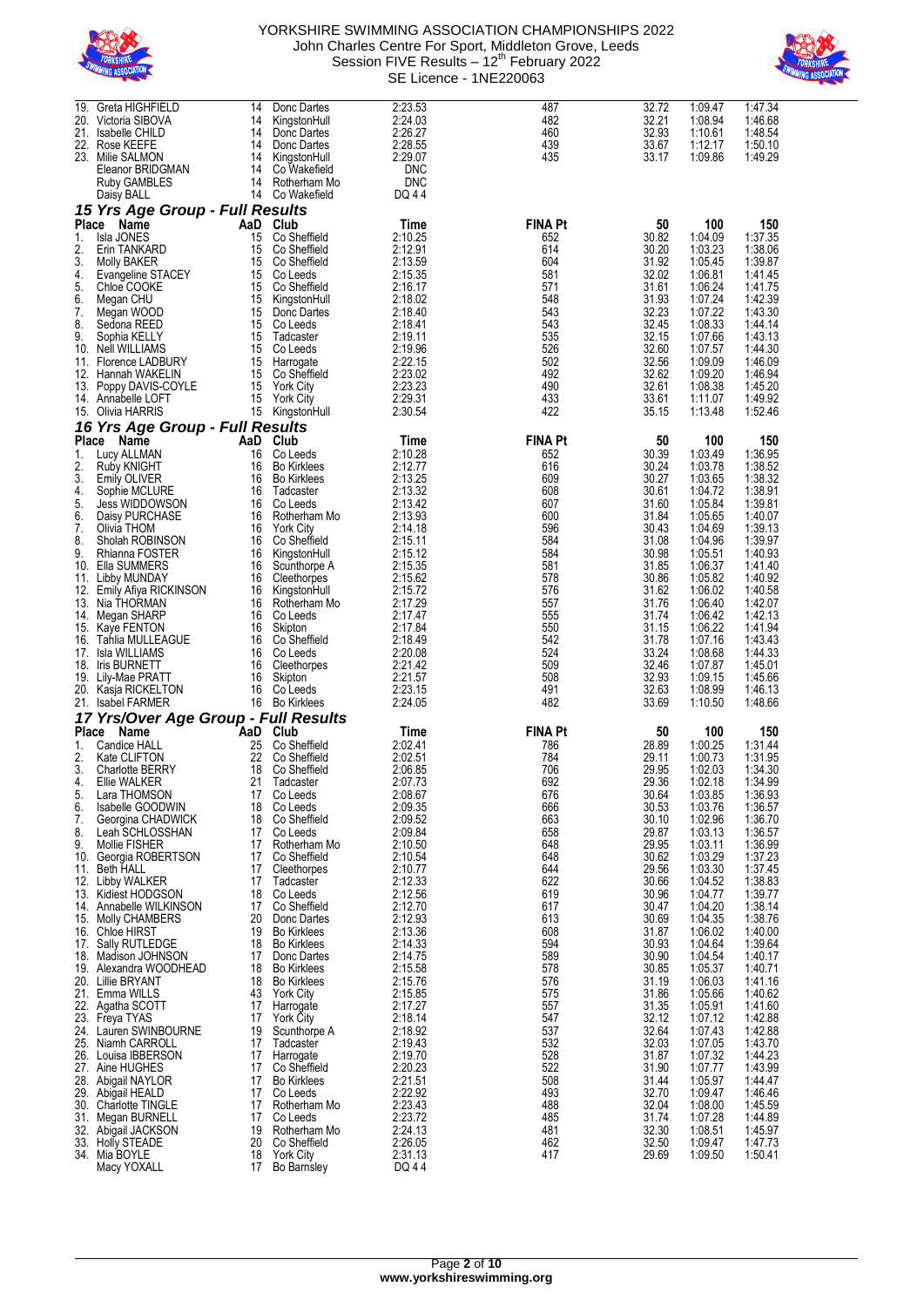



## **EVENT 303 Boy 10/13 Yrs 100m Butterfly**

|          | 10/11 Yrs Age Group - Full Results   |          |                                 |                    |                |                |
|----------|--------------------------------------|----------|---------------------------------|--------------------|----------------|----------------|
| Place    | Name                                 | AaD      | Club                            | Time               | <b>FINA Pt</b> | 50             |
| 1.       | Harry OSBORNE                        | 11       | Co Sheffield                    | 1:23.53            | 208            | 38.06          |
| 2.       | Halo BENTLEY-HICKS                   | 11       | Co Leeds                        | 1:23.68            | 206            | 40.10          |
| 3.       | Charlie HASLINGDEN                   | 11       | Co Sheffield                    | 1:24.74            | 199            | 38.46          |
| 4.       | Archie AINSLIE                       | 11       | Donc Dartes                     | 1:26.26            | 188            | 38.93          |
| 5.       | Oliver BARRETT                       | 11       | Co Leeds                        | 1:29.78            | 167            | 41.04          |
| 6.       | George HARRISON                      | 11       | Pocklington                     | 1:31.35            | 159            | 42.32          |
| 7.       | Oscar O'DONNELL                      |          | 10 Co Leeds                     | 1:32.58            | 152            | 42.74          |
| 8.       | James ASHCROFT                       |          | 10 Co Leeds                     | 1:33.23            | 149            | 42.33          |
| 9.       | George ROBERTSON                     | 11       | Co Sheffield                    | 1:34.13            | 145            | 41.79          |
|          | 10. Christopher GOODWIN              |          | 11 Co Sheffield                 | 1:35.20            | 140            | 44.67          |
|          | 11. Seth CHARLESWORTH                |          | 11 Co Sheffield                 | 1:39.89            | 121            | 47.30          |
|          | 12. Alexander EGGITT                 | 11       | Donc Dartes                     | 1:40.49            | 119<br>114     | 44.68          |
|          | 13. Angus YOUNG<br>14. Hudson SMITH  | 11<br>11 | Co Leeds<br>Co Leeds            | 1:41.87<br>1:42.52 | 112            | 45.45<br>46.06 |
|          | 15. Owen TEMPEST                     | 11       | Co Leeds                        | 1:47.52            | 97             | 46.19          |
|          | 16. Alfie CRAGGS                     | 11       | Co Leeds                        | 1:49.82            | 91             | 47.71          |
|          | Jack JONES                           | 11       | Donc Dartes                     | DQ 82              |                |                |
|          |                                      |          |                                 |                    |                |                |
|          | 12 Yrs Age Group - Full Results      |          |                                 |                    |                |                |
| Place    | Name                                 | AaD      | Club                            | Time               | <b>FINA Pt</b> | 50             |
| 1.<br>2. | Owen CARMODY                         | 12<br>12 | Co Leeds                        | 1:14.01            | 299<br>248     | 34.59          |
| 3.       | <b>Stanley DUNNE</b>                 | 12       | Skipton                         | 1:18.69            | 230            | 36.58<br>36.08 |
| 4.       | Jacob O'DONNELL<br>Jackson CLARKE    |          | Co Leeds<br>12 Co Leeds         | 1:20.78<br>1:21.40 | 224            | 38.58          |
| 5.       | Oliver CLAYDON SMITH                 |          | 12 Co Sheffield                 | 1:21.45            | 224            | 37.48          |
| 6.       | William WILSON                       |          | 12 Co Leeds                     | 1:21.73            | 222            | 38.34          |
| 7.       | Dylan HILL                           | 12       | KingstonHull                    | 1:27.75            | 179            | 40.00          |
| 8.       | Zach PIERCY                          |          | 12 Co Leeds                     | 1:28.60            | 174            | 40.04          |
| 9.       | Harry BROWN                          | 12       | King'f Scar                     | 1:30.58            | 163            | 41.16          |
|          | 10. Patrick O'HARA                   | 12       | Co Leeds                        | 1:34.35            | 144            | 40.12          |
|          | 11. Oliver SMITH                     |          | 12 Bev Barracud                 | 1:36.85            | 133            | 43.31          |
|          | 13 Yrs Age Group - Full Results      |          |                                 |                    |                |                |
|          | Place<br><b>Name</b>                 |          | AaD Club                        | Time               | <b>FINA Pt</b> | 50             |
| 1.       | William HICKLIN                      | 13       | Co Leeds                        | 1:06.54            | 411            | 31.46          |
| 2.       | Thomas WOOFFINDIN                    | 13       | Co Wakefield                    | 1:08.48            | 377            | 31.11          |
| 3.       | Jenson OWEN                          | 13       | Donc Dartes                     | 1:08.60            | 375            | 31.73          |
| 4.       | Alexander TEW                        |          | 13 York City                    | 1:09.43            | 362            | 32.08          |
| 5.       | Ruben ANDERSON                       |          | 13 Co Sheffield                 | 1:12.17            | 322            | 33.63          |
| 6.       | Harry SCHMIDT                        | 13       | Co Bradford                     | 1:12.80            | 314            | 34.39          |
| 7.       | Luke WISE                            | 13       | Tadcaster                       | 1:13.47            | 305            | 34.39          |
| 8.       | William DALE-WOOD                    | 13       | <b>Thirsk WH</b>                | 1:13.55            | 304            | 34.25          |
| 9.       | Samuel HILL                          | 13       | Co Leeds                        | 1:16.40            | 271            | 34.53          |
| 10.      | Ethan COWELL                         | 13       | Co Leeds                        | 1:16.48            | 271            | 35.65          |
|          | 11. Freddie THORPE                   |          | 13 Co Sheffield                 | 1:17.03            | 265            | 34.38          |
|          | 12. Oliver TOOTLE                    | 13       | Bridlington                     | 1:18.05            | 255            | 34.36          |
|          | 13. Gethin SINCLAIR                  | 13       | Co Sheffield                    | 1:20.57            | 231            | 37.46          |
|          | 14. Sam RACE                         | 13       | King'f Scar                     | 1:21.62            | 223            | 36.82          |
|          | 15. Harry NETHERWAY                  | 13<br>13 | Tadcaster<br><b>Bo Kirklees</b> | 1:22.41<br>1:24.26 | 216<br>202     | 38.41<br>37.24 |
|          | 16. Eben COUSIN<br>17. Oscar GAVELLE | 13       | Rotherham Mo                    | 1:24.32            | 202            | 38.30          |
|          |                                      |          |                                 |                    |                |                |

## **EVENT 304 Boy 14 Yrs/Over 100m Butterfly**

|     | 14 Yrs Age Group - Full Results |    |                    |         |                |       |  |  |  |
|-----|---------------------------------|----|--------------------|---------|----------------|-------|--|--|--|
|     | Place<br>Name                   |    | AaD Club           | Time    | <b>FINA Pt</b> | 50    |  |  |  |
| 1.  | Gabriel SHEPHERD                | 14 | Harrogate          | 1:04.03 | 462            | 29.57 |  |  |  |
| 2.  | <b>Matthew JUST</b>             | 14 | Co Leeds           | 1:04.74 | 446            | 30.06 |  |  |  |
| 3.  | Louie NIGHTINGALE               | 14 | Donc Dartes        | 1:05.28 | 435            | 30.42 |  |  |  |
| 4.  | Benjamin DALE-WOOD              | 14 | <b>Thirsk WH</b>   | 1:06.42 | 413            | 30.66 |  |  |  |
| 5.  | Samuel JACKSON                  | 14 | <b>Bo Kirklees</b> | 1:06.43 | 413            | 31.13 |  |  |  |
| 6.  | <b>Callum RAVEN</b>             | 14 | Co Leeds           | 1:08.53 | 376            | 31.72 |  |  |  |
| 7.  | Harry COCKBURN                  | 14 | Skipton            | 1:08.85 | 371            | 32.58 |  |  |  |
| 8.  | Ethan POTTER                    | 14 | Co Sheffield       | 1:09.01 | 369            | 31.35 |  |  |  |
| 9.  | Jack COLLINS                    | 14 | KingstonHull       | 1:10.27 | 349            | 32.95 |  |  |  |
| 10. | Charlie HINSON                  | 14 | Co Leeds           | 1:10.38 | 347            | 32.24 |  |  |  |
| 11. | <b>Matthew JAMES</b>            | 14 | Co Leeds           | 1:11.41 | 333            | 33.37 |  |  |  |
| 12. | Daniel RANSOM                   | 14 | Co Leeds           | 1:11.58 | 330            | 32.49 |  |  |  |
| 13. | Kyle WAREHAM                    | 14 | Harrogate          | 1:11.75 | 328            | 32.02 |  |  |  |
|     | 15 Yrs Age Group - Full Results |    |                    |         |                |       |  |  |  |
|     | Place<br>Name                   |    | AaD Club           | Time    | <b>FINA Pt</b> | 50    |  |  |  |
| 1.  | <b>Miles KINLEN</b>             | 15 | Co Sheffield       | 1:01.32 | 526            | 28.25 |  |  |  |
| 2.  | Callum BROADHEAD                | 15 | Donc Dartes        | 1:01.39 | 524            | 26.74 |  |  |  |
| 3.  | Samuel SMITH                    | 15 | Skipton            | 1:01.97 | 509            | 28.46 |  |  |  |
| 4.  | Rio DAODU                       | 15 | Cleethorpes        | 1:02.45 | 497            | 27.98 |  |  |  |
| 5.  | Oliver WHITTLESTON              | 15 | Co Leeds           | 1:03.33 | 477            | 29.98 |  |  |  |
| 6.  | Sean SMITH                      | 15 | Skipton            | 1:04.08 | 460            | 29.35 |  |  |  |
| 7.  | George BROOKS                   | 15 | Co Leeds           | 1:05.13 | 439            | 30.13 |  |  |  |
| 8.  | Kourosh KHODAKHAH               | 15 | Co Leeds           | 1:05.57 | 430            | 30.84 |  |  |  |
| 9.  | Joshua MCCOLLIN                 | 15 | KingstonHull       | 1:05.84 | 424            | 30.13 |  |  |  |
| 10. | Jacob BROWN                     | 15 | Tadcaster          | 1:06.07 | 420            | 30.03 |  |  |  |
| 11. | Michael WALL                    | 15 | Bridlington        | 1:07.29 | 398            | 30.41 |  |  |  |
| 12. | Zach BEATTIE                    | 15 | <b>Bo Kirklees</b> | 1:07.73 | 390            | 31.40 |  |  |  |
| 13. | <b>Jack MCCLELLAND</b>          | 15 | <b>Bo Kirklees</b> | 1:08.04 | 385            | 31.66 |  |  |  |
| 14. | James CAM                       | 15 | Rotherham Mo       | 1:08.15 | 383            | 31.12 |  |  |  |
| 15. | Joseph BURGESS                  | 15 | Skipton            | 1:08.71 | 373            | 32.82 |  |  |  |
| 16. | Joseph PICKERING                | 15 | Pocklington        | 1:09.20 | 366            | 32.20 |  |  |  |
| 17. | James STARLING                  | 15 | KingstonHull       | 1:10.12 | 351            | 31.85 |  |  |  |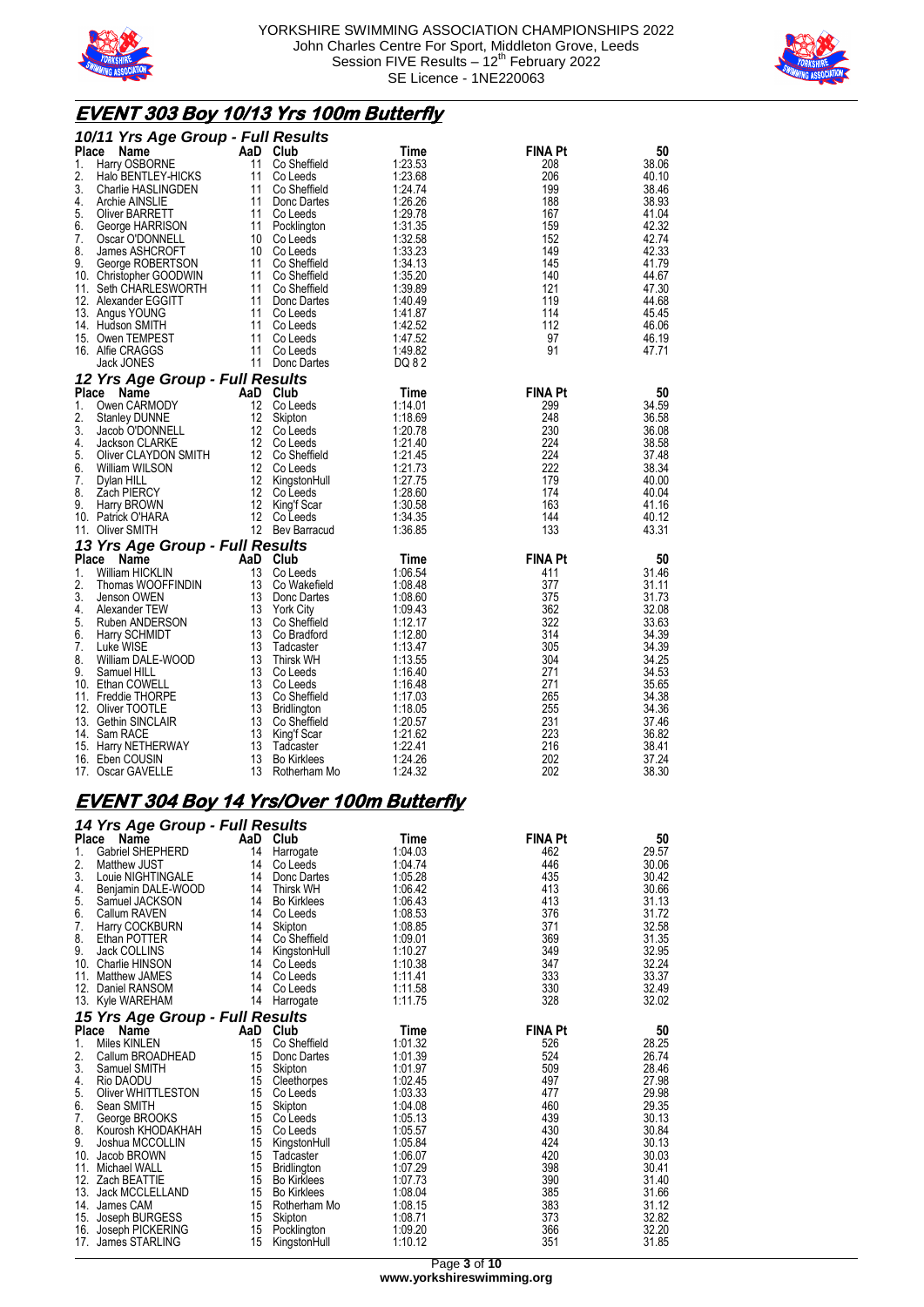



|              | 18. Harry ROOK                       | 15  | Bev Barracud       | 1:11.46    | 332            | 33.02 |
|--------------|--------------------------------------|-----|--------------------|------------|----------------|-------|
|              | 19. Louis CASS                       | 15  | <b>Bo Kirklees</b> | 1:11.77    | 328            | 31.89 |
|              | 20. Will BYRAM                       | 15  | Co Wakefield       | 1:12.05    | 324            | 33.22 |
|              |                                      |     |                    |            |                |       |
|              | 16 Yrs Age Group - Full Results      |     |                    |            |                |       |
| Place        | Name                                 | AaD | Club               | Time       | <b>FINA Pt</b> | 50    |
| 1.           | Jack JENKINSON                       | 16  | Skipton            | 1:00.23    | 555            | 27.98 |
| 2.           | Max RUSSELL                          | 16  | Co Sheffield       | 1:00.34    | 552            | 28.32 |
| 3.           | Cody INGRAM                          | 16  | Bo Barnsley        | 1:01.32    | 526            | 28.93 |
| 4.           | Daniel JACKSON                       | 16  | <b>Bo Kirklees</b> | 1:01.33    | 525            | 28.97 |
| 5.           | Lewis HAWDEN                         | 16  | Pocklington        | 1:03.65    | 470            | 29.64 |
| 6.           | <b>Toby CLAUSEN</b>                  | 16  | KingstonHull       | 1:04.25    | 457            | 29.76 |
| 7.           | Archie NORTON                        | 16  | <b>Thirsk WH</b>   | 1:04.38    | 454            | 28.83 |
| 8.           | Keelan BEHAN                         | 16  | Skipton            | 1:04.60    | 449            | 29.60 |
| 9.           | Freddie BROOK                        | 16  | <b>York City</b>   | 1:04.64    | 449            | 30.28 |
| 10.          | Yash GANDHI                          | 16  | Scunthorpe A       | 1:06.28    | 416            | 29.01 |
| 11.          | Jad IDRIS                            | 16  | Co Leeds           | 1:06.68    | 409            | 32.16 |
|              |                                      |     |                    |            |                |       |
| 12.          | <b>Oliver HINCHCLIFFE</b>            | 16  | Rotherham Mo       | 1:07.23    | 399            | 30.34 |
| 13.          | Jack DENWOOD                         | 16  | Rotherham Mo       | 1:08.51    | 377            | 30.44 |
|              | 14. Henry CORNFORTH                  | 16  | Whitby             | 1:08.95    | 370            | 30.28 |
|              | Solomon HODGSON                      | 16  | Co Leeds           | <b>DNC</b> |                |       |
|              | 17 Yrs/Over Age Group - Full Results |     |                    |            |                |       |
| <b>Place</b> | Name                                 | AaD | Club               | Time       | <b>FINA Pt</b> | 50    |
| 1.           | Jay LELLIOTT                         | 27  | Co Sheffield       | 56.34      | 678            | 27.05 |
| 2.           | Charlie BROOME                       | 18  | Co Leeds           | 59.24      | 583            | 27.13 |
| 3.           | William GRAHAM                       | 21  | Tadcaster          | 59.52      | 575            | 27.10 |
| 4.           | Kieran GRANT                         | 17  | Bev Barracud       | 59.82      | 566            | 27.43 |
| 5.           |                                      |     |                    |            |                | 27.80 |
|              | <b>Toby MAYFIELD</b>                 | 18  | <b>York City</b>   | 1:00.13    | 557            |       |
| 6.           | Adam WILSON                          | 21  | Co Sheffield       | 1:00.37    | 551            | 28.48 |
| 7.           | <b>Ben SHELTON</b>                   | 18  | Co Leeds           | 1:00.59    | 545            | 27.81 |
| 8.           | Adel ACHELI                          | 20  | Co Sheffield       | 1:00.78    | 540            | 28.44 |
| 9.           | David GILLESPIE                      | 19  | Co Sheffield       | 1:01.19    | 529            | 27.96 |
| 10.          | Shaheen ALGHOFARI                    | 22  | East Leeds         | 1:01.22    | 528            | 28.22 |
| 11.          | James ROBINSON                       | 17  | Co Leeds           | 1:01.23    | 528            | 28.84 |
| 12.          | Oscar BLANCHARD                      | 17  | Cleethorpes        | 1:01.69    | 516            | 27.88 |
|              | 13. Daniel MENZER                    | 19  | <b>Bo Barnsley</b> | 1:01.70    | 516            | 29.02 |
|              | 14. Adham SHAABAN                    | 17  | Tadcaster          | 1:01.72    | 515            | 27.82 |
|              | 15. Daniel STEVENS                   | 17  | Bev Barracud       | 1:01.75    | 515            | 28.23 |
|              | 16. Kalum SMART                      | 18  | <b>Bo Barnsley</b> | 1:02.53    | 496            | 27.89 |
|              | 17. Elliot MASON                     | 18  | <b>Bo Kirklees</b> | 1:02.84    | 488            | 29.06 |
|              | 18. Gareth ALLEN                     | 30  | East Leeds         | 1:02.89    | 487            | 30.00 |
|              | 19. Louie DOVE                       | 19  | <b>Bradford</b>    | 1:03.05    | 483            | 28.61 |
|              | 20. Owen WING                        | 17  | <b>York City</b>   | 1:03.78    | 467            | 29.78 |
|              | 21. Connor THORPE                    | 17  | Co Sheffield       | 1:03.90    | 464            | 29.22 |
|              |                                      | 22  |                    |            | 462            | 29.24 |
|              | 22. Matthew GRAY                     |     | Co Leeds           | 1:04.02    |                |       |
|              | 23. Aidan FOTHERGILL                 | 18  | <b>York City</b>   | 1:04.16    | 459            | 29.21 |
|              | 24. Connor ROBINSON                  | 20  | Chapeltown         | 1:04.47    | 452            | 29.21 |
|              | 25. Harrison NILAND                  | 17  | Rotherham Mo       | 1:04.70    | 447            | 29.90 |
|              | 26. Blaine UNDERWOOD                 | 18  | <b>Bo Barnsley</b> | 1:05.22    | 437            | 29.10 |
|              | Lucas WALIGORA                       | 17  | <b>York City</b>   | <b>DNC</b> |                |       |

## **EVENT 305 Girl 10/13 Yrs 200m Breaststroke**

|       | 10/11 Yrs Age Group - Full Results |                   |                    |              |         |                |       |         |         |  |
|-------|------------------------------------|-------------------|--------------------|--------------|---------|----------------|-------|---------|---------|--|
| Place | Name                               | AaD               | Club               | <b>Class</b> | Time    | <b>FINA Pt</b> | 50    | 100     | 150     |  |
| 1.    | Elyse HAZELDEN                     | 11                | Scunthorpe A       |              | 3:27.16 | 302            | 46.48 | 1:41.03 | 2:34.44 |  |
| 2.    | Evelyn KIK                         | 11                | Co Sheffield       |              | 3:27.73 | 300            | 48.29 | 1:41.79 | 2:36.03 |  |
| 3.    | <b>Isabelle HALL</b>               | 11                | Co Leeds           |              | 3:28.52 | 296            | 49.51 | 1:42.44 | 2:36.56 |  |
| 4.    | Yining LU                          | 11                | Co Leeds           |              | 3:29.70 | 291            | 49.00 | 1:42.65 | 2:37.33 |  |
| 5.    | Isla DAVERAN                       | 11                | Co Sheffield       |              | 3:33.92 | 274            | 49.65 | 1:44.21 | 2:40.61 |  |
| 6.    | Gabriella COLE                     | 11                | Scunthorpe A       |              | 3:39.02 | 256            | 49.82 | 1:45.91 | 2:42.17 |  |
| 7.    | Erin BENTLEY                       | 11                | Co Leeds           |              | 3:44.60 | 237            | 53.35 | 1:50.70 | 2:47.33 |  |
| 8.    | Florence KITNEY                    | 11                | Bev Barracud       |              | 3:45.60 | 234            | 50.60 | 1:49.55 | 2:48.65 |  |
| 9.    | Florence DIXON                     | 11                | Co Leeds           |              | 3:48.16 | 226            | 52.01 | 1:50.57 | 2:49.05 |  |
| 10.   | Ella COLEMAN                       | 11                | Co Leeds           |              | 3:49.95 | 221            | 53.06 | 1:51.80 | 2:53.08 |  |
|       | 11. Amelie HAUSCHILD               | 11                | Co Sheffield       |              | 3:52.45 | 214            | 54.19 | 1:52.97 | 2:53.80 |  |
| 12.   | Mia THOMSON                        | 10                | Co Leeds           |              | 3:55.39 | 206            | 52.48 | 1:53.74 | 2:55.03 |  |
| 13.   | Emilia ROBERTON                    | 11                | <b>York City</b>   |              | 3:55.81 | 205            | 53.03 | 1:56.30 | 2:56.46 |  |
| 14.   | Faye MATHIE                        | 11                | Co Leeds           |              | 3:55.82 | 205            | 53.51 | 1:55.60 | 2:56.47 |  |
|       | 15. Erin CLIFT                     | 11                | Adwick             |              | 3:56.24 | 204            | 52.67 | 1:52.37 | 2:55.29 |  |
| 16.   | Elizabeth BOND                     | 10                | Co Leeds           |              | 3:57.78 | 200            | 55.07 | 1:57.58 | 2:58.53 |  |
| 17.   | <b>Isobel KEENS</b>                | 11                | Rotherham Mo       |              | 3:59.63 | 195            | 55.31 | 1:57.01 | 3:00.30 |  |
|       | 18. Lucia MCLENNAN                 | 11                | Donc Dartes        |              | 3:59.77 | 195            | 52.76 | 1:54.11 | 2:58.86 |  |
|       | 19. Bailey GRAHAM                  | 10                | Settle Srays       |              | 4:00.35 | 193            | 54.59 | 1:58.21 | 3:01.65 |  |
|       | 20. Amelia MATSON                  | 10                | Co Leeds           |              | 4:00.84 | 192            | 55.49 | 1:58.58 | 3:00.77 |  |
| 21.   | Darcy NELSON                       | 11                | Donc Dartes        |              | 4:00.92 | 192            | 54.14 | 1:57.42 | 2:59.89 |  |
| 22.   | Freya ELLIS                        | 10                | Co Leeds           |              | 4:06.18 | 180            | 55.76 | 1:59.92 | 3:03.00 |  |
| 23.   | Millie DEY                         | 11                | Donc Dartes        |              | 4:08.02 | 176            | 57.09 | 1:59.82 | 3:04.78 |  |
| 24.   | <b>Alexis DAVIES</b>               | 11                | Adwick             |              | 4:10.60 | 171            | 56.04 | 2:00.41 | 3:08.07 |  |
|       | 12 Yrs Age Group - Full Results    |                   |                    |              |         |                |       |         |         |  |
| Place | Name                               | AaD               | Club               | <b>Class</b> | Time    | <b>FINA Pt</b> | 50    | 100     | 150     |  |
| 1.    | Poppy NUTTMAN                      | 12                | <b>Bo Kirklees</b> |              | 3:05.55 | 421            | 41.48 | 1:28.77 | 2:17.32 |  |
| 2.    | Jasmine LUMLEY                     | $12 \overline{ }$ | Sheffield C        |              | 3:06.47 | 415            | 42.29 | 1:31.31 | 2:18.60 |  |
| 3.    | Lois CHILD                         | 12                | Harrogate          |              | 3:08.35 | 402            | 42.40 | 1:30.48 | 2:19.72 |  |
| 4.    | Zara HOLT                          | 12                | Tadcaster          |              | 3:11.75 | 381            | 42.80 | 1:32.72 | 2:21.42 |  |
| 5.    | Matilda HENDON                     | 12                | Tadcaster          |              | 3:13.28 | 372            | 44.83 | 1:34.35 | 2:24.93 |  |
| 6.    | Mei YUASA                          | 12                | Co Leeds           |              | 3:13.74 | 370            | 44.96 | 1:33.89 | 2:25.21 |  |
| 7.    | Izzy WILLIAMS                      | 12                | Co Sheffield       |              | 3:14.23 | 367            | 44.44 | 1:34.84 | 2:25.25 |  |
| 8.    | Ella JORDAN                        | $12 \overline{ }$ | Co Leeds           |              | 3:15.22 | 361            | 44.55 | 1:35.02 | 2:26.58 |  |
| 9.    | <b>Isabel HINKINS</b>              | 12                | KingstonHull       |              | 3:20.11 | 335            | 46.29 | 1:36.18 | 2:29.40 |  |
| 10.   | Robyn HOWARD                       | 12                | Co Leeds           |              | 3:20.53 | 333            | 44.82 | 1:35.66 | 2:28.42 |  |
|       | 11. Amelie ATKIN                   | $12 \overline{ }$ | Cleethorpes        |              | 3:21.20 | 330            | 43.46 | 1:33.45 | 2:27.70 |  |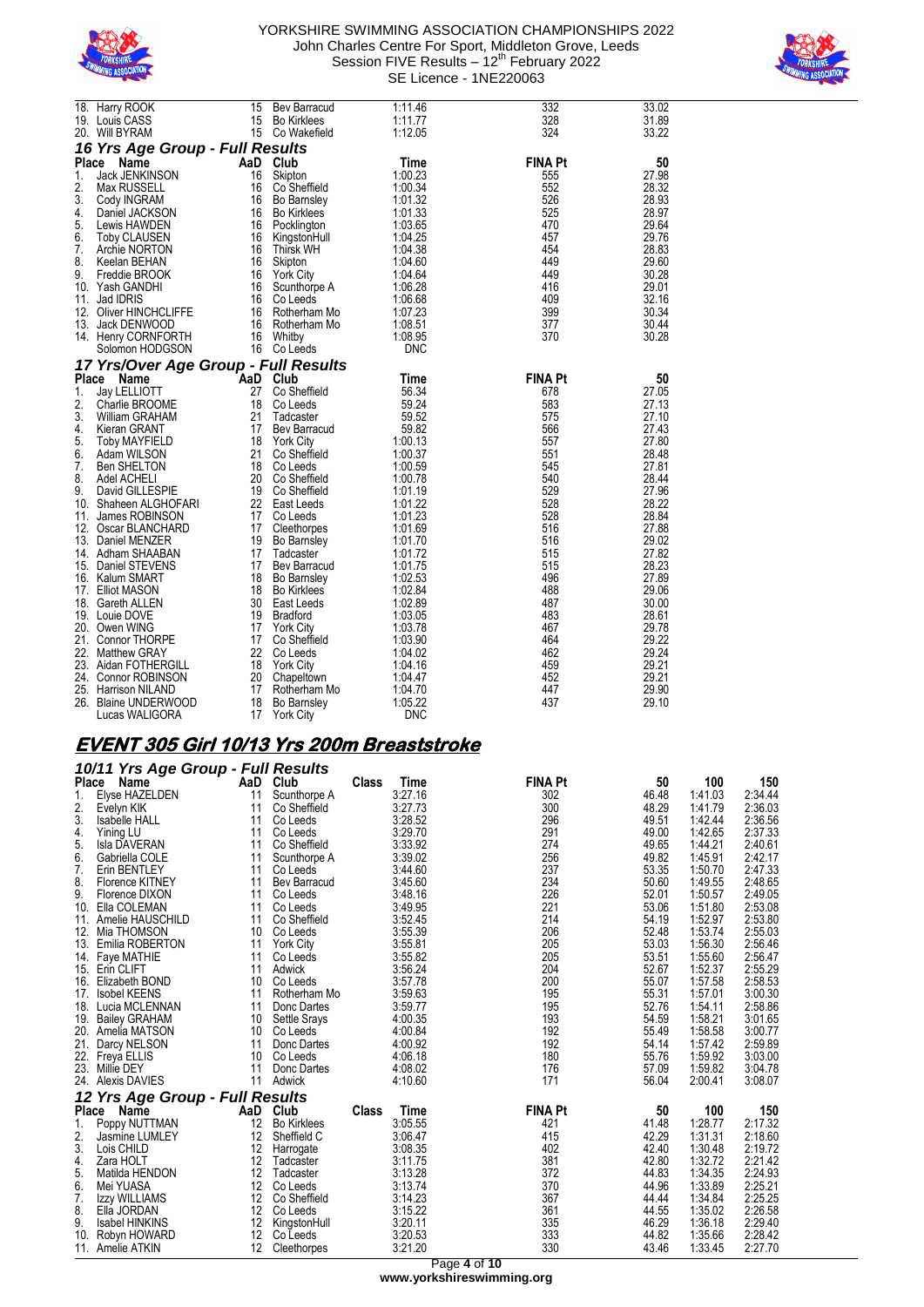



| 12.<br>26.                                         | Charlotte WILKINSON<br>13. Eloise ANDREASEN<br>14. Olivia WOOD<br>15. Evelyn NORVOCK<br>16. Grace AVERY<br>17. Jessica WOODS<br>18. Scarlett CLARKSON<br>19. Molly NORTON<br>20. Mia TRAVIS-JONES<br>21. Amit MALTZ<br>22. Annabel GALBRAITH<br>23. Evelyn JONES<br>24. Sofia CASAP<br>25. Evelyn DURKIN<br>Isla BRINDLEY                                                                                                                                                                                                                                                                                                                                                                                                                                                                                                                         | 12<br>12<br>12<br>12<br>12<br>12<br>12<br>12<br>12<br>12<br>12<br>12<br>12<br>12<br>12                                                                                                                                     | Bev Barracud<br>Co Leeds<br>Co Sheffield<br>Co Sheffield<br>Co Wakefield<br>Co Leeds<br>Co Leeds<br>Co Leeds<br>Co Leeds<br>Co Leeds<br>Co Leeds<br>Co Sheffield<br>KingstonHull<br>Co Sheffield<br>Harrogate                                                                                                                                                                                                                                                                                                                                                                                                    |              | 3:21.56<br>3:21.97<br>3:22.08<br>3:22.25<br>3:22.44<br>3:26.13<br>3:26.29<br>3:27.73<br>3:28.91<br>3:31.32<br>3:34.47<br>3:35.69<br>3:35.82<br>3:37.88<br>3:37.89                                                                                                                                                                                                                                                                               | 328<br>326<br>326<br>325<br>324<br>307<br>306<br>300<br>295<br>285<br>272<br>268<br>267<br>260<br>260                                                                                                                                                                  | 46.35<br>44.04<br>44.81<br>47.09<br>46.08<br>46.56<br>47.63<br>45.41<br>47.66<br>48.41<br>48.34<br>47.96<br>49.88<br>49.94<br>48.66                                                                                                                                                                                                                | 1:39.41<br>1:35.63<br>1:38.42<br>1:38.83<br>1:38.35<br>1:40.42<br>1:41.46<br>1:37.50<br>1:41.40<br>1:42.08<br>1:44.40<br>1:43.20<br>1:45.24<br>1:44.74<br>1:45.08                                                                                                                                                                                                                                                              | 2:34.13<br>2:29.27<br>2:30.22<br>2:31.72<br>2:30.65<br>2:34.09<br>2:34.53<br>2:33.93<br>2:35.26<br>2:36.03<br>2:39.02<br>2:39.25<br>2:42.05<br>2:41.59<br>2:42.67                                                                                                                                                                                                                                                              |
|----------------------------------------------------|---------------------------------------------------------------------------------------------------------------------------------------------------------------------------------------------------------------------------------------------------------------------------------------------------------------------------------------------------------------------------------------------------------------------------------------------------------------------------------------------------------------------------------------------------------------------------------------------------------------------------------------------------------------------------------------------------------------------------------------------------------------------------------------------------------------------------------------------------|----------------------------------------------------------------------------------------------------------------------------------------------------------------------------------------------------------------------------|------------------------------------------------------------------------------------------------------------------------------------------------------------------------------------------------------------------------------------------------------------------------------------------------------------------------------------------------------------------------------------------------------------------------------------------------------------------------------------------------------------------------------------------------------------------------------------------------------------------|--------------|-------------------------------------------------------------------------------------------------------------------------------------------------------------------------------------------------------------------------------------------------------------------------------------------------------------------------------------------------------------------------------------------------------------------------------------------------|------------------------------------------------------------------------------------------------------------------------------------------------------------------------------------------------------------------------------------------------------------------------|----------------------------------------------------------------------------------------------------------------------------------------------------------------------------------------------------------------------------------------------------------------------------------------------------------------------------------------------------|--------------------------------------------------------------------------------------------------------------------------------------------------------------------------------------------------------------------------------------------------------------------------------------------------------------------------------------------------------------------------------------------------------------------------------|--------------------------------------------------------------------------------------------------------------------------------------------------------------------------------------------------------------------------------------------------------------------------------------------------------------------------------------------------------------------------------------------------------------------------------|
|                                                    | 27. Ruby WAKELIN                                                                                                                                                                                                                                                                                                                                                                                                                                                                                                                                                                                                                                                                                                                                                                                                                                  | 12                                                                                                                                                                                                                         | Donc Dartes                                                                                                                                                                                                                                                                                                                                                                                                                                                                                                                                                                                                      |              | 3:46.40<br>DNC                                                                                                                                                                                                                                                                                                                                                                                                                                  | 231                                                                                                                                                                                                                                                                    | 50.70                                                                                                                                                                                                                                                                                                                                              | 1:47.59                                                                                                                                                                                                                                                                                                                                                                                                                        | 2:47.03                                                                                                                                                                                                                                                                                                                                                                                                                        |
|                                                    | Eve HIBBERT<br>13 Yrs Age Group - Full Results                                                                                                                                                                                                                                                                                                                                                                                                                                                                                                                                                                                                                                                                                                                                                                                                    |                                                                                                                                                                                                                            | 12 Co Sheffield                                                                                                                                                                                                                                                                                                                                                                                                                                                                                                                                                                                                  |              |                                                                                                                                                                                                                                                                                                                                                                                                                                                 |                                                                                                                                                                                                                                                                        |                                                                                                                                                                                                                                                                                                                                                    |                                                                                                                                                                                                                                                                                                                                                                                                                                |                                                                                                                                                                                                                                                                                                                                                                                                                                |
| 1.<br>2.<br>3.<br>4.<br>5.<br>6.<br>7.<br>8.<br>9. | Millie THRELFALL<br>Honey Rose GROCOCK<br>Annabel COOKE<br>Sienna CHUNG<br><b>Willow HARRISON</b><br>Amelia BARRETT<br>Caitlyn SMITH<br>Eloise HERBERT<br>Isabel HANDLEY<br>10. Cazia MARTIN<br>11. Liliah VINCENT<br>12. Hazel BLAIN<br>13. Valeria PINERA-LEVITA<br>14. Chloe MALONEY<br>15. Niamh DOBBS<br>16. Sophie RAMSHAW<br>17. Elizabeth DIXON<br>18. Aira WILKINSON<br>19. Isabelle KING<br>20. Millie DARRAND<br>21. Kennedy MATTHEWS<br>22. Megan TRAVIS<br>23. Ffion ELSBY-ADAMS<br>24. Keira DAYKIN<br>25. Evie HOBSON<br>26. Kiera BINNS<br>27. Aimee KEEFE<br>28. Amelie PEARCE<br>29. Ava TURNER<br>30. Poppy PEARSON<br>31. Abigail JAMES<br>32. Jessica EGGITT<br>33. Ellie AKHTAR<br>34. Astrid CARROLL<br>35. Emily ANSTEE<br>36. Tylan FLETCHER<br>37. Katherine WILSON<br>38. Lottie SWAN<br>Evie WOODS<br>Ciara O'CARROLL | 13<br>13<br>13<br>13<br>13<br>13<br>13<br>13<br>13<br>13<br>13<br>13<br>13<br>13<br>13<br>13<br>13<br>13<br>13<br>13<br>13<br>13<br>13<br>13<br>13<br>13<br>13<br>13<br>13<br>13<br>13<br>13<br>13<br>13<br>13<br>13<br>13 | Co Leeds<br>Co Sheffield<br>Co Sheffield<br>Co Sheffield<br>Co Sheffield<br>KingstonHull<br>Co Leeds<br>Tadcaster<br>Co Leeds<br>Donc Dartes<br>Co Leeds<br>Co Leeds<br>Co Leeds<br>Co Leeds<br>Sheffield C<br>Co Leeds<br>Co Leeds<br>Co Leeds<br>Co Leeds<br>Team Jorvik<br>Donc Dartes<br>Co Leeds<br>Co Sheffield<br>Co Sheffield<br><b>Bradford</b><br>Donc Dartes<br>Donc Dartes<br>Cleethorpes<br><b>York City</b><br><b>Bo Barnsley</b><br><b>York City</b><br>Donc Dartes<br>Co Leeds<br><b>Bo Kirklees</b><br>Co Wakefield<br>Co Leeds<br>13 Donc Dartes<br>13 Harrogate<br>Co Leeds<br>13 Co Bradford | <b>Class</b> | 2:49.44<br>2:50.10<br>2:52.95<br>2:54.04<br>2:55.78<br>2:58.74<br>3:00.03<br>3:02.42<br>3:03.43<br>3:03.83<br>3:03.93<br>3:04.00<br>3:04.15<br>3:04.31<br>3:04.38<br>3:04.94<br>3:05.85<br>3:05.89<br>3:07.12<br>3:09.69<br>3:11.51<br>3:11.56<br>3:11.75<br>3:12.49<br>3:13.35<br>3:13.80<br>3:14.80<br>3:16.03<br>3:17.02<br>3:17.13<br>3:18.79<br>3:19.48<br>3:20.10<br>13 3:21.87<br>3:22.24<br>3:25.22<br>3:30.29<br>3:45.46<br>DNC<br>DNC | 553<br>546<br>520<br>510<br>495<br>471<br>461<br>443<br>436<br>433<br>432<br>432<br>431<br>429<br>429<br>425<br>419<br>419<br>410<br>394<br>383<br>382<br>381<br>377<br>372<br>369<br>364<br>357<br>352<br>351<br>342<br>339<br>335<br>327<br>325<br>311<br>289<br>234 | 40.67<br>38.87<br>39.85<br>39.93<br>40.19<br>40.02<br>41.22<br>41.70<br>42.50<br>41.30<br>42.14<br>42.11<br>39.70<br>41.85<br>43.84<br>42.06<br>43.22<br>42.13<br>40.75<br>42.66<br>42.24<br>42.46<br>42.16<br>43.20<br>42.68<br>44.75<br>44.42<br>43.96<br>44.49<br>43.16<br>46.16<br>45.95<br>45.55<br>45.61<br>44.67<br>45.12<br>48.55<br>48.80 | 1:23.76<br>1:22.17<br>1:24.21<br>1:23.13<br>1:25.29<br>1:25.18<br>1:27.73<br>1:28.51<br>1:29.31<br>1:27.54<br>1:29.62<br>1:29.36<br>1:27.29<br>1:28.77<br>1:30.10<br>1:28.16<br>1:30.18<br>1:30.46<br>1:28.49<br>1:30.83<br>1:31.92<br>1:31.03<br>1:31.65<br>1:31.95<br>1:31.02<br>1:33.94<br>1:33.88<br>1:33.36<br>1:35.59<br>1:33.97<br>1:36.45<br>1:37.67<br>1:36.39<br>1:36.83<br>1:36.23<br>1:37.69<br>1:43.48<br>1:48.09 | 2:08.15<br>2:06.40<br>2:08.93<br>2:08.56<br>2:10.71<br>2:11.68<br>2:13.42<br>2:15.78<br>2:16.94<br>2:15.98<br>2:17.07<br>2:15.91<br>2:15.60<br>2:16.82<br>2:17.74<br>2:16.26<br>2:18.12<br>2:17.54<br>2:17.91<br>2:20.03<br>2:21.05<br>2:20.91<br>2:22.49<br>2:21.60<br>2:21.87<br>2:24.79<br>2:24.75<br>2:25.51<br>2:27.54<br>2:26.83<br>2:29.65<br>2:28.94<br>2:30.24<br>2:30.29<br>2:29.81<br>2:31.70<br>2:36.80<br>2:47.04 |
|                                                    | Combined Result - Multi-Classification by British Para-Swimming Points<br>Place Name<br>1. Astrid CARROLL                                                                                                                                                                                                                                                                                                                                                                                                                                                                                                                                                                                                                                                                                                                                         |                                                                                                                                                                                                                            | AaD Club<br>13 Bo Kirklees                                                                                                                                                                                                                                                                                                                                                                                                                                                                                                                                                                                       | <b>Class</b> | Time<br>13 3:21.87                                                                                                                                                                                                                                                                                                                                                                                                                              | <b>BDPoints</b><br>537                                                                                                                                                                                                                                                 | 50<br>45.61                                                                                                                                                                                                                                                                                                                                        | 100<br>1:36.83                                                                                                                                                                                                                                                                                                                                                                                                                 | 150<br>2:30.29                                                                                                                                                                                                                                                                                                                                                                                                                 |
|                                                    | EVENT 306 Girl 14 Yrs/Over 200m Breaststroke                                                                                                                                                                                                                                                                                                                                                                                                                                                                                                                                                                                                                                                                                                                                                                                                      |                                                                                                                                                                                                                            |                                                                                                                                                                                                                                                                                                                                                                                                                                                                                                                                                                                                                  |              |                                                                                                                                                                                                                                                                                                                                                                                                                                                 |                                                                                                                                                                                                                                                                        |                                                                                                                                                                                                                                                                                                                                                    |                                                                                                                                                                                                                                                                                                                                                                                                                                |                                                                                                                                                                                                                                                                                                                                                                                                                                |
|                                                    | 14 Yrs Age Group - Full Results                                                                                                                                                                                                                                                                                                                                                                                                                                                                                                                                                                                                                                                                                                                                                                                                                   |                                                                                                                                                                                                                            |                                                                                                                                                                                                                                                                                                                                                                                                                                                                                                                                                                                                                  |              |                                                                                                                                                                                                                                                                                                                                                                                                                                                 |                                                                                                                                                                                                                                                                        |                                                                                                                                                                                                                                                                                                                                                    |                                                                                                                                                                                                                                                                                                                                                                                                                                |                                                                                                                                                                                                                                                                                                                                                                                                                                |

| Name              | AaD                                                                                                                                                                                                                                                               |                  | Time                                                           | <b>FINA Pt</b>     | 50         | 100     | 150     |
|-------------------|-------------------------------------------------------------------------------------------------------------------------------------------------------------------------------------------------------------------------------------------------------------------|------------------|----------------------------------------------------------------|--------------------|------------|---------|---------|
|                   | 14                                                                                                                                                                                                                                                                | <b>York City</b> | 2:49.32                                                        | 554                | 38.37      | 1:21.81 | 2:05.94 |
| Eve COOPER        | 14                                                                                                                                                                                                                                                                | Cleethorpes      | 2:50.68                                                        | 541                | 38.48      | 1:22.42 | 2:06.36 |
| Hollie WILSON     | 14                                                                                                                                                                                                                                                                | Co Leeds         | 2:51.54                                                        | 533                | 38.64      | 1:22.63 | 2:06.83 |
| Charlotte MORETON | 14                                                                                                                                                                                                                                                                | Co Leeds         | 2:53.80                                                        |                    | 39.35      | 1:23.91 | 2:08.30 |
| Darcey CROSSLEY   | 14                                                                                                                                                                                                                                                                | Co Leeds         | 2:55.20                                                        | 500                | 40.34      | 1:25.48 | 2:11.01 |
| Connie CROWTHER   | 14                                                                                                                                                                                                                                                                | Donc Dartes      | 2:57.14                                                        | 484                | 39.68      | 1:25.02 | 2:12.14 |
|                   | 14                                                                                                                                                                                                                                                                | Co Sheffield     | 2:57.48                                                        | 481                | 40.43      | 1:25.62 | 2:11.39 |
| Caitlyn CALLAND   | 14                                                                                                                                                                                                                                                                | Scunthorpe A     | 2:58.68                                                        | 471                | 39.76      | 1:25.13 | 2:11.99 |
| Lauren LILLEY     | 14                                                                                                                                                                                                                                                                | Co Leeds         | 2:59.10                                                        | 468                | 41.36      | 1:27.26 | 2:12.84 |
| Matilda POTTER    | 14                                                                                                                                                                                                                                                                | Co Leeds         |                                                                | 455                | 41.49      | 1:28.73 | 2:16.14 |
|                   | 14                                                                                                                                                                                                                                                                | Skipton          | 3:01.12                                                        | 453                | 41.94      | 1:28.74 | 2:16.10 |
|                   | 14                                                                                                                                                                                                                                                                | Donc Dartes      |                                                                | 438                | 39.84      |         | 2:14.49 |
|                   | 14                                                                                                                                                                                                                                                                | Co Leeds         | 3:03.15                                                        | 438                | 42.46      | 1:28.98 | 2:16.14 |
|                   | 14                                                                                                                                                                                                                                                                | Co Leeds         | 3:03.23                                                        | 437                | 40.54      | 1:26.78 | 2:14.98 |
| Jamie Lea MAWER   | 14                                                                                                                                                                                                                                                                | Cleethorpes      | 3:03.26                                                        | 437                | 42.05      | 1:29.71 | 2:18.03 |
| Jessica SPAVIN    | 14                                                                                                                                                                                                                                                                | Tadcaster        | 3:03.84                                                        | 433                | 41.48      | 1:29.03 | 2:17.53 |
|                   | 14                                                                                                                                                                                                                                                                |                  | 3:04.11                                                        | 431                | 40.23      | 1:27.64 | 2:15.43 |
|                   | 14                                                                                                                                                                                                                                                                | Tadcaster        | 3:04.35                                                        | 429                | 41.09      | 1:28.52 | 2:17.36 |
|                   | 14                                                                                                                                                                                                                                                                | Co Sheffield     | 3:07.02                                                        |                    | 41.69      | 1:30.03 | 2:19.08 |
|                   | 14                                                                                                                                                                                                                                                                | Harrogate        | 3:07.52                                                        | 408                | 41.74      | 1:31.01 | 2:18.74 |
| Hannah SMITH      | 14                                                                                                                                                                                                                                                                | Co Wakefield     | 3:07.60                                                        | 407                | 44.17      | 1:31.61 | 2:21.12 |
|                   | 14                                                                                                                                                                                                                                                                | York City        | 3:07.82                                                        | 406                | 38.38      | 1:25.79 | 2:15.88 |
| Tammi PLUMTREE    | 14                                                                                                                                                                                                                                                                | Rotherham Mo     | 3:08.33                                                        | 403                | 42.23      | 1:30.69 | 2:19.77 |
|                   | 14                                                                                                                                                                                                                                                                | KingstonHull     | 3:09.71                                                        | 394                | 44.06      | 1:31.69 | 2:20.81 |
|                   | 14                                                                                                                                                                                                                                                                | Co Sheffield     | 3:11.91                                                        | 380                | 43.76      | 1:33.46 | 2:23.06 |
|                   | Place<br>Megan MILLS<br>Mabel ROBERTSON<br>Poppy DUNNE<br>12. Rose KEEFE<br>13. Evie HARRIS<br>14. Charlotte SHAW<br>15.<br>17. Greta HIGHFIELD<br>18. Ava RANSOME<br>19.<br>Lana PORTMAN<br>20. Sophie HOLMES<br>Emmie HORWELL<br>24. Erin GRAY<br>25. Evie COLE |                  | $17.13$ $Aye$ or $up$ - $1$ an $Reynls$<br>Club<br>Donc Dartes | 3:00.81<br>3:03.14 | 512<br>411 |         | 1:27.01 |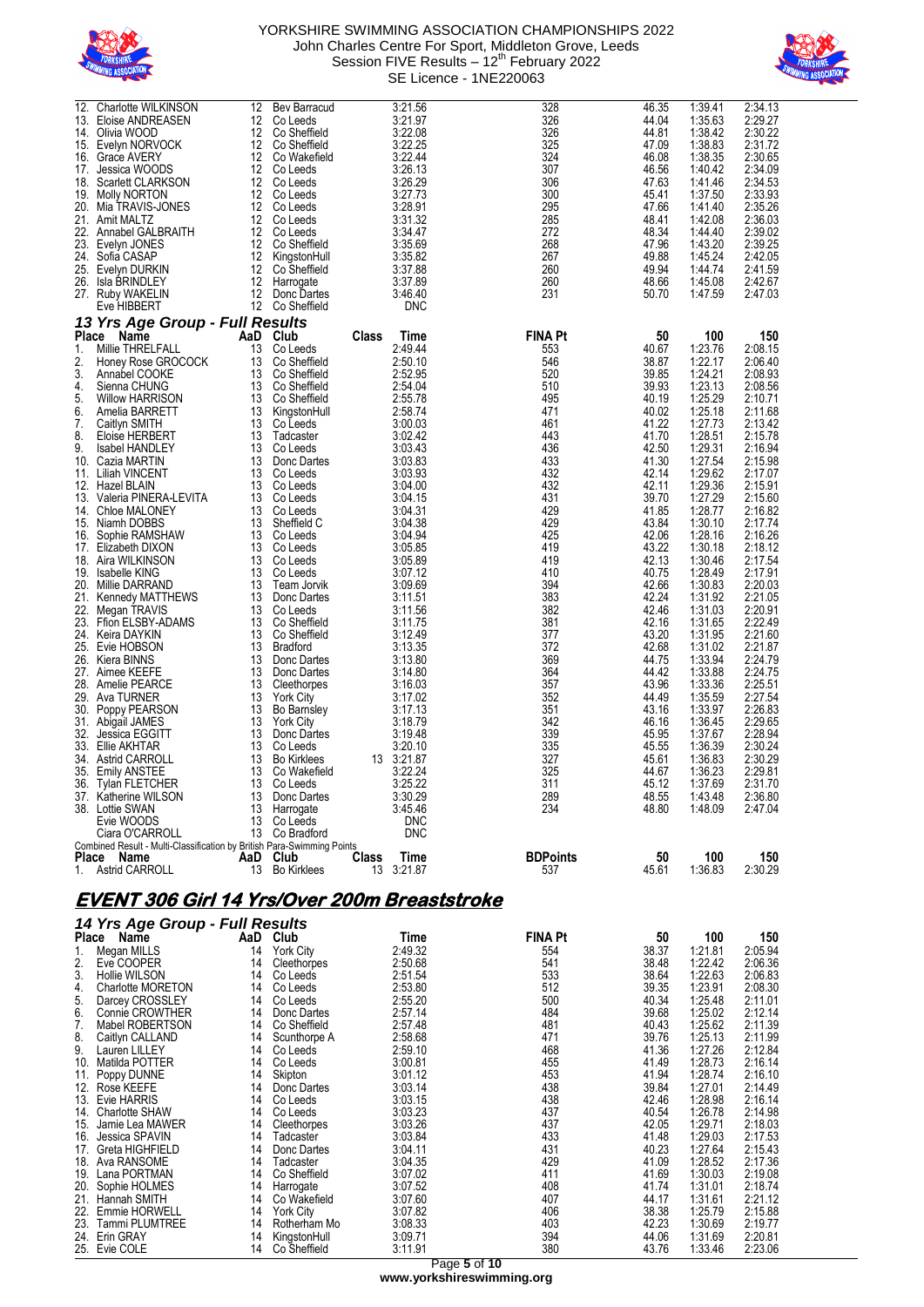



| 25.          | <b>Ruby BYRNE</b>                               | 14             | Skipton                            | 3:11.91            | 380                   | 39.98          | 1:28.78            | 2:20.53            |
|--------------|-------------------------------------------------|----------------|------------------------------------|--------------------|-----------------------|----------------|--------------------|--------------------|
| 27.          | Raygen PARKIN                                   | 14             | Co Wakefield                       | 3:12.15            | 379                   | 40.96          | 1:30.50            | 2:21.92            |
|              | 28. Lucy CURRAN                                 | 14<br>14       | Bev Barracud                       | 3:12.25            | 378<br>369            | 43.12          | 1:32.07<br>1:32.46 | 2:24.02<br>2:22.85 |
| 30.          | 29. Ruby POLLARD<br><b>Ruby ELLIS</b>           | 14             | Scunthorpe A<br>Co Leeds           | 3:13.90<br>3:14.75 | 364                   | 42.46<br>41.35 | 1:31.54            | 2:22.44            |
|              | 31. Ellie ROWSON                                | 14             | <b>York City</b>                   | 3:16.04            | 357                   | 44.50          | 1:36.08            | 2:24.94            |
| 32.          | Hollie MCCOOL                                   | 14             | Scunthorpe A                       | 3:16.44            | 355                   | 42.41          | 1:31.71            | 2:23.81            |
| 33.          | Hannah BROWN                                    | 14             | Scarborough                        | 3:16.80            | 353                   | 42.13          | 1:31.94            | 2:22.56            |
| 35.          | 34. Elizabeth LANE<br>Annalise MENDOZA          | 14<br>14       | Team Jorvik<br>KingstonHull        | 3:17.29<br>3:17.65 | 350<br>348            | 42.79<br>45.37 | 1:34.25<br>1:35.36 | 2:26.98<br>2:26.53 |
| 36.          | Milie SALMON                                    | 14             | KingstonHull                       | 3:19.77            | 337                   | 45.19          | 1:36.01            | 2:27.51            |
|              | 37. Chloe MACDONALD                             | 14             | <b>York City</b>                   | 3:19.92            | 336                   | 44.41          | 1:35.39            | 2:27.32            |
| 38.          | <b>Scarlett SAMPSON</b>                         | 14             | Co Sheffield                       | 3:20.79            | 332                   | 45.60          | 1:37.93            | 2:28.90            |
|              | 39. Ella KESKIN<br>40. Jessica HARRISON         | 14<br>14       | KingstonHull<br>Pocklington        | 3:22.02<br>3:35.95 | 326<br>267            | 47.14<br>47.66 | 1:38.36<br>1:42.62 | 2:30.90<br>2:40.42 |
|              | Eva HEWER                                       | 14             | Co Leeds                           | <b>DNC</b>         |                       |                |                    |                    |
|              | Ruby GAMBLES                                    | 14             | Rotherham Mo                       | DNC                |                       |                |                    |                    |
|              | Daisy SIMPSON                                   | 14             | Co Sheffield                       | DQ 7 1             |                       |                |                    |                    |
|              | 15 Yrs Age Group - Full Results                 |                |                                    |                    |                       |                |                    |                    |
| <b>Place</b> | Name                                            | AaD            | Club                               | Time               | <b>FINA Pt</b>        | 50<br>38.50    | 100<br>1:22.29     | 150                |
| 1.<br>2.     | Nell WILLIAMS<br>Molly BAKER                    | 15<br>15       | Co Leeds<br>Co Sheffield           | 2:50.83<br>2:53.20 | 539<br>518            | 40.24          | 1:23.41            | 2:06.11<br>2:08.51 |
| 3.           | Hannah WORSDALL                                 | 15             | Rotherham Mo                       | 2:57.71            | 479                   | 40.64          | 1:25.62            | 2:12.69            |
| 4.           | Hannah WAKELIN                                  | 15             | Co Sheffield                       | 2:57.78            | 479                   | 40.32          | 1:25.97            | 2:12.20            |
| 5.           | Megan WOOD                                      | 15             | Donc Dartes                        | 3:00.12            | 460                   | 41.61          | 1:27.39            | 2:14.76            |
| 6.<br>7.     | Lydia BROWN<br>Chloe COOKE                      | 15<br>15       | Sheffield C<br>Co Sheffield        | 3:00.24<br>3:00.68 | 459<br>456            | 42.43<br>41.46 | 1:28.36<br>1:27.49 | 2:15.81<br>2:14.28 |
| 8.           | Olivia HARRIS                                   | 15             | KingstonHull                       | 3:01.36            | 451                   | 39.72          | 1:26.41            | 2:13.69            |
| 9.           | <b>Emily LAMBERT</b>                            | 15             | Co Sheffield                       | 3:01.50            | 450                   | 40.94          | 1:27.88            | 2:15.34            |
| 10.          | Molly MARSH                                     | 15             | <b>Bo Kirklees</b>                 | 3:01.66            | 449                   | 41.08          | 1:26.65            | 2:14.30            |
|              | 11. Cecilia LINTON                              | 15             | Cleethorpes                        | 3:02.02            | 446                   | 38.92          | 1:25.41            | 2:13.13            |
| 13.          | 12. Florence LADBURY<br>Fennella TURNER         | 15<br>15       | Harrogate<br>Skipton               | 3:03.14<br>3:03.54 | 438<br>435            | 41.19<br>40.83 | 1:28.14<br>1:29.98 | 2:15.51<br>2:18.03 |
| 14.          | Isla CAUDWELL                                   | 15             | Co Sheffield                       | 3:03.73            | 434                   | 39.66          | 1:26.98            | 2:15.95            |
|              | 15. Evangeline STACEY                           | 15             | Co Leeds                           | 3:04.03            | 431                   | 42.88          | 1:30.60            | 2:17.50            |
| 16.          | Tia PLUMTREE                                    | 15             | Rotherham Mo                       | 3:04.41            | 429                   | 41.88          | 1:29.31            | 2:16.66            |
|              | 17. Christina BLACK<br>18. Sedona REED          | 15<br>15       | Tadcaster                          | 3:06.03<br>3:06.37 | 418<br>415            | 41.34<br>42.76 | 1:28.59<br>1:29.73 | 2:16.69<br>2:18.87 |
| 19.          | Mischa COMRIE                                   | 15             | Co Leeds<br>Co Leeds               | 3:07.64            | 407                   | 42.17          | 1:29.57            | 2:18.84            |
|              | 20. Grace BLAIR                                 | 15             | Donc Dartes                        | 3:07.69            | 407                   | 42.71          | 1:30.54            | 2:20.50            |
|              | 21. Abigail ARMSTRONG                           | 15             | Sheffield C                        | 3:09.15            | 397                   | 43.13          | 1:32.07            | 2:20.75            |
| 22.          | Annabelle LOFT                                  | 15             | <b>York City</b>                   | 3:09.72            | 394                   | 43.74          | 1:32.35            | 2:21.10            |
|              | 23. Imogen TIFFANY<br>24. Alice MOORE           | 15<br>15       | Co Bradford<br>Selby               | 3:10.02<br>3:11.09 | 392<br>385            | 42.22<br>41.50 | 1:31.67<br>1:29.36 | 2:20.65<br>2:20.45 |
|              | 25. Lexie ATKIN                                 | 15             | Scarborough                        | 3:11.47            | 383                   | 42.66          | 1:31.47            | 2:21.26            |
|              | 26. Mae JOHNSTONE                               | 15             | Co Leeds                           | 3:13.64            | 370                   | 43.94          | 1:33.67            | 2:23.50            |
| 27.          | <b>Erin THORN</b>                               | 15             | Co Leeds                           | 3:14.11            | 368                   | 42.84          | 1:33.40            | 2:24.15            |
|              | 28. Aoife CURRAN-SMIRK                          | 15             | KingstonHull                       | 3:14.93            | 363                   | 42.66          | 1:31.68            | 2:21.92            |
| 29.<br>30.   | Emilia HARTLEY<br>Lilly-Mae GARROD              | 15<br>15       | <b>Bo Kirklees</b><br>Cleethorpes  | 3:15.37<br>3:16.15 | 360<br>356            | 44.24<br>42.44 | 1:33.69<br>1:32.61 | 2:25.34<br>2:23.34 |
| 31.          | Niamh POTTER                                    | 15             | Scunthorpe A                       | 3:16.16            | 356                   | 42.50          | 1:33.44            | 2:26.08            |
|              | 32. Latisha AUTON                               | 15             | Tadcaster                          | 3:17.61            | 348                   | 43.34          | 1:34.02            | 2:26.57            |
|              | 33. Emma SMITH                                  | 15             | Co Wakefield                       | 3:17.71            | 348                   | 42.70          | 1:33.23            | 2:26.82            |
|              | 34. Libby MORRISON                              | 15<br>15       | <b>York City</b><br>Scunthorpe A   | 3:18.29<br>3:19.87 | 345<br>337            | 43.81<br>44.51 | 1:35.55<br>1:35.40 | 2:26.56<br>2:27.85 |
|              | 35.   Sophia JOHAL<br>36. Violet SYKES          | 15             | Donc Dartes                        | 3:21.97            | 326                   | 45.69          | 1:37.77            | 2:29.11            |
|              | 37. Lilia RICHMOND                              | 15             | <b>Bradford</b>                    | 3:24.18            | 316                   | 45.61          | 1:38.41            | 2:31.67            |
|              | 38. Rose LEVER                                  | 15             | Co Bradford                        | 3:26.17            | 307                   | 45.35          | 1:39.05            | 2:33.23            |
|              | Phoebe ROE                                      | 15             | Skipton                            | <b>DNC</b>         |                       |                |                    |                    |
|              | Isobel VASEY<br>16 Yrs Age Group - Full Results |                | 15 King'f Scar                     | <b>DNC</b>         |                       |                |                    |                    |
|              | Place Name                                      | AaD Club       |                                    | Time               | <b>FINA Pt</b>        | 50             | 100                | 150                |
| 1.           | Charlotte BIANCHI                               | 16             | Co Sheffield                       | 2:36.35            | 704                   | 35.82          | 1:15.98            | 1:55.73            |
| 2.           | Eleanor VALENTINE-BULL                          | 16             | <b>Bo Barnsley</b>                 | 2:47.11            | 576                   | 36.27          | 1:19.66            | 2:04.24            |
| 3.           | Kasja RICKELTON                                 |                | 16 Co Leeds                        | 2:49.95            | 548                   | 37.64          | 1:20.56            | 2:05.03            |
| 4.<br>5.     | Daisy PURCHASE<br><b>Emily OLIVER</b>           | 16<br>16       | Rotherham Mo<br><b>Bo Kirklees</b> | 2:51.97<br>2:52.40 | 529<br>525            | 40.11<br>38.33 | 1:25.36<br>1:21.96 | 2:10.10<br>2:06.62 |
| 6.           | Henrietta RICHARDSON-S                          |                | 16 Cleethorpes                     | 2:52.68            | 522                   | 39.71          | 1:23.83            | 2:07.99            |
| 7.           | Rhianna FOSTER                                  | 16             | KingstonHull                       | 2:54.77            | 504                   | 40.21          | 1:24.92            | 2:10.34            |
| 8.           | Lucy TOWSE                                      | 16             | KingstonHull                       | 2:59.25            | 467                   | 40.11          | 1:25.50            | 2:12.59            |
| 9.           | Sophie RADATZ                                   |                | 16 Sheffield C                     | 3:01.03            | 453                   | 40.76          | 1:27.21            | 2:13.99            |
|              | 10. Libby NICKLIN<br>11. Scarlett DARLINGTON    | 16             | 16 Cleethorpes<br>Stocksbridge     | 3:06.26<br>3:06.70 | 416<br>413            | 41.27<br>42.75 | 1:28.45<br>1:31.38 | 2:17.30<br>2:21.39 |
|              | 12. Meredith GREGORY                            | 16             | <b>Bo Barnsley</b>                 | 3:18.78            | 342                   | 43.22          | 1:33.49            | 2:26.53            |
|              | 13. Kiarna WOODHEAD                             |                | 16 New Earswick                    | 3:20.17            | 335                   | 45.26          | 1:35.81            | 2:28.94            |
|              | 17 Yrs/Over Age Group - Full Results            |                |                                    |                    |                       |                |                    |                    |
| 1.           | Place Name<br>Sienna ROBINSON                   | AaD Club<br>17 | Co Sheffield                       | Time<br>2:31.15    | <b>FINA Pt</b><br>779 | 50<br>33.54    | 100<br>1:11.33     | 150<br>1:50.77     |
| 2.           | Lara THOMSON                                    | 17             | Co Leeds                           | 2:42.89            | 622                   | 37.49          | 1:19.47            | 2:01.22            |
| 3.           | Rebecca DUNN                                    | 17             | Co Bradford                        | 2:43.64            | 614                   | 38.06          | 1:20.12            | 2:02.28            |
| 4.           | Annabelle WILKINSON                             |                | 17 Co Sheffield                    | 2:46.95            | 578                   | 37.54          | 1:19.92            | 2:02.81            |
| 5.           | Agatha SCOTT                                    | 17             | Harrogate                          | 2:50.28            | 545                   | 37.41          | 1:21.31            | 2:05.41            |
| 6.<br>7.     | Amelia OSBORNE<br><b>Chloe HIRST</b>            | 17<br>19       | Rotherham Mo<br><b>Bo Kirklees</b> | 2:52.08<br>2:52.91 | 528<br>520            | 39.74<br>40.28 | 1:23.88<br>1:23.12 | 2:08.58<br>2:08.44 |
| 8.           | Maisy SMITH                                     | 17             | KingstonHull                       | 2:54.46            | 506                   | 39.08          | 1:23.76            | 2:09.15            |
| 9.           | <b>Isobel SHIMELLS</b>                          | 18             | KingstonHull                       | 2:55.43            | 498                   | 38.51          | 1:22.54            | 2:08.10            |
|              | 10. Aine HUGHES                                 | 17             | Co Sheffield                       | 2:57.26            | 483                   | 39.56          | 1:24.75            | 2:11.00            |
|              | 11. Georgia LEE<br>12. Libby WALKER             | 17<br>17       | <b>Bo Barnsley</b><br>Tadcaster    | 2:57.55<br>2:57.95 | 480<br>477            | 38.44<br>40.64 | 1:23.36<br>1:25.38 | 2:10.69<br>2:12.18 |
|              | 13. Jennifer LAW                                | 17             | Harrogate                          | 2:59.70            | 463                   | 40.82          | 1:27.35            | 2:13.15            |
|              | 14. Martha EVERETT                              | 17             | Co Leeds                           | 3:01.67            | 448                   | 40.91          | 1:27.06            | 2:13.64            |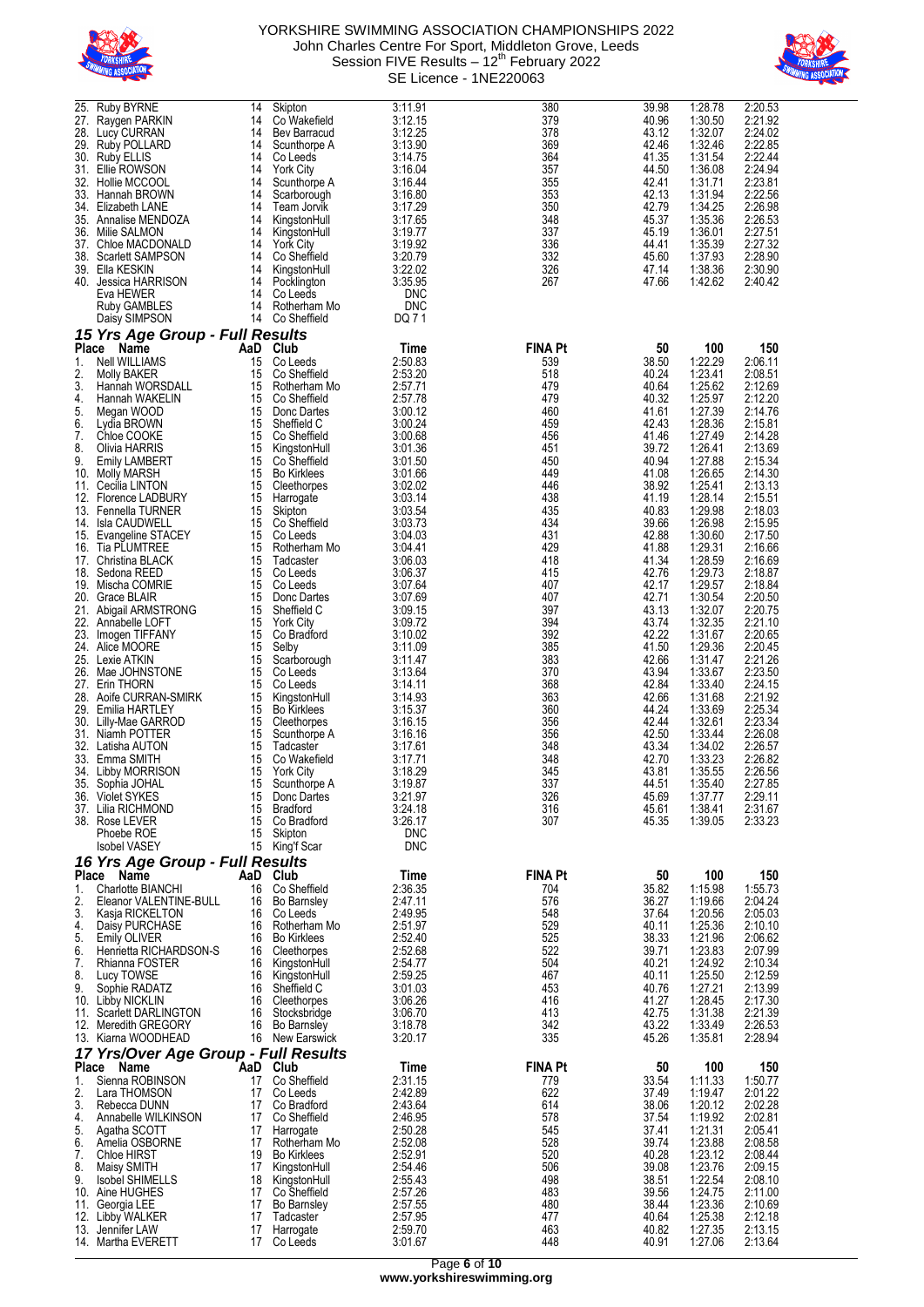



| 15. Abigail HEALD        | 17 | Co Leeds     | 3:02.37    | 443 | 41.71 | 1:27.62 | 2:15.11 |  |
|--------------------------|----|--------------|------------|-----|-------|---------|---------|--|
| 16. Lauren SWINBOURNE    | 19 | Scunthorpe A | 3:02.90    | 439 | 41.04 | 1:27.50 | 2:14.70 |  |
| 17. Daisy GUTTRIDGE      | 17 | Rotherham Mo | 3:03.69    | 434 | 41.41 | 1:28.56 | 2:16.63 |  |
| 18. Cerys WATKINS        | 19 | Adwick       | 3:03.79    | 433 | 40.95 | 1:27.36 | 2:15.75 |  |
| 19. Scarlett STRATHIE    | 17 | Tadcaster    | 3:04.76    | 426 | 40.61 | 1:27.97 | 2:16.11 |  |
| 20. Amelia FULLERTON     | 19 | Co Bradford  | 3:04.92    | 425 | 42.15 | 1:28.50 | 2:16.98 |  |
| 21. Megan RICHMOND       | 18 | Co Bradford  | 3:07.02    | 411 | 40.12 | 1:27.30 | 2:17.04 |  |
| 22. Evelyn FEWS-CHARLTON | 17 | Cleethorpes  | 3:11.45    | 383 | 41.92 | 1:30.59 | 2:20.13 |  |
| 23. Allanah KIERAN       | 17 | KingstonHull | 3:12.84    | 375 | 42.11 | 1:31.46 | 2:21.54 |  |
| Sophia QUINNELL          | 17 | York City    | <b>DNC</b> |     |       |         |         |  |
| Abigail JACKSON          | 19 | Rotherham Mo | <b>DNC</b> |     |       |         |         |  |
| Leah SCHLOSSHAN          | 17 | Co Leeds     | <b>DNC</b> |     |       |         |         |  |
| Lauren RICHARDS          | 20 | Co Sheffield | <b>DNC</b> |     |       |         |         |  |

## **EVENT 307 Boy 12/13 Yrs 400m IM**

|       | 12 Yrs Age Group - Full Results               |              |                                 |                         |              |                |              |              |              |
|-------|-----------------------------------------------|--------------|---------------------------------|-------------------------|--------------|----------------|--------------|--------------|--------------|
| Place | Name                                          |              | AaD Club                        | Time                    |              | <b>FINA Pt</b> |              |              |              |
| 1.    | William WILSON<br>50m 38.38                   | 100m 1:25.10 | 12 Co Leeds<br>150m 2:06.04     | 5:44.58<br>200m 2:47.92 | 250m 3:37.71 | 354            | 300m 4:29.66 | 350m 5:08.17 | 400m 5:44.58 |
| 2.    | Zac BAUGHAN-WITHINGTON<br>50m 36.66           | 100m 1:22.40 | 12 KingstonHull<br>150m 2:05.22 | 5:44.81<br>200m 2:48.81 | 250m 3:37.82 | 353            | 300m 4:30.25 | 350m 5:08.08 | 400m 5:44.81 |
| 3.    | Owen CARMODY<br>50m 36.47                     | 100m 1:19.77 | 12 Co Leeds<br>150m 2:03.39     | 5:45.11<br>200m 2:47.51 | 250m 3:39.55 | 352            | 300m 4:29.72 | 350m 5:08.31 | 400m 5:45.11 |
| 4.    | Oliver CLAYDON SMITH<br>50m 38.26             | 100m 1:23.93 | 12 Co Sheffield<br>150m 2:09.81 | 5:48.03<br>200m 2:52.61 | 250m 3:42.34 | 343            | 300m 4:30.72 | 350m 5:10.34 | 400m 5:48.03 |
| 5.    | Jacob O'DONNELL<br>50m 38.34                  | 100m 1:24.47 | 12 Co Leeds<br>150m 2:09.92     | 5:57.38<br>200m 2:54.68 | 250m 3:45.90 | 317            | 300m 4:35.78 | 350m 5:17.63 | 400m 5:57.38 |
| 6.    | <b>Stanley DUNNE</b><br>50m 37.80             | 100m 1:22.75 | 12 Skipton<br>150m 2:09.49      | 6:04.86<br>200m 2:55.74 | 250m 3:47.90 | 298            | 300m 4:42.14 | 350m 5:24.56 | 400m 6:04.86 |
| 7.    | Matei STOICESCU<br>50m 40.76                  | 100m 1:29.18 | 12 Co Leeds<br>150m 2:16.29     | 6:05.84<br>200m 3:01.91 | 250m 3:51.31 | 296            | 300m 4:43.89 | 350m 5:25.40 | 400m 6:05.84 |
| 8.    | Dylan HILL<br>50m 39.64                       | 100m 1:31.74 | 12 KingstonHull<br>150m 2:17.78 | 6:09.02<br>200m 3:02.80 | 250m 3:54.50 | 288            | 300m 4:47.58 | 350m 5:29.14 | 400m 6:09.02 |
| 9.    | Jackson CLARKE<br>50m 39.72                   | 100m 1:27.96 | 12 Co Leeds<br>150m 2:16.80     | 6:20.63<br>200m 3:02.99 | 250m 4:00.03 | 262            | 300m 4:57.64 | 350m 5:42.54 | 400m 6:20.63 |
|       | 10. Patrick O'HARA                            |              | 12 Co Leeds                     | 6:20.65                 | 250m 4:08.15 | 262            |              |              |              |
|       | 50m 42.59<br>11. Hayden LAM                   | 100m 1:36.82 | 150m 2:27.46<br>12 Co Leeds     | 200m 3:14.22<br>6:22.09 |              | 259            | 300m 5:02.51 | 350m 5:43.16 | 400m 6:20.65 |
|       | 50m 42.50<br>12. Zach PIERCY                  | 100m 1:34.42 | 150m 2:23.17<br>12 Co Leeds     | 200m 3:12.81<br>6:37.56 | 250m 4:04.73 | 230            | 300m 4:59.15 | 350m 5:41.28 | 400m 6:22.09 |
|       | 50m 41.50<br>13. Oliver SMITH                 | 100m 1:33.10 | 150m 2:25.20<br>12 Bev Barracud | 200m 3:15.14<br>6:39.11 | 250m 4:11.81 | 228            | 300m 5:06.98 | 350m 5:53.42 | 400m 6:37.56 |
|       | 50m 43.31<br>14. Daniel MARSTON               | 100m 1:37.72 | 150m 2:30.06<br>12 Scunthorpe A | 200m 3:19.47<br>6:49.20 | 250m 4:14.90 | 211            | 300m 5:12.51 | 350m 5:56.53 | 400m 6:39.11 |
|       | 50m 44.63<br>15. Seth JONES                   | 100m 1:41.79 | 150m 2:30.83<br>12 Co Leeds     | 200m 3:20.89<br>6:52.26 | 250m 4:19.80 | 206            | 300m 5:18.95 | 350m 6:04.41 | 400m 6:49.20 |
|       | 50m 43.27                                     | 100m 1:43.86 | 150m 2:34.64                    | 200m 3:26.12            | 250m 4:25.11 |                | 300m 5:24.11 | 350m 6:08.24 | 400m 6:52.26 |
|       | 13 Yrs Age Group - Full Results<br>Place Name |              | AaD Club                        | Time                    |              | <b>FINA Pt</b> |              |              |              |
| 1.    | William HICKLIN                               |              | 13 Co Leeds                     | 5:13.52                 |              | 470            |              |              |              |
| 2.    | 50m 32.11<br>Hao Hao SHI                      | 100m 1:10.23 | 150m 1:51.82<br>13 Co Sheffield | 200m 2:31.93<br>5:20.98 | 250m 3:17.69 | 438            | 300m 4:03.72 | 350m 4:40.18 | 400m 5:13.52 |
| 3.    | 50m 32.91<br>Alexander TEW                    | 100m 1:14.36 | 150m 1:57.20<br>13 York City    | 200m 2:39.52<br>5:24.03 | 250m 3:23.75 | 426            | 300m 4:09.07 | 350m 4:45.92 | 400m 5:20.98 |
| 4.    | 50m 33.83<br>Jenson OWEN                      | 100m 1:15.38 | 150m 1:55.66<br>13 Donc Dartes  | 200m 2:36.17<br>5:29.29 | 250m 3:24.82 | 406            | 300m 4:14.18 | 350m 4:50.16 | 400m 5:24.03 |
| 5.    | 50m 33.14<br>Ethan COWELL                     | 100m 1:12.13 | 150m 1:54.75<br>13 Co Leeds     | 200m 2:36.02<br>5:35.80 | 250m 3:24.19 | 382            | 300m 4:15.04 | 350m 4:52.65 | 400m 5:29.29 |
| 6.    | 50m 35.09<br>Thomas WOOFFINDIN                | 100m 1:17.10 | 150m 1:59.98<br>13 Co Wakefield | 200m 2:42.77<br>5:36.63 | 250m 3:30.66 | 380            | 300m 4:20.43 | 350m 4:58.99 | 400m 5:35.80 |
| 7.    | 50m 32.56<br>Ruben ANDERSON                   | 100m 1:13.29 | 150m 1:56.81                    | 200m 2:40.24<br>5:44.31 | 250m 3:27.12 | 355            | 300m 4:16.10 | 350m 4:58.07 | 400m 5:36.63 |
|       | 50m 35.16                                     | 100m 1:17.36 | 13 Co Sheffield<br>150m 2:03.51 | 200m 2:48.58            | 250m 3:37.88 |                | 300m 4:29.16 | 350m 5:07.59 | 400m 5:44.31 |
| 8.    | Joshua KELLY<br>50m 37.25                     | 100m 1:20.55 | 13 KingstonHull<br>150m 2:02.68 | 5:46.17<br>200m 2:45.13 | 250m 3:37.33 | 349            | 300m 4:31.14 | 350m 5:08.54 | 400m 5:46.17 |
| 9.    | George TARTAKOVSKI<br>50m 39.95               | 100m 1:25.36 | 13 Co Sheffield<br>150m 2:09.03 | 5:56.90<br>200m 2:53.70 | 250m 3:46.79 | 318            | 300m 4:39.60 | 350m 5:18.18 | 400m 5:56.90 |
|       | 10. Samuel HILL<br>50m 36.94                  | 100m 1:21.44 | 13 Co Leeds<br>150m 2:06.68     | 6:00.01<br>200m 2:50.21 | 250m 3:43.84 | 310            | 300m 4:39.97 | 350m 5:20.11 | 400m 6:00.01 |
|       | 11. Zachary HELM<br>50m 41.35                 | 100m 1:30.76 | 13 Co Leeds<br>150m 2:19.36     | 6:07.48<br>200m 3:05.05 | 250m 3:55.73 | 292            | 300m 4:45.69 | 350m 5:28.04 | 400m 6:07.48 |
|       | 12. Gethin SINCLAIR<br>50m 40.67              | 100m 1:30.05 | 13 Co Sheffield<br>150m 2:17.04 | 6:09.92<br>200m 3:02.54 | 250m 3:57.46 | 286            | 300m 4:51.12 | 350m 5:31.10 | 400m 6:09.92 |
|       | 13. Mateo MARINOV<br>50m 38.59                | 100m 1:28.44 | 13 Stocksbridge<br>150m 2:14.68 | 6:10.26<br>200m 2:58.69 | 250m 3:51.22 | 285            | 300m 4:44.19 | 350m 5:29.59 | 400m 6:10.26 |
|       | 14. Oscar GAVELLE<br>50m 41.11                | 100m 1:28.33 | 13 Rotherham Mo<br>150m 2:15.01 | 6:13.18<br>200m 3:01.73 | 250m 3:57.63 | 278            | 300m 4:53.64 | 350m 5:33.15 | 400m 6:13.18 |
|       | 15. Luke WISE<br>50m 36.58                    | 100m 1:20.49 | 13 Tadcaster<br>150m 2:10.40    | 6:15.35<br>200m 2:57.83 | 250m 3:53.50 | 274            | 300m 4:49.80 | 350m 5:33.81 | 400m 6:15.35 |
|       | 16. James THOMSON                             |              | 13 Co Leeds                     | 6:17.08                 |              | 270            |              |              |              |
|       | 50m 40.08<br>17. Pavel ZIRAR                  | 100m 1:26.74 | 150m 2:13.37<br>13 KingstonHull | 200m 3:00.15<br>6:24.03 | 250m 3:55.69 | 255            | 300m 4:54.09 | 350m 5:35.72 | 400m 6:17.08 |
|       | 50m 39.37<br>18. Oliver KEENS                 | 100m 1:30.28 | 150m 2:16.69<br>13 Rotherham Mo | 200m 3:01.28<br>6:33.99 | 250m 3:56.53 | 237            | 300m 4:52.25 | 350m 5:39.36 | 400m 6:24.03 |
|       | 50m 43.42                                     | 100m 1:37.25 | 150m 2:26.96                    | 200m 3:15.64            | 250m 4:09.76 |                | 300m 5:05.15 | 350m 5:50.04 | 400m 6:33.99 |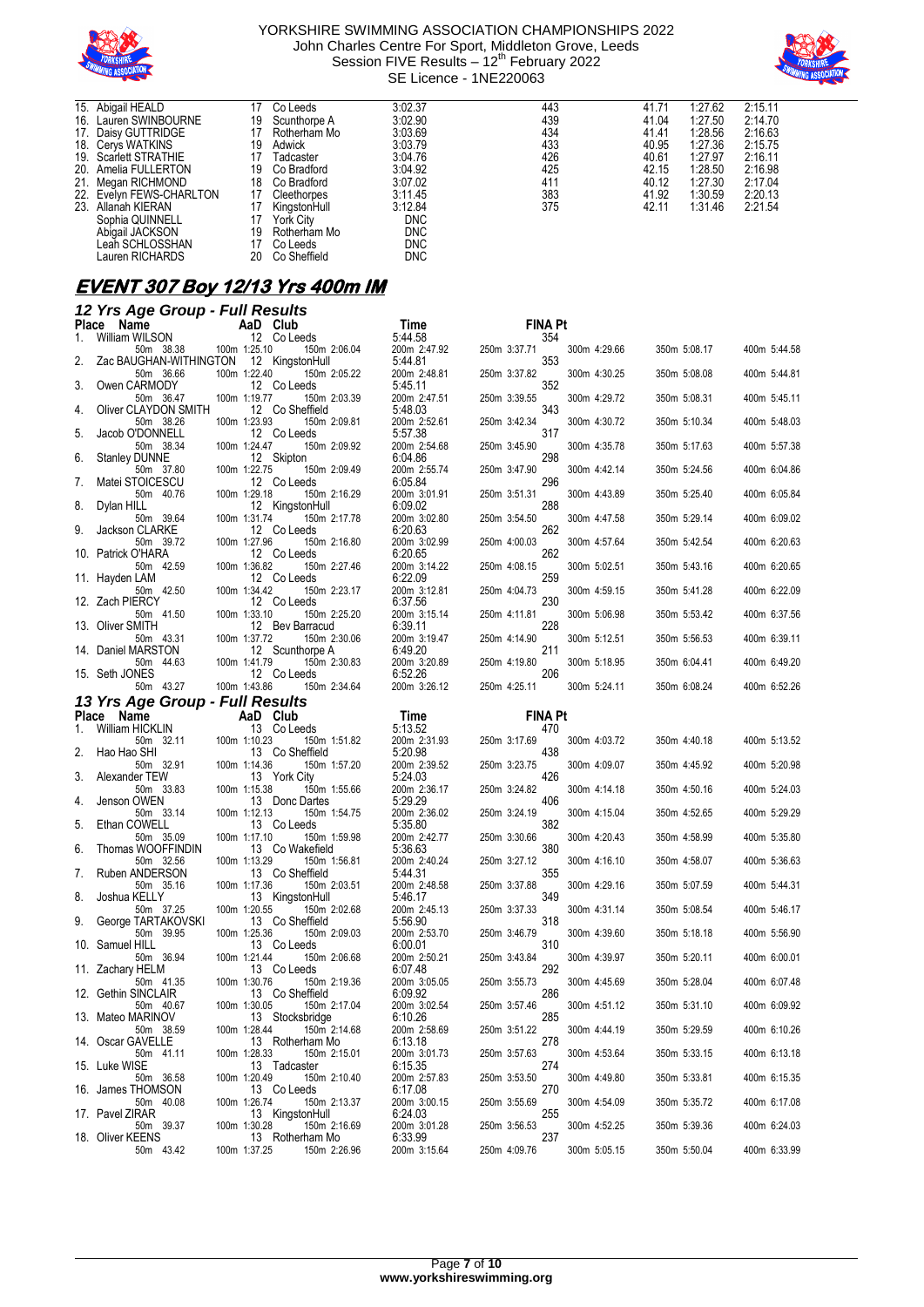



### **EVENT 321 FINAL OF EVENT 302 Girl 14 Yrs 200m Freestyle**

| <b>Name</b>           | AaD                                       | Club                | Time    |     | 50             | 100     | 150     |
|-----------------------|-------------------------------------------|---------------------|---------|-----|----------------|---------|---------|
| Hollie WILSON         | 14                                        | Co Leeds            | 2:08.59 | 678 | 30.21          | 1:03.15 | 1:36.50 |
| Ava COOK              | 14                                        | Co Sheffield        | 2:11.83 | 629 | 30.60          | 1:04.37 | 1:38.54 |
| Eve DOHERTY           | 14                                        | Rotherham Mo        | 2:11.98 | 627 | 30.66          | 1:04.38 | 1:38.80 |
| Charlotte MORETON     | 14                                        | Co Leeds            | 2:15.21 | 583 | 31.14          | 1:05.14 | 1:40.59 |
| Hannah SMITH          | 14                                        | Co Wakefield        | 2:17.24 | 557 | 32.26          | 1:07.75 | 1:44.05 |
| Lauren LILLEY         | 14                                        | Co Leeds            | 2:19.17 | 535 | 32.51          | 1:08.75 | 1:45.07 |
| Emma WOOD             | 14                                        | Co Leeds            | 2:20.64 | 518 | 32.71          | 1:09.42 | 1:45.81 |
| Matilda ASHCROFT      | 14                                        | Co Leeds            | 2:20.72 | 517 | 32.52          | 1:09.34 | 1:45.75 |
| <b>Charlotte SHAW</b> | 14                                        | Co Leeds            | 2:20.95 | 515 | 32.52          | 1:08.25 | 1:45.08 |
|                       | 14                                        | Donc Dartes         | 2:21.63 | 507 | 32.59          | 1:08.95 | 1:45.81 |
| 2 <sub>1</sub>        | <b>Place</b><br>9.<br>10.<br>Grace BURTON | <b>Full Results</b> |         |     | <b>FINA Pt</b> |         |         |

#### **EVENT 322 FINAL OF EVENT 302 Girl 15 Yrs 200m Freestyle**

|              | <b>Full Results</b>      |     |              |         |                |       |         |         |
|--------------|--------------------------|-----|--------------|---------|----------------|-------|---------|---------|
| <b>Place</b> | Name                     | AaD | Club         | Time    | <b>FINA Pt</b> | 50    | 100     | 150     |
|              | Isla JONES               | 15  | Co Sheffield | 2:08.93 | 672            | 30.81 | 1:03.20 | 1:36.33 |
| 2.           | Erin TANKARD             | 15  | Co Sheffield | 2:11.49 | 634            | 30.63 | 1:03.68 | 1:37.53 |
| 3.           | Molly BAKER              | 15  | Co Sheffield | 2:11.80 | 629            | 31.20 | 1:04.41 | 1:38.58 |
| 4.           | <b>Evangeline STACEY</b> | 15  | Co Leeds     | 2:13.89 | 600            | 31.77 | 1:06.28 | 1:40.56 |
| 5.           | Sedona REED              | 15  | Co Leeds     | 2:15.97 | 573            | 31.83 | 1:07.15 | 1:41.86 |
| 6.           | Chloe COOKE              | 15  | Co Sheffield | 2:17.90 | 549            | 31.69 | 1:06.70 | 1:42.92 |
|              | Megan CHU                | 15  | KingstonHull | 2:19.00 | 536            | 31.46 | 1:06.64 | 1:42.74 |
| 8.           | Sophia KELLY             | 15  | Tadcaster    | 2:19.16 | 535            | 31.59 | 1:06.73 | 1:43.51 |
| 9.           | Nell WILLIAMS            | 15  | Co Leeds     | 2:19.71 | 528            | 32.31 | 1:08.16 | 1:43.90 |
|              | 10. Megan WOOD           | 15  | Donc Dartes  | 2:20.37 | 521            | 32.65 | 1:07.90 | 1:44.62 |

## **EVENT 323 FINAL OF EVENT 302 Girl 16 Yrs 200m Freestyle**

|              | <b>Full Results</b> |     |                    |         |                |       |         |         |
|--------------|---------------------|-----|--------------------|---------|----------------|-------|---------|---------|
| <b>Place</b> | Name                | AaD | Club               | Time    | <b>FINA Pt</b> | 50    | 100     | 150     |
|              | Lucy ALLMAN         | 16  | Co Leeds           | 2:09.83 | 658            | 30.50 | 1:03.61 | 1:36.83 |
| 2.           | Jess WIDDOWSON      | 16  | Co Leeds           | 2:10.70 | 645            | 30.90 | 1:04.34 | 1:38.28 |
| 3.           | Daisy PURCHASE      | 16  | Rotherham Mo       | 2:11.11 | 639            | 31.34 | 1:05.07 | 1:38.84 |
| 4.           | <b>Ruby KNIGHT</b>  | 16  | <b>Bo Kirklees</b> | 2:11.31 | 636            | 29.96 | 1:03.21 | 1:37.30 |
| 5.           | <b>Emily OLIVER</b> | 16  | <b>Bo Kirklees</b> | 2:12.15 | 624            | 30.48 | 1:03.65 | 1:38.21 |
| 5.           | Olivia THOM         | 16  | <b>York City</b>   | 2:12.15 | 624            | 30.57 | 1:04.33 | 1:39.03 |
|              | Sophie MCLURE       | 16  | Tadcaster          | 2:12.28 | 623            | 30.27 | 1:03.73 | 1:37.85 |
| 8.           | Sholah ROBINSON     | 16  | Co Sheffield       | 2:14.89 | 587            | 30.65 | 1:04.73 | 1:39.74 |
| 9.           | Ella SUMMERS        | 16  | Scunthorpe A       | 2:15.80 | 575            | 30.91 | 1:05.40 | 1:40.62 |
|              | 10. Rhianna FOSTER  | 16  | KingstonHull       | 2:16.97 | 561            | 31.45 | 1:06.22 | 1:42.04 |

### **EVENT 324 FINAL OF EVENT 302 Girl 17 Yrs/Over 200m Freestyle**

|              | <b>Full Results</b>    |     |              |         |                |       |         |         |
|--------------|------------------------|-----|--------------|---------|----------------|-------|---------|---------|
| <b>Place</b> | Name                   | AaD | Club         | Time    | <b>FINA Pt</b> | 50    | 100     | 150     |
|              | Kate CLIFTON           |     | Co Sheffield | 2:01.20 | 810            | 28.18 | 59.15   | 1:30.32 |
| 2.           | Candice HALL           | 25  | Co Sheffield | 2:01.21 | 809            | 28.40 | 59.21   | 1:30.29 |
| 3.           | Ellie WALKER           |     | Tadcaster    | 2:04.99 | 738            | 29.13 | 1:01.14 | 1:33.05 |
| 4.           | <b>Charlotte BERRY</b> | 18  | Co Sheffield | 2:05.08 | 736            | 29.87 | 1:01.34 | 1:33.53 |
| 5.           | Georgina CHADWICK      | 18  | Co Sheffield | 2:08.50 | 679            | 30.22 | 1:02.36 | 1:35.77 |
| 6.           | Lara THOMSON           |     | Co Leeds     | 2:09.30 | 667            | 30.72 | 1:04.43 | 1:37.38 |
| 7.           | Isabelle GOODWIN       | 18  | Co Leeds     | 2:10.64 | 646            | 31.00 | 1:04.92 | 1:39.02 |
| 8.           | Leah SCHLOSSHAN        |     | Co Leeds     | 2:10.70 | 645            | 30.57 | 1:04.20 | 1:37.68 |
| 9.           | Georgia ROBERTSON      |     | Co Sheffield | 2:10.94 | 642            | 30.60 | 1:04.31 | 1:37.62 |
| 10.          | Mollie FISHER          |     | Rotherham Mo | 2:11.36 | 636            | 30.57 | 1:03.61 | 1:37.94 |

### **EVENT 325 FINAL OF EVENT 303 Boy 10/11 Yrs 100m Butterfly**

|              | <b>Full Results</b> |     |              |         |                |       |  |  |  |
|--------------|---------------------|-----|--------------|---------|----------------|-------|--|--|--|
| <b>Place</b> | Name                | AaD | Club         | Time    | <b>FINA Pt</b> | 50    |  |  |  |
| 1.           | Harry OSBORNE       |     | Co Sheffield | 1:21.83 | 221            | 37.37 |  |  |  |
| 2.           | Halo BENTLEY-HICKS  | 11  | Co Leeds     | 1:23.04 | 211            | 39.16 |  |  |  |
| 3.           | Charlie HASLINGDEN  | 11  | Co Sheffield | 1:24.26 | 202            | 38.72 |  |  |  |
| 4.           | Archie AINSLIE      | 11  | Donc Dartes  | 1:24.83 | 198            | 38.25 |  |  |  |
| 5.           | Oliver BARRETT      | 11  | Co Leeds     | 1:26.91 | 184            | 40.27 |  |  |  |
| 6.           | Oscar O'DONNELL     | 10  | Co Leeds     | 1:27.40 | 181            | 40.35 |  |  |  |
| 7.           | George HARRISON     | 11  | Pocklington  | 1:29.32 | 170            | 39.97 |  |  |  |
| 8.           | George ROBERTSON    | 11  | Co Sheffield | 1:33.04 | 150            | 42.99 |  |  |  |
| 9.           | Christopher GOODWIN | 11  | Co Sheffield | 1:34.49 | 143            | 44.20 |  |  |  |
| 10.          | James ASHCROFT      | 10  | Co Leeds     | 1:35.18 | 140            | 42.93 |  |  |  |

## **EVENT 326 FINAL OF EVENT 303 Boy 12 Yrs 100m Butterfly**

|              | <b>Full Results</b>  |     |              |         |                |       |  |  |  |
|--------------|----------------------|-----|--------------|---------|----------------|-------|--|--|--|
| <b>Place</b> | Name                 | AaD | Club         | Time    | <b>FINA Pt</b> | 50    |  |  |  |
| 1.           | Owen CARMODY         | 12  | Co Leeds     | 1:13.02 | 311            | 34.51 |  |  |  |
| 2.           | <b>Stanley DUNNE</b> | 12  | Skipton      | 1:18.45 | 251            | 36.47 |  |  |  |
| 3.           | Oliver CLAYDON SMITH | 12  | Co Sheffield | 1:19.67 | 239            | 36.35 |  |  |  |
| 4.           | Jackson CLARKE       | 12  | Co Leeds     | 1:22.71 | 214            | 38.70 |  |  |  |
| 5.           | Jacob O'DONNELL      | 12  | Co Leeds     | 1:22.75 | 214            | 37.00 |  |  |  |
| 6.           | Dylan HILL           | 12  | KingstonHull | 1:24.94 | 197            | 39.43 |  |  |  |
| 7.           | William WILSON       |     | Co Leeds     | 1:25.84 | 191            | 39.77 |  |  |  |
| 8.           | Zach PIERCY          | 12  | Co Leeds     | 1:27.10 | 183            | 39.43 |  |  |  |
| 9.           | Harry BROWN          | 12  | King'f Scar  | 1:28.46 | 175            | 40.07 |  |  |  |
|              | 10. Patrick O'HARA   |     | Co Leeds     | 1:36.61 | 134            | 43.32 |  |  |  |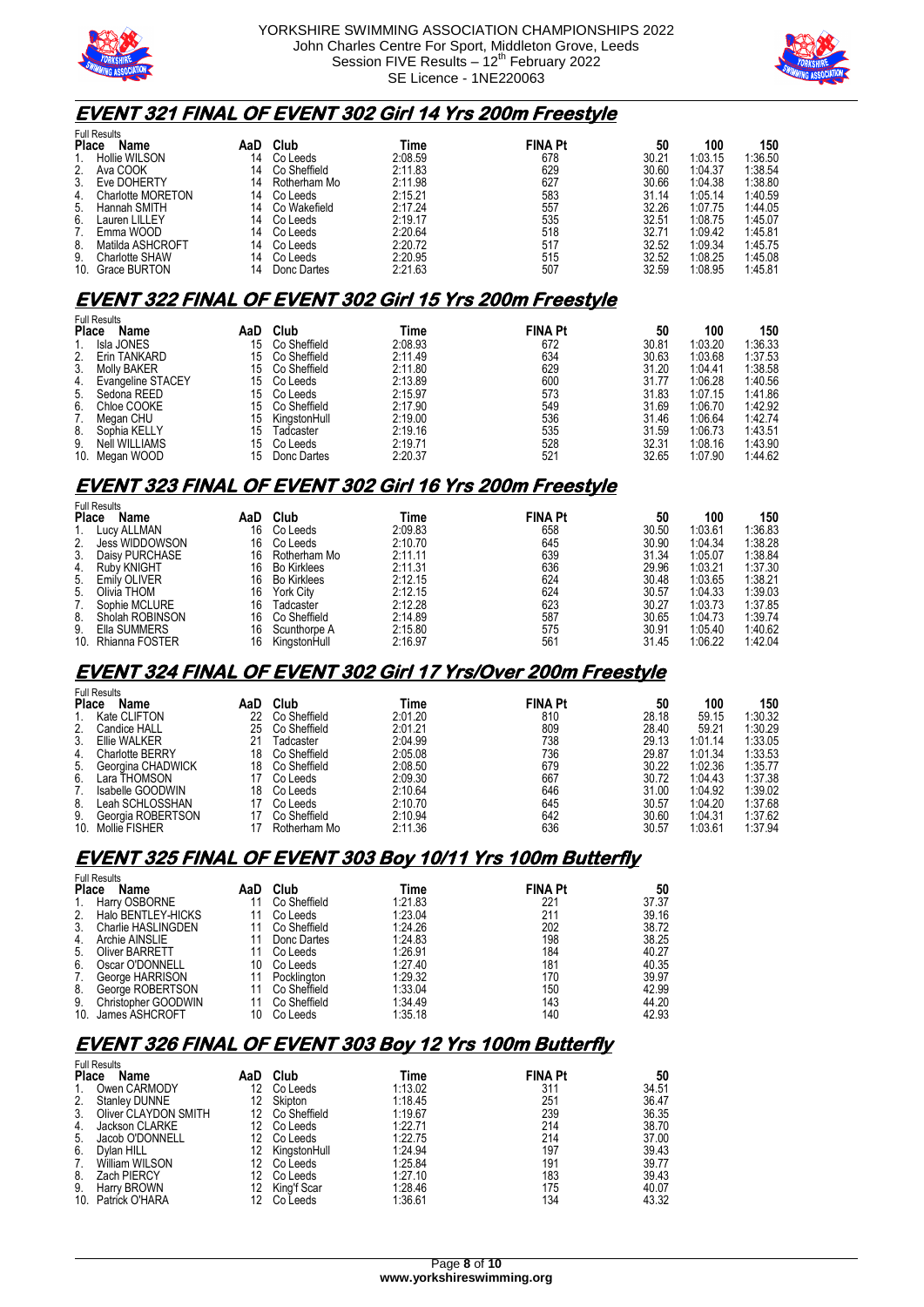

Full Results



### **EVENT 327 FINAL OF EVENT 303 Boy 13 Yrs 100m Butterfly**

|              | <b>Full Results</b> |     |                  |         |                |       |  |  |  |
|--------------|---------------------|-----|------------------|---------|----------------|-------|--|--|--|
| <b>Place</b> | Name                | AaD | Club             | Time    | <b>FINA Pt</b> | 50    |  |  |  |
| 1.           | William HICKLIN     | 13  | Co Leeds         | 1:06.10 | 419            | 31.62 |  |  |  |
| 2.           | Thomas WOOFFINDIN   | 13  | Co Wakefield     | 1:06.54 | 411            | 30.88 |  |  |  |
| 3.           | Jenson OWEN         | 13  | Donc Dartes      | 1:09.35 | 363            | 32.59 |  |  |  |
| 4.           | Alexander TEW       | 13  | York City        | 1:09.42 | 362            | 32.16 |  |  |  |
| 5.           | Ruben ANDERSON      | 13  | Co Sheffield     | 1:11.85 | 326            | 34.41 |  |  |  |
| 6.           | Harry SCHMIDT       | 13  | Co Bradford      | 1:13.42 | 306            | 34.00 |  |  |  |
| 7.           | William DALE-WOOD   | 13  | <b>Thirsk WH</b> | 1:14.31 | 295            | 34.60 |  |  |  |
| 8.           | Luke WISE           | 13  | Tadcaster        | 1:15.54 | 281            | 35.68 |  |  |  |
| 9.           | Samuel HILL         | 13  | Co Leeds         | 1:17.15 | 264            | 35.93 |  |  |  |
|              | 10. Ethan COWELL    |     | Co Leeds         | 1:17.93 | 256            | 35.72 |  |  |  |

#### **EVENT 328 FINAL OF EVENT 304 Boy 14 Yrs 100m Butterfly**

|              | <b>Full Results</b>     |     |              |         |                |       |  |  |  |
|--------------|-------------------------|-----|--------------|---------|----------------|-------|--|--|--|
| <b>Place</b> | Name                    | AaD | Club         | Time    | <b>FINA Pt</b> | 50    |  |  |  |
| 1.           | <b>Matthew JUST</b>     | 14  | Co Leeds     | 1:02.82 | 489            | 29.36 |  |  |  |
| 2.           | <b>Gabriel SHEPHERD</b> | 14  | Harrogate    | 1:03.32 | 477            | 29.30 |  |  |  |
| 3.           | Louie NIGHTINGALE       | 14  | Donc Dartes  | 1:03.95 | 463            | 30.20 |  |  |  |
| 4.           | Beniamin DALE-WOOD      | 14  | Thirsk WH    | 1:04.58 | 450            | 30.41 |  |  |  |
| 5.           | Callum RAVEN            | 14  | Co Leeds     | 1:06.80 | 406            | 30.68 |  |  |  |
| 6.           | Ethan POTTER            | 14  | Co Sheffield | 1:07.52 | 394            | 31.29 |  |  |  |
| 7.           | Samuel JACKSON          | 14  | Bo Kirklees  | 1:07.66 | 391            | 31.74 |  |  |  |
| 8.           | Harry COCKBURN          | 14  | Skipton      | 1:08.07 | 384            | 32.67 |  |  |  |
| 9.           | Charlie HINSON          | 14  | Co Leeds     | 1:10.22 | 350            | 31.89 |  |  |  |
|              | 10. Jack COLLINS        | 14  | KingstonHull | 1:11.32 | 334            | 33.57 |  |  |  |

### **EVENT 329 FINAL OF EVENT 304 Boy 15 Yrs 100m Butterfly**

| <b>Full Results</b> |                           |     |              |         |                |       |  |
|---------------------|---------------------------|-----|--------------|---------|----------------|-------|--|
| <b>Place</b>        | Name                      | AaD | Club         | Time    | <b>FINA Pt</b> | 50    |  |
| 1.                  | Miles KINLEN              | 15  | Co Sheffield | 1:00.91 | 536            | 28.37 |  |
| 2.                  | Samuel SMITH              | 15  | Skipton      | 1:01.46 | 522            | 28.79 |  |
| 3.                  | Rio DAODU                 | 15  | Cleethorpes  | 1:02.68 | 492            | 29.38 |  |
| 4.                  | Sean SMITH                | 15  | Skipton      | 1:03.11 | 482            | 28.89 |  |
| 5.                  | Kourosh KHODAKHAH         | 15  | Co Leeds     | 1:03.88 | 465            | 30.17 |  |
| 6.                  | Callum BROADHEAD          | 15  | Donc Dartes  | 1:03.91 | 464            | 28.66 |  |
| 7.                  | <b>Oliver WHITTLESTON</b> | 15  | Co Leeds     | 1:03.98 | 463            | 29.91 |  |
| 8.                  | George BROOKS             | 15  | Co Leeds     | 1:05.29 | 435            | 30.87 |  |
| 9.                  | Joshua MCCOLLIN           | 15  | KingstonHull | 1:05.35 | 434            | 30.40 |  |
| 10.                 | Jacob BROWN               | 15  | Tadcaster    | 1:07.32 | 397            | 31.00 |  |

### **EVENT 330 FINAL OF EVENT 304 Boy 16 Yrs 100m Butterfly**

|              | ı uli i wuulu       |     |                    |         |                |       |
|--------------|---------------------|-----|--------------------|---------|----------------|-------|
| <b>Place</b> | Name                | AaD | Club               | Time    | <b>FINA Pt</b> | 50    |
| 1.           | Jack JENKINSON      | 16  | Skipton            | 59.72   | 569            | 27.82 |
| 2.           | <b>Max RUSSELL</b>  | 16  | Co Sheffield       | 1:00.11 | 558            | 28.28 |
| 3.           | Daniel JACKSON      | 16  | <b>Bo Kirklees</b> | 1:01.71 | 516            | 29.76 |
| 4.           | Cody INGRAM         | 16  | <b>Bo Barnslev</b> | 1:02.14 | 505            | 29.16 |
| 5.           | <b>Toby CLAUSEN</b> | 16  | KingstonHull       | 1:03.38 | 476            | 29.42 |
| 6.           | Lewis HAWDEN        | 16  | Pocklington        | 1:03.66 | 470            | 29.79 |
| 7.           | Archie NORTON       | 16  | Thirsk WH          | 1:04.50 | 451            | 29.45 |
| 8.           | Keelan BEHAN        | 16  | Skipton            | 1:04.52 | 451            | 29.73 |
| 9.           | Freddie BROOK       | 16  | <b>York City</b>   | 1:05.16 | 438            | 30.73 |
|              | 10. Yash GANDHI     | 16  | Scunthorpe A       | 1:06.50 | 412            | 30.15 |

### **EVENT 331 FINAL OF EVENT 304 Boy 17 Yrs/Over 100m Butterfly**

|                 | <b>Full Results</b> |     |                  |         |                |       |  |  |
|-----------------|---------------------|-----|------------------|---------|----------------|-------|--|--|
| <b>Place</b>    | <b>Name</b>         | AaD | Club             | Time    | <b>FINA Pt</b> | 50    |  |  |
| 1.              | Jay LELLIOTT        | 27  | Co Sheffield     | 55.54   | 707            | 26.08 |  |  |
| 2.              | Charlie BROOME      | 18  | Co Leeds         | 57.32   | 644            | 26.83 |  |  |
| 3.              | Kieran GRANT        |     | Bev Barracud     | 58.28   | 612            | 27.03 |  |  |
| 4.              | William GRAHAM      |     | Tadcaster        | 59.12   | 586            | 27.11 |  |  |
| 5.              | <b>Ben SHELTON</b>  | 18  | Co Leeds         | 59.49   | 576            | 27.72 |  |  |
| 6.              | Adam WILSON         | 21  | Co Sheffield     | 59.59   | 573            | 27.95 |  |  |
| 7.              | Adel ACHELI         | 20  | Co Sheffield     | 59.94   | 563            | 27.77 |  |  |
| 8.              | Toby MAYFIELD       | 18  | <b>York City</b> | 1:00.30 | 553            | 27.91 |  |  |
| 9.              | Shaheen ALGHOFARI   | 22  | East Leeds       | 1:01.27 | 527            | 28.08 |  |  |
| 10 <sub>1</sub> | David GILLESPIE     | 19  | Co Sheffield     | 1:01.61 | 518            | 29.00 |  |  |

## **EVENT 332 FINAL OF EVENT 306 Girl 14 Yrs 200m Breaststroke**

|              | <b>Full Results</b> |     |                  |         |                |       |         |         |
|--------------|---------------------|-----|------------------|---------|----------------|-------|---------|---------|
| <b>Place</b> | Name                | AaD | Club             | Time    | <b>FINA Pt</b> | 50    | 100     | 150     |
|              | Megan MILLS         | 14  | <b>York City</b> | 2:47.97 | 568            | 38.74 | 1:22.25 | 2:05.93 |
| 2.           | Eve COOPER          | 14  | Cleethorpes      | 2:52.13 | 527            | 38.75 | 1:22.54 | 2:07.20 |
| 3.           | Hollie WILSON       | 14  | Co Leeds         | 2:52.41 | 525            | 39.58 | 1:23.28 | 2:08.31 |
| 4.           | Darcey CROSSLEY     | 14  | Co Leeds         | 2:55.04 | 501            | 40.46 | 1:25.30 | 2:10.58 |
| 5.           | Charlotte MORETON   | 14  | Co Leeds         | 2:55.55 | 497            | 39.52 | 1:24.38 | 2:10.64 |
| 6.           | Matilda POTTER      | 14  | Co Leeds         | 2:57.19 | 483            | 39.34 | 1:25.58 | 2:11.10 |
|              | Lauren LILLEY       | 14  | Co Leeds         | 2:57.85 | 478            | 41.55 | 1:26.94 | 2:13.15 |
| 8.           | Connie CROWTHER     | 14  | Donc Dartes      | 2:57.96 | 477            | 39.73 | 1:25.72 | 2:11.52 |
| 9.           | Mabel ROBERTSON     | 14  | Co Sheffield     | 2:58.39 | 474            | 41.79 | 1:25.31 | 2:11.98 |
|              | 10. Caitlyn CALLAND | 14  | Scunthorpe A     | 3:00.00 | 461            | 39.45 | 1:25.92 | 2:12.47 |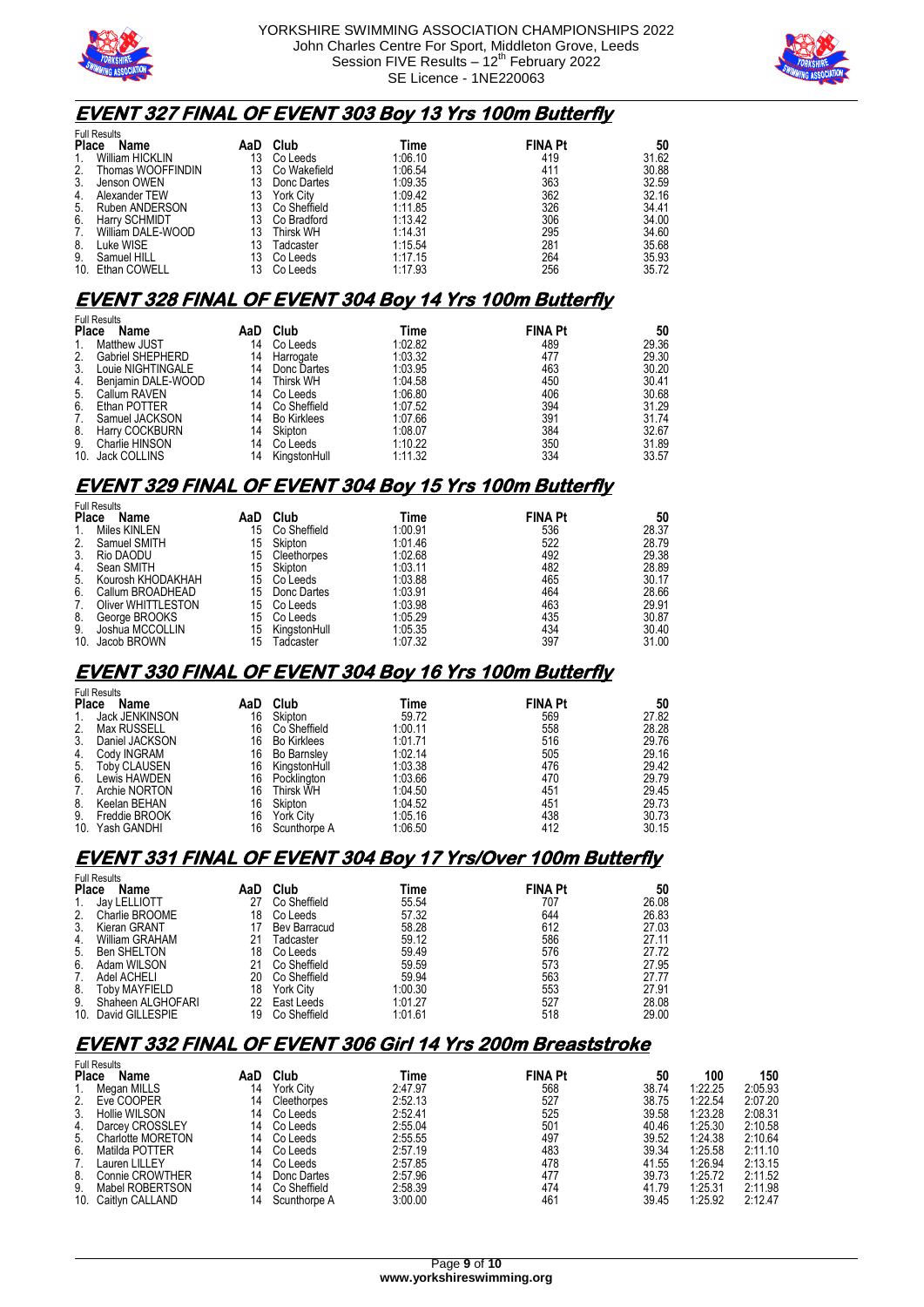



### **EVENT 333 FINAL OF EVENT 306 Girl 15 Yrs 200m Breaststroke**

| <b>Name</b>          | AaD                                                        | Club                | Time    |     | 50             | 100     | 150     |
|----------------------|------------------------------------------------------------|---------------------|---------|-----|----------------|---------|---------|
| Nell WILLIAMS        | 15                                                         | Co Leeds            | 2:48.18 | 565 | 38.60          | 1:21.01 | 2:04.40 |
| Molly BAKER          | 15                                                         | Co Sheffield        | 2:51.55 | 533 | 39.82          | 1:23.38 | 2:07.54 |
| Megan WOOD           | 15                                                         | Donc Dartes         | 2:56.73 | 487 | 40.71          | 1:25.86 | 2:12.10 |
| Lydia BROWN          | 15                                                         | Sheffield C         | 2:57.49 | 481 | 41.31          | 1:27.33 | 2:12.95 |
| Hannah WORSDALL      | 15                                                         | Rotherham Mo        | 2:57.57 | 480 | 40.33          | 1:25.70 | 2:12.38 |
| Olivia HARRIS        | 15                                                         | KingstonHull        | 2:58.29 | 475 | 39.81          | 1:26.32 | 2:12.19 |
| Hannah WAKELIN       | 15                                                         | Co Sheffield        | 2:58.41 | 474 | 40.08          | 1:26.26 | 2:13.01 |
| <b>Emily LAMBERT</b> | 15                                                         | Co Sheffield        | 3:00.55 | 457 | 41.83          | 1:27.79 | 2:14.82 |
|                      | 15                                                         | Co Sheffield        | 3:01.41 | 450 | 42.57          | 1:28.30 | 2:15.63 |
|                      | 15                                                         | <b>Bo Kirklees</b>  | 3:04.01 | 432 | 40.34          | 1:27.97 | 2:14.63 |
|                      | <b>Place</b><br>2.<br>9.<br>Chloe COOKE<br>10. Molly MARSH | <b>Full Results</b> |         |     | <b>FINA Pt</b> |         |         |

### **EVENT 334 FINAL OF EVENT 306 Girl 16 Yrs 200m Breaststroke**

| <b>Full Results</b> |                           |     |                    |         |                |       |         |         |
|---------------------|---------------------------|-----|--------------------|---------|----------------|-------|---------|---------|
| <b>Place</b>        | Name                      | AaD | Club               | Time    | <b>FINA Pt</b> | 50    | 100     | 150     |
|                     | Charlotte BIANCHI         | 16  | Co Sheffield       | 2:37.67 | 686            | 35.93 | 1:15.84 | 1:56.62 |
|                     | 2. Eleanor VALENTINE-BULL | 16  | <b>Bo Barnsley</b> | 2:45.76 | 591            | 36.71 | 1:19.62 | 2:03.30 |
| 3.                  | Kasia RICKELTON           | 16  | Co Leeds           | 2:49.01 | 557            | 37.28 | 1:20.29 | 2:04.49 |
| 4.                  | Emily OLIVER              | 16  | <b>Bo Kirklees</b> | 2:51.75 | 531            | 39.28 | 1:22.89 | 2:07.89 |
| 5.                  | Henrietta RICHARDSON-S    | 16  | Cleethorpes        | 2:53.74 | 513            | 39.50 | 1:24.78 | 2:09.40 |
| 6.                  | Daisy PURCHASE            | 16  | Rotherham Mo       | 2:54.74 | 504            | 40.35 | 1:25.31 | 2:11.30 |
| 7.                  | Rhianna FOSTER            | 16  | KingstonHull       | 2:56.60 | 488            | 40.12 | 1:24.88 | 2:11.30 |
| 8.                  | Lucy TOWSE                | 16  | KingstonHull       | 2:59.80 | 463            | 40.06 | 1:25.96 | 2:13.53 |
| 9.                  | Sophie RADATZ             | 16  | Sheffield C        | 3:01.95 | 446            | 40.70 | 1:26.74 | 2:14.83 |
|                     | 10. Libby NICKLIN         | 16  | Cleethorpes        | 3:11.19 | 385            | 40.41 | 1:29.36 | 2:19.32 |

#### **EVENT 335 FINAL OF EVENT 306 Girl 17 Yrs/Over 200m Breaststroke**

| <b>Place</b> | <b>Full Results</b> |     | Club               | Time    | <b>FINA Pt</b> | 50    | 100     | 150     |
|--------------|---------------------|-----|--------------------|---------|----------------|-------|---------|---------|
|              | Name                | AaD |                    |         |                |       |         |         |
|              | Sienna ROBINSON     |     | Co Sheffield       | 2:32.11 | 764            | 33.90 | 1:12.19 | 1:51.72 |
| 2.           | Lara THOMSON        |     | Co Leeds           | 2:42.14 | 631            | 37.41 | 1:19.08 | 2:00.22 |
| 3.           | Annabelle WILKINSON |     | Co Sheffield       | 2:46.79 | 580            | 37.69 | 1:20.10 | 2:03.07 |
| 4.           | Rebecca DUNN        |     | Co Bradford        | 2:48.41 | 563            | 38.94 | 1:22.09 | 2:05.92 |
| 5.           | <b>Chloe HIRST</b>  | 19  | <b>Bo Kirklees</b> | 2:51.47 | 533            | 40.35 | 1:23.11 | 2:07.80 |
| 6.           | Agatha SCOTT        |     | Harrogate          | 2:51.57 | 533            | 38.54 | 1:21.52 | 2:06.55 |
|              | Amelia OSBORNE      |     | Rotherham Mo       | 2:52.19 | 527            | 38.67 | 1:22.48 | 2:07.28 |
| 8.           | Maisy SMITH         |     | KingstonHull       | 2:54.95 | 502            | 39.15 | 1:23.94 | 2:09.34 |
| 9.           | Isobel SHIMELLS     | 18  | KingstonHull       | 2:55.83 | 495            | 39.18 | 1:22.40 | 2:09.34 |
| 10.          | Aine HUGHES         |     | Co Sheffield       | 2:59.30 | 467            | 39.59 | 1:24.88 | 2:11.43 |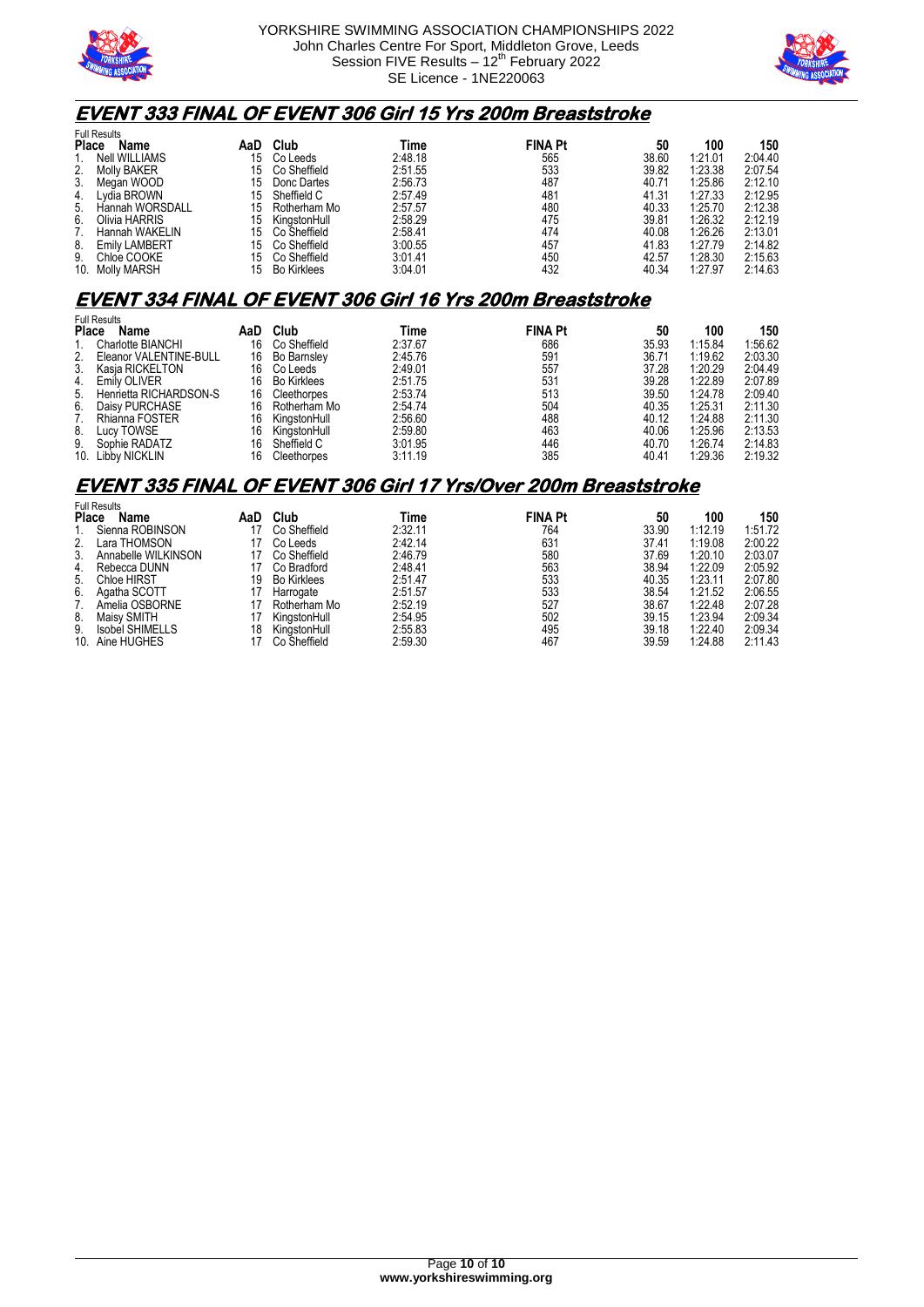



## **EVENT 351 Boy 14 Yrs/Over 400m IM**

| 14 Yrs Age Group - Full Results                 |                                                 |                            |                                     |              |              |
|-------------------------------------------------|-------------------------------------------------|----------------------------|-------------------------------------|--------------|--------------|
| Place Name<br>Ethan POTTER<br>1.                | AaD Club<br>14 Co Sheffield                     | Time<br>5:04.42            | <b>FINA Pt</b><br>513               |              |              |
| 50m 32.59<br>2.<br>Charlie HINSON               | 100m 1:10.94<br>150m 1:50.86<br>14 Co Leeds     | 200m 2:29.54<br>5:14.82    | 250m 3:13.63<br>300m 3:58.24<br>464 | 350m 4:31.75 | 400m 5:04.42 |
| 50m 33.46                                       | 100m 1:12.98<br>150m 1:53.59                    | 200m 2:33.38<br>5:15.57    | 250m 3:18.80<br>300m 4:03.76        | 350m 4:40.49 | 400m 5:14.82 |
| Gabriel SHEPHERD<br>3.<br>50m 31.78             | 14 Harrogate<br>100m 1:08.64<br>150m 1:50.53    | 200m 2:30.81               | 461<br>250m 3:18.24<br>300m 4:05.54 | 350m 4:41.42 | 400m 5:15.57 |
| <b>Jack COLLINS</b><br>4.<br>50m 34.03          | 14 KingstonHull<br>100m 1:13.11<br>150m 1:55.26 | 5:18.44<br>200m 2:37.16    | 448<br>250m 3:23.09<br>300m 4:09.85 | 350m 4:45.41 | 400m 5:18.44 |
| 5.<br>Daniel RANSOM<br>50m 32.60                | 14 Co Leeds<br>100m 1:13.73<br>150m 1:55.28     | 5:18.84<br>200m 2:35.33    | 447<br>250m 3:21.86<br>300m 4:07.19 | 350m 4:44.78 | 400m 5:18.84 |
| Louie NIGHTINGALE<br>6.<br>50m 34.01            | 14 Donc Dartes<br>100m 1:15.39                  | 5:19.41                    | 444<br>250m 3:21.31<br>300m 4:08.53 | 350m 4:45.88 | 400m 5:19.41 |
| Matthew JAMES<br>7.                             | 150m 1:57.77<br>14 Co Leeds                     | 200m 2:37.16<br>5:21.75    | 435                                 |              |              |
| 50m 33.76<br>Luke BAUGHAN-WITHINGTO<br>8.       | 100m 1:13.36<br>150m 1:53.52<br>14 KingstonHull | 200m 2:33.44<br>5:22.33    | 300m 4:07.98<br>250m 3:19.95<br>432 | 350m 4:45.09 | 400m 5:21.75 |
| 50m 33.61<br>9.<br>Joseph HALL                  | 100m 1:13.81<br>150m 1:55.44<br>14 Co Leeds     | 200m 2:36.15<br>5:26.18    | 250m 3:22.11<br>300m 4:09.65<br>417 | 350m 4:46.89 | 400m 5:22.33 |
| 50m 34.14<br>10. Kyle WAREHAM                   | 100m 1:13.26<br>150m 1:55.63<br>14 Harrogate    | 200m 2:37.69<br>5:29.88    | 250m 3:22.69<br>300m 4:08.00<br>403 | 350m 4:47.65 | 400m 5:26.18 |
| 50m 34.22<br>11. Benjamin DALE-WOOD             | 100m 1:16.79<br>150m 1:56.38<br>14 Thirsk WH    | 200m 2:38.02<br>5:32.81    | 300m 4:17.83<br>250m 3:27.02<br>393 | 350m 4:53.63 | 400m 5:29.88 |
| 50m 33.47                                       | 100m 1:12.68<br>150m 1:58.34                    | 200m 2:43.10               | 250m 3:29.10<br>300m 4:15.29<br>389 | 350m 4:54.24 | 400m 5:32.81 |
| 12. Callum RAVEN<br>50m 32.45                   | 14 Co Leeds<br>100m 1:11.19<br>150m 1:56.91     | 5:33.84<br>200m 2:38.77    | 250m 3:28.64<br>300m 4:17.71        | 350m 4:56.49 | 400m 5:33.84 |
| 13. Samuel JACKSON<br>50m 33.60                 | 14 Bo Kirklees<br>100m 1:13.53<br>150m 1:56.68  | 5:34.51<br>200m 2:38.32    | 387<br>250m 3:28.23<br>300m 4:19.35 | 350m 4:57.67 | 400m 5:34.51 |
| 14. Sebastian GAMINDE<br>50m 35.88              | 14 Harrogate<br>100m 1:18.82<br>150m 2:00.64    | 5:35.30<br>200m 2:42.47    | 384<br>250m 3:30.55<br>300m 4:19.61 | 350m 4:57.63 | 400m 5:35.30 |
| 15. Alfie CHARLTON<br>50m 35.19                 | 14 Harrogate<br>150m 2:04.32<br>100m 1:17.58    | 5:40.07<br>200m 2:51.76    | 368<br>250m 3:37.36<br>300m 4:25.59 | 350m 5:03.62 | 400m 5:40.07 |
| 16. Sam WRIGHT                                  | 14 Tadcaster                                    | 5:41.34                    | 364                                 |              |              |
| 50m 35.72<br>Thomas BROOKS                      | 100m 1:19.24<br>150m 2:02.30<br>14 Bo Kirklees  | 200m 2:46.54<br><b>DNC</b> | 250m 3:37.53<br>300m 4:28.50        | 350m 5:06.15 | 400m 5:41.34 |
| George CARRY<br>15 Yrs Age Group - Full Results | 14 Co Leeds                                     | DQ 74                      |                                     |              |              |
| Place Name                                      | AaD Club                                        | Time                       | <b>FINA Pt</b>                      |              |              |
| Oliver WHITTLESTON<br>1.<br>50m 31.44           | 15 Co Leeds<br>100m 1:08.50<br>150m 1:47.91     | 5:07.01<br>200m 2:26.09    | 501<br>300m 3:56.86<br>250m 3:10.91 | 350m 4:33.45 | 400m 5:07.01 |
| 2.<br>George BROOKS<br>50m 32.02                | 15 Co Leeds<br>100m 1:09.23<br>150m 1:51.31     | 5:07.08<br>200m 2:32.95    | 500<br>250m 3:15.27<br>300m 3:59.18 | 350m 4:34.27 | 400m 5:07.08 |
| Samuel SMITH<br>3.<br>50m 30.42                 | 15 Skipton<br>100m 1:06.61<br>150m 1:49.49      | 5:10.47<br>200m 2:29.45    | 484<br>300m 3:59.92<br>250m 3:13.57 | 350m 4:35.92 | 400m 5:10.47 |
| Jack FINNIE<br>4.                               | 15 Rotherham Mo                                 | 5:15.67                    | 460                                 |              |              |
| 50m 31.26<br>5.<br>Louis CASS                   | 100m 1:09.56<br>150m 1:49.47<br>15 Bo Kirklees  | 200m 2:28.62<br>5:23.83    | 250m 3:16.20<br>300m 4:03.09<br>426 | 350m 4:40.24 | 400m 5:15.67 |
| 50m 32.61<br>Jack MCCLELLAND<br>6.              | 100m 1:11.99<br>150m 1:55.78<br>15 Bo Kirklees  | 200m 2:37.21<br>5:27.23    | 250m 3:25.30<br>300m 4:13.49<br>413 | 350m 4:48.66 | 400m 5:23.83 |
| 50m 32.36<br>7.<br>Toby MARSHALL                | 100m 1:10.50<br>150m 1:54.63<br>15 Co Sheffield | 200m 2:37.69<br>5:35.41    | 250m 3:24.35<br>300m 4:10.79<br>384 | 350m 4:49.92 | 400m 5:27.23 |
| 50m 36.35<br>Harry SENIOR<br>8.                 | 100m 1:19.06<br>150m 2:04.25<br>15 Co Leeds     | 200m 2:48.04<br>5:35.88    | 250m 3:33.52<br>300m 4:19.77<br>382 | 350m 4:59.20 | 400m 5:35.41 |
| 50m 34.01                                       | 100m 1:14.31<br>150m 1:57.07                    | 200m 2:38.83               | 250m 3:29.88<br>300m 4:21.32        | 350m 4:59.02 | 400m 5:35.88 |
| 9.<br>Luke DYER<br>50m 33.88                    | 15 Co Leeds<br>100m 1:15.00<br>150m 1:58.82     | 5:41.38<br>200m 2:42.07    | 364<br>250m 3:34.92<br>300m 4:27.98 | 350m 5:05.47 | 400m 5:41.38 |
| 10. Joseph PICKERING<br>50m 32.97               | 15 Pocklington<br>100m 1:12.19<br>150m 1:56.97  | 5:41.69<br>200m 2:40.07    | 363<br>300m 4:27.36<br>250m 3:32.74 | 350m 5:05.09 | 400m 5:41.69 |
| 11. James WILKIN<br>50m 32.76                   | 15 Northall'ton<br>100m 1:15.82<br>150m 2:05.11 | 6:00.42<br>200m 2:51.36    | 309<br>250m 3:43.52<br>300m 4:37.54 | 350m 5:18.86 | 400m 6:00.42 |
| Callum BROADHEAD<br>Kourosh KHODAKHAH           | 15 Donc Dartes<br>15 Co Leeds                   | <b>DNC</b><br><b>DNC</b>   |                                     |              |              |
| Miles KINLEN                                    | 15 Co Sheffield                                 | DQ 64                      |                                     |              |              |
| 16 Yrs Age Group - Full Results<br>Place Name   | AaD Club                                        | Time                       | <b>FINA Pt</b>                      |              |              |
| Thomas WILKINSON<br>1.                          | 16 Co Sheffield                                 | 4:44.26                    | 631                                 |              |              |
| 50m 28.90<br>2.<br>Jack JENKINSON               | 100m 1:02.67<br>150m 1:40.16<br>16 Skipton      | 200m 2:16.80<br>4:51.48    | 250m 2:57.18<br>300m 3:37.53<br>585 | 350m 4:11.45 | 400m 4:44.26 |
| 50m 29.52<br>3.<br>Daniel JACKSON               | 100m 1:04.01<br>150m 1:41.04<br>16 Bo Kirklees  | 200m 2:17.19<br>4:58.13    | 300m 3:45.51<br>250m 3:01.50<br>547 | 350m 4:19.33 | 400m 4:51.48 |
| 50m 31.85<br>Jad IDRIS<br>4.                    | 100m 1:09.65<br>150m 1:48.51<br>16 Co Leeds     | 200m 2:25.78<br>5:05.65    | 250m 3:06.94<br>300m 3:48.65<br>507 | 350m 4:24.82 | 400m 4:58.13 |
| 50m 32.09<br>5.<br>Cody INGRAM                  | 150m 1:48.44<br>100m 1:08.41<br>16 Bo Barnsley  | 200m 2:28.08<br>5:16.45    | 250m 3:12.58<br>300m 3:57.35<br>457 | 350m 4:32.44 | 400m 5:05.65 |
| 50m 30.01<br>6.<br>Lewis HAWDEN                 | 100m 1:05.14<br>150m 1:48.96                    | 200m 2:31.91<br>5:25.64    | 300m 4:06.42<br>250m 3:19.14        | 350m 4:42.30 | 400m 5:16.45 |
| 50m 32.07                                       | 16 Pocklington<br>100m 1:12.50<br>150m 1:56.66  | 200m 2:39.40               | 419<br>250m 3:25.89<br>300m 4:13.20 | 350m 4:51.09 | 400m 5:25.64 |
| Mathew BRADLEY<br>7.<br>50m 33.86               | 16 Cleethorpes<br>100m 1:12.13<br>150m 1:53.86  | 5:26.85<br>200m 2:35.27    | 415<br>300m 4:13.61<br>250m 3:23.77 | 350m 4:51.70 | 400m 5:26.85 |
| 8.<br>Jamie BROADHURST<br>50m 33.28             | 16 Co Leeds<br>100m 1:14.06<br>150m 2:00.25     | 5:43.32<br>200m 2:45.14    | 358<br>250m 3:35.36<br>300m 4:25.77 | 350m 5:05.10 | 400m 5:43.32 |
| Solomon HODGSON<br>Callum AITKEN                | 16 Co Leeds<br>16 York City                     | <b>DNC</b><br>DQ 94        |                                     |              |              |
|                                                 | 17 Yrs/Over Age Group - Full Results            |                            |                                     |              |              |
| Place Name<br>Matthew WOODHALL<br>1.            | AaD Club<br>18 Co Sheffield                     | Time<br>4:38.96            | <b>FINA Pt</b><br>667               |              |              |
| 50m 29.40                                       | 100m 1:03.20<br>150m 1:37.94                    | 200m 2:12.54               | 300m 3:35.39<br>250m 2:53.79        | 350m 4:08.59 | 400m 4:38.96 |
| 2.<br>Charlie BROOME<br>50m 27.01               | 18 Co Leeds<br>100m 59.70<br>150m 1:35.45       | 4:39.31<br>200m 2:09.97    | 665<br>250m 2:51.00<br>300m 3:33.23 | 350m 4:06.81 | 400m 4:39.31 |
| Luke CLEGG<br>3.<br>50m 28.69                   | 17 Bo Kirklees<br>100m 1:02.79<br>150m 1:39.61  | 4:45.70<br>200m 2:15.79    | 621<br>250m 2:57.48<br>300m 3:38.89 | 350m 4:12.97 | 400m 4:45.70 |
|                                                 |                                                 |                            | Page 1 of 9                         |              |              |

**www.yorkshireswimming.org**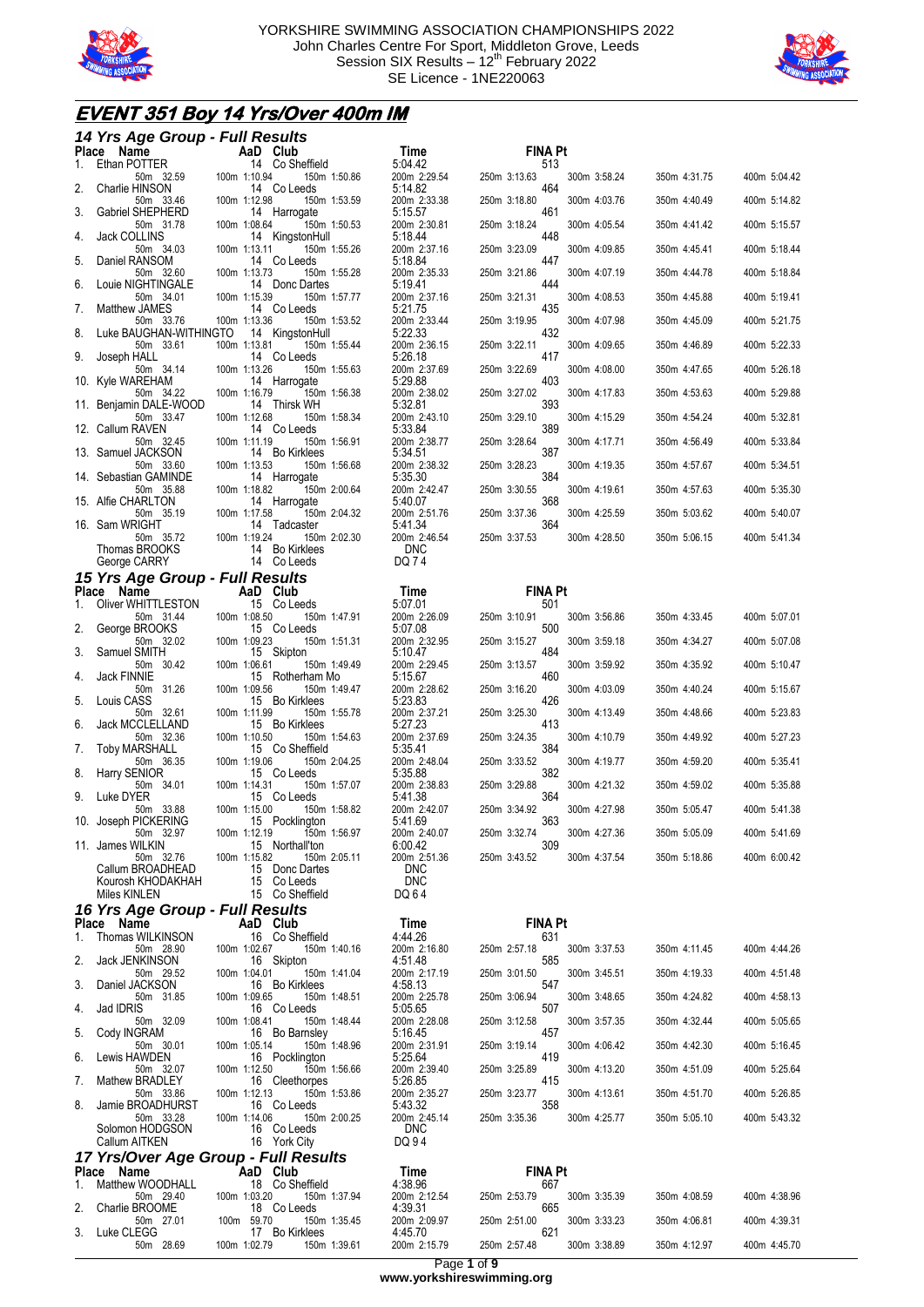



|    | Connor THORPE                     | 17 Co Sheffield                              | 4:50.23                 | 593                 |              |              |              |
|----|-----------------------------------|----------------------------------------------|-------------------------|---------------------|--------------|--------------|--------------|
|    | 50m 30.68                         | 100m 1:05.93<br>150m 1:44.19                 | 200m 2:21.67            | 250m 3:02.70        | 300m 3:45.01 | 350m 4:18.19 | 400m 4:50.23 |
| 5. | James ROBINSON                    | 17 Co Leeds                                  | 4:52.17                 | 581                 |              |              |              |
|    | 50m 29.70                         | 100m 1:04.80<br>150m 1:42.53                 | 200m 2:19.98            | 250m 3:02.65        | 300m 3:46.18 | 350m 4:19.48 | 400m 4:52.17 |
| 6. | Luke BOOTH                        | 17 Rotherham Mo                              | 4:52.88                 | 577                 |              |              |              |
|    | 50m 30.93                         | 100m 1:08.08<br>150m 1:47.60                 | 200m 2:26.94            | 250m 3:06.97        | 300m 3:48.71 | 350m 4:21.50 | 400m 4:52.88 |
| 7. | Simon ROBSON                      | 18 York City                                 | 4:53.56                 | 573                 |              |              |              |
|    | 50m 29.28                         | 100m 1:04.42<br>150m 1:41.82                 | 200m 2:17.82            | 250m 3:00.07        | 300m 3:43.75 | 350m 4:18.89 | 400m 4:53.56 |
| 8. | <b>Jack SENIOR</b>                | 18 Co Leeds                                  | 4:55.80                 | 560                 |              |              |              |
|    | 50m 30.18                         | 100m 1:05.58<br>150m 1:44.09                 | 200m 2:23.49            | 250m 3:04.07        | 300m 3:45.52 | 350m 4:20.74 | 400m 4:55.80 |
| 9. | Benjamin CROSS                    | 17 Co Sheffield                              | 4:58.43                 | 545                 |              |              |              |
|    | 50m 32.32<br>10. Lucas WALIGORA   | 150m 1:47.37<br>100m 1:09.50<br>17 York City | 200m 2:22.97<br>4:58.53 | 250m 3:06.70<br>544 | 300m 3:49.04 | 350m 4:24.87 | 400m 4:58.43 |
|    | 50m 30.13                         | 100m 1:06.11<br>150m 1:45.13                 | 200m 2:23.83            | 250m 3:07.04        | 300m 3:50.33 | 350m 4:25.49 | 400m 4:58.53 |
|    | 11. Joshua HARRIS                 | 21 Tadcaster                                 | 4:58.76                 | 543                 |              |              |              |
|    | 50m 29.65                         | 100m 1:04.67<br>150m 1:42.68                 | 200m 2:20.77            | 250m 3:04.54        | 300m 3:49.31 | 350m 4:24.21 | 400m 4:58.76 |
|    | 12. Martin SMITH                  | 18 Bo Kirklees                               | 5:00.73                 | 533                 |              |              |              |
|    | 50m 28.75                         | 100m 1:03.82<br>150m 1:42.59                 | 200m 2:21.61            | 250m 3:03.29        | 300m 3:47.77 | 350m 4:24.59 | 400m 5:00.73 |
|    | 13. Henry FIRTH                   | 17 Co Leeds                                  | 5:04.25                 | 514                 |              |              |              |
|    | 50m 31.25                         | 100m 1:06.43<br>150m 1:44.43                 | 200m 2:21.65            | 250m 3:07.64        | 300m 3:53.32 | 350m 4:29.64 | 400m 5:04.25 |
|    | 14. Daniel MENZER                 | 19 Bo Barnsley                               | 5:07.57                 | 498                 |              |              |              |
|    | 50m 29.82                         | 100m 1:05.01<br>150m 1:47.61                 | 200m 2:29.81            | 250m 3:14.71        | 300m 4:01.70 | 350m 4:35.19 | 400m 5:07.57 |
|    | 15. Toby MAYFIELD                 | 18 York City                                 | 5:08.26                 | 494                 |              |              |              |
|    | 50m 29.07                         | 150m 1:45.81<br>100m 1:05.54                 | 200m 2:27.64            | 250m 3:12.03        | 300m 3:57.65 | 350m 4:33.11 | 400m 5:08.26 |
|    | 16. Finlay WILLIAMS               | 18 Co Leeds                                  | 5:10.33                 | 485                 |              |              |              |
|    | 50m 30.12                         | 100m 1:05.54<br>150m 1:44.73                 | 200m 2:23.51            | 250m 3:08.35        | 300m 3:54.12 | 350m 4:32.43 | 400m 5:10.33 |
|    | 17. Harrison NILAND               | 17 Rotherham Mo                              | 5:10.40                 | 484                 |              |              |              |
|    | 50m 30.68                         | 100m 1:07.18<br>150m 1:48.34                 | 200m 2:28.46            | 250m 3:14.92        | 300m 4:02.02 | 350m 4:37.23 | 400m 5:10.40 |
|    | 18. Cameron RHODES                | 17 Rotherham Mo                              | 5:11.86                 | 478                 |              |              |              |
|    | 50m 30.43<br>19. Cohen STEPHENSON | 100m 1:06.96<br>150m 1:47.71                 | 200m 2:28.60<br>5:14.75 | 250m 3:12.91<br>464 | 300m 3:59.53 | 350m 4:36.26 | 400m 5:11.86 |
|    | 50m 30.41                         | 17 Co Leeds<br>100m 1:06.72<br>150m 1:49.22  | 200m 2:30.74            | 250m 3:15.31        | 300m 4:00.68 | 350m 4:38.78 | 400m 5:14.75 |
|    | 20. Connor ROBINSON               | 20 Chapeltown                                | 5:15.38                 | 462                 |              |              |              |
|    | 50m 30.79                         | 100m 1:06.91<br>150m 1:47.94                 | 200m 2:30.44            | 250m 3:17.32        | 300m 4:04.29 | 350m 4:40.76 | 400m 5:15.38 |
|    | 21. Owen WING                     | 17 York City                                 | 5:16.55                 | 457                 |              |              |              |
|    | 50m 31.25                         | 100m 1:08.59<br>150m 1:51.62                 | 200m 2:35.22            | 250m 3:20.67        | 300m 4:06.18 | 350m 4:42.14 | 400m 5:16.55 |
|    | 22. William SUTCLIFFE             | 17 Bev Barracud                              | 5:25.12                 | 421                 |              |              |              |
|    | 50m 31.89                         | 100m 1:10.16<br>150m 1:55.01                 | 200m 2:37.75            | 250m 3:21.65        | 300m 4:07.30 | 350m 4:47.06 | 400m 5:25.12 |
|    | Matthew BLAIN                     | 18 KingstonHull                              | <b>DNC</b>              |                     |              |              |              |
|    | Theo CLARK                        | 19 Co Sheffield                              | <b>DNC</b>              |                     |              |              |              |

#### **EVENT 352 Girl 10/13 Yrs 200m Butterfly**

|              | 10/11 Yrs Age Group - Full Results |                   |              |         |                |       |         |         |
|--------------|------------------------------------|-------------------|--------------|---------|----------------|-------|---------|---------|
| <b>Place</b> | Name                               | AaD               | Club         | Time    | <b>FINA Pt</b> | 50    | 100     | 150     |
|              | Florence DIXON                     | 11                | Co Leeds     | 3:05.12 | 284            | 38.96 | 1:25.77 | 2:15.36 |
| 2.           | Fausta KISELYTE                    | 11                | Scunthorpe A | 3:10.92 | 259            | 39.27 | 1:27.59 | 2:18.77 |
| 3.           | Ella COLEMAN                       | 11                | Co Leeds     | 3:30.69 | 193            | 45.84 | 1:40.91 | 2:35.76 |
| 4.           | Amelia MATSON                      | 10                | Co Leeds     | 3:44.24 | 160            | 48.61 | 1:49.08 | 2:47.62 |
|              | <b>Elkie FOSTER</b>                | 11                | Co Leeds     | DQ 82   |                |       |         |         |
|              | 12 Yrs Age Group - Full Results    |                   |              |         |                |       |         |         |
| <b>Place</b> | Name                               | AaD               | Club         | Time    | <b>FINA Pt</b> | 50    | 100     | 150     |
| 1.           | Mia TRAVIS-JONES                   | 12                | Co Leeds     | 2:51.57 | 357            | 37.66 | 1:22.67 | 2:07.39 |
| 2.           | Mei YUASA                          | 12                | Co Leeds     | 2:56.46 | 328            | 38.67 | 1:22.84 | 2:10.38 |
| 3.           | Phoebe WEATHERILL                  | 12                | Donc Dartes  | 2:58.08 | 320            | 38.44 | 1:23.67 | 2:11.71 |
| 4.           | Elizabeth WARNER                   | $12 \overline{ }$ | Co Leeds     | 2:58.60 | 317            | 37.56 | 1:24.20 | 2:12.64 |
| 5.           | Scarlett CLARKSON                  | $12 \overline{ }$ | Co Leeds     | 3:06.83 | 277            | 40.99 | 1:30.50 | 2:18.30 |
|              | 13 Yrs Age Group - Full Results    |                   |              |         |                |       |         |         |
| Place        | Name                               | AaD               | Club         | Time    | <b>FINA Pt</b> | 50    | 100     | 150     |
| 1.           | Liliah VINCENT                     | 13                | Co Leeds     | 2:32.89 | 505            | 33.57 | 1:12.06 | 1:52.84 |
| 2.           | Millie THRELFALL                   | 13                | Co Leeds     | 2:33.94 | 495            | 34.21 | 1:13.69 | 1:54.50 |
| 3.           | Valeria PINERA-LEVITA              | 13                | Co Leeds     | 2:37.01 | 466            | 33.33 | 1:14.22 | 1:55.50 |
| 4.           | Elizabeth DIXON                    | 13                | Co Leeds     | 2:41.12 | 432            | 34.58 | 1:14.95 | 1:57.92 |
| 5.           | <b>Isabel HANDLEY</b>              | 13                | Co Leeds     | 2:43.47 | 413            | 35.87 | 1:17.50 | 2:01.54 |
| 6.           | Kennedy MATTHEWS                   | 13                | Donc Dartes  | 2:46.64 | 390            | 35.65 | 1:17.52 | 2:01.29 |
| 7.           | Megan TRAVIS                       | 13                | Co Leeds     | 2:47.87 | 382            | 34.08 | 1:15.25 | 2:00.17 |
| 8.           | Caitlyn SMITH                      | 13                | Co Leeds     | 2:49.63 | 370            | 37.52 | 1:20.67 | 2:05.50 |
| 9.           | Honey Rose GROCOCK                 | 13                | Co Sheffield | 2:50.23 | 366            | 37.12 | 1:20.05 | 2:04.90 |
| 10.          | Sophie RAMSHAW                     | 13                | Co Leeds     | 2:53.24 | 347            | 34.14 | 1:16.23 | 2:03.35 |
|              | Isla HEATHCOTE                     | 13                | Co Sheffield | DQ 83   |                |       |         |         |

## **EVENT 353 Girl 14 Yrs/Over 200m Butterfly**

|              | 14 Yrs Age Group - Full Results |     |              |            |                |       |         |         |  |  |  |
|--------------|---------------------------------|-----|--------------|------------|----------------|-------|---------|---------|--|--|--|
|              | Place<br>Name                   | AaD | Club         | Time       | <b>FINA Pt</b> | 50    | 100     | 150     |  |  |  |
|              | Hollie WILSON                   | 14  | Co Leeds     | 2:29.87    | 536            | 32.82 | 1:11.46 | 1:51.51 |  |  |  |
| 2.           | Hannah SMITH                    | 14  | Co Wakefield | 2:32.32    | 511            | 33.16 | 1:12.61 | 1:53.09 |  |  |  |
| 3.           | Matilda POTTER                  | 14  | Co Leeds     | 2:34.45    | 490            | 34.19 | 1:13.29 | 1:53.74 |  |  |  |
| 4.           | Lauren LILLEY                   | 14  | Co Leeds     | 2:36.81    | 468            | 35.51 | 1:15.53 | 1:57.00 |  |  |  |
| 5.           | Charlotte MORETON               | 14  | Co Leeds     | 2:37.35    | 463            | 34.03 | 1:12.97 | 1:54.48 |  |  |  |
| 6.           | Darcey CROSSLEY                 | 14  | Co Leeds     | 2:37.81    | 459            | 34.75 | 1:14.58 | 1:56.40 |  |  |  |
| 7.           | Evie HARRIS                     | 14  | Co Leeds     | 2:38.20    | 456            | 35.24 | 1:15.85 | 1:57.35 |  |  |  |
| 8.           | Matilda ASHCROFT                | 14  | Co Leeds     | 2:40.94    | 433            | 33.64 | 1:13.99 | 1:57.16 |  |  |  |
| 9.           | Grace BURTON                    | 14  | Donc Dartes  | 2:43.07    | 416            | 35.22 | 1:16.39 | 1:59.48 |  |  |  |
| 10.          | Isabelle CHILD                  | 14  | Donc Dartes  | 2:52.10    | 354            | 35.01 | 1:18.27 | 2:04.48 |  |  |  |
|              | Ruby GAMBLES                    | 14  | Rotherham Mo | <b>DNC</b> |                |       |         |         |  |  |  |
|              | 15 Yrs Age Group - Full Results |     |              |            |                |       |         |         |  |  |  |
| <b>Place</b> | <b>Name</b>                     | AaD | Club         | Time       | <b>FINA Pt</b> | 50    | 100     | 150     |  |  |  |
|              | Isla JONES                      | 15  | Co Sheffield | 2:20.55    | 650            | 32.41 | 1:07.74 | 1:44.16 |  |  |  |
| 2.           | Erin TANKARD                    | 15  | Co Sheffield | 2:29.42    | 541            | 32.30 | 1:10.64 | 1:49.85 |  |  |  |
| 3.           | Sophia GLEDHILL                 | 15  | Co Bradford  | 2:29.54    | 540            | 32.91 | 1:10.17 | 1:49.57 |  |  |  |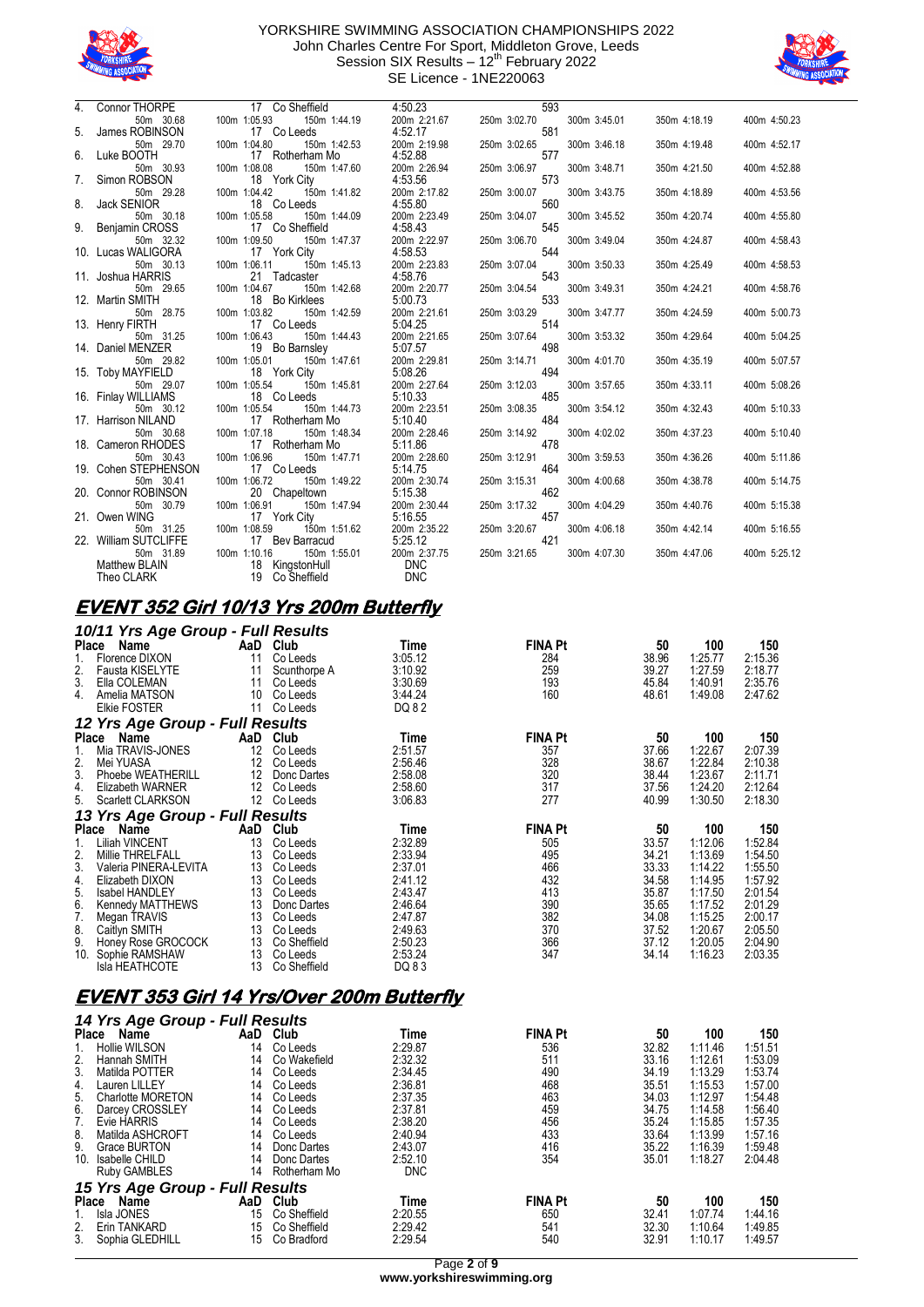



| 4.           | Chloe COOKE                          | 15  | Co Sheffield       | 2:30.09    | 534            | 33.03 | 1:11.15 | 1:50.20 |
|--------------|--------------------------------------|-----|--------------------|------------|----------------|-------|---------|---------|
| 5.           | <b>Emily LAMBERT</b>                 | 15  | Co Sheffield       | 2:30.82    | 526            | 32.36 | 1:11.27 | 1:50.73 |
| 6.           | <b>Nell WILLIAMS</b>                 | 15  | Co Leeds           | 2:32.52    | 509            | 33.86 | 1:12.65 | 1:52.51 |
| 7.           | Evangeline STACEY                    | 15  | Co Leeds           | 2:33.53    | 499            | 34.35 | 1:14.28 | 1:53.86 |
| 8.           | Sedona REED                          | 15  | Co Leeds           | 2:40.16    | 439            | 35.33 | 1:16.37 | 1:58.11 |
| 9.           | Megan WOOD                           | 15  | Donc Dartes        | 2:44.21    | 408            | 35.36 | 1:17.49 | 2:00.96 |
|              | 16 Yrs Age Group - Full Results      |     |                    |            |                |       |         |         |
|              | Place<br>Name                        | AaD | Club               | Time       | <b>FINA Pt</b> | 50    | 100     | 150     |
| 1.           | Isabella SHERING                     | 16  | Co Sheffield       | 2:23.89    | 606            | 31.77 | 1:08.82 | 1:46.60 |
| 2.           | <b>Jess WIDDOWSON</b>                | 16  | Co Leeds           | 2:31.56    | 519            | 34.32 | 1:13.39 | 1:51.96 |
| 3.           | <b>Isla WILLIAMS</b>                 | 16  | Co Leeds           | 2:37.26    | 464            | 34.50 | 1:14.11 | 1:54.80 |
| 4.           | Emily Afiya RICKINSON                | 16  | KingstonHull       | 2:37.75    | 460            | 34.51 | 1:14.03 | 1:55.27 |
| 5.           | Kasja RICKELTON                      | 16  | Co Leeds           | 2:39.23    | 447            | 33.79 | 1:12.78 | 1:55.83 |
|              | Sophie MURRAY                        | 16  | Harrogate          | <b>DNC</b> |                |       |         |         |
|              | 17 Yrs/Over Age Group - Full Results |     |                    |            |                |       |         |         |
| <b>Place</b> | Name                                 | AaD | Club               | Time       | <b>FINA Pt</b> | 50    | 100     | 150     |
| 1.           | <b>Candice HALL</b>                  | 25  | Co Sheffield       | 2:15.63    | 724            | 29.88 | 1:03.93 | 1:38.80 |
| 2.           | Isabelle GOODWIN                     | 18  | Co Leeds           | 2:20.14    | 656            | 32.33 | 1:09.49 | 1:44.69 |
| 3.           | Molly CHAMBERS                       | 20  | Donc Dartes        | 2:22.25    | 627            | 30.81 | 1:06.50 | 1:43.49 |
| 4.           | Leah SCHLOSSHAN                      | 17  | Co Leeds           | 2:24.69    | 596            | 32.43 | 1:10.01 | 1:47.90 |
| 5.           | Lara THOMSON                         | 17  | Co Leeds           | 2:25.06    | 592            | 32.53 | 1:09.51 | 1:47.48 |
| 6.           | Madison JOHNSON                      | 17  | Donc Dartes        | 2:26.64    | 573            | 31.24 | 1:08.20 | 1:46.56 |
| 7.           | Annabelle WILKINSON                  | 17  | Co Sheffield       | 2:29.61    | 539            | 31.86 | 1:09.46 | 1:48.69 |
| 8.           | Lucy ELLIS                           | 17  | Rotherham Mo       | 2:31.85    | 516            | 32.62 | 1:10.68 | 1:50.68 |
| 9.           | Freya TYAS                           | 17  | <b>York City</b>   | 2:32.78    | 506            | 33.41 | 1:11.64 | 1:51.52 |
| 10.          | Chloe HIRST                          | 19  | <b>Bo Kirklees</b> | 2:33.58    | 498            | 33.37 | 1:11.44 | 1:51.79 |
| 11.          | <b>Ellie WALKER</b>                  | 21  | Tadcaster          | 2:36.48    | 471            | 32.24 | 1:10.32 | 1:50.97 |
| 12.          | Sally RUTLEDGE                       | 18  | <b>Bo Kirklees</b> | 2:38.36    | 455            | 33.27 | 1:12.83 | 1:54.63 |
| 13.          | Amelia OSBORNE                       | 17  | Rotherham Mo       | 2:38.88    | 450            | 33.97 | 1:14.41 | 1:56.58 |
| 14.          | <b>Isobel SHIMELLS</b>               | 18  | KingstonHull       | 2:41.08    | 432            | 33.12 | 1:12.26 | 1:56.16 |
| 15.          | Maisy SMITH                          | 17  | KingstonHull       | 2:42.19    | 423            | 35.15 | 1:16.29 | 1:58.67 |
| 16.          | Elizabeth RUSSELL                    | 17  | Co Leeds           | 2:44.57    | 405            | 34.18 | 1:14.39 | 1:58.45 |
|              | Abigail HEALD                        | 17  | Co Leeds           | <b>DNC</b> |                |       |         |         |
|              | Abigail JACKSON                      | 19  | Rotherham Mo       | <b>DNC</b> |                |       |         |         |

# Macy YOXALL 17 Bo Barnsley DNC **EVENT 354 Boy 10/13 Yrs 100m Freestyle**

|              | 10/11 Yrs Age Group - Full Results |          |                              |                    |                |                |
|--------------|------------------------------------|----------|------------------------------|--------------------|----------------|----------------|
| <b>Place</b> | Name                               | AaD      | Club                         | Time               | <b>FINA Pt</b> | 50             |
| 1.           | Charlie HASLINGDEN                 | 11       | Co Sheffield                 | 1:10.37            | 296            | 34.96          |
| 2.           | Archie AINSLIE                     | 11       | Donc Dartes                  | 1:12.94            | 266            | 34.33          |
| 3.           | Harry OSBORNE                      |          | 11 Co Sheffield              | 1:13.02            | 265            | 36.03          |
| 4.           | Oscar FOCHT                        |          | 10 KingstonHull              | 1:16.52            | 230            | 36.54          |
| 5.           | Owen TEMPEST                       | 11       | Co Leeds                     | 1:16.73            | 228            | 36.34          |
| 6.           | Halo BENTLEY-HICKS                 | 11       | Co Leeds                     | 1:16.81            | 227            | 36.50          |
| 7.           | Oscar O'DONNELL                    | 10       | Co Leeds                     | 1:17.06            | 225            | 37.11          |
| 8.           | Daniel TEW                         | 11       | Team Jorvik                  | 1:18.16            | 216            | 37.37          |
| 9.           | Oliver BARRETT                     | 11       | Co Leeds                     | 1:18.28            | 215            | 38.54          |
|              | 10. Hudson SMITH                   | 11       | Co Leeds                     | 1:18.29            | 215            | 37.65          |
|              | 11. Lewis HALL                     | 11       | KingstonHull                 | 1:18.79            | 211            | 37.00          |
|              | 12. George HARRISON                | 11       | Pocklington                  | 1:20.16            | 200            | 39.24          |
|              | 13. Seth CHARLESWORTH              | 11       | Co Sheffield                 | 1:20.47            | 198            | 39.95          |
|              | 14. Hussein KESSERWAN              |          | 11 Bo Kirklees               | 1:20.80            | 195            | 36.67          |
| 15.          | Charlie SCHOFIELD                  | 11       | Northall'ton                 | 1:20.85            | 195            | 38.54          |
|              | 16. Jack JONES                     |          | 11 Donc Dartes               | 1:20.92            | 194            | 38.22          |
| 17.          | Jenson STILLINGS                   |          | 11 Co Sheffield              | 1:21.07            | 193            | 38.16          |
|              | 18. George ROBERTSON               |          | 11 Co Sheffield              | 1:21.24            | 192            | 38.30          |
|              | 19. James ASHCROFT                 |          | 10 Co Leeds                  | 1:22.06            | 186            | 38.41          |
|              | 20. Alfie CRAGGS                   | 11       | Co Leeds                     | 1:22.09            | 186            | 39.08          |
|              | 21. George KING                    |          | 10 Co Leeds                  | 1:22.41            | 184            | 38.86          |
|              | 22. Noah DARNELL                   |          | 11 Co Leeds                  | 1:23.01            | 180            | 39.50          |
|              | 23. George KNOP                    |          | 10 Donc Dartes               | 1:25.08            | 167            | 40.13          |
|              | 12 Yrs Age Group - Full Results    |          |                              |                    |                |                |
|              |                                    |          |                              |                    |                |                |
|              |                                    |          |                              |                    |                |                |
| Place        | Name                               |          | AaD Club                     | Time               | <b>FINA Pt</b> | 50             |
| 1.           | Oliver CLAYDON SMITH               | 12       | Co Sheffield                 | 1:06.63            | 348            | 32.46          |
| 2.           | Dylan HILL                         | 12       | KingstonHull                 | 1:09.04            | 313            | 33.77          |
| 3.           | Hayden LAM                         |          | 12 Co Leeds                  | 1:09.17            | 311            | 33.07          |
| 4.           | Jacob O'DONNELL                    |          | 12 Co Leeds                  | 1:09.27            | 310            | 32.62          |
| 5.           | <b>Stanley DUNNE</b>               | 12       | Skipton                      | 1:10.06            | 300            | 33.91          |
|              | William WILSON                     | 12       | Co Leeds                     | 1:10.14            | 299            | 34.45          |
| 6.<br>7.     | Patrick O'HARA                     |          | 12 Co Leeds                  | 1:10.26            | 297            | 34.48          |
| 8.           | Zac BAUGHAN-WITHINGTON             |          | 12 KingstonHull              | 1:10.33            | 296            | 33.80          |
| 9.           | Owen CARMODY                       | 12       | Co Leeds                     | 1:10.35            | 296            | 33.09          |
|              | 10. Ben TOWSE                      | 12       | KingstonHull                 | 1:11.40            | 283            | 33.86          |
| 11.          | Matei STOICESCU                    | 12       | Co Leeds                     | 1:12.71            | 268            | 35.24          |
|              | 12. Connor MCCULLEN                |          | 12 Co Leeds                  | 1:12.81            | 267            | 34.57          |
|              | 13. Reuben HARRISON                |          | 12 Co Leeds                  | 1:12.86            | 266            | 35.25          |
| 14.          | Shae BRYANT                        | 12       | Co Leeds                     | 1:13.08            | 264            | 35.65          |
|              | 15. Jackson CLARKE                 | 12       | Co Leeds                     | 1:14.94            | 245            | 35.69          |
|              | 16. Zach PIERCY                    | 12       | Co Leeds                     | 1:15.09            | 243            | 36.34          |
|              | 17. Lewis WARREN                   |          | 12 Co Sheffield              | 1:15.14            | 243            | 36.46          |
|              | 18. Oliver SMITH                   |          | 12 Bev Barracud              | 1:19.58            | 204            | 38.06          |
|              | 13 Yrs Age Group - Full Results    |          |                              |                    |                |                |
| Place        | Name                               | AaD      | Club                         | Time               | <b>FINA Pt</b> | 50             |
| 1.           | Hao Hao SHI                        | 13       | Co Sheffield                 | 59.80              | 482            | 28.84          |
| 2.           | Jenson OWEN                        | 13       | Donc Dartes                  | 1:00.32            | 470            | 29.61          |
| 3.<br>4.     | William HICKLIN<br>Alexander TEW   | 13<br>13 | Co Leeds<br><b>York City</b> | 1:01.54<br>1:02.22 | 442<br>428     | 29.79<br>30.15 |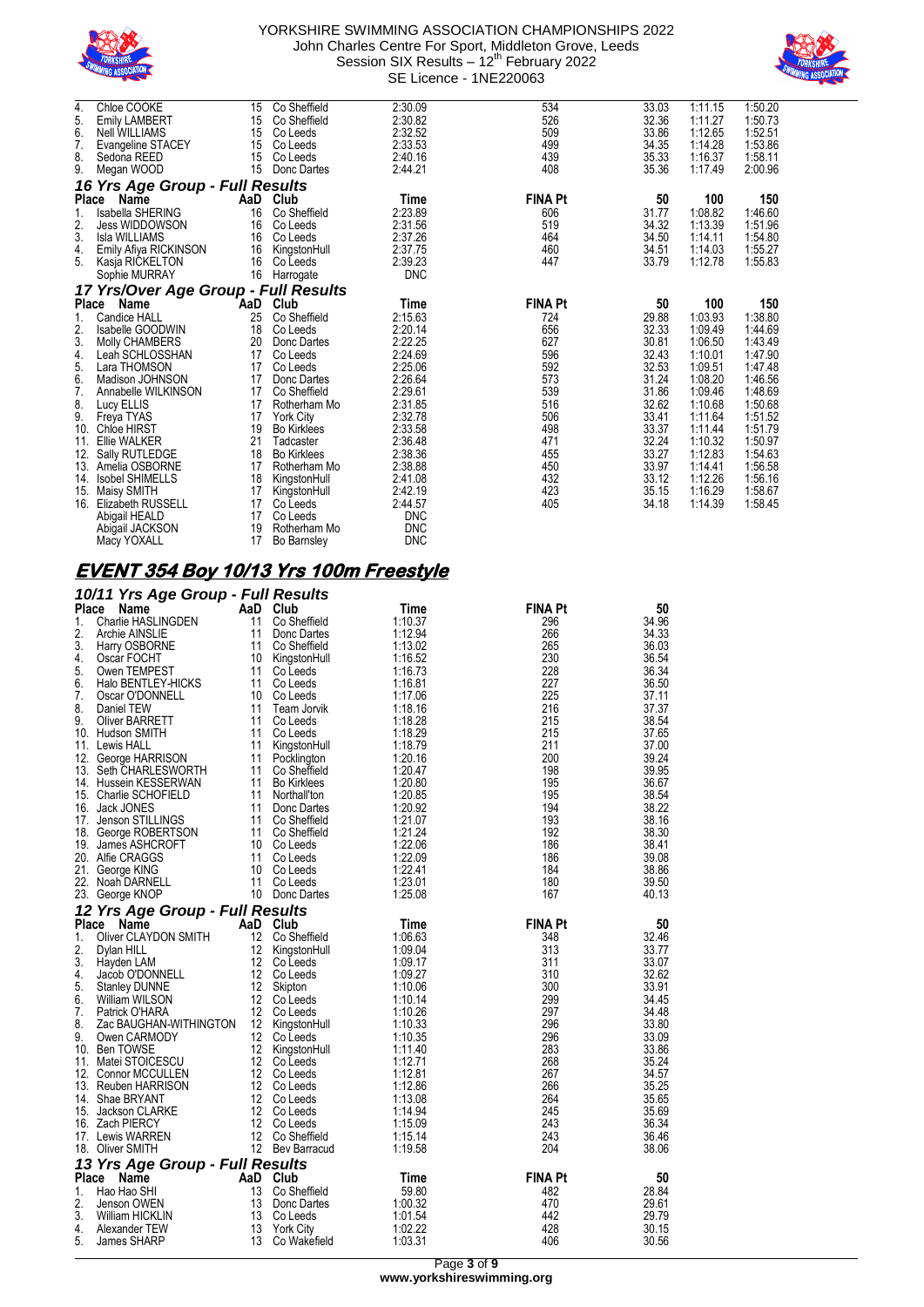



| 6.  | Andrew HUNTER          | 13 | Cleethorpes      | 1:03.93 | 395 | 30.10 |
|-----|------------------------|----|------------------|---------|-----|-------|
| 7.  | <b>Bowan GOMERSALL</b> | 13 | Rotherham Mo     | 1:04.68 | 381 | 30.28 |
| 8.  | Arran CORNFORTH        | 13 | Whitby           | 1:05.02 | 375 |       |
| 9.  | Oliver TOOTLE          | 13 | Bridlington      | 1:05.80 | 362 | 30.96 |
| 10. | <b>Ruben ANDERSON</b>  | 13 | Co Sheffield     | 1:06.25 | 355 | 31.96 |
| 11. | Ethan COWELL           | 13 | Co Leeds         | 1:06.27 | 354 | 31.71 |
| 12. | Luca ALGHOUL           | 13 | KingstonHull     | 1:06.36 | 353 | 31.09 |
| 13. | Daniel CHENERY         | 13 | Sheffield C      | 1:06.52 | 350 | 32.12 |
| 14. | Mateo MARINOV          | 13 | Stocksbridge     | 1:06.77 | 346 | 32.16 |
| 15. | <b>Matthew SITCH</b>   | 13 | KingstonHull     | 1:07.64 | 333 | 32.40 |
| 16. | William DALE-WOOD      | 13 | <b>Thirsk WH</b> | 1:09.09 | 313 | 33.36 |
| 17. | Joshua KELLY           | 13 | KingstonHull     | 1:09.16 | 312 | 33.46 |
| 18. | Zachary HELM           | 13 | Co Leeds         | 1:10.31 | 296 | 33.62 |
| 19. | Samuel HILL            | 13 | Co Leeds         | 1:10.41 | 295 | 32.98 |
|     | 20. Luke WISE          | 13 | Tadcaster        | 1:10.57 | 293 | 34.01 |
| 21. | Daniel HAWKINS         | 13 | Harrogate        | 1:10.66 | 292 | 33.28 |
| 22. | Alfie YOUNG            | 13 | Co Leeds         | 1:11.31 | 284 | 33.85 |
| 23. | George TARTAKOVSKI     | 13 | Co Sheffield     | 1:11.83 | 278 | 34.76 |
| 24. | Arthur OWENS           | 13 | Co Leeds         | 1:12.14 | 274 | 33.52 |
| 25. | Sam RACE               | 13 | King'f Scar      | 1:12.19 | 274 | 34.39 |
| 26. | <b>Gethin SINCLAIR</b> | 13 | Co Sheffield     | 1:13.75 | 257 | 35.21 |

# **EVENT 355 Boy 14 Yrs/Over 100m Freestyle**

|          | 14 Yrs Age Group - Full Results               |          |                                |       |                    |                |                |
|----------|-----------------------------------------------|----------|--------------------------------|-------|--------------------|----------------|----------------|
| Place    | Name                                          |          | AaD Club                       | Class | Time               | FINA Pt        | 50             |
| 1.       | Gabriel SHEPHERD                              |          | 14 Harrogate                   |       | 56.26              | 579            | 26.81          |
| 2.       | <b>Patrick NEILL</b>                          | 14       | Stocksbridge                   |       | 58.74              | 509            | 27.79          |
| 3.       | Maxwell FORD                                  |          | 14 Co Leeds<br>14 Thirsk WH    |       | 59.58<br>59.92     | 488<br>479     | 28.26          |
| 4.<br>5. | Benjamin DALE-WOOD<br>Louie ENNIS             |          | 14 Chapeltown                  |       | 1:00.43            | 467            | 28.63<br>29.28 |
| 6.       | Zak SHERIFF                                   | 14       | Skipton                        |       | 1:01.23            | 449            | 29.36          |
| 7.       | <b>Freddy DEAN</b>                            |          | 14 Co Bradford                 |       | 1:01.57            | 442            | 29.85          |
| 8.       | Oliver DAVIS-TOOTILL                          |          | 14 Rotherham Mo                |       | 1:01.80            | 437            | 29.31          |
| 9.       | Charlie HINSON                                |          | 14 Co Leeds                    |       | 1:01.90            | 435            | 29.85          |
|          | 10. Nathan MASSAM                             |          | 14 Donc Dartes                 |       | 1:02.10            | 431            | 29.12          |
|          | 11. Matthew JUST                              |          | 14 Co Leeds                    |       | 1:02.34            | 426            | 29.92          |
|          | 12. Harry COCKBURN                            |          | 14 Skipton                     |       | 1:02.37            | 425            | 30.24          |
|          | 13. Louie NIGHTINGALE                         |          | 14 Donc Dartes                 |       | 1:02.47            | 423            | 30.72          |
|          | 14. Matthew JAMES                             |          | 14 Co Leeds                    |       | 1:02.49            | 423            | 30.54          |
|          | 15. Kyle WAREHAM                              |          | 14 Harrogate                   |       | 1:02.79            | 416            | 30.08          |
|          | 16. Daniel RANSOM                             |          | 14 Co Leeds                    |       | 1:03.00            | 412            | 30.42          |
|          | 17. Michael MAKAHAMADZE                       |          | 14 New Earswick                |       | 1:03.40            | 405            | 28.86          |
|          | 18. Jack COLLINS<br>19. George CARRY          |          | 14 KingstonHull<br>14 Co Leeds |       | 1:03.60<br>1:03.91 | 401<br>395     | 31.25<br>31.24 |
|          | 20.   Callum RAVEN                            |          | 14 Co Leeds                    |       | 1:04.09            | 392            | 30.44          |
|          | 21. Zach CROWTHER                             |          | 14 Co Leeds                    |       | 1:04.32            | 387            | 30.46          |
|          | 22. Quinn-Austin KELLY                        |          | 14 Co Bradford                 |       | 1:05.42            | 368            | 30.72          |
|          | 23. Joseph HALL                               |          | 14 Co Leeds                    |       | 1:05.56            | 366            | 31.33          |
|          | David HOPE                                    |          | 14 King'f Scar                 |       | <b>DNC</b>         |                |                |
|          | Thomas BROOKS                                 |          | 14 Bo Kirklees                 |       | <b>DNC</b>         |                |                |
|          | Ethan POTTER                                  |          | 14 Co Sheffield                |       | <b>DNC</b>         |                |                |
|          | 15 Yrs Age Group - Full Results               |          |                                |       |                    |                |                |
| Place    | Name                                          |          | AaD Club                       | Class | Time               | <b>FINA Pt</b> | 50             |
| 1.       | Rio DAODU                                     | 15       | Cleethorpes                    |       | 55.66              | 598            | 26.77          |
| 2.       | Samuel SMITH                                  | 15       | Skipton                        |       | 57.14              | 553            | 27.38          |
| 3.       | Jack FINNIE                                   | 15       | Rotherham Mo                   |       | 58.23              | 522            | 28.22          |
| 4.       | Joshua MCCOLLIN                               | 15       | KingstonHull                   |       | 58.38              | 518            | 28.22          |
| 5.       | James CAM                                     | 15       | Rotherham Mo                   |       | 58.62              | 512            | 28.49          |
| 6.       | James STARLING                                | 15<br>15 | KingstonHull                   |       | 59.70              | 485            | 28.37          |
| 7.<br>8. | Max WALKER<br>Louis CASS                      |          | Thirsk WH<br>15 Bo Kirklees    |       | 59.83<br>59.96     | 481<br>478     | 28.50<br>28.89 |
| 9.       | Miles KINLEN                                  | 15       | Co Sheffield                   |       | 59.97              | 478            | 28.53          |
|          | 10. Sean SMITH                                | 15       | Skipton                        |       | 1:00.11            | 475            | 28.26          |
|          | 11. Jacob BROWN                               | 15       | Tadcaster                      |       | 1:00.78            | 459            | 28.51          |
|          | 12. Oliver WHITTLESTON                        |          | 15 Co Leeds                    |       | 1:01.23            | 449            | 29.56          |
|          | 13. Joseph BURGESS                            | 15       | Skipton                        |       | 1:01.53            | 443            | 29.89          |
|          | 14. Michael WALL                              |          | 15 Bridlington                 |       | 1:01.62            | 441            | 30.05          |
|          | 15. Layton THORPE                             | 15       | Scunthorpe A                   |       | 1:01.81            | 437            | 29.49          |
|          | 16. Joseph LEVISON                            |          | 15 Wetherby                    |       | 1:01.89            | 435            | 30.42          |
|          | 17. George BROOKS                             |          | 15 Co Leeds                    |       | 1:02.15            | 430            | 30.11          |
|          | 18. Lucas CHERRY                              | 15       | Sheffield C                    |       | 1:02.19            | 429            | 30.76          |
|          | 19. Ethan HAMPSHIRE<br>20. Alexander MCCALLUM | 15<br>15 | Rotherham Mo                   |       | 1:02.44<br>1:02.57 | 424<br>421     | 30.31<br>30.45 |
|          | <b>William DURRANS</b>                        | 15       | Selby<br>Rotherham Mo          |       | <b>DNC</b>         |                |                |
|          | Kourosh KHODAKHAH                             | 15       | Co Leeds                       |       | <b>DNC</b>         |                |                |
|          | Callum BROADHEAD                              |          | 15 Donc Dartes                 |       | <b>DNC</b>         |                |                |
|          | 16 Yrs Age Group - Full Results               |          |                                |       |                    |                |                |
| Place    | Name                                          | AaD      | Club                           | Class | Time               | <b>FINA Pt</b> | 50             |
| 1.       | Jack JENKINSON                                | 16       | Skipton                        |       | 54.76              | 628            | 26.53          |
| 2.       | Archie NORTON                                 | 16       | Thirsk WH                      |       | 55.70              | 597            | 26.95          |
| 3.       | Daniel JACKSON                                | 16       | <b>Bo Kirklees</b>             |       | 56.40              | 575            | 27.25          |
| 4.       | Max RUSSELL                                   | 16       | Co Sheffield                   |       | 57.15              | 553            | 27.46          |
| 5.       | Thomas WILKINSON                              | 16       | Co Sheffield                   |       | 57.24              | 550            | 27.66          |
| 6.       | Joseph MOMENT                                 | 16       | KingstonHull                   |       | 57.25              | 550            | 27.02          |
| 7.       | Henry CORNFORTH                               | 16       | Whitby                         |       | 57.58              | 540            | 27.60          |
| 8.       | <b>Finley MCNICHOLAS</b>                      | 16       | Stocksbridge                   |       | 57.70              | 537            | 26.84          |
| 9.       | <b>Philip SUDDES</b>                          | 16       | <b>York City</b>               |       | 57.77              | 535            | 27.15          |
|          | 10. Yash GANDHI                               | 16       | Scunthorpe A                   |       | 58.02              | 528            | 27.58          |
|          | 11. Keelan BEHAN<br>12. Freddie BROOK         | 16<br>16 | Skipton<br><b>York City</b>    |       | 58.41<br>59.06     | 518<br>501     | 27.98<br>28.26 |
|          |                                               |          |                                |       |                    |                |                |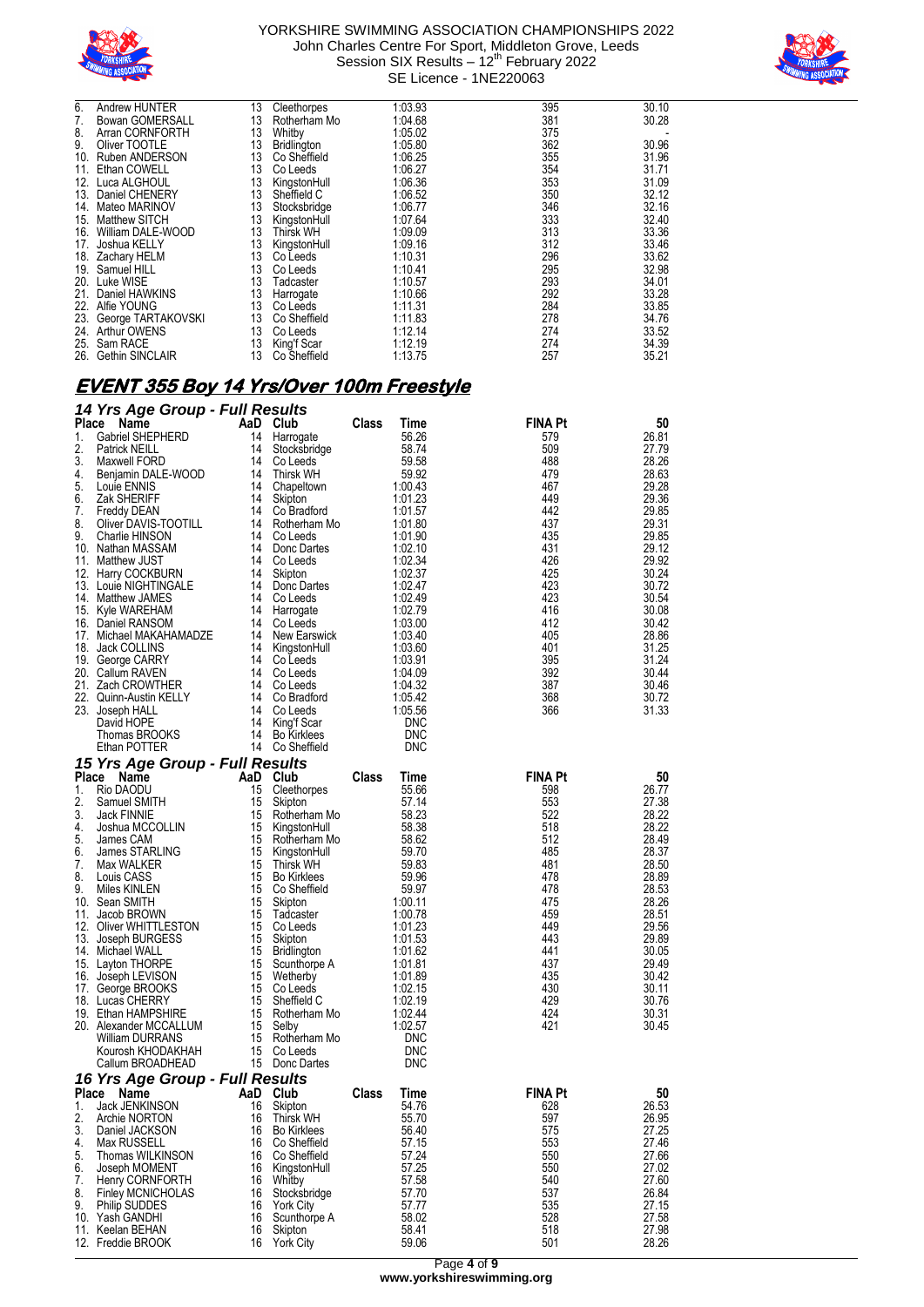



| 13.              | <b>Oliver HINCHCLIFFE</b>                                              | 16  | Rotherham Mo        |              | 59.40       | 492             | 28.61 |
|------------------|------------------------------------------------------------------------|-----|---------------------|--------------|-------------|-----------------|-------|
|                  | 14. Matthew ROBERTS                                                    | 16  | Co Leeds            |              | 59.69       | 485             | 28.36 |
|                  | 15. Lewis HAWDEN                                                       | 16  | Pocklington         |              | 1:00.57     | 464             | 29.66 |
|                  | 16. Callum AITKEN                                                      | 16  | <b>York City</b>    |              | 1:00.75     | 460             | 28.80 |
|                  | 17. Toby CLAUSEN                                                       | 16  | KingstonHull        |              | 1:00.90     | 457             | 28.86 |
| 18.              | <b>Billy GREENACRE</b>                                                 | 16  | KingstonHull        |              | 1:01.43     | 445             | 29.09 |
|                  | 19. Jakub MARSZEWSKI                                                   | 16  | Co Bradford         |              | 1:01.58     | 442             | 28.45 |
|                  | 20. Cody INGRAM                                                        | 16  | <b>Bo Barnsley</b>  |              | 1:02.66     | 419             | 29.42 |
|                  | 21. Jamie BROADHURST                                                   | 16  | Co Leeds            |              | 1:02.74     | 417             | 30.71 |
|                  | Solomon HODGSON                                                        | 16  | Co Leeds            |              | <b>DNC</b>  |                 |       |
|                  | 17 Yrs/Over Age Group - Full Results                                   |     |                     |              |             |                 |       |
| <b>Place</b>     | Name                                                                   | AaD | Club                | <b>Class</b> | <b>Time</b> | <b>FINA Pt</b>  | 50    |
| 1.               | Thomas WATKIN                                                          | 20  | Co Sheffield        |              | 50.71       | 791             | 24.12 |
| $\overline{2}$ . | Aaron FOX                                                              | 21  | Co Sheffield        |              | 53.37       | 679             | 25.34 |
| 3.               | Rohan SMITH                                                            | 18  | Skipton             |              | 54.07       | 653             | 26.28 |
| 4.               | Simon ROBSON                                                           | 18  | <b>York City</b>    |              | 54.35       | 642             | 25.70 |
| 5.               | Barnaby HOWARTH-OSBORN                                                 | 18  | Co Sheffield        |              | 54.47       | 638             | 26.20 |
| 6.               | <b>Ben SHELTON</b>                                                     | 18  | Co Leeds            |              | 54.72       | 630             | 26.44 |
| 7.               | Liam DAWSON                                                            | 18  | Tadcaster           |              | 54.77       | 628             | 26.57 |
| 8.               | Samuel LAWMAN                                                          | 27  | East Leeds          |              | 55.04       | 619             | 25.77 |
| 9.               | Kieran GRANT                                                           | 17  | <b>Bev Barracud</b> |              | 55.08       | 617             | 26.05 |
|                  | 10. Martin SMITH                                                       | 18  | <b>Bo Kirklees</b>  |              | 55.12       | 616             | 26.39 |
|                  | 11. William GRAHAM                                                     | 21  | Tadcaster           |              | 55.20       | 613             | 26.17 |
|                  | 12. Daniel STEVENS                                                     | 17  | <b>Bev Barracud</b> |              | 55.40       | 607             | 26.52 |
|                  | 13. Ethan BAYLIN                                                       | 18  | Tadcaster           |              | 55.64       | 599             | 26.05 |
|                  | 14. Harvey PENNINGTON                                                  | 17  | Skipton             |              | 55.91       | 590             | 26.86 |
|                  | 15. Blu EDMUNDS                                                        | 22  | Leeds Uni           |              | 55.92       | 590             | 26.12 |
|                  | 16. Adel ACHELI                                                        | 20  | Co Sheffield        |              | 56.14       | 583             | 26.73 |
|                  | 17. Roan SHERIFF                                                       | 17  | Skipton             |              | 57.02       | 556             | 27.24 |
| 18.              | Connor THORPE                                                          | 17  | Co Sheffield        |              | 57.07       | 555             | 27.30 |
|                  | 19. Louie DOVE                                                         | 19  | <b>Bradford</b>     |              | 57.16       | 552             | 27.13 |
|                  | 20. David GILLESPIE                                                    | 19  | Co Sheffield        |              | 57.69       | 537             | 27.59 |
|                  | 21. Charlie BROOME                                                     | 18  | Co Leeds            |              | 59.13       | 499             | 27.65 |
| 22.              | Blaine UNDERWOOD                                                       | 18  | Bo Barnsley         |              | 59.41       | 492             | 27.69 |
|                  | 23. William BROWNING                                                   | 20  | Tadcaster           |              | 14 1:31.20  | 136             | 41.32 |
|                  | <b>Richard JAGGER</b>                                                  | 33  | East Leeds          |              | <b>DNC</b>  |                 |       |
|                  | Simon KLIMENT                                                          | 21  | Co Sheffield        |              | <b>DNC</b>  |                 |       |
|                  | Jordan COOLEY                                                          | 23  | Co Leeds            |              | <b>DNC</b>  |                 |       |
|                  | Combined Result - Multi-Classification by British Para-Swimming Points |     |                     |              |             |                 |       |
| <b>Place</b>     | <b>Name</b>                                                            | AaD | Club                | Class        | Time        | <b>BDPoints</b> | 50    |
|                  | William BROWNING                                                       | 20  | Tadcaster           | 14           | 1:31.20     | 180             | 41.32 |

#### **EVENT 356 Girl 12/13 Yrs 400m IM**

#### *12 Yrs Age Group - Full Results*

|    | $\mu$ is $\mu$ ge oroup - i un results |                              |              |                              |              |              |
|----|----------------------------------------|------------------------------|--------------|------------------------------|--------------|--------------|
|    | Place Name                             | AaD Club                     | Time         | <b>FINA Pt</b>               |              |              |
| 1. | Lois CHILD                             | 12 Harrogate                 | 5:37.91      | 489                          |              |              |
|    | 50m 34.97                              | 100m 1:16.27<br>150m 2:01.80 | 200m 2:45.83 | 250m 3:33.93<br>300m 4:23.84 | 350m 5:02.64 | 400m 5:37.91 |
| 2. | Mei YUASA                              | 12 Co Leeds                  | 5:46.13      | 455                          |              |              |
|    | 50m 37.09                              | 100m 1:20.69<br>150m 2:05.67 | 200m 2:48.08 | 250m 3:39.41<br>300m 4:30.37 | 350m 5:09.19 | 400m 5:46.13 |
| 3. | Matilda HENDON                         | 12 Tadcaster                 | 5:57.33      | 414                          |              |              |
|    | 50m 36.52                              | 150m 2:09.85<br>100m 1:24.03 | 200m 2:55.99 | 250m 3:46.59<br>300m 4:38.14 | 350m 5:17.60 | 400m 5:57.33 |
| 4. | Mia TRAVIS-JONES                       | 12 Co Leeds                  | 5:59.74      | 405                          |              |              |
|    | 50m 35.95                              | 150m 2:07.10<br>100m 1:20.41 | 200m 2:52.47 | 250m 3:45.31<br>300m 4:39.38 | 350m 5:19.19 | 400m 5:59.74 |
| 5. | <b>Izzy WILLIAMS</b>                   | 12 Co Sheffield              | 6:04.19      | 391                          |              |              |
|    | 50m 40.27                              | 100m 1:27.90<br>150m 2:16.87 | 200m 3:03.33 | 250m 3:53.53<br>300m 4:43.68 | 350m 5:24.53 | 400m 6:04.19 |
| 6. | Elizabeth WARNER                       | 12 Co Leeds                  | 6:05.82      | 386                          |              |              |
|    | 50m 36.76                              | 100m 1:21.76<br>150m 2:09.27 | 200m 2:55.95 | 250m 3:52.46<br>300m 4:47.42 |              |              |
| 7. |                                        |                              |              | 377                          | 350m 5:27.13 | 400m 6:05.82 |
|    | <b>Molly NORTON</b>                    | 12 Co Leeds                  | 6:08.49      |                              |              |              |
|    | 50m 36.87                              | 100m 1:22.57<br>150m 2:10.94 | 200m 2:59.36 | 250m 3:51.09<br>300m 4:45.94 | 350m 5:28.32 | 400m 6:08.49 |
| 8. | Scarlett CLARKSON                      | 12 Co Leeds                  | 6:11.26      | 369                          |              |              |
|    | 50m 42.59                              | 150m 2:18.27<br>100m 1:31.88 | 200m 3:03.02 | 250m 3:56.88<br>300m 4:51.31 | 350m 5:31.20 | 400m 6:11.26 |
| 9. | Jessica WOODS                          | 12 Co Leeds                  | 6:13.94      | 361                          |              |              |
|    | 50m 38.12                              | 100m 1:28.48<br>150m 2:16.64 | 200m 3:04.22 | 250m 3:57.76<br>300m 4:52.95 | 350m 5:34.13 | 400m 6:13.94 |
|    | 10. Ella JORDAN                        | 12 Co Leeds                  | 6:16.04      | 355                          |              |              |
|    | 50m 42.11                              | 100m 1:32.91<br>150m 2:21.93 | 200m 3:09.41 | 250m 4:01.63<br>300m 4:53.29 | 350m 5:35.16 | 400m 6:16.04 |
|    | 11. Robyn HOWARD                       | 12 Co Leeds                  | 6:25.31      | 330                          |              |              |
|    | 50m 38.56                              | 150m 2:21.50<br>100m 1:33.17 | 200m 3:11.34 | 250m 4:03.98<br>300m 4:57.61 | 350m 5:41.10 | 400m 6:25.31 |
|    | 12. Sofia CASAP                        | 12 KingstonHull              | 6:27.74      | 324                          |              |              |
|    | 50m 41.09                              | 150m 2:23.43<br>100m 1:34.92 | 200m 3:09.11 | 250m 4:05.54<br>300m 5:03.17 | 350m 5:45.34 | 400m 6:27.74 |
|    | 13. Amit MALTZ                         | 12 Co Leeds                  | 6:41.36      | 292                          |              |              |
|    | 50m 41.96                              | 100m 1:34.28<br>150m 2:27.45 | 200m 3:19.68 | 250m 4:14.12<br>300m 5:10.70 | 350m 5:56.89 | 400m 6:41.36 |
|    | 14. Abigail BEIGHTON                   | 12 Co Sheffield              | 6:49.58      | 275                          |              |              |
|    | 50m 41.79                              | 100m 1:37.55<br>150m 2:28.31 | 200m 3:19.53 | 250m 4:20.04<br>300m 5:22.52 | 350m 6:05.96 | 400m 6:49.58 |
|    | Eve HIBBERT                            | 12 Co Sheffield              | <b>DNC</b>   |                              |              |              |
|    |                                        |                              |              |                              |              |              |
|    | 13 Yrs Age Group - Full Results        |                              |              |                              |              |              |
|    | Place Name                             | AaD Club                     | Time         | <b>FINA Pt</b>               |              |              |
| 1. | Millie THRELFALL                       | 13 Co Leeds                  | 5:08.89      | 641                          |              |              |
|    | 50m 33.35                              | 100m 1:11.75<br>150m 1:52.31 | 200m 2:32.05 | 250m 3:15.85<br>300m 3:59.58 | 350m 4:34.91 | 400m 5:08.89 |
| 2. | Elizabeth DIXON                        | 13 Co Leeds                  | 5:25.87      | 546                          |              |              |
|    | 50m 33.91                              | 100m 1:12.91<br>150m 1:55.75 | 200m 2:38.43 | 250m 3:24.55<br>300m 4:12.18 | 350m 4:50.05 | 400m 5:25.87 |
| 3. | <b>Willow HARRISON</b>                 | 13 Co Sheffield              | 5:26.91      | 540                          |              |              |
|    | 50m 36.77                              | 100m 1:19.71<br>150m 2:01.12 | 200m 2:40.87 | 250m 3:28.57<br>300m 4:15.15 | 350m 4:52.07 | 400m 5:26.91 |
| 4. | Amelia BARRETT                         | 13 KingstonHull              | 5:30.42      | 523                          |              |              |
|    | 50m 34.00                              | 100m 1:15.58<br>150m 1:58.96 | 200m 2:42.03 | 250m 3:27.12<br>300m 4:14.84 | 350m 4:53.21 | 400m 5:30.42 |
| 5. | Valeria PINERA-LEVITA                  | 13 Co Leeds                  | 5:30.70      | 522                          |              |              |
|    | 50m 32.42                              | 100m 1:13.91<br>150m 1:56.52 | 200m 2:38.54 | 250m 3:29.77<br>300m 4:20.15 | 350m 4:55.85 | 400m 5:30.70 |
| 6. | Annabel COOKE                          | 13 Co Sheffield              | 5:31.23      | 520                          |              |              |
|    | 50m 34.77                              | 100m 1:16.94<br>150m 2:01.43 | 200m 2:44.15 | 250m 3:29.73<br>300m 4:15.81 | 350m 4:54.03 | 400m 5:31.23 |
| 7. | Isabel HANDLEY                         | 13 Co Leeds                  | 5:33.78      | 508                          |              |              |
|    | 50m 34.61                              | 150m 1:59.82<br>100m 1:16.05 | 200m 2:42.60 | 250m 3:30.08<br>300m 4:19.38 | 350m 4:57.41 | 400m 5:33.78 |
| 8. | <b>Liliah VINCENT</b>                  | 13 Co Leeds                  | 5:34.30      | 505                          |              |              |
|    | 50m 34.70                              | 100m 1:14.23<br>150m 1:58.11 | 200m 2:40.77 | 250m 3:30.01<br>300m 4:18.46 | 350m 4:57.32 | 400m 5:34.30 |
|    |                                        |                              |              |                              |              |              |

Page **5** of **9**

**www.yorkshireswimming.org**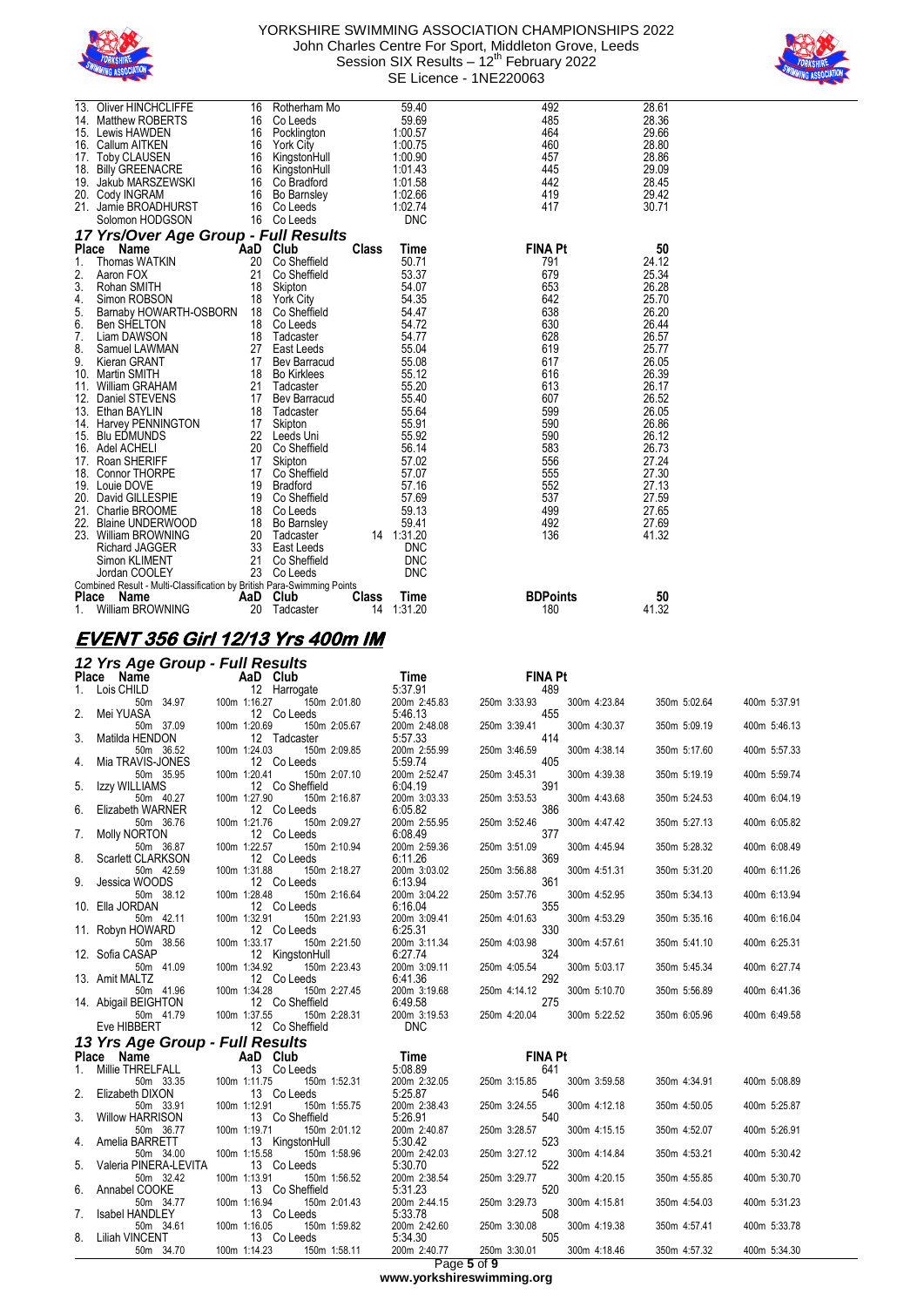



| 9. Hazel BLAIN                                      | 13 Co Leeds                              | 5:34.40      | 505                       |              |              |              |
|-----------------------------------------------------|------------------------------------------|--------------|---------------------------|--------------|--------------|--------------|
| 50m 34.20                                           | 100m 1:16.48<br>150m 1:59.27             | 200m 2:41.73 | 250m 3:29.38              | 300m 4:17.91 | 350m 4:56.42 | 400m 5:34.40 |
| 10. Honey Rose GROCOCK                              | 13 Co Sheffield                          | 5:36.81      | 494                       |              |              |              |
| 50m 37.10                                           | 100m 1:21.79<br>150m 2:05.11             | 200m 2:48.92 | 250m 3:34.06              | 300m 4:21.04 | 350m 4:58.94 | 400m 5:36.81 |
| 13 C 13 Megan TRAVIS 100m 1:15.22                   | 13 Co Leeds                              | 5:39.57      | 482                       |              |              |              |
|                                                     | 150m 1:58.95                             | 200m 2:41.78 | 250m 3:31.40              | 300m 4:21.35 | 350m 5:01.00 | 400m 5:39.57 |
| 12. Sophie RAMSHAW                                  | 13 Co Leeds                              | 5:39.90      | 481                       |              |              |              |
| 50m 34.23                                           | 100m 1:17.64<br>150m 1:59.54             | 200m 2:42.04 | 250m 3:30.45              | 300m 4:20.99 | 350m 5:00.53 | 400m 5:39.90 |
| 13.   Cazia MARTIN                                  | 13 Donc Dartes                           | 5:41.89      | 472                       |              |              |              |
| 50m 38.27                                           | 100m 1:25.20<br>150m 2:07.30             | 200m 2:49.22 | 250m 3:37.60              | 300m 4:26.22 | 350m 5:04.35 | 400m 5:41.89 |
| 14. Aira WILKINSON                                  | 13 Co Leeds                              | 5:42.28      | 471                       |              |              |              |
| 50m 35.59                                           | 100m 1:19.12<br>150m 2:04.04             | 200m 2:47.63 | 250m 3:35.65              | 300m 4:24.92 | 350m 5:04.13 | 400m 5:42.28 |
| 15. Caitlyn SMITH                                   | 13 Co Leeds<br>100m 1:21.73 150m 2:07.89 | 5:44.51      | 462                       |              |              |              |
| 50m 38.05                                           |                                          | 200m 2:51.98 | 250m 3:39.88              | 300m 4:26.60 | 350m 5:06.64 | 400m 5:44.51 |
| 16. Isla HEATHCOTE                                  | 13 Co Sheffield                          | 5:47.87      | 448                       |              |              |              |
| 50m 33.74                                           | 100m 1:16.21<br>150m 2:00.69             | 200m 2:43.90 | 250m 3:36.39              | 300m 4:29.43 | 350m 5:08.51 | 400m 5:47.87 |
| 17. Kennedy MATTHEWS                                | 13 Donc Dartes                           | 5:47.91      | 448                       |              |              |              |
| 50m 36.42                                           | 100m 1:18.92<br>150m 2:06.23             | 200m 2:51.76 | 250m 3:40.31              | 300m 4:29.97 | 350m 5:10.15 | 400m 5:47.91 |
| 18. Kiera BINNS 13 Donc I<br>50m 38.40 100m 1:22.32 | 13 Donc Dartes                           | 5:49.24      | 443                       |              |              |              |
|                                                     | 150m 2:09.43                             | 200m 2:53.77 | 250m 3:42.48              | 300m 4:32.06 | 350m 5:13.31 | 400m 5:49.24 |
| 19. Laura TEMPLE                                    | 13 Co Bradford                           | 5:54.32      | 424                       |              |              |              |
| 50m 36.44                                           | 100m 1:19.32<br>150m 2:04.14             | 200m 2:47.29 | 250m 3:41.89              | 300m 4:35.55 | 350m 5:15.55 | 400m 5:54.32 |
| 20. Sienna CHUNG                                    | 13 Co Sheffield                          | 5:54.72      | 423                       |              |              |              |
| 50m 40.80                                           | 150m 2:12.54<br>100m 1:27.07             | 200m 2:57.74 | 250m 3:42.19              | 300m 4:28.05 | 350m 5:12.13 | 400m 5:54.72 |
| 21. Millie WALKER                                   | 13 Co Leeds                              | 5:55.22      | 421                       |              |              |              |
| 50m 36.44                                           | 100m 1:19.81<br>150m 2:03.64             | 200m 2:46.96 | 250m 3:42.97              | 300m 4:39.72 | 350m 5:18.87 | 400m 5:55.22 |
| 22. Keira DAYKIN                                    | 13 Co Sheffield                          | 6:00.90      | 402                       |              |              |              |
| 50m 38.44                                           | 150m 2:12.25<br>100m 1:25.87             | 200m 2:57.46 | 250m 3:48.70              | 300m 4:40.04 | 350m 5:20.86 | 400m 6:00.90 |
|                                                     | 13 Donc Dartes                           | 6:02.86      | 395                       |              |              |              |
| 23. Jessica EGGITT 13 [<br>50m 39.73 100m 1:27.03   | 150m 2:14.35                             | 200m 3:00.26 | 250m 3:51.51 300m 4:43.60 |              | 350m 5:23.39 | 400m 6:02.86 |
| Aimee KEEFE                                         | 13 Donc Dartes                           | DQ 64        |                           |              |              |              |
|                                                     | Ffion ELSBY-ADAMS 13 Co Sheffield        | DQ 94        |                           |              |              |              |

### **EVENT 371 FINAL OF EVENT 354 Boy 10/11 Yrs 100m Freestyle**

|              | <b>Full Results</b>   |     |              |         |                |       |
|--------------|-----------------------|-----|--------------|---------|----------------|-------|
| <b>Place</b> | Name                  | AaD | Club         | Time    | <b>FINA Pt</b> | 50    |
| 1.           | Charlie HASLINGDEN    |     | Co Sheffield | 1:09.32 | 309            | 33.85 |
| 2.           | Harry OSBORNE         |     | Co Sheffield | 1:10.03 | 300            | 34.34 |
| 3.           | Archie AINSLIE        |     | Donc Dartes  | 1:12.47 | 271            | 34.46 |
| 4.           | Halo BENTLEY-HICKS    |     | Co Leeds     | 1:15.65 | 238            | 36.51 |
| 5.           | Oscar O'DONNELL       | 10  | Co Leeds     | 1:15.73 | 237            | 36.34 |
| 6.           | Oscar FOCHT           | 10  | KinastonHull | 1:16.43 | 231            | 36.19 |
| 7.           | Owen TEMPEST          |     | Co Leeds     | 1:16.86 | 227            | 35.61 |
| 8.           | Daniel TEW            |     | Team Jorvik  | 1:19.13 | 208            | 37.50 |
| 9.           | <b>Oliver BARRETT</b> |     | Co Leeds     | 1:20.52 | 197            | 40.03 |
|              | 10. Hudson SMITH      |     | Co Leeds     | 1:21.20 | 192            | 38.09 |

### **EVENT 372 FINAL OF EVENT 354 Boy 12 Yrs 100m Freestyle**

|              | <b>Full Results</b>    |     |              |         |                |       |  |  |  |
|--------------|------------------------|-----|--------------|---------|----------------|-------|--|--|--|
| <b>Place</b> | Name                   | AaD | Club         | Time    | <b>FINA Pt</b> | 50    |  |  |  |
| 1.           | Oliver CLAYDON SMITH   | 12  | Co Sheffield | 1:06.24 | 355            | 31.84 |  |  |  |
| 2.           | <b>Stanley DUNNE</b>   | 12  | Skipton      | 1:07.91 | 329            | 33.02 |  |  |  |
| 3.           | Jacob O'DONNELL        | 12  | Co Leeds     | 1:08.39 | 322            | 31.64 |  |  |  |
| 4.           | Havden LAM             | 12  | Co Leeds     | 1:09.01 | 314            | 33.31 |  |  |  |
| 5.           | Dylan HILL             | 12  | KinastonHull | 1:09.38 | 309            | 33.34 |  |  |  |
| 6.           | William WILSON         |     | Co Leeds     | 1:09.79 | 303            | 33.30 |  |  |  |
| 7.           | Zac BAUGHAN-WITHINGTON | 12  | KingstonHull | 1:09.85 | 302            | 33.26 |  |  |  |
| 8.           | Owen CARMODY           |     | Co Leeds     | 1:11.11 | 287            | 33.85 |  |  |  |
| 9.           | Ben TOWSE              | 12  | KingstonHull | 1:11.99 | 276            | 33.83 |  |  |  |
|              | 10. Patrick O'HARA     |     | Co Leeds     | 1:12.73 | 268            | 34.58 |  |  |  |

## **EVENT 373 FINAL OF EVENT 354 Boy 13 Yrs 100m Freestyle**

|              | <b>Full Results</b>    |     |                  |         |                |       |
|--------------|------------------------|-----|------------------|---------|----------------|-------|
| <b>Place</b> | Name                   | AaD | Club             | Time    | <b>FINA Pt</b> | 50    |
| 1.           | Hao Hao SHI            | 13  | Co Sheffield     | 59.56   | 488            | 28.53 |
| 2.           | Jenson OWEN            | 13  | Donc Dartes      | 59.87   | 481            | 29.14 |
| 3.           | <b>William HICKLIN</b> | 13  | Co Leeds         | 1:01.54 | 442            | 30.05 |
| 4.           | Alexander TEW          | 13  | <b>York City</b> | 1:01.82 | 436            | 29.54 |
| 5.           | James SHARP            | 13  | Co Wakefield     | 1:03.29 | 407            | 30.89 |
| 6.           | <b>Bowan GOMERSALL</b> | 13  | Rotherham Mo     | 1:03.89 | 395            | 31.39 |
| 7.           | Arran CORNFORTH        | 13  | Whitby           | 1:04.43 | 385            |       |
| 8.           | Andrew HUNTER          | 13  | Cleethorpes      | 1:04.90 | 377            | 30.55 |
| 9.           | Oliver TOOTLE          | 13  | Bridlington      | 1:06.40 | 352            | 31.41 |
|              | 10. Ruben ANDERSON     | 13  | Co Sheffield     | 1:07.04 | 342            | 31.99 |

### **EVENT 374 FINAL OF EVENT 355 Boy 14 Yrs 100m Freestyle**

| <b>Full Results</b>  |                                       |                  |         |                |       |  |  |  |
|----------------------|---------------------------------------|------------------|---------|----------------|-------|--|--|--|
| Name                 | AaD                                   | Club             | Time    | <b>FINA Pt</b> | 50    |  |  |  |
| Gabriel SHEPHERD     | 14                                    | Harrogate        | 55.60   | 600            | 26.63 |  |  |  |
| <b>Patrick NEILL</b> | 14                                    | Stocksbridge     | 57.96   | 530            | 27.65 |  |  |  |
| Maxwell FORD         | 14                                    | Co Leeds         | 58.29   | 521            | 27.89 |  |  |  |
| Benjamin DALE-WOOD   | 14                                    | <b>Thirsk WH</b> | 58.35   | 519            | 27.96 |  |  |  |
| Louie ENNIS          | 14                                    | Chapeltown       | 1:00.41 | 468            | 29.24 |  |  |  |
| Zak SHERIFF          | 14                                    | Skipton          | 1:01.37 | 446            | 29.69 |  |  |  |
| Oliver DAVIS-TOOTILL | 14                                    | Rotherham Mo     | 1:01.96 | 433            | 29.30 |  |  |  |
| Nathan MASSAM        | 14                                    | Donc Dartes      | 1:02.17 | 429            | 29.47 |  |  |  |
| Freddy DEAN          | 14                                    | Co Bradford      | 1:02.76 | 417            | 30.56 |  |  |  |
|                      | 14                                    | Co Leeds         | 1:07.26 | 339            | 31.64 |  |  |  |
|                      | <b>Place</b><br>Charlie HINSON<br>10. |                  |         |                |       |  |  |  |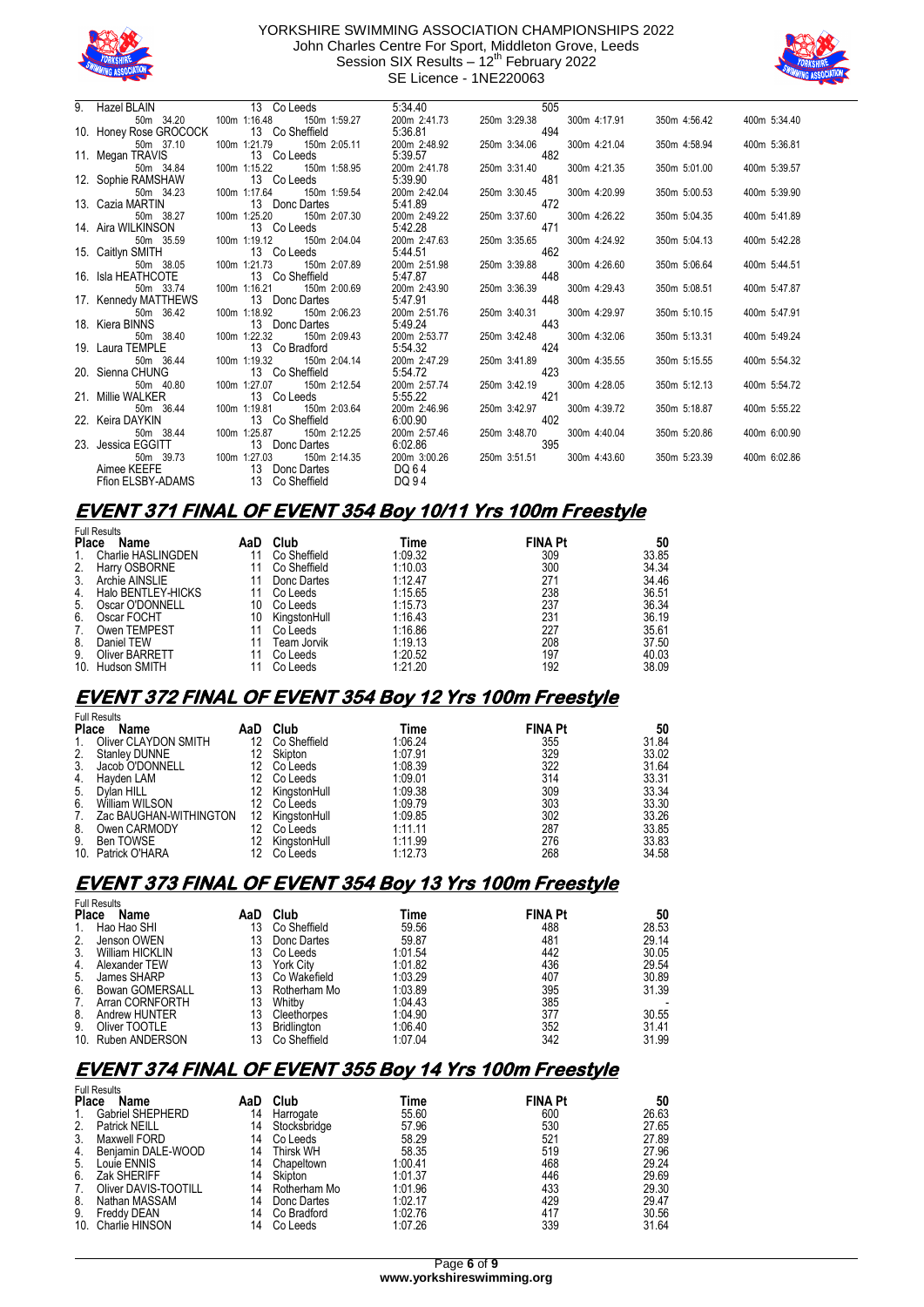



### **EVENT 375 FINAL OF EVENT 355 Boy 15 Yrs 100m Freestyle**

| <b>Full Results</b> |                 |     |                    |         |                |       |  |
|---------------------|-----------------|-----|--------------------|---------|----------------|-------|--|
| <b>Place</b>        | Name            | AaD | Club               | Time    | <b>FINA Pt</b> | 50    |  |
| 1.                  | Rio DAODU       | 15  | Cleethorpes        | 55.28   | 611            | 26.97 |  |
| 2.                  | Samuel SMITH    | 15  | Skipton            | 56.16   | 582            | 27.31 |  |
| 3.                  | Jack FINNIE     | 15  | Rotherham Mo       | 57.24   | 550            | 27.42 |  |
| 4.                  | Joshua MCCOLLIN | 15  | KinastonHull       | 57.77   | 535            | 28.02 |  |
| 5.                  | James CAM       | 15  | Rotherham Mo       | 57.95   | 530            | 27.90 |  |
| 6.                  | James STARLING  | 15  | KingstonHull       | 58.93   | 504            | 28.49 |  |
| 7.                  | Sean SMITH      | 15  | Skipton            | 59.22   | 497            | 28.42 |  |
| 8.                  | Louis CASS      | 15  | <b>Bo Kirklees</b> | 59.80   | 482            | 28.27 |  |
| 9.                  | Miles KINLEN    | 15  | Co Sheffield       | 1:00.25 | 471            | 28.93 |  |
| 10 <sub>1</sub>     | Max WALKER      | 15  | Thirsk WH          | 1:00.77 | 459            | 29.34 |  |

#### **EVENT 376 FINAL OF EVENT 355 Boy 16 Yrs 100m Freestyle**

|              | <b>Full Results</b>      |     |                    |       |                |       |
|--------------|--------------------------|-----|--------------------|-------|----------------|-------|
| <b>Place</b> | Name                     | AaD | Club               | Time  | <b>FINA Pt</b> | 50    |
| 1.           | Jack JENKINSON           | 16  | Skipton            | 54.35 | 642            | 26.19 |
| 2.           | Archie NORTON            | 16  | <b>Thirsk WH</b>   | 55.33 | 609            | 26.28 |
| 3.           | Daniel JACKSON           | 16  | <b>Bo Kirklees</b> | 56.05 | 586            | 27.08 |
| 4.           | Thomas WILKINSON         | 16  | Co Sheffield       | 56.37 | 576            | 27.20 |
| 5.           | Joseph MOMENT            | 16  | KinastonHull       | 56.85 | 561            | 27.33 |
| 6.           | <b>Henry CORNFORTH</b>   | 16  | Whitby             | 56.90 | 560            | 27.39 |
| 7.           | Max RUSSELL              | 16  | Co Sheffield       | 57.74 | 536            | 27.94 |
| 8.           | Philip SUDDES            | 16  | <b>York City</b>   | 57.75 | 535            | 27.83 |
| 9.           | <b>Finley MCNICHOLAS</b> | 16  | Stocksbridge       | 58.01 | 528            | 27.16 |
|              | 10. Yash GANDHI          | 16  | Scunthorpe A       | 58.03 | 528            | 27.34 |

### **EVENT 377 FINAL OF EVENT 355 Boy 17 Yrs/Over 100m Freestyle**

|              | <b>Full Results</b>    |     |                    |       |                |       |  |  |  |
|--------------|------------------------|-----|--------------------|-------|----------------|-------|--|--|--|
| <b>Place</b> | Name                   | AaD | Club               | Time  | <b>FINA Pt</b> | 50    |  |  |  |
| 1.           | Thomas WATKIN          | 20  | Co Sheffield       | 51.70 | 747            | 25.09 |  |  |  |
| 2.           | Aaron FOX              | 21  | Co Sheffield       | 53.09 | 689            | 25.55 |  |  |  |
| 3.           | Simon ROBSON           | 18  | <b>York City</b>   | 53.75 | 664            | 25.70 |  |  |  |
| 4.           | Rohan SMITH            | 18  | Skipton            | 53.96 | 657            | 26.07 |  |  |  |
| 5.           | <b>Ben SHELTON</b>     | 18  | Co Leeds           | 54.50 | 637            | 26.22 |  |  |  |
| 6.           | Liam DAWSON            | 18  | Tadcaster          | 54.57 | 635            | 26.70 |  |  |  |
| 7.           | Samuel LAWMAN          | 27  | East Leeds         | 54.99 | 620            | 25.83 |  |  |  |
| 8.           | Martin SMITH           | 18  | <b>Bo Kirklees</b> | 55.22 | 613            | 26.39 |  |  |  |
| 9.           | Barnaby HOWARTH-OSBORN | 18  | Co Sheffield       | 56.07 | 585            | 26.75 |  |  |  |
|              | 10. Kieran GRANT       |     | Bev Barracud       | 56.68 | 566            | 27.46 |  |  |  |

### **EVENT 378 FINAL OF EVENT 353 Girl 14 Yrs 200m Butterfly**

|              | <b>Full Results</b> |     |              |         |                |       |         |         |  |  |
|--------------|---------------------|-----|--------------|---------|----------------|-------|---------|---------|--|--|
| <b>Place</b> | Name                | AaD | Club         | Time    | <b>FINA Pt</b> | 50    | 100     | 150     |  |  |
|              | Hollie WILSON       | 14  | Co Leeds     | 2:27.51 | 563            | 32.85 | 1:10.75 | 1:49.30 |  |  |
| 2.           | Hannah SMITH        | 14  | Co Wakefield | 2:29.93 | 536            | 33.33 | 1:12.58 | 1:51.88 |  |  |
| 3.           | Matilda POTTER      | 14  | Co Leeds     | 2:32.01 | 514            | 33.26 | 1:11.24 | 1:51.22 |  |  |
| 4.           | Darcey CROSSLEY     | 14  | Co Leeds     | 2:36.23 | 473            | 33.97 | 1:14.21 | 1:54.99 |  |  |
|              | 5. Evie HARRIS      | 14  | Co Leeds     | 2:36.29 | 473            | 33.81 | 1:13.47 | 1:54.89 |  |  |
| 6.           | Lauren LILLEY       | 14  | Co Leeds     | 2:37.26 | 464            | 34.99 | 1:15.67 | 1:56.75 |  |  |
| 7.           | Matilda ASHCROFT    | 14  | Co Leeds     | 2:43.12 | 416            | 35.25 | 1:17.63 | 2:00.45 |  |  |
| 8.           | Isabelle CHILD      | 14  | Donc Dartes  | 2:43.14 | 416            | 34.86 | 1:17.78 | 2:00.56 |  |  |
| 9.           | Charlotte MORETON   | 14  | Co Leeds     | 2:43.21 | 415            | 34.19 | 1:14.58 | 1:58.62 |  |  |
|              | 10. Grace BURTON    | 14  | Donc Dartes  | 2:43.24 | 415            | 35.32 | 1:17.04 | 2:00.61 |  |  |

## **EVENT 379 FINAL OF EVENT 353 Girl 15 Yrs 200m Butterfly**

| Name                 | AaD                      | Club                | Time                                        |     | 50             | 100     | 150     |
|----------------------|--------------------------|---------------------|---------------------------------------------|-----|----------------|---------|---------|
| Isla JONES           | 15                       | Co Sheffield        | 2:21.63                                     | 636 | 31.89          | 1:07.95 | 1:44.91 |
| <b>Emily LAMBERT</b> | 15                       | Co Sheffield        | 2:27.47                                     | 563 | 33.15          | 1:10.82 | 1:49.16 |
| Erin TANKARD         | 15                       |                     | 2:28.48                                     | 552 | 32.16          | 1:10.27 | 1:49.45 |
| Sophia GLEDHILL      | 15                       |                     | 2:30.00                                     | 535 | 33.47          | 1:11.09 | 1:50.78 |
| Nell WILLIAMS        | 15                       | Co Leeds            | 2:31.20                                     | 522 | 33.24          | 1:12.38 | 1:51.50 |
| Chloe COOKE          | 15                       |                     | 2:33.16                                     | 503 | 33.25          | 1:12.34 | 1:52.50 |
| Evangeline STACEY    | 15                       | Co Leeds            | 2:34.18                                     | 493 | 35.00          | 1:14.25 | 1:54.45 |
| Sedona REED          | 15                       | Co Leeds            | 2:39.35                                     | 446 | 34.97          | 1:16.15 | 1:58.10 |
| Megan WOOD           | 15                       | Donc Dartes         | 2:44.82                                     | 403 | 34.81          | 1:17.10 | 2:01.58 |
| 3.<br>6.<br>8.<br>9. | <b>Place</b><br>2.<br>5. | <b>Full Results</b> | Co Sheffield<br>Co Bradford<br>Co Sheffield |     | <b>FINA Pt</b> |         |         |

## **EVENT 380 FINAL OF EVENT 353 Girl 16 Yrs 200m Butterfly**

|                | <b>Full Results</b>   |     |              |         |                |       |         |         |  |
|----------------|-----------------------|-----|--------------|---------|----------------|-------|---------|---------|--|
| <b>Place</b>   | <b>Name</b>           | AaD | Club         | Time    | <b>FINA Pt</b> | 50    | 100     | 150     |  |
| $\overline{1}$ | Isabella SHERING      | 16  | Co Sheffield | 2:24.74 | 596            | 31.77 | 1:09.07 | 1:47.04 |  |
|                | 2. Jess WIDDOWSON     | 16  | Co Leeds     | 2:25.42 | 587            | 32.35 | 1:09.57 | 1:47.28 |  |
| 3 <sub>1</sub> | Isla WILLIAMS         | 16  | Co Leeds     | 2:31.79 | 516            | 33.82 | 1:13.30 | 1:51.99 |  |
| 4.             | Kasia RICKELTON       | 16  | Co Leeds     | 2:34.69 | 488            | 33.07 | 1:12.29 | 1:53.01 |  |
| 5.             | Emily Afiya RICKINSON | 16  | KinastonHull | 2:37.81 | 459            | 34.45 | 1:14.46 | 1:55.62 |  |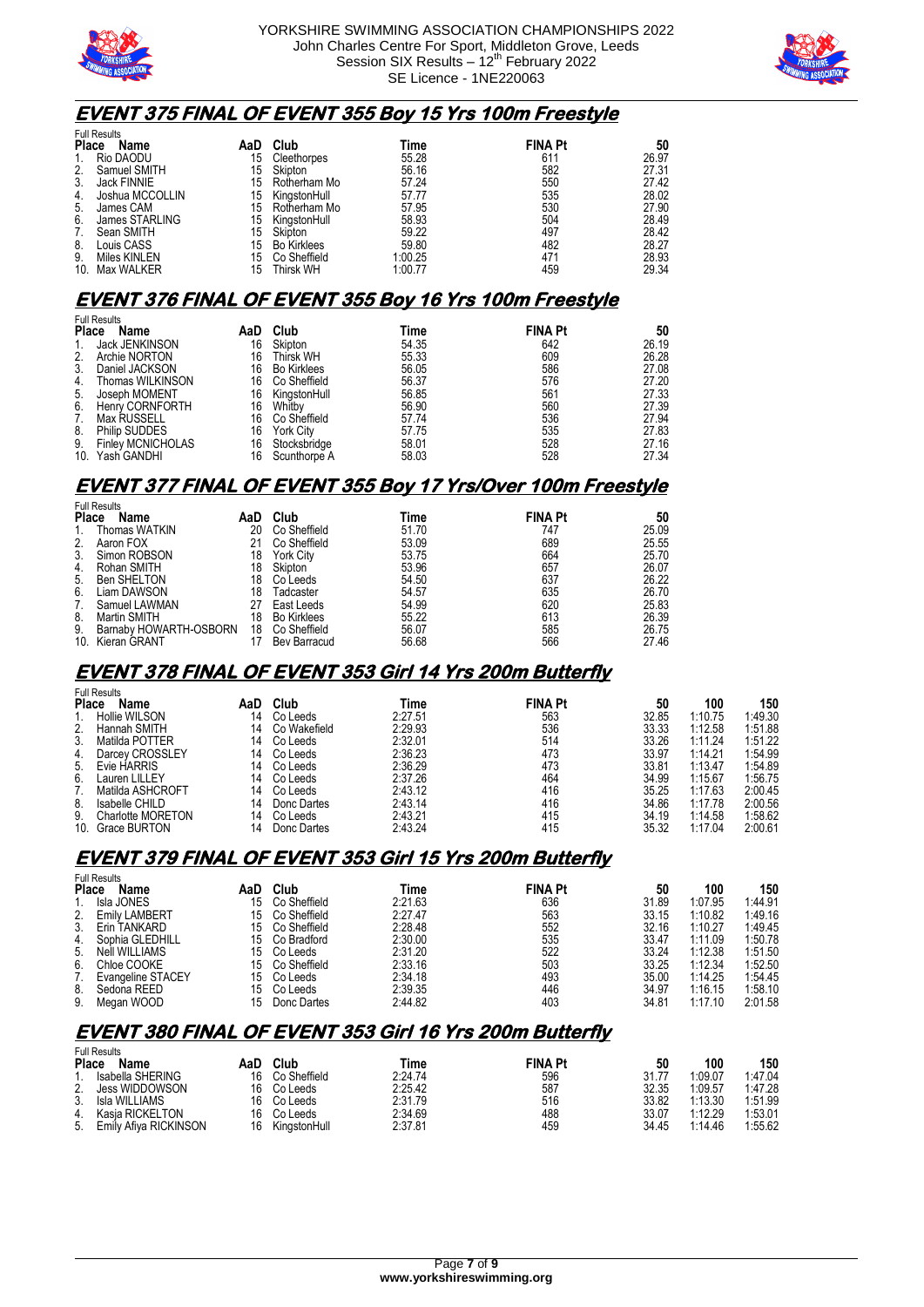



### **EVENT 381 FINAL OF EVENT 353 Girl 17 Yrs/Over 200m Butterfly**

|              | <b>Full Results</b>   |     |                    |         |                |       |         |         |
|--------------|-----------------------|-----|--------------------|---------|----------------|-------|---------|---------|
| <b>Place</b> | Name                  | AaD | Club               | Time    | <b>FINA Pt</b> | 50    | 100     | 150     |
|              | Candice HALL          | 25  | Co Sheffield       | 2:15.91 | 719            | 30.00 | 1:04.20 | 1:39.33 |
| 2.           | Isabelle GOODWIN      | 18  | Co Leeds           | 2:19.21 | 669            | 31.63 | 1:08.34 | 1:43.97 |
| 3.           | <b>Molly CHAMBERS</b> | 20  | Donc Dartes        | 2:20.84 | 646            | 30.73 | 1:06.41 | 1:43.08 |
| 4.           | Lara THOMSON          |     | Co Leeds           | 2:23.66 | 609            | 32.25 | 1:09.47 | 1:46.87 |
| 5.           | Leah SCHLOSSHAN       |     | Co Leeds           | 2:24.32 | 601            | 32.33 | 1:09.43 | 1:46.91 |
| 6.           | Madison JOHNSON       |     | Donc Dartes        | 2:29.20 | 544            | 31.71 | 1:09.49 | 1:48.86 |
|              | <b>Chloe HIRST</b>    | 19  | <b>Bo Kirklees</b> | 2:30.45 | 530            | 33.53 | 1:11.91 | 1:49.91 |
| 8.           | Annabelle WILKINSON   |     | Co Sheffield       | 2:31.18 | 523            | 31.78 | 1:10.55 | 1:49.80 |
| 9.           | Freva TYAS            |     | York City          | 2:31.60 | 518            | 33.40 | 1:11.61 | 1:51.43 |
| 10.          | Lucy ELLIS            |     | Rotherham Mo       | 2:32.17 | 512            | 32.48 | 1:10.57 | 1:51.11 |

#### **EVENT 382 FINAL OF EVENT 351 Boy 14 Yrs 400m IM**

| <b>Full Results</b>       |              |                     |              |                |              |              |              |
|---------------------------|--------------|---------------------|--------------|----------------|--------------|--------------|--------------|
| Place Name                |              | AaD Club <b>AaD</b> | <b>Time</b>  | <b>FINA Pt</b> |              |              |              |
| 1. Ethan POTTER           |              | 14 Co Sheffield     | 4:56.76      | 554            |              |              |              |
| 50m 32.31                 | 100m 1:09.03 | 150m 1:47.69        | 200m 2:25.39 | 250m 3:07.17   | 300m 3:49.90 | 350m 4:23.85 | 400m 4:56.76 |
| 2. Jack COLLINS           |              | 14 KingstonHull     | 5:09.84      | 487            |              |              |              |
| 50m 33.37                 | 100m 1:12.30 | 150m 1:53.98        | 200m 2:33.39 | 250m 3:18.02   | 300m 4:04.21 | 350m 4:37.95 | 400m 5:09.84 |
| 3. Charlie HINSON         |              | 14 Co Leeds         | 5:09.94      | 486            |              |              |              |
| 50m 32.63                 | 100m 1:11.56 | 150m 1:51.77        | 200m 2:31.12 | 250m 3:16.26   | 300m 4:00.97 | 350m 4:37.40 | 400m 5:09.94 |
| 4. Daniel RANSOM          |              | 14 Co Leeds         | 5:13.58      | 470            |              |              |              |
| 50m 33.52                 | 100m 1:13.16 | 150m 1:53.26        | 200m 2:31.94 | 250m 3:16.44   | 300m 4:01.98 | 350m 4:39.68 | 400m 5:13.58 |
| 5. Luke BAUGHAN-WITHINGTO |              | 14 KingstonHull     | 5:17.24      | 454            |              |              |              |
| 50m 33.70                 | 100m 1:12.81 | 150m 1:51.82        | 200m 2:32.74 | 250m 3:16.90   | 300m 4:03.93 | 350m 4:40.62 | 400m 5:17.24 |
| 6. Louie NIGHTINGALE      |              | 14 Donc Dartes      | 5:21.79      | 435            |              |              |              |
| 50m 32.50                 | 100m 1:12.25 | 150m 1:55.41        | 200m 2:36.47 | 250m 3:21.29   | 300m 4:09.13 | 350m 4:45.87 | 400m 5:21.79 |
| 7. Joseph HALL            |              | 14 Co Leeds         | 5:24.01      | 426            |              |              |              |
| 50m 34.82                 | 100m 1:15.24 | 150m 1:58.90        | 200m 2:41.07 | 250m 3:25.09   | 300m 4:09.00 | 350m 4:47.52 | 400m 5:24.01 |
| 8. Matthew JAMES          |              | 14 Co Leeds         | 5:25.42      | 420            |              |              |              |
| 50m 34.77                 | 100m 1:15.08 | 150m 1:56.55        | 200m 2:37.72 | 250m 3:25.77   | 300m 4:14.10 | 350m 4:49.89 | 400m 5:25.42 |
| 9. Benjamin DALE-WOOD     |              | 14 Thirsk WH        | 5:33.33      | 391            |              |              |              |
| 50m 32.53                 | 100m 1:12.58 | 150m 1:57.21        | 200m 2:40.89 | 250m 3:28.15   | 300m 4:14.80 | 350m 4:55.54 | 400m 5:33.33 |
| 10. Kyle WAREHAM          |              | 14 Harrogate        | 5:35.41      | 384            |              |              |              |
| 50m 35.15                 | 100m 1:18.37 | 150m 1:58.22        | 200m 2:40.90 | 250m 3:30.64   | 300m 4:23.23 | 350m 4:59.22 | 400m 5:35.41 |

#### **EVENT 383 FINAL OF EVENT 351 Boy 15 Yrs 400m IM**

|       | Full Results |     |
|-------|--------------|-----|
| Place |              | Nam |

| Place Name            | AaD Club                     | Time         | <b>FINA Pt</b>               |              |              |
|-----------------------|------------------------------|--------------|------------------------------|--------------|--------------|
| 1. Oliver WHITTLESTON | 15 Co Leeds                  | 5:03.44      | 518                          |              |              |
| 50m 30.85             | 150m 1:46.55<br>100m 1:07.41 | 200m 2:24.46 | 300m 3:56.16<br>250m 3:09.81 | 350m 4:31.66 | 400m 5:03.44 |
| 2. Samuel SMITH       | 15 Skipton                   | 5:04.13      | 515                          |              |              |
| 50m 30.64             | 100m 1:06.08<br>150m 1:48.09 | 200m 2:28.34 | 300m 3:59.03<br>250m 3:12.84 | 350m 4:33.89 | 400m 5:04.13 |
| 3. George BROOKS      | 15 Co Leeds                  | 5:13.15      | 472                          |              |              |
| 50m 31.81             | 100m 1:09.20<br>150m 1:51.44 | 200m 2:32.97 | 250m 3:17.43<br>300m 4:02.08 | 350m 4:37.64 | 400m 5:13.15 |
| 4. Jack FINNIE        | 15 Rotherham Mo              | 5:21.74      | 435                          |              |              |
| 50m 32.48             | 100m 1:12.44<br>150m 1:54.11 | 200m 2:35.43 | 300m 4:10.87<br>250m 3:22.66 | 350m 4:47.33 | 400m 5:21.74 |
| 5. Jack MCCLELLAND    | 15 Bo Kirklees               | 5:26.38      | 417                          |              |              |
| 50m 32.10             | 100m 1:10.11 150m 1:54.64    | 200m 2:38.61 | 300m 4:10.85<br>250m 3:24.00 | 350m 4:48.79 | 400m 5:26.38 |
| 6. Harry SENIOR       | 15 Co Leeds                  | 5:34.58      | 387                          |              |              |
| 50m 33.71             | 150m 1:56.72<br>100m 1:14.27 | 200m 2:39.22 | 250m 3:29.48<br>300m 4:21.59 | 350m 4:58.87 | 400m 5:34.58 |
| 7. Louis CASS         | 15 Bo Kirklees               | 5:35.15      | 385                          |              |              |
| 50m 33.26             | 150m 1:59.56<br>100m 1:13.94 | 200m 2:43.06 | 250m 3:34.47<br>300m 4:24.28 | 350m 5:00.47 | 400m 5:35.15 |
| 8. Toby MARSHALL      | 15 Co Sheffield              | 5:35.76      | 383                          |              |              |
| 50m 36.78             | 100m 1:18.79<br>150m 2:04.69 | 200m 2:49.03 | 250m 3:35.40<br>300m 4:22.05 | 350m 5:00.10 | 400m 5:35.76 |
| 9. Joseph PICKERING   | 15 Pocklington               | 5:44.18      | 355                          |              |              |
| 50m 32.97             | 100m 1:13.46<br>150m 1:57.79 | 200m 2:43.61 | 300m 4:29.99<br>250m 3:34.60 | 350m 5:07.39 | 400m 5:44.18 |
| 10. Luke DYER         | 15 Co Leeds                  | 5:44.87      | 353                          |              |              |
| 50m 33.49             | 150m 1:59.45<br>100m 1:14.50 | 200m 2:42.20 | 250m 3:36.40<br>300m 4:29.54 | 350m 5:08.36 | 400m 5:44.87 |

### **EVENT 384 FINAL OF EVENT 351 Boy 16 Yrs 400m IM**

|    | <b>Full Results</b> |                              |              |                              |              |              |
|----|---------------------|------------------------------|--------------|------------------------------|--------------|--------------|
|    | Place<br>Name       | AaD Club                     | Time         | <b>FINA Pt</b>               |              |              |
| 1. | Thomas WILKINSON    | 16 Co Sheffield              | 4:43.02      | 639                          |              |              |
|    | 50m 29.15           | 100m 1:03.37<br>150m 1:41.53 | 200m 2:19.20 | 300m 3:38.33<br>250m 2:58.64 | 350m 4:11.48 | 400m 4:43.02 |
|    | 2. Jack JENKINSON   | 16 Skipton                   | 4:51.98      | 582                          |              |              |
|    | 50m 29.37           | 150m 1:41.75<br>100m 1:04.17 | 200m 2:19.07 | 300m 3:46.41<br>250m 3:02.04 | 350m 4:19.65 | 400m 4:51.98 |
|    | 3. Daniel JACKSON   | 16 Bo Kirklees               | 4:56.71      | 555                          |              |              |
|    | 50m 31.53           | 100m 1:08.47<br>150m 1:48.12 | 200m 2:26.32 | 250m 3:06.97<br>300m 3:47.62 | 350m 4:22.58 | 400m 4:56.71 |
| 4. | Jad IDRIS           | 16 Co Leeds                  | 5:03.05      | 520                          |              |              |
|    | 50m 31.57           | 100m 1:07.65<br>150m 1:47.09 | 200m 2:25.68 | 250m 3:09.74<br>300m 3:54.37 | 350m 4:29.73 | 400m 5:03.05 |
|    | 5. Lewis HAWDEN     | 16 Pocklington               | 5:25.14      | 421                          |              |              |
|    | 50m 31.92           | 100m 1:10.37<br>150m 1:54.77 | 200m 2:39.01 | 250m 3:25.18<br>300m 4:11.99 | 350m 4:49.94 | 400m 5:25.14 |
| 6. | Cody INGRAM         | 16 Bo Barnsley               | 5:25.88      | 418                          |              |              |
|    | 50m 30.28           | 100m 1:06.13<br>150m 1:52.89 | 200m 2:36.23 | 300m 4:12.34<br>250m 3:24.03 | 350m 4:50.74 | 400m 5:25.88 |
| 7. | Jamie BROADHURST    | 16 Co Leeds                  | 5:45.55      | 351                          |              |              |
|    | 50m 34.07           | 150m 2:04.46<br>100m 1:18.31 | 200m 2:49.19 | 250m 3:38.85<br>300m 4:28.64 | 350m 5:07.75 | 400m 5:45.55 |
|    | Mathew BRADLEY      | 16 Cleethorpes               | DQ 91        |                              |              |              |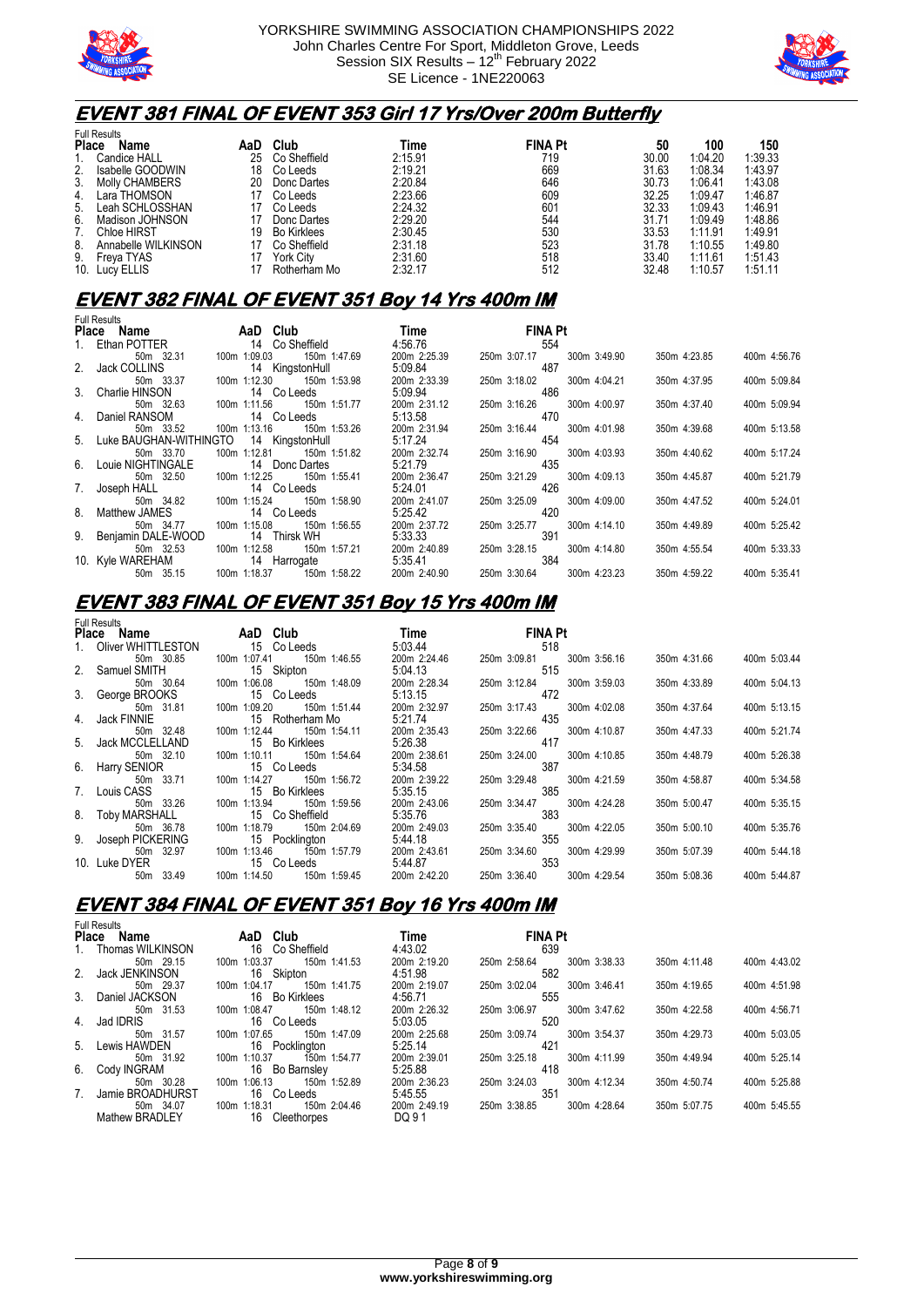



### **EVENT 385 FINAL OF EVENT 351 Boy 17 Yrs/Over 400m IM**

| <b>Full Results</b>            |                                                 |                         |                                     |              |              |
|--------------------------------|-------------------------------------------------|-------------------------|-------------------------------------|--------------|--------------|
| Place Name                     | AaD Club                                        | Time                    | <b>FINA Pt</b>                      |              |              |
| 1. Matthew WOODHALL            | 18 Co Sheffield                                 | 4:35.00                 | 697                                 |              |              |
| 50m 28.73<br>2. Charlie BROOME | 150m 1:37.01<br>100m 1:01.91<br>18 Co Leeds     | 200m 2:11.41<br>4:39.48 | 300m 3:32.76<br>250m 2:52.15<br>664 | 350m 4:04.39 | 400m 4:35.00 |
| 50m 27.57<br>3. Simon ROBSON   | 100m 1:00.64<br>150m 1:36.95<br>18 York City    | 200m 2:12.44<br>4:41.36 | 300m 3:36.09<br>250m 2:53.80<br>650 | 350m 4:08.88 | 400m 4:39.48 |
| 50m 28.77<br>4. Luke CLEGG     | 100m 1:02.67<br>150m 1:38.85<br>17 Bo Kirklees  | 200m 2:14.26<br>4:45.47 | 300m 3:36.77<br>250m 2:54.65<br>623 | 350m 4:09.79 | 400m 4:41.36 |
| 50m 28.83<br>5. Connor THORPE  | 150m 1:39.14<br>100m 1:02.52<br>17 Co Sheffield | 200m 2:15.65<br>4:54.44 | 300m 3:37.97<br>250m 2:56.20<br>567 | 350m 4:11.98 | 400m 4:45.47 |
| 50m 30.28<br>6. James ROBINSON | 100m 1:05.69<br>150m 1:44.43<br>17 Co Leeds     | 200m 2:22.30<br>4:54.45 | 250m 3:03.80<br>300m 3:46.78<br>567 | 350m 4:20.99 | 400m 4:54.44 |
| 50m 29.93<br>7. Jack SENIOR    | 100m 1:05.40<br>150m 1:44.21<br>18 Co Leeds     | 200m 2:22.41<br>4:59.39 | 300m 3:47.20<br>250m 3:04.28<br>540 | 350m 4:20.98 | 400m 4:54.45 |
| 50m 31.30<br>8. Benjamin CROSS | 100m 1:06.60<br>150m 1:47.43<br>17 Co Sheffield | 200m 2:27.62<br>4:59.62 | 300m 3:50.26<br>250m 3:08.40<br>539 | 350m 4:25.34 | 400m 4:59.39 |
| 50m 31.09<br>9. Joshua HARRIS  | 100m 1:08.96<br>150m 1:46.49<br>21 Tadcaster    | 200m 2:23.15<br>5:02.13 | 300m 3:49.53<br>250m 3:05.77<br>525 | 350m 4:25.30 | 400m 4:59.62 |
| 50m 30.03                      | 100m 1:04.89<br>150m 1:43.57                    | 200m 2:21.23            | 250m 3:06.36<br>300m 3:51.15        | 350m 4:27.57 | 400m 5:02.13 |
| Martin SMITH                   | 18 Bo Kirklees                                  | DNC.                    |                                     |              |              |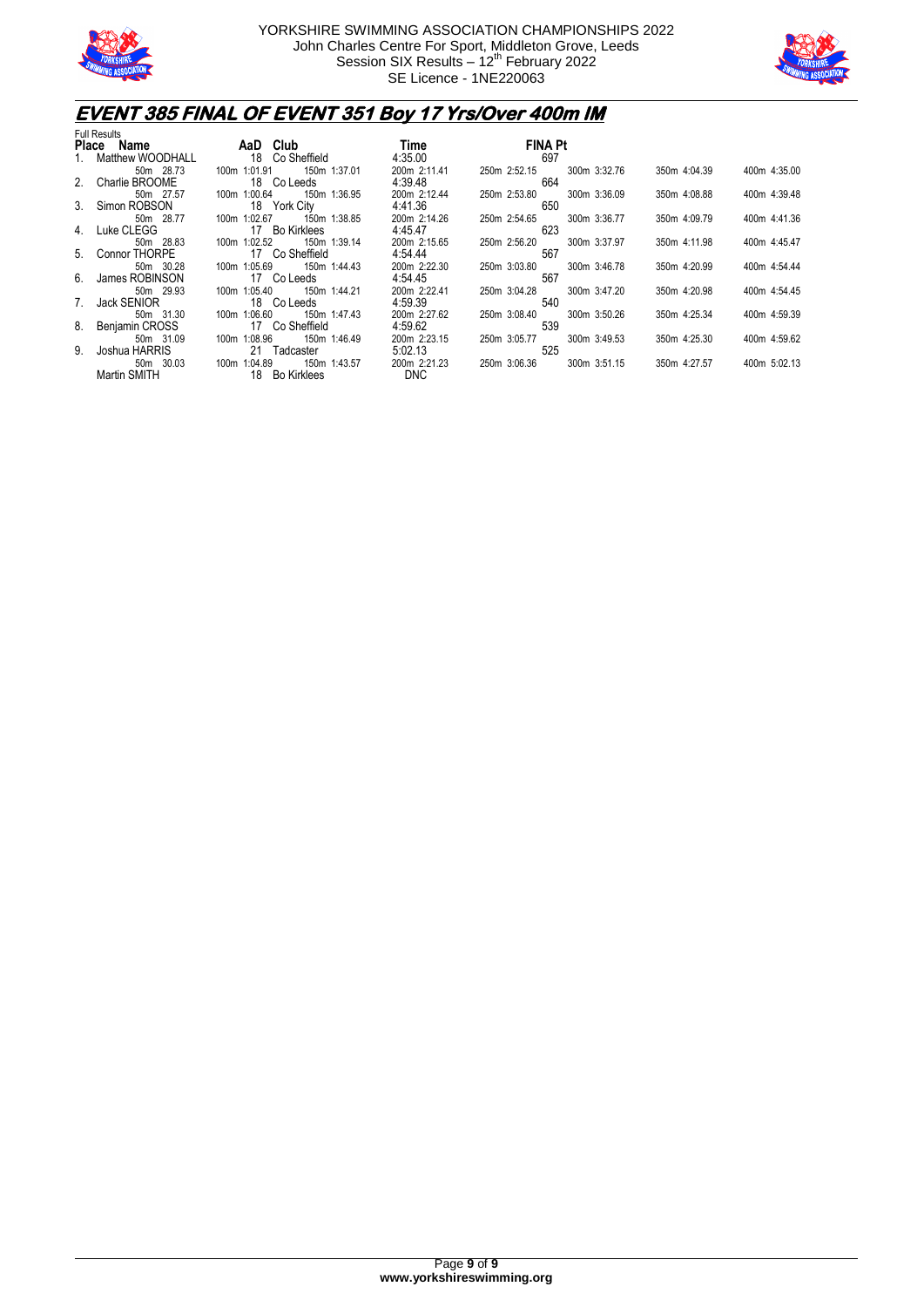



## **EVENT 401 Girl 14 Yrs/Over 100m Freestyle**

|                    | 14 Yrs Age Group - Full Results                   |           |                                 |                          |                |                |
|--------------------|---------------------------------------------------|-----------|---------------------------------|--------------------------|----------------|----------------|
| <b>Place</b><br>1. | Name<br>Phoebe COOPER                             | AaD<br>14 | Club<br>Co Sheffield            | Time<br>59.17            | <b>FINA Pt</b> | 50<br>28.37    |
| 2.                 | Hollie WILSON                                     | 14        | Co Leeds                        | 59.63                    | 667<br>652     | 28.87          |
| 3.                 | Eve DOHERTY                                       | 14        | Rotherham Mo                    | 1:00.05                  | 638            | 28.89          |
| 4.                 | Charlotte MORETON                                 | 14        | Co Leeds                        | 1:02.00                  | 580            | 29.66          |
| 5.<br>6.           | Emma WOOD<br>Eve COOPER                           | 14<br>14  | Co Leeds<br>Cleethorpes         | 1:03.33<br>1:03.39       | 544<br>542     | 30.76<br>30.59 |
| 7.                 | Hannah SMITH                                      | 14        | Co Wakefield                    | 1:03.48                  | 540            | 30.93          |
| 8.                 | Charlotte SHAW                                    | 14        | Co Leeds                        | 1:03.53                  | 539            | 30.35          |
| 9.                 | Ella MCDERMOTT                                    | 14<br>14  | Co Leeds                        | 1:03.57<br>1:03.60       | 538<br>537     | 30.53<br>30.04 |
|                    | 10. Poppy DUNNE<br>11. Matilda ASHCROFT           | 14        | Skipton<br>Co Leeds             | 1:04.05                  | 526            | 30.29          |
|                    | 12. Lauren LILLEY                                 | 14        | Co Leeds                        | 1:04.13                  | 524            | 31.05          |
|                    | 13. Katrina TUTOVEANU                             | 14        | Co Sheffield                    | 1:04.65                  | 511            | 31.14          |
|                    | 14. Lucy CURRAN<br>15. Daisy BALL                 | 14<br>14  | Bev Barracud<br>Co Wakefield    | 1:04.82<br>1:04.98       | 507<br>503     | 31.17<br>31.53 |
|                    | 16. Masha ALEKSANDROV                             | 14        | Harrogate                       | 1:05.16                  | 499            | 30.59          |
|                    | 17. Erin INGHAM                                   | 14        | Cleethorpes                     | 1:05.19                  | 499            | 30.89          |
|                    | 17. Greta HIGHFIELD<br>19. Olivia BELL            | 14<br>14  | Donc Dartes<br>Co Sheffield     | 1:05.19<br>1:05.40       | 499<br>494     | 31.38<br>31.78 |
|                    | 20. Ruby POLLARD                                  | 14        | Scunthorpe A                    | 1:05.54                  | 491            | 31.05          |
|                    | 21. Evie HARRIS                                   | 14        | Co Leeds                        | 1:05.87                  | 483            | 31.87          |
|                    | 22. Alex NEWTON                                   | 14        | Co Leeds                        | 1:06.01                  | 480            | 31.83          |
|                    | 23. Samantha KNOWLES<br>24. Alexandra TARTAKOVSKI | 14<br>14  | Co Bradford<br>Co Sheffield     | 1:06.19<br>1:06.39       | 476<br>472     | 31.98<br>32.26 |
|                    | 25. Milie SALMON                                  | 14        | KingstonHull                    | 1:06.44                  | 471            | 31.84          |
|                    | 26. Darcey CROSSLEY                               |           | 14 Co Leeds                     | 1:06.52                  | 469            | 32.29          |
| 27.                | Isabelle CHILD<br>28. Alice AITKEN                | 14<br>14  | Donc Dartes                     | 1:06.67<br>1:06.77       | 466<br>464     | 32.51<br>31.91 |
|                    | 29. Grace BURTON                                  | 14        | <b>York City</b><br>Donc Dartes | 1:06.81                  | 463            | 31.74          |
|                    | 30. Imogen HAWKINS - SWAFF                        | 14        | Halifax                         | 1:07.25                  | 454            | 32.12          |
|                    | 31. Matilda POTTER                                | 14        | Co Leeds                        | 1:07.39                  | 451            | 32.73          |
|                    | 32. Holly BILLAM<br>33. Ava RANSOME               | 14<br>14  | Bev Barracud<br>Tadcaster       | 1:07.45<br>1:07.47       | 450<br>450     | 31.81<br>31.89 |
|                    | 34. Sylvie RADATZ                                 | 14        | Sheffield C                     | 1:07.61                  | 447            | 32.65          |
|                    | 35. Bailey CARTER                                 | 14        | Co Sheffield                    | 1:08.22                  | 435            | 31.82          |
|                    | 36.   Eva KNIGHT                                  | 14<br>14  | <b>Bo Kirklees</b>              | 1:08.89                  | 422            | 33.69          |
|                    | Ruby GAMBLES<br>Victoria SIBOVA                   |           | Rotherham Mo<br>14 KingstonHull | <b>DNC</b><br><b>DNC</b> |                |                |
|                    | 15 Yrs Age Group - Full Results                   |           |                                 |                          |                |                |
| <b>Place</b>       | AaD<br>Name                                       |           | Club                            | Time                     | <b>FINA Pt</b> | 50             |
| 1.                 | Molly BAKER                                       | 15        | Co Sheffield                    | 1:01.74                  | 587            | 29.91          |
| 2.<br>3.           | Sophia KELLY<br>Jessica SMELT                     | 15<br>15  | Tadcaster<br><b>Bo Kirklees</b> | 1:02.15<br>1:02.24       | 575<br>573     | 30.20<br>29.91 |
| 4.                 | Erin TANKARD                                      | 15        | Co Sheffield                    | 1:02.45                  | 567            | 29.80          |
| 5.                 | Alex DUNN                                         | 15        | Co Bradford                     | 1:03.08                  | 550            | 30.29          |
| 6.<br>7.           | Elvie WARBURTON<br>Evangeline STACEY              | 15<br>15  | Sheffield C<br>Co Leeds         | 1:03.59<br>1:03.95       | 537<br>528     | 30.01<br>31.40 |
| 8.                 | Chloe COOKE                                       | 15        | Co Sheffield                    | 1:04.08                  | 525            | 30.52          |
| 9.                 | Sophia GLEDHILL                                   | 15        | Co Bradford                     | 1:04.24                  | 521            | 31.38          |
|                    | 10. Hannah WAKELIN                                | 15        | Co Sheffield                    | 1:04.31<br>1:04.37       | 519            | 31.07<br>30.68 |
|                    | 11. Anna PENEVA<br>12. Mischa COMRIE              | 15        | 15 Bev Barracud<br>Co Leeds     | 1:04.42                  | 518<br>517     | 31.00          |
|                    | 13. Nell WILLIAMS                                 | 15        | Co Leeds                        | 1:04.84                  | 507            | 31.40          |
|                    | 14. Sedona REED                                   |           |                                 |                          |                |                |
|                    |                                                   |           | 15 Co Leeds                     | 1:04.96                  | 504            | 31.54          |
|                    | 15. Florence LADBURY                              | 15        | Harrogate                       | 1:05.81                  | 485            | 31.86          |
|                    | 16. Niamh POTTER<br>17. Erin THORN                | 15<br>15  | Scunthorpe A<br>Co Leeds        | 1:06.06<br>1:06.44       | 479<br>471     | 31.80          |
|                    | 18. Maddison CARTER                               |           | 15 Co Leeds                     | 1:06.61                  | 467            | 31.98<br>31.66 |
|                    | 19. Megan WOOD                                    | 15        | Donc Dartes                     | 1:07.52                  | 449            | 32.23          |
|                    | 20. Annabelle LOFT                                | 15        | York City                       | 1:07.73                  | 445            | 32.14          |
|                    | 21. Emily LAMBERT                                 |           | 15 Co Sheffield                 | 1:08.18                  | 436            | 32.03          |
| Place              | 16 Yrs Age Group - Full Results<br>Name           | AaD       | Club                            | Time                     | <b>FINA Pt</b> | 50             |
| 1.                 | <b>Isabel FARMER</b>                              | 16        | <b>Bo Kirklees</b>              | 1:00.67                  | 619            | 28.83          |
| 2.                 | Sholah ROBINSON                                   | 16        | Co Sheffield                    | 1:00.84                  | 613            | 29.12          |
| 3.<br>4.           | Olivia THOM<br>Sophie MCLURE                      | 16<br>16  | York City<br>Tadcaster          | 1:01.09<br>1:01.67       | 606<br>589     | 29.37<br>29.48 |
| 5.                 | Lucy ALLMAN                                       | 16        | Co Leeds                        | 1:01.92                  | 582            | 29.95          |
| 6.                 | Ruby KNIGHT                                       | 16        | Bo Kirklees                     | 1:01.95                  | 581            | 29.82          |
| 7.                 | Libby MUNDAY                                      | 16        | Cleethorpes                     | 1:02.11                  | 577            | 29.49          |
| 8.<br>9.           | Rhianna FOSTER<br>Emily Afiya RICKINSON           | 16        | KingstonHull<br>16 KingstonHull | 1:02.44<br>1:02.57       | 567<br>564     | 29.83<br>30.39 |
|                    | 10. Kaye FENTON                                   |           | 16 Skipton                      | 1:02.84                  | 557            | 30.10          |
|                    | 11. Megan SHARP                                   | 16        | Co Leeds                        | 1:03.07                  | 551            | 30.50          |
|                    | 11. Ella SUMMERS<br>13. Nia THORMAN               | 16        | Scunthorpe A<br>16 Rotherham Mo | 1:03.07<br>1:03.85       | 551<br>531     | 30.24<br>30.41 |
|                    | 14. Isla WILLIAMS                                 | 16        | Co Leeds                        | 1:03.98                  | 527            | 30.77          |
|                    | 15. Eliza HAMMOND                                 | 16        | King'f Scar                     | 1:04.00                  | 527            | 29.93          |
|                    | 16. Lily-Mae PRATT<br>17. Millie NORTHROP         | 16        | 16 Skipton<br>Bo Barnsley       | 1:04.03<br>1:04.10       | 526<br>524     | 30.85<br>30.81 |
|                    | 18. Tahlia MULLEAGUE                              | 16        | Co Sheffield                    | 1:04.59                  | 513            | 31.04          |
|                    | 19. Lucy TOWSE                                    |           | 16 KingstonHull                 | 1:05.30                  | 496            | 31.24          |
|                    | 20. Kasja RICKELTON<br>21. Monica NAVARRO         | 16        | Co Leeds<br>16 Co Sheffield     | 1:05.36<br>1:06.17       | 495<br>477     | 31.19<br>31.81 |
|                    | 22. Jess WIDDOWSON                                |           | 16 Co Leeds                     | 1:06.45                  | 471            | 31.59          |
|                    | 23. Agnes OSBORNE<br>24. Kloe EADE                | 16        | Bev Barracud<br>16 Bo Barnsley  | 1:07.23<br>1:07.39       | 455<br>451     | 32.37<br>31.99 |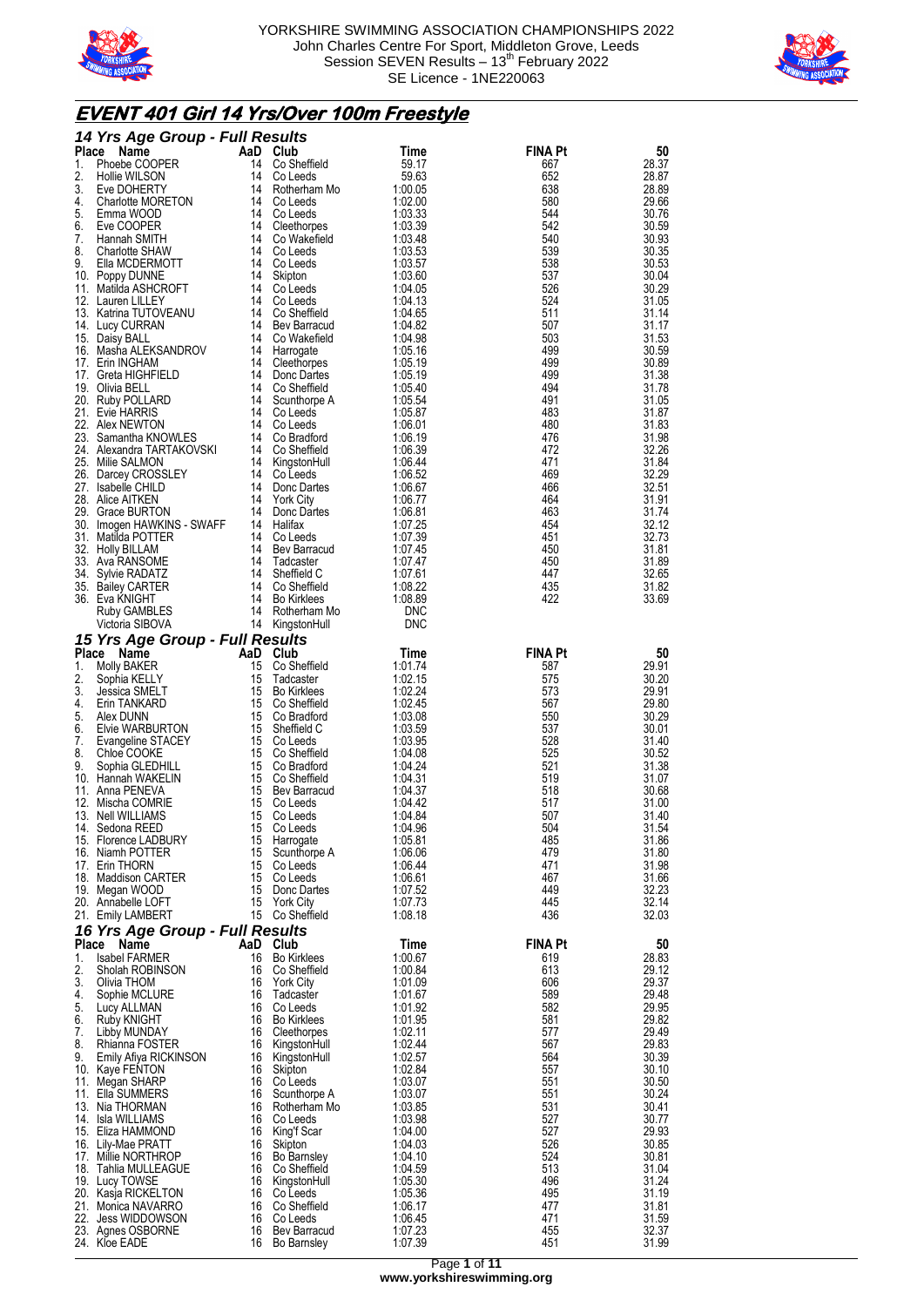



|     | 17 Yrs/Over Age Group - Full Results |    |                    |                    |                |       |  |
|-----|--------------------------------------|----|--------------------|--------------------|----------------|-------|--|
|     | Place Name                           |    | AaD Club           | Time               | <b>FINA Pt</b> | 50    |  |
| 1.  | Georgina WRIGHT                      | 21 | <b>Bo Kirklees</b> | 58.35              | 695            | 27.86 |  |
| 2.  | <b>Beth HALL</b>                     | 17 | Cleethorpes        | 59.12              | 669            | 28.57 |  |
| 3.  | <b>Ellie WALKER</b>                  | 21 | Tadcaster          | 59.16              | 667            | 28.58 |  |
| 4.  | Lara THOMSON                         | 17 | Co Leeds           | 59.37              | 660            | 28.66 |  |
| 5.  | Kidiest HODGSON                      | 18 | Co Leeds           | 59.62              | 652            | 29.04 |  |
| 6.  | Isabelle GOODWIN                     | 18 | Co Leeds           | 59.65              | 651            | 29.33 |  |
| 7.  | Leah SCHLOSSHAN                      | 17 | Co Leeds           | 59.96              | 641            | 29.29 |  |
| 8.  | Georgina CHADWICK                    | 18 | Co Sheffield       | 1:00.48            | 625            | 29.17 |  |
| 9.  | Sophie BRANDON                       | 21 | Tadcaster          | 1:00.71            | 617            | 28.37 |  |
| 10. | <b>Chloe HIRST</b>                   | 19 | <b>Bo Kirklees</b> | 1:01.44            | 596            | 30.10 |  |
| 11. | Abigail NAYLOR                       | 17 | <b>Bo Kirklees</b> | 1:01.56            | 592            | 29.71 |  |
| 12. | <b>Mollie FISHER</b>                 | 17 | Rotherham Mo       | 1:01.64            | 590            | 29.56 |  |
| 13. | Niamh BOULDING                       | 20 | <b>Bo Kirklees</b> | 1:01.67            | 589            | 29.15 |  |
| 14. | Madison JOHNSON                      | 17 | Donc Dartes        | 1:01.73            | 587            | 29.56 |  |
| 15. | Annabelle WILKINSON                  | 17 | Co Sheffield       | 1:01.79            | 586            | 29.73 |  |
| 16. | Molly CHAMBERS                       | 20 | Donc Dartes        | 1:01.81            | 585            | 30.21 |  |
| 17. | Macy YOXALL                          | 17 | <b>Bo Barnsley</b> | 1:01.86            | 584            | 30.14 |  |
| 18. | Agatha SCOTT                         | 17 | Harrogate          | 1:01.87            | 583            | 29.49 |  |
| 19. | Georgia ROBERTSON                    | 17 | Co Sheffield       | 1:01.89            | 583            | 29.70 |  |
| 20. | Libby WALKER                         | 17 | Tadcaster          | 1:01.99            | 580            | 29.27 |  |
| 21. | Emma MOORE                           | 20 | Harrogate          | 1:02.36            | 570            | 29.24 |  |
|     | 22. Amelia PETERS                    | 18 | New Earswick       | 1:02.41            | 568            | 30.17 |  |
| 23. | Abigail JOLLEY                       | 20 | Leeds Uni          | 1:02.49            | 566            | 29.72 |  |
| 24. | <b>Kirstin HARVIE</b>                | 20 | Leeds Uni          | 1:03.13            | 549            | 29.45 |  |
| 25. | Louisa IBBERSON                      | 17 | Harrogate          | 1:03.30            | 545            | 29.82 |  |
| 26. | Amelia OSBORNE                       | 17 | Rotherham Mo       | 1:03.32            | 544            | 30.42 |  |
|     | 27. Alexandra WOODHEAD               | 18 | <b>Bo Kirklees</b> | 1:03.43            | 541            | 30.49 |  |
|     | 28. Mia BOYLE                        | 18 | <b>York City</b>   | 1:03.56            | 538            | 30.26 |  |
| 29. | Sally RUTLEDGE                       | 18 | <b>Bo Kirklees</b> | 1:03.89            | 530            | 30.68 |  |
| 30. | Freya TYAS                           | 17 | <b>York City</b>   | 1:04.00            | 527            | 31.12 |  |
| 31. | Phoebe MCNICHOLAS                    | 18 | Stocksbridge       | 1:04.44<br>1:06.01 | 516<br>480     | 30.46 |  |
| 32. | Abigail JACKSON                      | 19 | Rotherham Mo       |                    |                | 31.22 |  |

## **EVENT 402 Boy 10/13 Yrs 100m Backstroke**

|       | 10/11 Yrs Age Group - Full Results  |                  |                          |                    |                |                |
|-------|-------------------------------------|------------------|--------------------------|--------------------|----------------|----------------|
| Place | Name                                | AaD              | Club                     | Time               | <b>FINA Pt</b> | 50             |
| 1.    | Archie AINSLIE                      | 11               | Donc Dartes              | 1:20.98            | 262            | 39.09          |
| 2.    | Harry OSBORNE                       | 11               | Co Sheffield             | 1:21.01            | 262            | 40.10          |
| 3.    | Charlie HASLINGDEN                  | 11               | Co Sheffield             | 1:22.51            | 248            | 40.14          |
| 4.    | Charlie SCHOFIELD                   | 11               | Northall'ton             | 1:24.43            | 231            | 41.73          |
| 5.    | Oliver BARRETT                      | 11               | Co Leeds                 | 1:24.92            | 227            | 41.31          |
| 6.    | Noah DARNELL                        | 11               | Co Leeds                 | 1:27.95            | 204            | 43.22          |
| 7.    | Hudson SMITH                        |                  | 11 Co Leeds              | 1:28.45            | 201            | 42.66          |
| 8.    | Oliver HART                         | 11               | Northall'ton             | 1:28.48            | 201            | 42.62          |
| 9.    | Halo BENTLEY-HICKS                  | 11               | Co Leeds                 | 1:29.28            | 195            | 44.09          |
|       | 10. George HARRISON                 | 11               | Pocklington              | 1:30.28            | 189            | 45.13          |
|       | 11. Lewis HALL                      | 11               | KingstonHull             | 1:31.22            | 183            | 44.34          |
|       | 12. George ROBERTSON                | 11               | Co Sheffield             | 1:31.61            | 181            | 44.80          |
|       | 13. Owen TEMPEST                    | 11               | Co Leeds                 | 1:32.22            | 177            | 43.61          |
|       | 14. Oscar O'DONNELL                 |                  | 10 Co Leeds              | 1:32.60            | 175            | 45.20          |
|       | 15. Elliott MAYERS                  | 11               | Co Sheffield             | 1:32.82            | 174            | 43.86          |
|       | 16. Seth CHARLESWORTH               | 11               | Co Sheffield             | 1:33.61            | 169            |                |
|       | 17. Daniel TEW                      | 11               | Team Jorvik              | 1:33.88            | 168            | 45.26          |
|       | 18. James ASHCROFT                  | 10               | Co Leeds                 | 1:34.47            | 165            | 44.53          |
|       | 19. Mason CAMERON                   | 11               | Sheffield C              | 1:34.61            | 164            | 47.64          |
|       | 20. Alexander EGGITT                | 11               | Donc Dartes              | 1:35.36            | 160            | 45.67          |
| 21.   | James ASPINALL                      | 11               | Co Sheffield             | 1:35.37            | 160            |                |
|       | 22. Alfie CRAGGS                    | 11               | Co Leeds                 | 1:36.05            | 157            | 46.27          |
|       | 23. Max CLARK                       | 11               | Co Leeds                 | 1:37.36            | 151            | 47.99          |
|       | 24. Lucas BUTTLER                   | 11               | Bev Barracud             | 1:37.48            | 150            | 46.90          |
|       | 25. Thomas HORNE                    |                  | 11 Co Leeds              | 1:37.57            | 150            | 48.61          |
|       | 26. Angus YOUNG                     |                  | 11 Co Leeds              | 1:37.80            | 149            | 47.76          |
|       | 27. Hussein KESSERWAN               | 11               | <b>Bo Kirklees</b>       | 1:38.09            | 147            | 48.31          |
|       | 28. Edward ROSE                     |                  | 10 Rotherham Mo          | 1:39.66            | 140            | 46.24          |
|       | 29. George KING                     | 10               | Co Leeds                 | 1:42.18            | 130            | 49.06          |
|       | 30. Oscar HARLING                   | 11               | Bev Barracud             | 1:42.94            | 127            |                |
|       | 31. Benjamin STEVENS                | 11               | Bev Barracud             | 1:44.01            | 123            | 48.29          |
|       | 12 Yrs Age Group - Full Results     |                  |                          |                    |                |                |
|       | Place Name                          | AaD              | Club                     | Time               | <b>FINA Pt</b> | 50             |
| 1.    | William WILSON                      | 12               | Co Leeds                 | 1:15.65            | 321            | 37.24          |
| 2.    | Oliver CLAYDON SMITH                | 12               | Co Sheffield             | 1:16.85            | 307            | 37.75          |
| 3.    | Dylan HILL                          | 12               | KingstonHull             | 1:17.51            | 299            | 37.54          |
| 4.    | Owen CARMODY                        |                  | 12 Co Leeds              | 1:18.12            | 292            | 37.51          |
| 5.    | Stanley DUNNE                       | 12 <sup>12</sup> | Skipton                  | 1:19.08            | 281            | 38.00          |
| 6.    | Patrick O'HARA                      | 12 <sup>12</sup> | Co Leeds                 | 1:20.59            | 266            | 38.46          |
| 7.    | Lucas MORTON                        | 12               | Bo Barnsley              | 1:21.86            | 254            | 40.53          |
| 8.    | Henry PRIESTLEY                     | 12 <sup>2</sup>  | <b>Bo Kirklees</b>       | 1:21.96            | 253            | 40.24          |
| 9.    | Matei STOICESCU                     | 12               | Co Leeds                 | 1:22.13            | 251            | 40.35          |
|       | 10. Jacob O'DONNELL                 | 12               | Co Leeds                 | 1:22.32            | 249            | 38.87          |
|       | 11. Dominic THORPE                  | 12               | Scunthorpe A             | 1:22.36            | 249            | 40.64          |
|       | 12. Connor MCCULLEN                 |                  | 12 Co Leeds              | 1:22.55            | 247            | 39.72          |
|       | 13. Shae BRYANT                     | 12               | Co Leeds                 | 1:24.46            | 231            | 43.23          |
|       | 13. Ben TOWSE                       | 12               | KingstonHull             | 1:24.46            | 231            | 40.63          |
|       | 15. Ben ARTIS                       | 12               | Bingley                  | 1:25.05            | 226            | 40.97          |
|       | 16. Hayden LAM                      | 12<br>12         | Co Leeds                 | 1:25.55<br>1:25.84 | 222<br>220     | 40.87<br>41.87 |
| 17.   | Reuben HARRISON<br>18. Ronald CLARK | 12               | Co Leeds<br>Bev Barracud | 1:25.86            | 220            | 42.98          |
|       | 19. Harry BROWN                     | 12               | King'f Scar              | 1:25.93            | 219            | 41.25          |
|       |                                     |                  |                          |                    |                |                |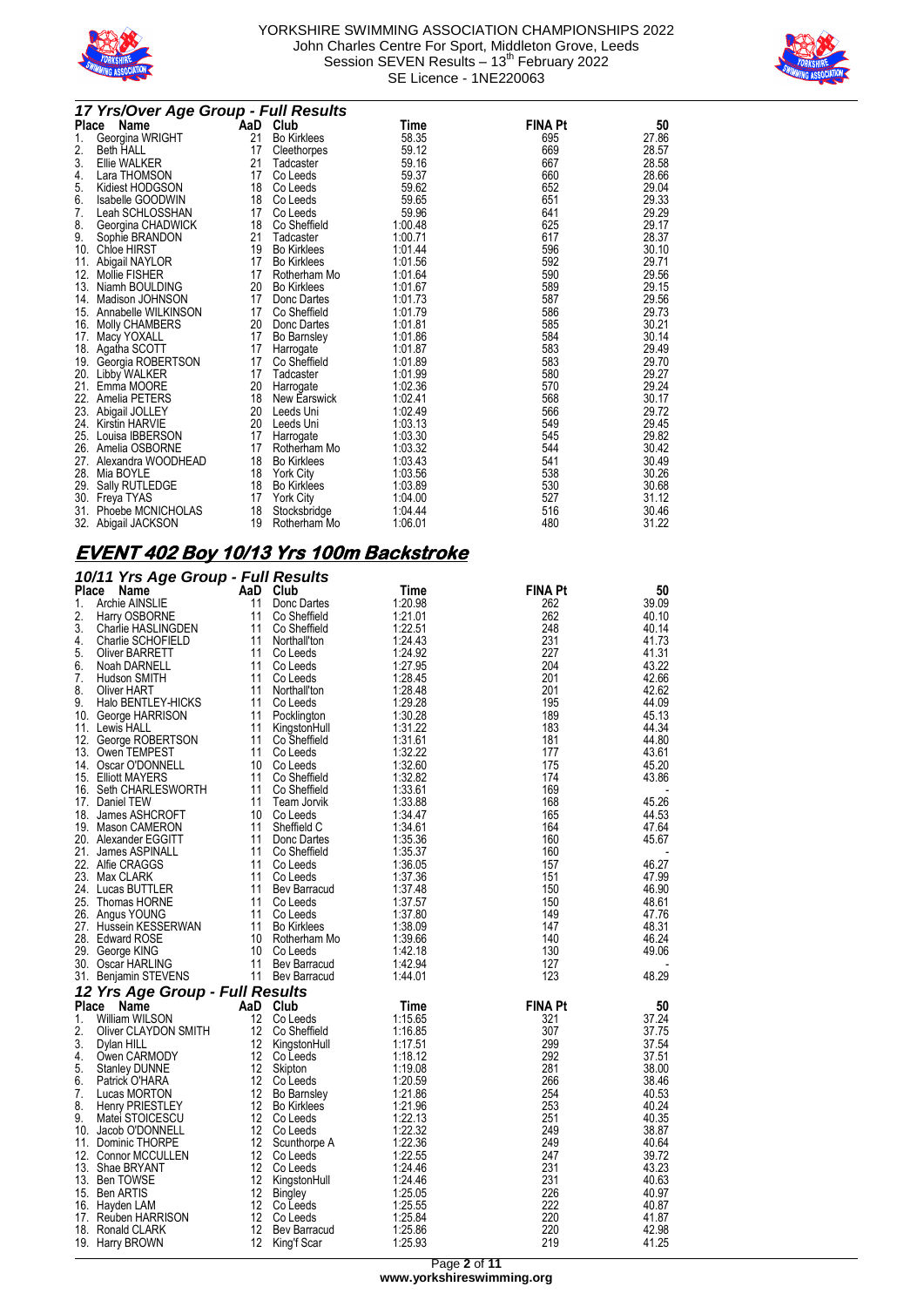



|              | 20. Daniel MARSTON                 | 12 | Scunthorpe A                    | 1:26.59            | 214            | 41.75          |
|--------------|------------------------------------|----|---------------------------------|--------------------|----------------|----------------|
|              | 21. Jackson CLARKE                 | 12 | Co Leeds                        | 1:27.23            | 210            | 41.99          |
| 22.          | <b>William TAYLOR</b>              |    | 12 Thirsk WH                    | 1:27.57            | 207            |                |
|              | 22. Theo KEARSLEY                  | 12 | Donc Dartes                     | 1:27.57            | 207            | 41.93          |
|              | 24. Oliver SMITH                   |    | 12 Bev Barracud                 | 1:28.15            | 203            | 43.52          |
|              | 25. Lewis WARREN                   |    | 12 Co Sheffield                 | 1:29.83            | 192            | 43.19          |
|              | 26. Zach PIERCY                    | 12 | Co Leeds                        | 1:31.04            | 184            | 44.33          |
|              | 27. Seth JONES                     |    | 12 Co Leeds                     | 1:31.46            | 182            | 45.16          |
|              | 13 Yrs Age Group - Full Results    |    |                                 |                    |                |                |
| <b>Place</b> | Name                               |    | AaD Club                        | Time               | <b>FINA Pt</b> | 50             |
| 1.           | Jenson OWEN                        | 13 | Donc Dartes                     | 1:08.12            | 440            | 33.85          |
| 2.           | Thomas WOOFFINDIN                  |    | 13 Co Wakefield                 | 1:08.51            | 433            | 32.53          |
| 3.           | Alexander TEW                      |    | 13 York City                    | 1:10.31            | 401            | 34.45          |
| 4.           | William HICKLIN                    |    | 13 Co Leeds                     | 1:10.56            | 396            | 34.00          |
| 5.           | Harry SCHMIDT                      |    | 13 Co Bradford                  | 1:12.37            | 367            | 35.27          |
| 6.           | Andrew HUNTER                      |    | 13 Cleethorpes                  | 1:13.70            | 348            | 34.96          |
| 7.           | Daniel CHENERY                     | 13 | Sheffield C                     | 1:14.39            | 338            | 36.21          |
| 8.           | Freddie THORPE                     |    | 13 Co Sheffield                 | 1:14.91            | 331            | 35.83          |
| 9.           | Mateo MARINOV                      |    | 13 Stocksbridge                 | 1:15.26            | 327            | 37.30          |
|              | 10. James SHARP                    | 13 | Co Wakefield                    | 1:15.28            | 326            | 36.40          |
| 11.          | <b>Bowan GOMERSALL</b>             |    | 13 Rotherham Mo                 | 1:15.32            | 326            | 36.42          |
|              | 12. Samuel HILL                    |    | 13 Co Leeds                     | 1:16.11            | 316            | 37.24          |
|              | 13. Matthew SITCH                  |    | 13 KingstonHull                 | 1:17.15            | 303            | 37.40          |
|              | 14. Ethan COWELL                   | 13 | Co Leeds                        | 1:17.27            | 302            | 37.64          |
|              | 15. Oliver TOOTLE                  |    | 13 Bridlington                  | 1:18.09            | 292            | 36.93          |
|              | 16. Ruben ANDERSON                 | 13 | Co Sheffield                    | 1:18.35            | 289            | 38.04          |
| 17.          | Joshua KELLY                       | 13 | KingstonHull                    | 1:18.67            | 286            | 38.49          |
|              | 18. James THOMSON                  |    | 13 Co Leeds                     | 1:19.47            | 277            | 38.87          |
|              | 19. Pavel ZIRAR                    |    | 13 KingstonHull                 | 1:19.65            | 275            | 39.23          |
|              | 20. Arthur OWENS                   | 13 | Co Leeds                        | 1:19.91            | 273            | 38.79          |
| 21.          | William DALE-WOOD                  | 13 | <b>Thirsk WH</b>                | 1:20.82            | 264            | 38.84          |
|              | 22. Luke WISE                      | 13 | Tadcaster                       | 1:21.07            | 261            | 38.31          |
|              | 23. Alfie YOUNG                    |    | 13 Co Leeds                     | 1:21.21            | 260            | 39.35          |
| 24.          | Zachary HELM                       |    | 13 Co Leeds                     | 1:21.57            | 256            | 40.31          |
|              | 25. Oliver FRARY                   | 13 | Scunthorpe A                    | 1:22.31            | 249            | 39.64          |
| 27.          | 26. George TARTAKOVSKI<br>Sam RACE | 13 | 13 Co Sheffield                 | 1:22.45<br>1:22.73 | 248<br>246     | 40.01<br>38.69 |
|              | 28. Luca ALGHOUL                   | 13 | King'f Scar                     | 1:22.78            | 245            | 39.97          |
|              | 29. Gethin SINCLAIR                |    | KingstonHull<br>13 Co Sheffield | 1:24.06            | 234            | 40.97          |
|              | 30. Toby RYDER                     |    | 13 Thirsk WH                    | 1:24.77            | 228            | 41.18          |
|              | 31. Oscar GAVELLE                  | 13 | Rotherham Mo                    | 1:25.34            | 224            | 41.72          |
|              | 32. Adam ROBINSON                  | 13 | Donc Dartes                     | 1:25.90            | 219            | 40.95          |
|              | 33. Abdullah MOKHLISSE             | 13 | Co Leeds                        | 1:27.59            | 207            | 41.57          |
|              |                                    |    |                                 |                    |                |                |

## **EVENT 403 Boy 14 Yrs/Over 100m Backstroke**

#### *14 Yrs Age Group - Full Results*

| <b>Place</b> | ັ<br>Name                       | AaD | Club               | <b>Time</b> | <b>FINA Pt</b> | 50    |
|--------------|---------------------------------|-----|--------------------|-------------|----------------|-------|
| 1.           | Daniel RANSOM                   | 14  | Co Leeds           | 1:06.57     | 472            | 32.44 |
| 2.           | Zak SHERIFF                     | 14  | Skipton            | 1:08.57     | 432            | 33.33 |
| 3.           | Nathan MASSAM                   | 14  | Donc Dartes        | 1:08.80     | 428            | 32.96 |
| 4.           | <b>Charlie HINSON</b>           | 14  | Co Leeds           | 1:09.11     | 422            | 33.18 |
| 5.           | <b>Gabriel SHEPHERD</b>         | 14  | Harrogate          | 1:09.29     | 419            | 32.95 |
| 6.           | Oliver DAVIS-TOOTILL            | 14  | Rotherham Mo       | 1:09.52     | 414            | 33.99 |
| 7.           | Louie NIGHTINGALE               | 14  | Donc Dartes        | 1:10.04     | 405            | 34.58 |
| 8.           | <b>Freddy DEAN</b>              |     | 14 Co Bradford     | 1:10.66     | 395            | 33.39 |
| 9.           | <b>Patrick NEILL</b>            | 14  | Stocksbridge       | 1:10.73     | 393            | 34.23 |
|              | 10. Kyle WAREHAM                | 14  | Harrogate          | 1:12.01     | 373            | 34.81 |
| 11.          | Matthew JAMES                   |     | 14 Co Leeds        | 1:12.73     | 362            | 35.24 |
| 12.          | Dawid NAGLIK                    | 14  | Co Bradford        | 1:14.00     | 343            | 35.22 |
|              | 13. Zach CROWTHER               | 14  | Co Leeds           | 1:14.13     | 342            | 35.83 |
|              | 14. Maciej BANAS                | 14  | Donc Dartes        | 1:14.43     | 338            | 37.38 |
|              | 15. Joseph HALL                 | 14  | Co Leeds           | 1:14.60     | 335            | 35.67 |
|              | 16. Callum RAVEN                | 14  | Co Leeds           | 1:14.63     | 335            | 35.85 |
| 17.          | Joseph DAVIES                   | 14  | Rotherham Mo       | 1:14.84     | 332            | 36.13 |
|              | 18. Ollie TRANMER               | 14  | Rotherham Mo       | 1:15.35     | 325            | 37.39 |
|              | 19. Alex MCNAMARA               | 14  | Bev Barracud       | 1:15.75     | 320            | 36.47 |
|              | 20. Luke JENKINSON              |     | 14 Co Wakefield    | 1:16.54     | 310            | 37.34 |
|              | 21. Harrison MASKREY            | 14  | Donc Dartes        | 1:17.12     | 303            | 38.14 |
|              | 22. George CARRY                |     | 14 Co Leeds        | 1:17.23     | 302            | 37.60 |
| 23.          | Sebastian GAMINDE               |     | 14 Harrogate       | 1:17.42     | 300            | 38.06 |
| 24.          | Noah BROWN                      | 14  | Donc Dartes        | 1:19.57     | 276            | 38.36 |
|              | David HOPE                      | 14  | King'f Scar        | <b>DNC</b>  |                |       |
|              | Thomas BROOKS                   | 14  | <b>Bo Kirklees</b> | <b>DNC</b>  |                |       |
|              | Louie ENNIS                     | 14  | Chapeltown         | <b>DNC</b>  |                |       |
|              | Ethan POTTER                    | 14  | Co Sheffield       | <b>DNC</b>  |                |       |
|              | 15 Yrs Age Group - Full Results |     |                    |             |                |       |
| Place        | Name                            | AaD | Club               | Time        | <b>FINA Pt</b> | 50    |
| 1.           | Rio DAODU                       | 15  | Cleethorpes        | 1:02.43     | 572            | 29.44 |
| 2.           | Jacob BROWN                     | 15  | Tadcaster          | 1:04.49     | 519            | 31.34 |
| 3.           | Joshua MCCOLLIN                 | 15  | KingstonHull       | 1:05.90     | 487            | 31.84 |
| 4.           | Oliver WHITTLESTON              | 15  | Co Leeds           | 1:07.43     | 454            | 32.99 |
| 5.           | Ethan HAMPSHIRE                 |     | 15 Rotherham Mo    | 1:08.11     | 441            | 33.97 |
| 6.           | James CAM                       | 15  | Rotherham Mo       | 1:09.58     | 413            | 34.13 |
| 7.           | Joseph BURGESS                  | 15  | Skipton            | 1:10.44     | 398            | 33.79 |
| 8.           | Layton THORPE                   |     | 15 Scunthorpe A    | 1:11.02     | 389            | 34.94 |
| 9.           | Lucas CHERRY                    | 15  | Sheffield C        | 1:11.06     | 388            | 34.06 |
|              | 10. Jared ALMOND                | 15  | <b>Bo Barnsley</b> | 1:11.15     | 387            | 34.29 |
|              | 11. William DURRANS             | 15  | Rotherham Mo       | 1:11.21     | 386            | 34.11 |
| 12.          | George PLUMRIDGE                | 15  | Bev Barracud       | 1:11.72     | 377            | 34.07 |
| 13.          | Jasper GIBSON-CASS              | 15  | Bev Barracud       | 1:12.25     | 369            | 35.18 |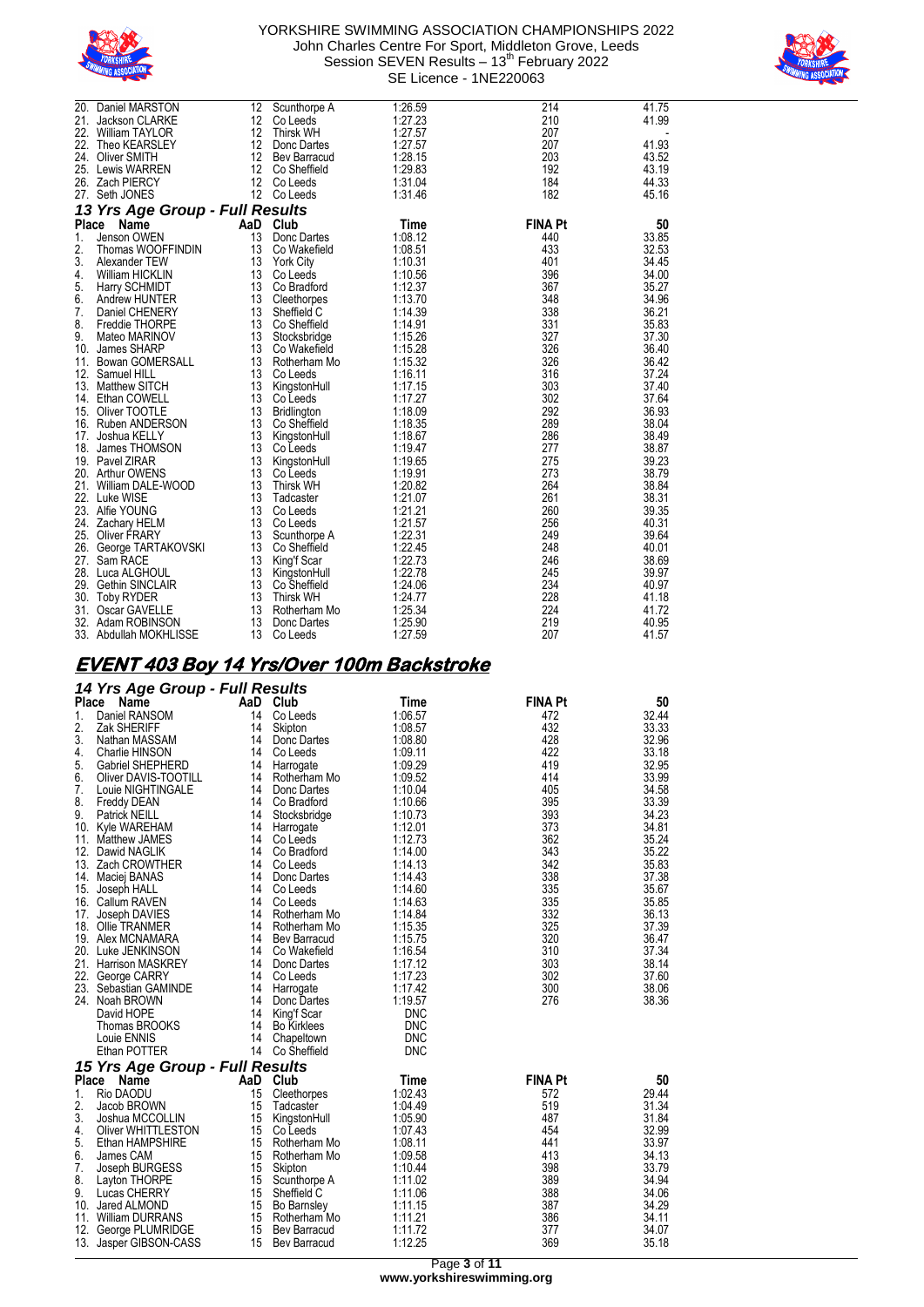



| Michael WALL<br>14.<br>James STARLING<br>15.<br>16.<br>George BROOKS<br>Oliver STEELE<br>17.<br>18.<br>Harry ROOK<br>19. Lachlan MUNRO<br>20. Harley PAYTON<br>21.<br>Tyler ATILMAN<br>22. Max WALKER<br>23.<br>Jamie BLEANCH<br>24.<br><b>Harry SENIOR</b><br>25.<br>James WILKIN<br>26.<br><b>Will BYRAM</b><br>27.<br><b>Isaac HEAVISIDES</b><br>28.<br>Nikita JELIZAROVS<br>29. Harvey WOOD<br>Kourosh KHODAKHAH<br>Callum BROADHEAD                                                                                                                                                                                                                                                                                                                   | 15<br><b>Bridlington</b><br>15<br>KingstonHull<br>15<br>Co Leeds<br>15<br>Co Leeds<br>15<br>Bev Barracud<br>15<br><b>Bo Kirklees</b><br>15<br>Bev Barracud<br>15<br><b>Bo Kirklees</b><br>15<br>Thirsk WH<br>15<br><b>York City</b><br>15<br>Co Leeds<br>15<br>Northall'ton<br>15<br>Co Wakefield<br>15<br>Pocklington<br>15<br>KingstonHull<br>15<br>Edlington<br>15<br>Co Leeds<br>15<br>Donc Dartes                                                                                                                                                                                                                                                              | 1:12.27<br>1:12.43<br>1:12.86<br>1:12.87<br>1:13.17<br>1:13.44<br>1:13.45<br>1:13.64<br>1:13.70<br>1:13.97<br>1:13.99<br>1:14.14<br>1:14.62<br>1:14.81<br>1:14.97<br>1:17.18<br><b>DNC</b><br>DNC                                                                                                                                | 369<br>366<br>360<br>360<br>355<br>351<br>351<br>349<br>348<br>344<br>344<br>342<br>335<br>332<br>330<br>303                                                                                            | 34.88<br>33.79<br>35.22<br>35.18<br>34.75<br>35.97<br>36.09<br>35.15<br>35.56<br>35.59<br>35.75<br>34.90<br>35.98<br>36.16<br>35.58<br>36.13                                                                                                                      |
|------------------------------------------------------------------------------------------------------------------------------------------------------------------------------------------------------------------------------------------------------------------------------------------------------------------------------------------------------------------------------------------------------------------------------------------------------------------------------------------------------------------------------------------------------------------------------------------------------------------------------------------------------------------------------------------------------------------------------------------------------------|---------------------------------------------------------------------------------------------------------------------------------------------------------------------------------------------------------------------------------------------------------------------------------------------------------------------------------------------------------------------------------------------------------------------------------------------------------------------------------------------------------------------------------------------------------------------------------------------------------------------------------------------------------------------|----------------------------------------------------------------------------------------------------------------------------------------------------------------------------------------------------------------------------------------------------------------------------------------------------------------------------------|---------------------------------------------------------------------------------------------------------------------------------------------------------------------------------------------------------|-------------------------------------------------------------------------------------------------------------------------------------------------------------------------------------------------------------------------------------------------------------------|
| 16 Yrs Age Group - Full Results                                                                                                                                                                                                                                                                                                                                                                                                                                                                                                                                                                                                                                                                                                                            |                                                                                                                                                                                                                                                                                                                                                                                                                                                                                                                                                                                                                                                                     |                                                                                                                                                                                                                                                                                                                                  |                                                                                                                                                                                                         |                                                                                                                                                                                                                                                                   |
| <b>Place</b><br>Name<br>1.<br>Daniel JACKSON<br>2.<br>Joseph MOMENT<br>3.<br>Jack JENKINSON<br>4.<br><b>Philip SUDDES</b><br>5.<br>Matthew ROBERTS<br>6.<br>Daniel CLIPSHAM<br>7.<br>Oliver HINCHCLIFFE<br>Toby CLAUSEN                                                                                                                                                                                                                                                                                                                                                                                                                                                                                                                                    | AaD<br>Club<br>16<br><b>Bo Kirklees</b><br>16<br>KingstonHull<br>16<br>Skipton<br>16<br><b>York City</b><br>16<br>Co Leeds<br>16<br>Co Wakefield<br>16<br>Rotherham Mo<br>16<br>KingstonHull                                                                                                                                                                                                                                                                                                                                                                                                                                                                        | Time<br>1:04.59<br>1:05.00<br>1:06.47<br>1:07.90<br>1:07.97<br>1:08.08<br>1:08.43<br><b>DNC</b>                                                                                                                                                                                                                                  | FINA Pt<br>517<br>507<br>474<br>445<br>443<br>441<br>435                                                                                                                                                | 50<br>31.83<br>30.95<br>31.37<br>32.48<br>32.24<br>32.51<br>33.10                                                                                                                                                                                                 |
| 17 Yrs/Over Age Group - Full Results<br>Place<br>Name                                                                                                                                                                                                                                                                                                                                                                                                                                                                                                                                                                                                                                                                                                      | AaD<br>Club                                                                                                                                                                                                                                                                                                                                                                                                                                                                                                                                                                                                                                                         | Time                                                                                                                                                                                                                                                                                                                             | <b>FINA Pt</b>                                                                                                                                                                                          | 50                                                                                                                                                                                                                                                                |
| Samuel GREENBANK<br>1.<br>2.<br>Charlie BROOME<br>3.<br>Matthew WOODHALL<br>4.<br>Samuel LAWMAN<br>5.<br><b>Matthew GRAY</b><br>6.<br>Kieran GRANT<br>7.<br>Luke CLEGG<br>8.<br>Benjamin CROSS<br>9.<br>Simon ROBSON<br>10.<br>Cohen STEPHENSON<br>Roan SHERIFF<br>10.<br>12.<br>Thomas BERGMANN<br>13.<br>Joshua HARRIS<br>Harvey PENNINGTON<br>14.<br>15.<br>Oliver WINTER<br>16.<br>Toby MAYFIELD<br><b>Blu EDMUNDS</b><br>17.<br>18. Liam DAWSON<br>19. Daniel POLLARD<br>20. Daniel BAILEY<br>21.<br>Noah WRAGG<br>22.<br>Ben TOWSE<br>23.<br>James ROBINSON<br>24.<br>Jonathon WIGHTMAN<br>25.<br>Benjamin WILKINSON<br><b>Finlay WILLIAMS</b><br>26.<br>27.<br><b>Connor ROBINSON</b><br>28.<br>Elliot MASON<br>29. Blaine UNDERWOOD<br>Adam WILSON | 19<br>Co Sheffield<br>18<br>Co Leeds<br>18<br>Co Sheffield<br>27<br>East Leeds<br>22<br>Co Leeds<br>17<br>Bev Barracud<br>17<br><b>Bo Kirklees</b><br>17<br>Co Sheffield<br>18<br><b>York City</b><br>17<br>Co Leeds<br>17<br>Skipton<br>17<br>Co Sheffield<br>21<br>Tadcaster<br>17<br>Skipton<br>17<br>Stocksbridge<br>18<br><b>York City</b><br>22<br>Leeds Uni<br>18<br>Tadcaster<br>17<br>KingstonHull<br>19<br>Donc Dartes<br>19<br><b>Bo Barnsley</b><br>19<br>Pocklington<br>17<br>Co Leeds<br>18<br><b>Bo Barnsley</b><br>18<br>Whitby<br>18<br>Co Leeds<br>20<br>Chapeltown<br>18<br><b>Bo Kirklees</b><br>18<br><b>Bo Barnsley</b><br>21<br>Co Sheffield | 58.84<br>1:00.59<br>1:01.43<br>1:01.44<br>1:01.70<br>1:02.43<br>1:02.56<br>1:02.84<br>1:03.02<br>1:03.81<br>1:03.81<br>1:03.97<br>1:04.12<br>1:04.64<br>1:05.08<br>1:05.44<br>1:05.61<br>1:05.63<br>1:05.81<br>1:06.16<br>1:06.48<br>1:06.57<br>1:06.91<br>1:07.38<br>1:07.45<br>1:07.47<br>1:08.39<br>1:09.30<br>1:09.89<br>DNC | 684<br>626<br>601<br>601<br>593<br>572<br>569<br>561<br>556<br>536<br>536<br>532<br>528<br>516<br>505<br>497<br>493<br>493<br>489<br>481<br>474<br>472<br>465<br>455<br>454<br>453<br>435<br>418<br>408 | 28.08<br>29.16<br>29.82<br>28.34<br>29.41<br>29.97<br>29.65<br>30.74<br>29.93<br>30.33<br>29.79<br>30.59<br>30.84<br>31.00<br>30.82<br>31.12<br>30.81<br>31.14<br>31.67<br>31.56<br>32.09<br>31.60<br>31.98<br>32.07<br>31.59<br>32.25<br>32.84<br>33.32<br>31.64 |

## **EVENT 403 Boy 14 Yrs/Over 100m Backstroke - Swim-Off**

| 17 Yrs/Over Age Group - Full Results |  |             |         |                |       |  |  |  |  |  |  |
|--------------------------------------|--|-------------|---------|----------------|-------|--|--|--|--|--|--|
| Place Name                           |  | AaD Club    | Time    | <b>FINA Pt</b> | 50    |  |  |  |  |  |  |
| Cohen STEPHENSON                     |  | 17 Co Leeds | 1:03.05 | 556            | 30.75 |  |  |  |  |  |  |
| 2. Roan SHERIFF                      |  | Skipton     | 1:03.34 | 548            | 30.55 |  |  |  |  |  |  |

### **EVENT 404 Girl 14 Yrs/Over 200m Backstroke**

### *14 Yrs Age Group - Full Results*

|       | i4 113 Age Group - Fuil Results |     |                  |         |                |       |         |         |  |  |  |
|-------|---------------------------------|-----|------------------|---------|----------------|-------|---------|---------|--|--|--|
| Place | Name                            | AaD | Club             | Time    | <b>FINA Pt</b> | 50    | 100     | 150     |  |  |  |
|       | Evie HARRIS                     | 14  | Co Leeds         | 2:26.88 | 592            | 34.30 | 1:11.95 | 1:48.92 |  |  |  |
| 2.    | Phoebe COOPER                   | 14  | Co Sheffield     | 2:27.33 | 586            | 34.09 | 1:11.38 | 1:49.67 |  |  |  |
| 3.    | Hollie WILSON                   | 14  | Co Leeds         | 2:31.65 | 538            | 35.30 | 1:14.60 | 1:53.68 |  |  |  |
| 4.    | Caitlyn CALLAND                 | 14  | Scunthorpe A     | 2:31.79 | 536            | 35.11 | 1:13.45 | 1:52.86 |  |  |  |
| 5.    | Alex NEWTON                     | 14  | Co Leeds         | 2:31.83 | 536            | 35.19 | 1:13.22 | 1:53.03 |  |  |  |
| 6.    | Darcey CROSSLEY                 | 14  | Co Leeds         | 2:32.40 | 530            | 36.48 | 1:16.20 | 1:54.75 |  |  |  |
| 7.    | Tammi PLUMTREE                  | 14  | Rotherham Mo     | 2:33.17 | 522            | 34.71 | 1:13.62 | 1:53.66 |  |  |  |
| 8.    | <b>Rylie ACKROYD</b>            | 14  | Tadcaster        | 2:34.94 | 504            | 36.50 | 1:15.33 | 1:55.92 |  |  |  |
| 9.    | Hannah SMITH                    | 14  | Co Wakefield     | 2:35.11 | 502            | 37.22 | 1:16.83 | 1:57.13 |  |  |  |
| 10.   | Raya HARRAND                    | 14  | <b>York City</b> | 2:35.90 | 495            | 36.94 | 1:17.40 | 1:58.18 |  |  |  |
|       | 11. Greta HIGHFIELD             | 14  | Donc Dartes      | 2:36.70 | 487            | 36.63 | 1:16.55 | 1:58.00 |  |  |  |
| 12.   | Matilda ASHCROFT                | 14  | Co Leeds         | 2:36.86 | 486            | 37.15 | 1:16.66 | 1:57.55 |  |  |  |
|       | 13. Samantha KNOWLES            | 14  | Co Bradford      | 2:36.99 | 485            | 36.10 | 1:16.39 | 1:56.41 |  |  |  |
|       | 14. Emma WOOD                   | 14  | Co Leeds         | 2:37.04 | 484            | 37.56 | 1:17.30 | 1:58.12 |  |  |  |
| 15.   | Amelia REDFEARN                 | 14  | Skipton          | 2:37.58 | 479            | 36.79 | 1:17.35 | 1:58.32 |  |  |  |
|       | 16. Lacey GRAYSON               | 14  | Rotherham Mo     | 2:38.02 | 475            | 36.26 | 1:17.30 | 1:59.45 |  |  |  |
| 17.   | Mabel ROBERTSON                 | 14  | Co Sheffield     | 2:39.34 | 463            | 37.39 | 1:17.99 | 1:58.42 |  |  |  |
| 18.   | Lauren LILLEY                   | 14  | Co Leeds         | 2:40.14 | 457            | 38.38 | 1:20.02 | 1:59.93 |  |  |  |
|       | 19. Ruby ELLIS                  | 14  | Co Leeds         | 2:40.31 | 455            | 37.48 | 1:18.64 | 2:00.86 |  |  |  |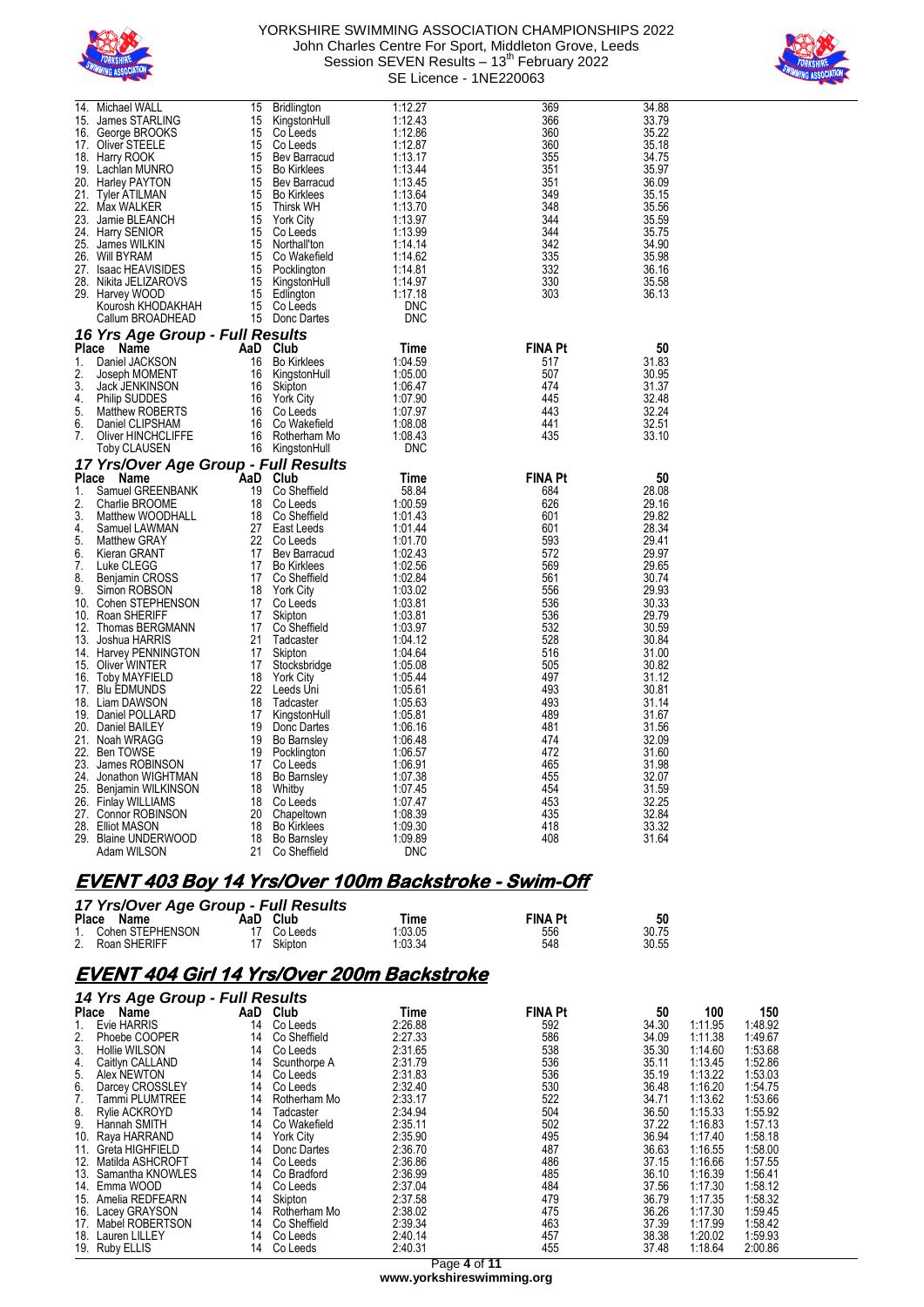



| 20.<br>21. | Grace BRADBURY<br>Matilda POTTER                        | 14<br>14 | Rotherham Mo<br>Co Leeds               | 2:41.51<br>2:42.05       | 445<br>441     | 36.81<br>38.79 | 1:17.80<br>1:20.66 | 2:00.32<br>2:01.75 |
|------------|---------------------------------------------------------|----------|----------------------------------------|--------------------------|----------------|----------------|--------------------|--------------------|
| 22.        | Rose KEEFE                                              | 14       | Donc Dartes                            | 2:43.22                  | 431            | 38.36          | 1:19.50            | 2:02.04            |
| 23.<br>24. | Alice AITKEN<br>Isabelle CHILD                          | 14<br>14 | <b>York City</b><br>Donc Dartes        | 2:43.89<br>2:44.05       | 426<br>425     | 38.05<br>37.73 | 1:20.50<br>1:20.06 | 2:03.25<br>2:01.81 |
| 26.        | 25. Connie CROWTHER<br>Annalise MENDOZA                 | 14<br>14 | Donc Dartes<br>KingstonHull            | 2:45.39<br>2:46.36       | 414<br>407     | 38.75<br>39.86 | 1:20.45<br>1:21.58 | 2:03.19<br>2:04.50 |
|            | 27. Georgina KITNEY                                     | 14       | Bev Barracud                           | 2:46.57                  | 406            | 38.18          | 1:21.74            | 2:04.40            |
|            | 28. Olivia BELL<br>29. Lucy DRAYTON                     | 14<br>14 | Co Sheffield<br>Scunthorpe A           | 2:46.64<br>2:46.70       | 405<br>405     | 40.33<br>39.21 | 1:22.61<br>1:22.27 | 2:05.45<br>2:04.78 |
| 29.        | Ellie-Mae MACQUALTER<br>31. Charlotte SHAW              | 14<br>14 | Bev Barracud<br>Co Leeds               | 2:46.70<br>2:47.09       | 405<br>402     | 38.51<br>39.53 | 1:20.75<br>1:22.41 | 2:03.69<br>2:05.83 |
| 32.        | Alexandra TARTAKOVSKI                                   | 14       | Co Sheffield                           | 2:47.26                  | 401            | 40.00          | 1:23.05            | 2:05.27            |
| 33.        | Sophie HOLMES<br>34. Kaitlyn WHITE                      | 14<br>14 | Harrogate<br><b>York City</b>          | 2:47.61<br>2:48.08       | 398<br>395     | 38.76<br>39.88 | 1:21.26<br>1:22.63 | 2:04.90<br>2:05.98 |
| 36.        | 35. Esme HAYS<br>Isobel NEWMAN                          | 14<br>14 | <b>Bo Barnsley</b><br>Tadcaster        | 2:48.21<br>2:48.78       | 394<br>390     | 38.87<br>37.98 | 1:21.62<br>1:20.67 | 2:05.47<br>2:06.11 |
| 37.        | Masha ALEKSANDROV                                       | 14       | Harrogate                              | 2:49.05                  | 388            | 40.57          | 1:24.05            | 2:07.19            |
| 38.<br>39. | Taliah COUTTS<br>Purdy ROBERTS                          | 14<br>14 | Cleethorpes<br><b>Bo Barnsley</b>      | 2:50.74<br>2:50.93       | 377<br>375     | 38.92<br>39.20 | 1:21.72<br>1:23.34 | 2:06.42<br>2:08.04 |
|            | 40. Milie SALMON                                        | 14       | KingstonHull                           | 2:52.83                  | 363            | 40.30          | 1:24.17            | 2:09.04            |
| 41.        | Erin GRAY<br>42. Ellie ROWSON                           | 14<br>14 | KingstonHull<br><b>York City</b>       | 2:52.88<br>2:53.73       | 363<br>357     | 39.30<br>41.77 | 1:23.00<br>1:25.38 | 2:09.02<br>2:10.00 |
|            | 43. Harriet FOX<br>44. Imogen HAWKINS - SWAFF           | 14<br>14 | Cleethorpes<br>Halifax                 | 2:54.95<br>2:55.43       | 350<br>347     | 41.44<br>41.09 | 1:27.77<br>1:25.26 | 2:12.80<br>2:11.46 |
|            | Hollie MCCOOL                                           | 14       | Scunthorpe A                           | <b>DNC</b>               |                |                |                    |                    |
|            | <b>Bethany PINDER</b><br>Jasmine SHAY                   | 14<br>14 | KingstonHull<br>Co Bradford            | <b>DNC</b><br><b>DNC</b> |                |                |                    |                    |
|            | Eva KNIGHT                                              | 14<br>14 | <b>Bo Kirklees</b>                     | <b>DNC</b><br><b>DNC</b> |                |                |                    |                    |
|            | Poppy DUNNE<br>Grace BURTON                             | 14       | Skipton<br>Donc Dartes                 | <b>DNC</b>               |                |                |                    |                    |
|            | Victoria SIBOVA                                         | 14       | KingstonHull                           | <b>DNC</b>               |                |                |                    |                    |
| Place      | 15 Yrs Age Group - Full Results<br>AaD<br>Name          |          | Club                                   | Time                     | <b>FINA Pt</b> | 50             | 100                | 150                |
| 1.<br>2.   | Sophia GLEDHILL<br>Nell WILLIAMS                        | 15<br>15 | Co Bradford<br>Co Leeds                | 2:32.12<br>2:33.83       | 533<br>515     | 36.22<br>36.79 | 1:15.27<br>1:15.37 | 1:54.06<br>1:55.29 |
| 3.         | Abigail ARMSTRONG                                       | 15       | Sheffield C                            | 2:36.32                  | 491            | 36.73          | 1:16.15            | 1:56.37            |
| 4.<br>5.   | Sedona REED<br>Molly BAKER                              | 15<br>15 | Co Leeds<br>Co Sheffield               | 2:36.42<br>2:37.01       | 490<br>484     | 37.24<br>37.45 | 1:17.74<br>1:17.77 | 1:57.09<br>1:57.60 |
| 6.         | Megan CHU                                               | 15       | KingstonHull                           | 2:37.71                  | 478            | 37.09          | 1:16.89            | 1:57.08            |
| 7.<br>8.   | Mischa COMRIE<br>Evangeline STACEY                      | 15<br>15 | Co Leeds<br>Co Leeds                   | 2:38.29<br>2:41.63       | 473<br>444     | 37.98<br>38.25 | 1:18.09<br>1:19.84 | 1:58.57<br>2:01.09 |
| 9.<br>10.  | <b>Beth SIMPSON</b><br><b>Maddison CARTER</b>           | 15<br>15 | Scunthorpe A<br>Co Leeds               | 2:42.81<br>2:43.05       | 434<br>432     | 37.36<br>36.86 | 1:18.98<br>1:18.73 | 2:01.15<br>2:01.72 |
|            | 11. Olivia HARRIS                                       | 15       | KingstonHull                           | 2:43.83                  | 426            | 38.73          | 1:19.29            | 2:02.03            |
| 12.<br>13. | Maeve CARROLL<br>Poppy DAVIS-COYLE                      | 15<br>15 | Tadcaster<br><b>York City</b>          | 2:44.92<br>2:46.63       | 418<br>405     | 36.28<br>39.82 | 1:17.82<br>1:21.87 | 2:01.68<br>2:05.00 |
|            | 14. Mae JOHNSTONE<br>15. Isla CAUDWELL                  | 15<br>15 | Co Leeds<br>Co Sheffield               | 2:46.79<br>2:47.12       | 404<br>402     | 38.36<br>37.91 | 1:21.84<br>1:20.70 | 2:04.67<br>2:04.13 |
| 16.        | Ashleyne STEVENS                                        | 15       | Donc Dartes                            | 2:47.50                  | 399            | 39.79          | 1:22.73            | 2:06.49            |
| 18.        | 17. Grace BLAIR<br>Megan WOOD                           | 15<br>15 | Donc Dartes<br>Donc Dartes             | 2:47.99<br>2:48.51       | 395<br>392     | 38.80<br>39.82 | 1:22.21<br>1:22.02 | 2:06.72<br>2:05.78 |
| 19.        | Niamh POTTER                                            | 15       | Scunthorpe A                           | 2:49.65                  | 384            | 38.62          | 1:21.91            | 2:06.07            |
| 20.<br>21. | Jessica YOUNG<br>Sophia JOHAL                           | 15<br>15 | <b>York City</b><br>Scunthorpe A       | 2:51.04<br>2:52.37       | 375<br>366     | 38.63<br>40.35 | 1:22.21<br>1:24.77 | 2:06.53<br>2:09.47 |
|            | 22. Alicia WALLS<br>23. Annabelle LOFT                  | 15<br>15 | King't Scar<br><b>York City</b>        | 2:53.03<br>2:56.74       | 362<br>339     | 42.Ub<br>41.32 | 1:27.66<br>1:26.47 | 2:11.57<br>2:12.07 |
|            | Jessica GARBUTT                                         | 15       | Rotherham Mo                           | <b>DNC</b>               |                |                |                    |                    |
|            | Sophie BAKER<br>16 Yrs Age Group - Full Results         |          | 15 Harrogate                           | DQ 64                    |                |                |                    |                    |
|            | Place Name<br>AaD                                       |          | Club                                   | Time                     | <b>FINA Pt</b> | 50             | 100                | 150                |
| 1.<br>2.   | Sophie BROMLEY<br>Jessica REILLY                        | 16<br>16 | Co Sheffield<br>Harrogate              | 2:20.49<br>2:26.51       | 676<br>596     | 33.10<br>34.05 | 1:08.12<br>1:11.34 | 1:44.54<br>1:49.62 |
| 2.         | Gina WARRIOR                                            | 16       | Co Bradford                            | 2:26.51                  | 596            | 33.38          | 1:10.74            | 1:48.58            |
| 4.<br>5.   | Isabella SHERING<br>Libby MUNDAY                        | 16<br>16 | Co Sheffield<br>Cleethorpes            | 2:27.65<br>2:29.14       | 583<br>565     | 34.58<br>34.33 | 1:11.84<br>1:12.88 | 1:49.72<br>1:51.27 |
| 6.<br>7.   | Olivia THOM<br><b>Ruby KNIGHT</b>                       | 16<br>16 | <b>York City</b><br><b>Bo Kirklees</b> | 2:29.66<br>2:31.73       | 559<br>537     | 35.87<br>35.27 | 1:14.49<br>1:13.29 | 1:53.22<br>1:53.15 |
| 8.         | Connie MILBURN                                          | 16       | Harrogate                              | 2:32.87                  | 525            | 35.40          | 1:14.33            | 1:53.97            |
| 9.<br>10.  | Tahlia MULLEAGUE<br>Nia THORMAN                         | 16<br>16 | Co Sheffield<br>Rotherham Mo           | 2:33.42<br>2:33.90       | 519<br>514     | 35.49<br>35.39 | 1:13.92<br>1:14.88 | 1:54.36<br>1:53.99 |
|            | 11. Isla WILLIAMS<br>12. Eliza HAMMOND                  | 16<br>16 | Co Leeds<br>King'f Scar                | 2:34.14<br>2:36.90       | 512<br>485     | 36.64<br>37.61 | 1:15.68<br>1:17.10 | 1:55.23<br>1:58.07 |
|            | 13. Sophia PASHLEY                                      | 16       | Rotherham Mo                           | 2:37.43                  | 481            | 38.66          | 1:18.71            | 1:59.19            |
|            | 14. Kasja RICKELTON<br>15. Lily-Mae PRATT               | 16<br>16 | Co Leeds<br>Skipton                    | 2:38.08<br>2:39.09       | 475<br>466     | 36.36<br>37.54 | 1:15.77<br>1:18.04 | 1:57.11<br>1:58.72 |
|            | 16. Lucy TOWSE                                          | 16       | KingstonHull                           | 2:39.40                  | 463            | 37.42          | 1:17.92            | 1:59.28            |
|            | 17. Libby NICKLIN<br>18. Holly MCMASTER                 | 16<br>16 | Cleethorpes<br>Rotherham Mo            | 2:40.25<br>2:40.73       | 456<br>451     | 36.95<br>36.11 | 1:17.62<br>1:17.19 | 1:59.34<br>1:59.92 |
|            | 19. Emily Afiya RICKINSON<br>20. Eleanor VALENTINE-BULL | 16<br>16 | KingstonHull<br><b>Bo Barnsley</b>     | 2:42.11<br>2:49.03       | 440<br>388     | 37.50<br>39.99 | 1:18.93<br>1:23.32 | 2:00.88<br>2:07.39 |
|            | 21. Heidi FOTHERGILL                                    | 16       | Team Jorvik                            | 2:49.07                  | 388            | 38.49          | 1:21.46            | 2:06.58            |
|            | 22. Amelia PAUL<br>23. Heidi PORTER                     | 16<br>16 | Donc Dartes<br>KingstonHull            | 2:54.21<br>2:58.92       | 354<br>327     | 39.22<br>40.33 | 1:23.54<br>1:24.27 | 2:08.88<br>2:11.82 |
|            | Kloe EADE<br>Ella SUMMERS                               | 16<br>16 | Bo Barnsley<br>Scunthorpe A            | <b>DNC</b><br><b>DNC</b> |                |                |                    |                    |
|            | Daisy PURCHASE                                          | 16       | Rotherham Mo                           | <b>DNC</b>               |                |                |                    |                    |
|            | 17 Yrs/Over Age Group - Full Results<br>Place Name      |          | Club                                   |                          | <b>FINA Pt</b> | 50             | 100                | 150                |
| 1.         | AaD<br>Kidiest HODGSON                                  | 18       | Co Leeds                               | Time<br>2:20.05          | 683            | 33.32          | 1:09.15            | 1:45.77            |
| 2.         | Georgina CHADWICK                                       | 18       | Co Sheffield                           | 2:24.88                  | 617            | 33.07          | 1:09.08            | 1:46.34            |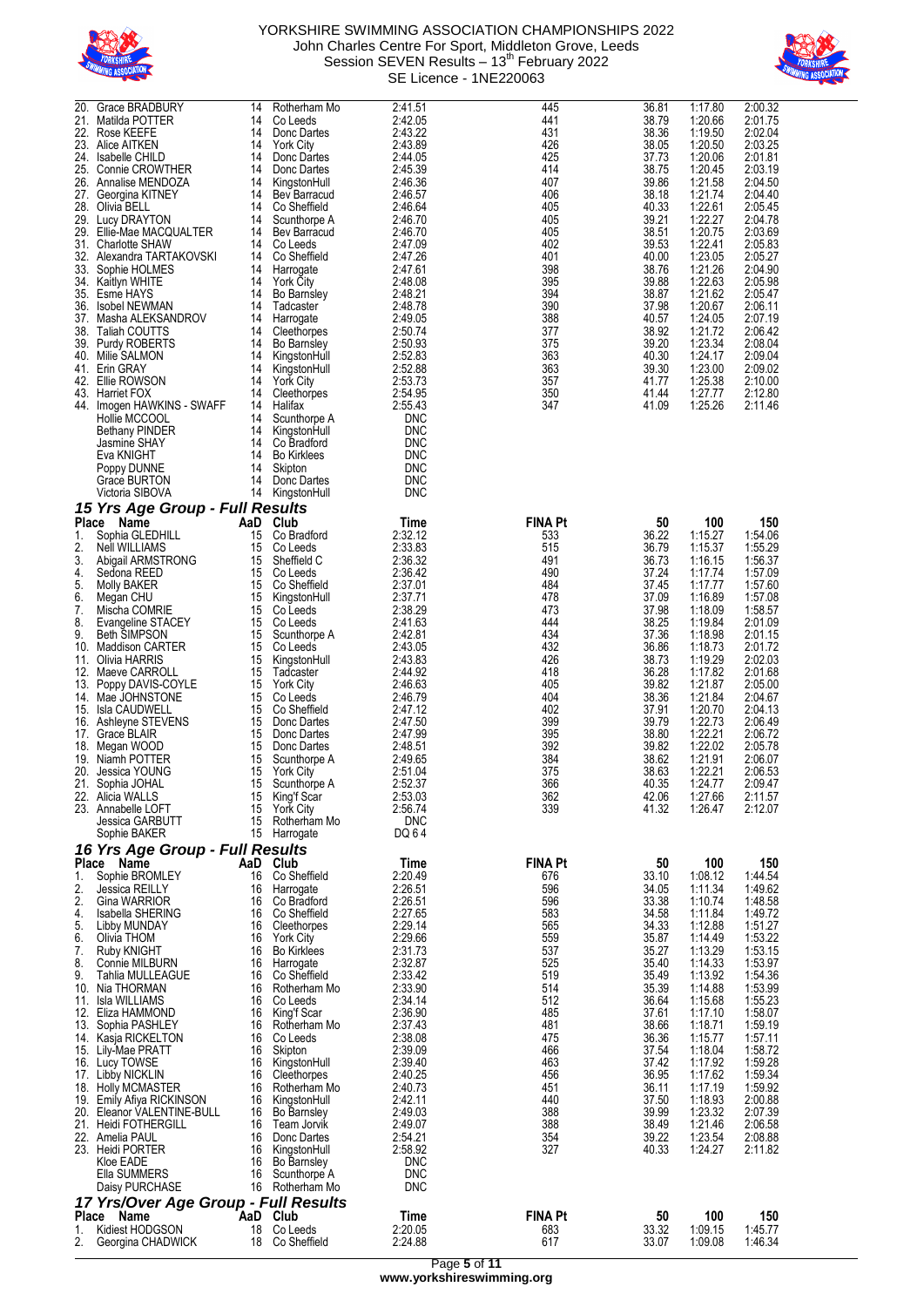



| 3.  | Annabelle WILKINSON    | 17 | Co Sheffield       | 2:25.14    | 613 | 33.24 | 1:09.85 | 1:47.55 |
|-----|------------------------|----|--------------------|------------|-----|-------|---------|---------|
| 4.  | Ellie WALKER           | 21 | Tadcaster          | 2:26.95    | 591 | 34.56 | 1:11.84 | 1:49.85 |
| 5.  | Lara THOMSON           | 17 | Co Leeds           | 2:27.35    | 586 | 34.99 | 1:13.53 | 1:50.93 |
| 6.  | Niamh CARROLL          | 17 | Tadcaster          | 2:29.34    | 563 | 34.10 | 1:12.09 | 1:50.31 |
| 7.  | Abigail JOLLEY         | 20 | Leeds Uni          | 2:31.08    | 544 | 34.43 | 1:11.81 | 1:51.72 |
| 8.  | Leah SCHLOSSHAN        | 17 | Co Leeds           | 2:31.22    | 542 | 35.54 | 1:14.48 | 1:53.27 |
| 9.  | Lissie BURBIDGE        | 19 | Co Sheffield       | 2:32.50    | 529 | 35.70 | 1:13.64 | 1:53.42 |
| 10. | Freya TYAS             | 17 | <b>York City</b>   | 2:33.49    | 519 | 35.36 | 1:14.77 | 1:54.29 |
| 11. | Louisa IBBERSON        | 17 | Harrogate          | 2:34.02    | 513 | 34.97 | 1:13.89 | 1:54.35 |
| 12. | <b>Chloe HIRST</b>     | 19 | <b>Bo Kirklees</b> | 2:34.25    | 511 | 37.21 | 1:16.40 | 1:56.06 |
| 13. | Tabitha BROWNING       | 17 | Tadcaster          | 2:35.94    | 494 | 34.94 | 1:14.91 | 1:55.77 |
|     | 14. Daisy GUTTRIDGE    | 17 | Rotherham Mo       | 2:37.11    | 483 | 36.50 | 1:16.68 | 1:57.42 |
|     | 15. Holly STEADE       | 20 | Co Sheffield       | 2:37.82    | 477 | 35.25 | 1:15.14 | 1:56.14 |
|     | 16. Abigail NAYLOR     | 17 | <b>Bo Kirklees</b> | 2:40.56    | 453 | 37.79 | 1:19.86 | 2:02.48 |
|     | 17. Olivia TIFFANY     | 17 | Co Bradford        | 2:41.63    | 444 | 37.56 | 1:18.78 | 2:01.18 |
|     | 18. Amy PICKARD        | 17 | Co Leeds           | 2:42.04    | 441 | 36.24 | 1:17.49 | 1:59.65 |
| 19. | Megan BURNELL          | 17 | Co Leeds           | 2:42.79    | 435 | 37.15 | 1:19.41 | 2:00.37 |
| 20. | Katie TURNOR           | 17 | Rotherham Mo       | 2:49.64    | 384 | 40.62 | 1:23.53 | 2:07.13 |
|     | Abigail HEALD          | 17 | Co Leeds           | <b>DNC</b> |     |       |         |         |
|     | Paula MELLOR           | 17 | Donc Dartes        | <b>DNC</b> |     |       |         |         |
|     | Abby WATTS             | 18 | Harrogate          | <b>DNC</b> |     |       |         |         |
|     | <b>Charlotte DENIZ</b> | 17 | <b>York City</b>   | <b>DNC</b> |     |       |         |         |

### **EVENT 405 Boy 14 Yrs/Over 200m Breaststroke**

| <b>Place</b><br>AaD<br>Name<br>Club<br>Time<br>FINA Pt<br>50<br>100<br>150<br>2:40.79<br>482<br>36.01<br>1:16.70<br>1:58.68<br>1.<br>Maxwell FORD<br>14<br>Co Leeds<br>463<br>2.<br>2:43.01<br>1:19.03<br>2:02.22<br>Daniel RANSOM<br>14<br>Co Leeds<br>36.66<br>459<br>3.<br>2:43.39<br>37.16<br>1:18.20<br>2:00.75<br>Joseph HALL<br>14<br>Co Leeds<br>430<br>Benjamin DALE-WOOD<br>37.02<br>1:19.06<br>2:03.67<br>4.<br>14<br><b>Thirsk WH</b><br>2:47.07<br>422<br>5.<br><b>Oliver AUSTIN</b><br>37.73<br>1:20.33<br>2:04.10<br>14<br><b>Bo Barnsley</b><br>2:48.10<br>379<br>1:24.74<br>Jack COLLINS<br>2:54.22<br>39.05<br>2:11.22<br>6.<br>14<br>KingstonHull<br>2:54.50<br>377<br>40.36<br>1:24.67<br>2:10.56<br>7.<br>Harry COCKBURN<br>14<br>Skipton<br>2:55.84<br>368<br>39.47<br>1:25.47<br>2:11.02<br>8.<br>Charlie HINSON<br>14<br>Co Leeds<br>356<br>9.<br>Robbie AMBLER<br>2:57.85<br>40.51<br>1:27.70<br>2:14.75<br>14<br>Co Bradford<br>356<br>37.80<br>1:21.46<br>2:10.06<br>10.<br>Alfie CHARLTON<br>14<br>Harrogate<br>2:57.90<br>348<br>2:59.18<br>40.27<br>1:26.36<br>2:11.87<br>11. Oliver MAYGER<br>14<br><b>Thirsk WH</b><br>348<br>1:25.94<br>2:59.26<br>39.02<br>2:12.73<br>12. Maciej BANAS<br>14<br>Donc Dartes<br>333<br>13. Max DAWSON<br>3:01.84<br>40.27<br>1:27.55<br>2:14.51<br>14<br>Co Sheffield<br>328<br>3:02.83<br>40.64<br>1:27.56<br>2:14.88<br>14. Tin Ho CHEUNG<br>14<br>Co Leeds<br>37.94<br>1:25.16<br>15. Joe DALY<br>3:05.20<br>315<br>2:15.59<br>14<br>Cleethorpes<br>3:05.32<br>315<br>39.93<br>1:27.92<br>2:16.85<br>16. Louie NIGHTINGALE<br>14<br>Donc Dartes<br>17. Zach CROWTHER<br>3:07.30<br>305<br>40.48<br>1:26.68<br>2:17.05<br>14<br>Co Leeds<br>299<br>1:29.26<br>18. Harrison MASKREY<br>3:08.58<br>40.29<br>2:18.94<br>14<br>Donc Dartes<br>19. Callum RAVEN<br>291<br>1:29.76<br>2:19.04<br>14<br>Co Leeds<br>3:10.16<br>40.83<br>289<br>43.23<br>1:32.10<br>2:21.66<br>20. George CARRY<br>14<br>Co Leeds<br>3:10.67<br><b>DNC</b><br>Thomas BROOKS<br>14<br><b>Bo Kirklees</b><br><b>DNC</b><br>Ethan POTTER<br>14<br>Co Sheffield<br>Archie APPLEBY<br>DQ 76<br>14<br>Skipton<br>15 Yrs Age Group - Full Results<br>Place<br>Club<br><b>FINA Pt</b><br>50<br>100<br>Name<br>AaD<br>Time<br>150<br>36.52<br>1:18.25<br><b>Isaac STABLER</b><br>2:40.21<br>487<br>1:58.69<br>1.<br>15<br><b>York City</b><br>2.<br>1:16.30<br>George BROOKS<br>2:40.43<br>485<br>35.84<br>1:58.42<br>15<br>Co Leeds<br>3.<br>454<br>35.00<br>1:17.79<br><b>Blake PRICE</b><br>15<br><b>Bridlington</b><br>2:44.08<br>2:01.01<br>453<br>Jamie BLEANCH<br>2:44.15<br>36.45<br>1:18.92<br>2:01.03<br>4.<br>15<br><b>York City</b><br>2:44.89<br>447<br>35.80<br>1:18.31<br>2:01.45<br>5.<br>Sean SMITH<br>15<br>Skipton<br>6.<br>15<br>425<br>37.48<br>1:20.25<br>2:04.49<br>Zach BEATTIE<br><b>Bo Kirklees</b><br>2:47.66<br>39.68<br>1:23.95<br>7.<br>Co Sheffield<br>2:54.11<br>380<br>2:09.38<br><b>Toby MARSHALL</b><br>15<br>1:26.49<br>8.<br>375<br>39.95<br>2:11.46<br>Max WALKER<br>15<br><b>Thirsk WH</b><br>2:54.82<br>9.<br>370<br>39.03<br>1:23.34<br>2:09.54<br>Layton THORPE<br>15<br>Scunthorpe A<br>2:55.63<br>362<br>38.58<br>1:23.70<br>15<br>2:56.93<br>2:10.29<br>10.<br><b>Harrison DEEKS</b><br>Rotherham Mo<br>11. Oliver WHITTLESTON<br>2:57.11<br>361<br>39.43<br>1:24.32<br>2:10.46<br>15<br>Co Leeds<br>358<br>39.79<br>1:25.49<br>2:11.92<br>12. Benjamin WALKER<br>15<br>Stocksbridge<br>2:57.55<br>13. Will BYRAM<br>15<br>3:00.55<br>340<br>39.26<br>1:24.88<br>2:12.09<br>Co Wakefield<br>Kourosh KHODAKHAH<br>15<br>Co Leeds<br><b>DNC</b><br><b>DNC</b><br>Callum BROADHEAD<br>15 Donc Dartes<br>16 Yrs Age Group - Full Results<br>Place<br>AaD<br>Club<br><b>FINA Pt</b><br>100<br>150<br>Name<br>Time<br>50<br>2:29.10<br>1.<br>Co Sheffield<br>605<br>33.42<br>1:11.18<br>1:49.58<br>Thomas WILKINSON<br>16<br>2.<br>2:32.58<br>564<br>35.16<br>1:14.20<br>1:53.68<br>Daniel JACKSON<br>16<br><b>Bo Kirklees</b><br>3.<br>William OLIVER<br>2:44.48<br>450<br>35.89<br>1:18.16<br>2:00.03<br>16<br>Skipton<br>38.28<br>2:46.30<br>436<br>1:20.08<br>2:03.78<br>Jack JENKINSON<br>Skipton<br>4.<br>16<br>413<br>1:22.00<br>2:05.93<br>5.<br>Jad IDRIS<br>16<br>Co Leeds<br>2:49.32<br>38.82<br>2:51.16<br>400<br>38.01<br>1:21.00<br>2:06.04<br>6.<br>James RYALL<br>16<br>Co Sheffield<br>384<br>1:22.44<br>Jamie BROADHURST<br>2:53.43<br>38.58<br>2:07.49<br>7.<br>Co Leeds<br>16<br>8.<br>2:55.20<br>373<br>38.82<br>1:23.20<br>2:09.87<br><b>Timothy HENG</b><br>16<br>Bev Barracud<br>9.<br>363<br>39.08<br>1:25.32<br>2:11.16<br>Jakub MARSZEWSKI<br>16<br>Co Bradford<br>2:56.66<br>Joshua STAMP<br>2:57.76<br>357<br>38.88<br>1:24.10<br>2:11.33<br>10.<br>Scunthorpe A<br>16<br>Callum NURSE<br>16 Cleethorpes<br><b>DNC</b><br>17 Yrs/Over Age Group - Full Results<br>Place Name<br>AaD Club<br><b>FINA Pt</b><br>50<br>100<br>150<br>Time<br>Ryan GRIFFITHS<br>2:27.20<br>33.05<br>1:48.97<br>1.<br>19 Co Sheffield<br>628<br>1:09.91<br>2.<br>2:31.48<br>577<br>1:12.82<br>1:52.38<br>17 Co Sheffield<br>34.83<br>Thomas BERGMANN<br>3.<br>555<br>2:33.38<br>33.65<br>1:12.21<br>1:52.32<br>Martin SMITH<br>18 Bo Kirklees<br>2:33.73<br>552<br>34.12<br>1:13.22<br>1:53.23<br>Simon ROBSON<br>18 York City<br>4.<br>545<br>2:34.40<br>34.05<br>1:13.34<br>1:53.82<br>5.<br>17 Bo Kirklees<br>Luke CLEGG<br>542<br>1:53.44<br>34.30<br>1:13.05<br>6.<br>2:34.66<br>Jack SENIOR<br>18 Co Leeds<br>2:34.97<br>539<br>1:55.05<br>7.<br>Charlie BROOME<br>18 Co Leeds<br>33.79<br>1:14.33<br>533<br>8.<br>2:35.49<br>1:13.97<br>1:54.41<br>Aidan FOTHERGILL<br>18 York City<br>34.27<br>521<br>9.<br>Rohan SMITH<br>2:36.70<br>36.16<br>1:16.39<br>1:56.29<br>18 Skipton | 14 Yrs Age Group - Full Results |  |  |  |  |
|--------------------------------------------------------------------------------------------------------------------------------------------------------------------------------------------------------------------------------------------------------------------------------------------------------------------------------------------------------------------------------------------------------------------------------------------------------------------------------------------------------------------------------------------------------------------------------------------------------------------------------------------------------------------------------------------------------------------------------------------------------------------------------------------------------------------------------------------------------------------------------------------------------------------------------------------------------------------------------------------------------------------------------------------------------------------------------------------------------------------------------------------------------------------------------------------------------------------------------------------------------------------------------------------------------------------------------------------------------------------------------------------------------------------------------------------------------------------------------------------------------------------------------------------------------------------------------------------------------------------------------------------------------------------------------------------------------------------------------------------------------------------------------------------------------------------------------------------------------------------------------------------------------------------------------------------------------------------------------------------------------------------------------------------------------------------------------------------------------------------------------------------------------------------------------------------------------------------------------------------------------------------------------------------------------------------------------------------------------------------------------------------------------------------------------------------------------------------------------------------------------------------------------------------------------------------------------------------------------------------------------------------------------------------------------------------------------------------------------------------------------------------------------------------------------------------------------------------------------------------------------------------------------------------------------------------------------------------------------------------------------------------------------------------------------------------------------------------------------------------------------------------------------------------------------------------------------------------------------------------------------------------------------------------------------------------------------------------------------------------------------------------------------------------------------------------------------------------------------------------------------------------------------------------------------------------------------------------------------------------------------------------------------------------------------------------------------------------------------------------------------------------------------------------------------------------------------------------------------------------------------------------------------------------------------------------------------------------------------------------------------------------------------------------------------------------------------------------------------------------------------------------------------------------------------------------------------------------------------------------------------------------------------------------------------------------------------------------------------------------------------------------------------------------------------------------------------------------------------------------------------------------------------------------------------------------------------------------------------------------------------------------------------------------------------------------------------------------------------------------------------------------------------------------------------------------------------------------------------------------------------------------------------------------------------------------------------------------------------------------------------------------------------------------------------------------------------------------------------------------------------------------------------------------------------------------------------------------------------------------------------------------------------------------------------------------------------------------------------------------------------------------------------------------------------------------------------------------------------------------------------------------------------------------------------------------------------------------------------------------------------------------------------------------------------------------------------------------------------------------------------------------------|---------------------------------|--|--|--|--|
|                                                                                                                                                                                                                                                                                                                                                                                                                                                                                                                                                                                                                                                                                                                                                                                                                                                                                                                                                                                                                                                                                                                                                                                                                                                                                                                                                                                                                                                                                                                                                                                                                                                                                                                                                                                                                                                                                                                                                                                                                                                                                                                                                                                                                                                                                                                                                                                                                                                                                                                                                                                                                                                                                                                                                                                                                                                                                                                                                                                                                                                                                                                                                                                                                                                                                                                                                                                                                                                                                                                                                                                                                                                                                                                                                                                                                                                                                                                                                                                                                                                                                                                                                                                                                                                                                                                                                                                                                                                                                                                                                                                                                                                                                                                                                                                                                                                                                                                                                                                                                                                                                                                                                                                                                                                                                                                                                                                                                                                                                                                                                                                                                                                                                                                                                                          |                                 |  |  |  |  |
|                                                                                                                                                                                                                                                                                                                                                                                                                                                                                                                                                                                                                                                                                                                                                                                                                                                                                                                                                                                                                                                                                                                                                                                                                                                                                                                                                                                                                                                                                                                                                                                                                                                                                                                                                                                                                                                                                                                                                                                                                                                                                                                                                                                                                                                                                                                                                                                                                                                                                                                                                                                                                                                                                                                                                                                                                                                                                                                                                                                                                                                                                                                                                                                                                                                                                                                                                                                                                                                                                                                                                                                                                                                                                                                                                                                                                                                                                                                                                                                                                                                                                                                                                                                                                                                                                                                                                                                                                                                                                                                                                                                                                                                                                                                                                                                                                                                                                                                                                                                                                                                                                                                                                                                                                                                                                                                                                                                                                                                                                                                                                                                                                                                                                                                                                                          |                                 |  |  |  |  |
|                                                                                                                                                                                                                                                                                                                                                                                                                                                                                                                                                                                                                                                                                                                                                                                                                                                                                                                                                                                                                                                                                                                                                                                                                                                                                                                                                                                                                                                                                                                                                                                                                                                                                                                                                                                                                                                                                                                                                                                                                                                                                                                                                                                                                                                                                                                                                                                                                                                                                                                                                                                                                                                                                                                                                                                                                                                                                                                                                                                                                                                                                                                                                                                                                                                                                                                                                                                                                                                                                                                                                                                                                                                                                                                                                                                                                                                                                                                                                                                                                                                                                                                                                                                                                                                                                                                                                                                                                                                                                                                                                                                                                                                                                                                                                                                                                                                                                                                                                                                                                                                                                                                                                                                                                                                                                                                                                                                                                                                                                                                                                                                                                                                                                                                                                                          |                                 |  |  |  |  |
|                                                                                                                                                                                                                                                                                                                                                                                                                                                                                                                                                                                                                                                                                                                                                                                                                                                                                                                                                                                                                                                                                                                                                                                                                                                                                                                                                                                                                                                                                                                                                                                                                                                                                                                                                                                                                                                                                                                                                                                                                                                                                                                                                                                                                                                                                                                                                                                                                                                                                                                                                                                                                                                                                                                                                                                                                                                                                                                                                                                                                                                                                                                                                                                                                                                                                                                                                                                                                                                                                                                                                                                                                                                                                                                                                                                                                                                                                                                                                                                                                                                                                                                                                                                                                                                                                                                                                                                                                                                                                                                                                                                                                                                                                                                                                                                                                                                                                                                                                                                                                                                                                                                                                                                                                                                                                                                                                                                                                                                                                                                                                                                                                                                                                                                                                                          |                                 |  |  |  |  |
|                                                                                                                                                                                                                                                                                                                                                                                                                                                                                                                                                                                                                                                                                                                                                                                                                                                                                                                                                                                                                                                                                                                                                                                                                                                                                                                                                                                                                                                                                                                                                                                                                                                                                                                                                                                                                                                                                                                                                                                                                                                                                                                                                                                                                                                                                                                                                                                                                                                                                                                                                                                                                                                                                                                                                                                                                                                                                                                                                                                                                                                                                                                                                                                                                                                                                                                                                                                                                                                                                                                                                                                                                                                                                                                                                                                                                                                                                                                                                                                                                                                                                                                                                                                                                                                                                                                                                                                                                                                                                                                                                                                                                                                                                                                                                                                                                                                                                                                                                                                                                                                                                                                                                                                                                                                                                                                                                                                                                                                                                                                                                                                                                                                                                                                                                                          |                                 |  |  |  |  |
|                                                                                                                                                                                                                                                                                                                                                                                                                                                                                                                                                                                                                                                                                                                                                                                                                                                                                                                                                                                                                                                                                                                                                                                                                                                                                                                                                                                                                                                                                                                                                                                                                                                                                                                                                                                                                                                                                                                                                                                                                                                                                                                                                                                                                                                                                                                                                                                                                                                                                                                                                                                                                                                                                                                                                                                                                                                                                                                                                                                                                                                                                                                                                                                                                                                                                                                                                                                                                                                                                                                                                                                                                                                                                                                                                                                                                                                                                                                                                                                                                                                                                                                                                                                                                                                                                                                                                                                                                                                                                                                                                                                                                                                                                                                                                                                                                                                                                                                                                                                                                                                                                                                                                                                                                                                                                                                                                                                                                                                                                                                                                                                                                                                                                                                                                                          |                                 |  |  |  |  |
|                                                                                                                                                                                                                                                                                                                                                                                                                                                                                                                                                                                                                                                                                                                                                                                                                                                                                                                                                                                                                                                                                                                                                                                                                                                                                                                                                                                                                                                                                                                                                                                                                                                                                                                                                                                                                                                                                                                                                                                                                                                                                                                                                                                                                                                                                                                                                                                                                                                                                                                                                                                                                                                                                                                                                                                                                                                                                                                                                                                                                                                                                                                                                                                                                                                                                                                                                                                                                                                                                                                                                                                                                                                                                                                                                                                                                                                                                                                                                                                                                                                                                                                                                                                                                                                                                                                                                                                                                                                                                                                                                                                                                                                                                                                                                                                                                                                                                                                                                                                                                                                                                                                                                                                                                                                                                                                                                                                                                                                                                                                                                                                                                                                                                                                                                                          |                                 |  |  |  |  |
|                                                                                                                                                                                                                                                                                                                                                                                                                                                                                                                                                                                                                                                                                                                                                                                                                                                                                                                                                                                                                                                                                                                                                                                                                                                                                                                                                                                                                                                                                                                                                                                                                                                                                                                                                                                                                                                                                                                                                                                                                                                                                                                                                                                                                                                                                                                                                                                                                                                                                                                                                                                                                                                                                                                                                                                                                                                                                                                                                                                                                                                                                                                                                                                                                                                                                                                                                                                                                                                                                                                                                                                                                                                                                                                                                                                                                                                                                                                                                                                                                                                                                                                                                                                                                                                                                                                                                                                                                                                                                                                                                                                                                                                                                                                                                                                                                                                                                                                                                                                                                                                                                                                                                                                                                                                                                                                                                                                                                                                                                                                                                                                                                                                                                                                                                                          |                                 |  |  |  |  |
|                                                                                                                                                                                                                                                                                                                                                                                                                                                                                                                                                                                                                                                                                                                                                                                                                                                                                                                                                                                                                                                                                                                                                                                                                                                                                                                                                                                                                                                                                                                                                                                                                                                                                                                                                                                                                                                                                                                                                                                                                                                                                                                                                                                                                                                                                                                                                                                                                                                                                                                                                                                                                                                                                                                                                                                                                                                                                                                                                                                                                                                                                                                                                                                                                                                                                                                                                                                                                                                                                                                                                                                                                                                                                                                                                                                                                                                                                                                                                                                                                                                                                                                                                                                                                                                                                                                                                                                                                                                                                                                                                                                                                                                                                                                                                                                                                                                                                                                                                                                                                                                                                                                                                                                                                                                                                                                                                                                                                                                                                                                                                                                                                                                                                                                                                                          |                                 |  |  |  |  |
|                                                                                                                                                                                                                                                                                                                                                                                                                                                                                                                                                                                                                                                                                                                                                                                                                                                                                                                                                                                                                                                                                                                                                                                                                                                                                                                                                                                                                                                                                                                                                                                                                                                                                                                                                                                                                                                                                                                                                                                                                                                                                                                                                                                                                                                                                                                                                                                                                                                                                                                                                                                                                                                                                                                                                                                                                                                                                                                                                                                                                                                                                                                                                                                                                                                                                                                                                                                                                                                                                                                                                                                                                                                                                                                                                                                                                                                                                                                                                                                                                                                                                                                                                                                                                                                                                                                                                                                                                                                                                                                                                                                                                                                                                                                                                                                                                                                                                                                                                                                                                                                                                                                                                                                                                                                                                                                                                                                                                                                                                                                                                                                                                                                                                                                                                                          |                                 |  |  |  |  |
|                                                                                                                                                                                                                                                                                                                                                                                                                                                                                                                                                                                                                                                                                                                                                                                                                                                                                                                                                                                                                                                                                                                                                                                                                                                                                                                                                                                                                                                                                                                                                                                                                                                                                                                                                                                                                                                                                                                                                                                                                                                                                                                                                                                                                                                                                                                                                                                                                                                                                                                                                                                                                                                                                                                                                                                                                                                                                                                                                                                                                                                                                                                                                                                                                                                                                                                                                                                                                                                                                                                                                                                                                                                                                                                                                                                                                                                                                                                                                                                                                                                                                                                                                                                                                                                                                                                                                                                                                                                                                                                                                                                                                                                                                                                                                                                                                                                                                                                                                                                                                                                                                                                                                                                                                                                                                                                                                                                                                                                                                                                                                                                                                                                                                                                                                                          |                                 |  |  |  |  |
|                                                                                                                                                                                                                                                                                                                                                                                                                                                                                                                                                                                                                                                                                                                                                                                                                                                                                                                                                                                                                                                                                                                                                                                                                                                                                                                                                                                                                                                                                                                                                                                                                                                                                                                                                                                                                                                                                                                                                                                                                                                                                                                                                                                                                                                                                                                                                                                                                                                                                                                                                                                                                                                                                                                                                                                                                                                                                                                                                                                                                                                                                                                                                                                                                                                                                                                                                                                                                                                                                                                                                                                                                                                                                                                                                                                                                                                                                                                                                                                                                                                                                                                                                                                                                                                                                                                                                                                                                                                                                                                                                                                                                                                                                                                                                                                                                                                                                                                                                                                                                                                                                                                                                                                                                                                                                                                                                                                                                                                                                                                                                                                                                                                                                                                                                                          |                                 |  |  |  |  |
|                                                                                                                                                                                                                                                                                                                                                                                                                                                                                                                                                                                                                                                                                                                                                                                                                                                                                                                                                                                                                                                                                                                                                                                                                                                                                                                                                                                                                                                                                                                                                                                                                                                                                                                                                                                                                                                                                                                                                                                                                                                                                                                                                                                                                                                                                                                                                                                                                                                                                                                                                                                                                                                                                                                                                                                                                                                                                                                                                                                                                                                                                                                                                                                                                                                                                                                                                                                                                                                                                                                                                                                                                                                                                                                                                                                                                                                                                                                                                                                                                                                                                                                                                                                                                                                                                                                                                                                                                                                                                                                                                                                                                                                                                                                                                                                                                                                                                                                                                                                                                                                                                                                                                                                                                                                                                                                                                                                                                                                                                                                                                                                                                                                                                                                                                                          |                                 |  |  |  |  |
|                                                                                                                                                                                                                                                                                                                                                                                                                                                                                                                                                                                                                                                                                                                                                                                                                                                                                                                                                                                                                                                                                                                                                                                                                                                                                                                                                                                                                                                                                                                                                                                                                                                                                                                                                                                                                                                                                                                                                                                                                                                                                                                                                                                                                                                                                                                                                                                                                                                                                                                                                                                                                                                                                                                                                                                                                                                                                                                                                                                                                                                                                                                                                                                                                                                                                                                                                                                                                                                                                                                                                                                                                                                                                                                                                                                                                                                                                                                                                                                                                                                                                                                                                                                                                                                                                                                                                                                                                                                                                                                                                                                                                                                                                                                                                                                                                                                                                                                                                                                                                                                                                                                                                                                                                                                                                                                                                                                                                                                                                                                                                                                                                                                                                                                                                                          |                                 |  |  |  |  |
|                                                                                                                                                                                                                                                                                                                                                                                                                                                                                                                                                                                                                                                                                                                                                                                                                                                                                                                                                                                                                                                                                                                                                                                                                                                                                                                                                                                                                                                                                                                                                                                                                                                                                                                                                                                                                                                                                                                                                                                                                                                                                                                                                                                                                                                                                                                                                                                                                                                                                                                                                                                                                                                                                                                                                                                                                                                                                                                                                                                                                                                                                                                                                                                                                                                                                                                                                                                                                                                                                                                                                                                                                                                                                                                                                                                                                                                                                                                                                                                                                                                                                                                                                                                                                                                                                                                                                                                                                                                                                                                                                                                                                                                                                                                                                                                                                                                                                                                                                                                                                                                                                                                                                                                                                                                                                                                                                                                                                                                                                                                                                                                                                                                                                                                                                                          |                                 |  |  |  |  |
|                                                                                                                                                                                                                                                                                                                                                                                                                                                                                                                                                                                                                                                                                                                                                                                                                                                                                                                                                                                                                                                                                                                                                                                                                                                                                                                                                                                                                                                                                                                                                                                                                                                                                                                                                                                                                                                                                                                                                                                                                                                                                                                                                                                                                                                                                                                                                                                                                                                                                                                                                                                                                                                                                                                                                                                                                                                                                                                                                                                                                                                                                                                                                                                                                                                                                                                                                                                                                                                                                                                                                                                                                                                                                                                                                                                                                                                                                                                                                                                                                                                                                                                                                                                                                                                                                                                                                                                                                                                                                                                                                                                                                                                                                                                                                                                                                                                                                                                                                                                                                                                                                                                                                                                                                                                                                                                                                                                                                                                                                                                                                                                                                                                                                                                                                                          |                                 |  |  |  |  |
|                                                                                                                                                                                                                                                                                                                                                                                                                                                                                                                                                                                                                                                                                                                                                                                                                                                                                                                                                                                                                                                                                                                                                                                                                                                                                                                                                                                                                                                                                                                                                                                                                                                                                                                                                                                                                                                                                                                                                                                                                                                                                                                                                                                                                                                                                                                                                                                                                                                                                                                                                                                                                                                                                                                                                                                                                                                                                                                                                                                                                                                                                                                                                                                                                                                                                                                                                                                                                                                                                                                                                                                                                                                                                                                                                                                                                                                                                                                                                                                                                                                                                                                                                                                                                                                                                                                                                                                                                                                                                                                                                                                                                                                                                                                                                                                                                                                                                                                                                                                                                                                                                                                                                                                                                                                                                                                                                                                                                                                                                                                                                                                                                                                                                                                                                                          |                                 |  |  |  |  |
|                                                                                                                                                                                                                                                                                                                                                                                                                                                                                                                                                                                                                                                                                                                                                                                                                                                                                                                                                                                                                                                                                                                                                                                                                                                                                                                                                                                                                                                                                                                                                                                                                                                                                                                                                                                                                                                                                                                                                                                                                                                                                                                                                                                                                                                                                                                                                                                                                                                                                                                                                                                                                                                                                                                                                                                                                                                                                                                                                                                                                                                                                                                                                                                                                                                                                                                                                                                                                                                                                                                                                                                                                                                                                                                                                                                                                                                                                                                                                                                                                                                                                                                                                                                                                                                                                                                                                                                                                                                                                                                                                                                                                                                                                                                                                                                                                                                                                                                                                                                                                                                                                                                                                                                                                                                                                                                                                                                                                                                                                                                                                                                                                                                                                                                                                                          |                                 |  |  |  |  |
|                                                                                                                                                                                                                                                                                                                                                                                                                                                                                                                                                                                                                                                                                                                                                                                                                                                                                                                                                                                                                                                                                                                                                                                                                                                                                                                                                                                                                                                                                                                                                                                                                                                                                                                                                                                                                                                                                                                                                                                                                                                                                                                                                                                                                                                                                                                                                                                                                                                                                                                                                                                                                                                                                                                                                                                                                                                                                                                                                                                                                                                                                                                                                                                                                                                                                                                                                                                                                                                                                                                                                                                                                                                                                                                                                                                                                                                                                                                                                                                                                                                                                                                                                                                                                                                                                                                                                                                                                                                                                                                                                                                                                                                                                                                                                                                                                                                                                                                                                                                                                                                                                                                                                                                                                                                                                                                                                                                                                                                                                                                                                                                                                                                                                                                                                                          |                                 |  |  |  |  |
|                                                                                                                                                                                                                                                                                                                                                                                                                                                                                                                                                                                                                                                                                                                                                                                                                                                                                                                                                                                                                                                                                                                                                                                                                                                                                                                                                                                                                                                                                                                                                                                                                                                                                                                                                                                                                                                                                                                                                                                                                                                                                                                                                                                                                                                                                                                                                                                                                                                                                                                                                                                                                                                                                                                                                                                                                                                                                                                                                                                                                                                                                                                                                                                                                                                                                                                                                                                                                                                                                                                                                                                                                                                                                                                                                                                                                                                                                                                                                                                                                                                                                                                                                                                                                                                                                                                                                                                                                                                                                                                                                                                                                                                                                                                                                                                                                                                                                                                                                                                                                                                                                                                                                                                                                                                                                                                                                                                                                                                                                                                                                                                                                                                                                                                                                                          |                                 |  |  |  |  |
|                                                                                                                                                                                                                                                                                                                                                                                                                                                                                                                                                                                                                                                                                                                                                                                                                                                                                                                                                                                                                                                                                                                                                                                                                                                                                                                                                                                                                                                                                                                                                                                                                                                                                                                                                                                                                                                                                                                                                                                                                                                                                                                                                                                                                                                                                                                                                                                                                                                                                                                                                                                                                                                                                                                                                                                                                                                                                                                                                                                                                                                                                                                                                                                                                                                                                                                                                                                                                                                                                                                                                                                                                                                                                                                                                                                                                                                                                                                                                                                                                                                                                                                                                                                                                                                                                                                                                                                                                                                                                                                                                                                                                                                                                                                                                                                                                                                                                                                                                                                                                                                                                                                                                                                                                                                                                                                                                                                                                                                                                                                                                                                                                                                                                                                                                                          |                                 |  |  |  |  |
|                                                                                                                                                                                                                                                                                                                                                                                                                                                                                                                                                                                                                                                                                                                                                                                                                                                                                                                                                                                                                                                                                                                                                                                                                                                                                                                                                                                                                                                                                                                                                                                                                                                                                                                                                                                                                                                                                                                                                                                                                                                                                                                                                                                                                                                                                                                                                                                                                                                                                                                                                                                                                                                                                                                                                                                                                                                                                                                                                                                                                                                                                                                                                                                                                                                                                                                                                                                                                                                                                                                                                                                                                                                                                                                                                                                                                                                                                                                                                                                                                                                                                                                                                                                                                                                                                                                                                                                                                                                                                                                                                                                                                                                                                                                                                                                                                                                                                                                                                                                                                                                                                                                                                                                                                                                                                                                                                                                                                                                                                                                                                                                                                                                                                                                                                                          |                                 |  |  |  |  |
|                                                                                                                                                                                                                                                                                                                                                                                                                                                                                                                                                                                                                                                                                                                                                                                                                                                                                                                                                                                                                                                                                                                                                                                                                                                                                                                                                                                                                                                                                                                                                                                                                                                                                                                                                                                                                                                                                                                                                                                                                                                                                                                                                                                                                                                                                                                                                                                                                                                                                                                                                                                                                                                                                                                                                                                                                                                                                                                                                                                                                                                                                                                                                                                                                                                                                                                                                                                                                                                                                                                                                                                                                                                                                                                                                                                                                                                                                                                                                                                                                                                                                                                                                                                                                                                                                                                                                                                                                                                                                                                                                                                                                                                                                                                                                                                                                                                                                                                                                                                                                                                                                                                                                                                                                                                                                                                                                                                                                                                                                                                                                                                                                                                                                                                                                                          |                                 |  |  |  |  |
|                                                                                                                                                                                                                                                                                                                                                                                                                                                                                                                                                                                                                                                                                                                                                                                                                                                                                                                                                                                                                                                                                                                                                                                                                                                                                                                                                                                                                                                                                                                                                                                                                                                                                                                                                                                                                                                                                                                                                                                                                                                                                                                                                                                                                                                                                                                                                                                                                                                                                                                                                                                                                                                                                                                                                                                                                                                                                                                                                                                                                                                                                                                                                                                                                                                                                                                                                                                                                                                                                                                                                                                                                                                                                                                                                                                                                                                                                                                                                                                                                                                                                                                                                                                                                                                                                                                                                                                                                                                                                                                                                                                                                                                                                                                                                                                                                                                                                                                                                                                                                                                                                                                                                                                                                                                                                                                                                                                                                                                                                                                                                                                                                                                                                                                                                                          |                                 |  |  |  |  |
|                                                                                                                                                                                                                                                                                                                                                                                                                                                                                                                                                                                                                                                                                                                                                                                                                                                                                                                                                                                                                                                                                                                                                                                                                                                                                                                                                                                                                                                                                                                                                                                                                                                                                                                                                                                                                                                                                                                                                                                                                                                                                                                                                                                                                                                                                                                                                                                                                                                                                                                                                                                                                                                                                                                                                                                                                                                                                                                                                                                                                                                                                                                                                                                                                                                                                                                                                                                                                                                                                                                                                                                                                                                                                                                                                                                                                                                                                                                                                                                                                                                                                                                                                                                                                                                                                                                                                                                                                                                                                                                                                                                                                                                                                                                                                                                                                                                                                                                                                                                                                                                                                                                                                                                                                                                                                                                                                                                                                                                                                                                                                                                                                                                                                                                                                                          |                                 |  |  |  |  |
|                                                                                                                                                                                                                                                                                                                                                                                                                                                                                                                                                                                                                                                                                                                                                                                                                                                                                                                                                                                                                                                                                                                                                                                                                                                                                                                                                                                                                                                                                                                                                                                                                                                                                                                                                                                                                                                                                                                                                                                                                                                                                                                                                                                                                                                                                                                                                                                                                                                                                                                                                                                                                                                                                                                                                                                                                                                                                                                                                                                                                                                                                                                                                                                                                                                                                                                                                                                                                                                                                                                                                                                                                                                                                                                                                                                                                                                                                                                                                                                                                                                                                                                                                                                                                                                                                                                                                                                                                                                                                                                                                                                                                                                                                                                                                                                                                                                                                                                                                                                                                                                                                                                                                                                                                                                                                                                                                                                                                                                                                                                                                                                                                                                                                                                                                                          |                                 |  |  |  |  |
|                                                                                                                                                                                                                                                                                                                                                                                                                                                                                                                                                                                                                                                                                                                                                                                                                                                                                                                                                                                                                                                                                                                                                                                                                                                                                                                                                                                                                                                                                                                                                                                                                                                                                                                                                                                                                                                                                                                                                                                                                                                                                                                                                                                                                                                                                                                                                                                                                                                                                                                                                                                                                                                                                                                                                                                                                                                                                                                                                                                                                                                                                                                                                                                                                                                                                                                                                                                                                                                                                                                                                                                                                                                                                                                                                                                                                                                                                                                                                                                                                                                                                                                                                                                                                                                                                                                                                                                                                                                                                                                                                                                                                                                                                                                                                                                                                                                                                                                                                                                                                                                                                                                                                                                                                                                                                                                                                                                                                                                                                                                                                                                                                                                                                                                                                                          |                                 |  |  |  |  |
|                                                                                                                                                                                                                                                                                                                                                                                                                                                                                                                                                                                                                                                                                                                                                                                                                                                                                                                                                                                                                                                                                                                                                                                                                                                                                                                                                                                                                                                                                                                                                                                                                                                                                                                                                                                                                                                                                                                                                                                                                                                                                                                                                                                                                                                                                                                                                                                                                                                                                                                                                                                                                                                                                                                                                                                                                                                                                                                                                                                                                                                                                                                                                                                                                                                                                                                                                                                                                                                                                                                                                                                                                                                                                                                                                                                                                                                                                                                                                                                                                                                                                                                                                                                                                                                                                                                                                                                                                                                                                                                                                                                                                                                                                                                                                                                                                                                                                                                                                                                                                                                                                                                                                                                                                                                                                                                                                                                                                                                                                                                                                                                                                                                                                                                                                                          |                                 |  |  |  |  |
|                                                                                                                                                                                                                                                                                                                                                                                                                                                                                                                                                                                                                                                                                                                                                                                                                                                                                                                                                                                                                                                                                                                                                                                                                                                                                                                                                                                                                                                                                                                                                                                                                                                                                                                                                                                                                                                                                                                                                                                                                                                                                                                                                                                                                                                                                                                                                                                                                                                                                                                                                                                                                                                                                                                                                                                                                                                                                                                                                                                                                                                                                                                                                                                                                                                                                                                                                                                                                                                                                                                                                                                                                                                                                                                                                                                                                                                                                                                                                                                                                                                                                                                                                                                                                                                                                                                                                                                                                                                                                                                                                                                                                                                                                                                                                                                                                                                                                                                                                                                                                                                                                                                                                                                                                                                                                                                                                                                                                                                                                                                                                                                                                                                                                                                                                                          |                                 |  |  |  |  |
|                                                                                                                                                                                                                                                                                                                                                                                                                                                                                                                                                                                                                                                                                                                                                                                                                                                                                                                                                                                                                                                                                                                                                                                                                                                                                                                                                                                                                                                                                                                                                                                                                                                                                                                                                                                                                                                                                                                                                                                                                                                                                                                                                                                                                                                                                                                                                                                                                                                                                                                                                                                                                                                                                                                                                                                                                                                                                                                                                                                                                                                                                                                                                                                                                                                                                                                                                                                                                                                                                                                                                                                                                                                                                                                                                                                                                                                                                                                                                                                                                                                                                                                                                                                                                                                                                                                                                                                                                                                                                                                                                                                                                                                                                                                                                                                                                                                                                                                                                                                                                                                                                                                                                                                                                                                                                                                                                                                                                                                                                                                                                                                                                                                                                                                                                                          |                                 |  |  |  |  |
|                                                                                                                                                                                                                                                                                                                                                                                                                                                                                                                                                                                                                                                                                                                                                                                                                                                                                                                                                                                                                                                                                                                                                                                                                                                                                                                                                                                                                                                                                                                                                                                                                                                                                                                                                                                                                                                                                                                                                                                                                                                                                                                                                                                                                                                                                                                                                                                                                                                                                                                                                                                                                                                                                                                                                                                                                                                                                                                                                                                                                                                                                                                                                                                                                                                                                                                                                                                                                                                                                                                                                                                                                                                                                                                                                                                                                                                                                                                                                                                                                                                                                                                                                                                                                                                                                                                                                                                                                                                                                                                                                                                                                                                                                                                                                                                                                                                                                                                                                                                                                                                                                                                                                                                                                                                                                                                                                                                                                                                                                                                                                                                                                                                                                                                                                                          |                                 |  |  |  |  |
|                                                                                                                                                                                                                                                                                                                                                                                                                                                                                                                                                                                                                                                                                                                                                                                                                                                                                                                                                                                                                                                                                                                                                                                                                                                                                                                                                                                                                                                                                                                                                                                                                                                                                                                                                                                                                                                                                                                                                                                                                                                                                                                                                                                                                                                                                                                                                                                                                                                                                                                                                                                                                                                                                                                                                                                                                                                                                                                                                                                                                                                                                                                                                                                                                                                                                                                                                                                                                                                                                                                                                                                                                                                                                                                                                                                                                                                                                                                                                                                                                                                                                                                                                                                                                                                                                                                                                                                                                                                                                                                                                                                                                                                                                                                                                                                                                                                                                                                                                                                                                                                                                                                                                                                                                                                                                                                                                                                                                                                                                                                                                                                                                                                                                                                                                                          |                                 |  |  |  |  |
|                                                                                                                                                                                                                                                                                                                                                                                                                                                                                                                                                                                                                                                                                                                                                                                                                                                                                                                                                                                                                                                                                                                                                                                                                                                                                                                                                                                                                                                                                                                                                                                                                                                                                                                                                                                                                                                                                                                                                                                                                                                                                                                                                                                                                                                                                                                                                                                                                                                                                                                                                                                                                                                                                                                                                                                                                                                                                                                                                                                                                                                                                                                                                                                                                                                                                                                                                                                                                                                                                                                                                                                                                                                                                                                                                                                                                                                                                                                                                                                                                                                                                                                                                                                                                                                                                                                                                                                                                                                                                                                                                                                                                                                                                                                                                                                                                                                                                                                                                                                                                                                                                                                                                                                                                                                                                                                                                                                                                                                                                                                                                                                                                                                                                                                                                                          |                                 |  |  |  |  |
|                                                                                                                                                                                                                                                                                                                                                                                                                                                                                                                                                                                                                                                                                                                                                                                                                                                                                                                                                                                                                                                                                                                                                                                                                                                                                                                                                                                                                                                                                                                                                                                                                                                                                                                                                                                                                                                                                                                                                                                                                                                                                                                                                                                                                                                                                                                                                                                                                                                                                                                                                                                                                                                                                                                                                                                                                                                                                                                                                                                                                                                                                                                                                                                                                                                                                                                                                                                                                                                                                                                                                                                                                                                                                                                                                                                                                                                                                                                                                                                                                                                                                                                                                                                                                                                                                                                                                                                                                                                                                                                                                                                                                                                                                                                                                                                                                                                                                                                                                                                                                                                                                                                                                                                                                                                                                                                                                                                                                                                                                                                                                                                                                                                                                                                                                                          |                                 |  |  |  |  |
|                                                                                                                                                                                                                                                                                                                                                                                                                                                                                                                                                                                                                                                                                                                                                                                                                                                                                                                                                                                                                                                                                                                                                                                                                                                                                                                                                                                                                                                                                                                                                                                                                                                                                                                                                                                                                                                                                                                                                                                                                                                                                                                                                                                                                                                                                                                                                                                                                                                                                                                                                                                                                                                                                                                                                                                                                                                                                                                                                                                                                                                                                                                                                                                                                                                                                                                                                                                                                                                                                                                                                                                                                                                                                                                                                                                                                                                                                                                                                                                                                                                                                                                                                                                                                                                                                                                                                                                                                                                                                                                                                                                                                                                                                                                                                                                                                                                                                                                                                                                                                                                                                                                                                                                                                                                                                                                                                                                                                                                                                                                                                                                                                                                                                                                                                                          |                                 |  |  |  |  |
|                                                                                                                                                                                                                                                                                                                                                                                                                                                                                                                                                                                                                                                                                                                                                                                                                                                                                                                                                                                                                                                                                                                                                                                                                                                                                                                                                                                                                                                                                                                                                                                                                                                                                                                                                                                                                                                                                                                                                                                                                                                                                                                                                                                                                                                                                                                                                                                                                                                                                                                                                                                                                                                                                                                                                                                                                                                                                                                                                                                                                                                                                                                                                                                                                                                                                                                                                                                                                                                                                                                                                                                                                                                                                                                                                                                                                                                                                                                                                                                                                                                                                                                                                                                                                                                                                                                                                                                                                                                                                                                                                                                                                                                                                                                                                                                                                                                                                                                                                                                                                                                                                                                                                                                                                                                                                                                                                                                                                                                                                                                                                                                                                                                                                                                                                                          |                                 |  |  |  |  |
|                                                                                                                                                                                                                                                                                                                                                                                                                                                                                                                                                                                                                                                                                                                                                                                                                                                                                                                                                                                                                                                                                                                                                                                                                                                                                                                                                                                                                                                                                                                                                                                                                                                                                                                                                                                                                                                                                                                                                                                                                                                                                                                                                                                                                                                                                                                                                                                                                                                                                                                                                                                                                                                                                                                                                                                                                                                                                                                                                                                                                                                                                                                                                                                                                                                                                                                                                                                                                                                                                                                                                                                                                                                                                                                                                                                                                                                                                                                                                                                                                                                                                                                                                                                                                                                                                                                                                                                                                                                                                                                                                                                                                                                                                                                                                                                                                                                                                                                                                                                                                                                                                                                                                                                                                                                                                                                                                                                                                                                                                                                                                                                                                                                                                                                                                                          |                                 |  |  |  |  |
|                                                                                                                                                                                                                                                                                                                                                                                                                                                                                                                                                                                                                                                                                                                                                                                                                                                                                                                                                                                                                                                                                                                                                                                                                                                                                                                                                                                                                                                                                                                                                                                                                                                                                                                                                                                                                                                                                                                                                                                                                                                                                                                                                                                                                                                                                                                                                                                                                                                                                                                                                                                                                                                                                                                                                                                                                                                                                                                                                                                                                                                                                                                                                                                                                                                                                                                                                                                                                                                                                                                                                                                                                                                                                                                                                                                                                                                                                                                                                                                                                                                                                                                                                                                                                                                                                                                                                                                                                                                                                                                                                                                                                                                                                                                                                                                                                                                                                                                                                                                                                                                                                                                                                                                                                                                                                                                                                                                                                                                                                                                                                                                                                                                                                                                                                                          |                                 |  |  |  |  |
|                                                                                                                                                                                                                                                                                                                                                                                                                                                                                                                                                                                                                                                                                                                                                                                                                                                                                                                                                                                                                                                                                                                                                                                                                                                                                                                                                                                                                                                                                                                                                                                                                                                                                                                                                                                                                                                                                                                                                                                                                                                                                                                                                                                                                                                                                                                                                                                                                                                                                                                                                                                                                                                                                                                                                                                                                                                                                                                                                                                                                                                                                                                                                                                                                                                                                                                                                                                                                                                                                                                                                                                                                                                                                                                                                                                                                                                                                                                                                                                                                                                                                                                                                                                                                                                                                                                                                                                                                                                                                                                                                                                                                                                                                                                                                                                                                                                                                                                                                                                                                                                                                                                                                                                                                                                                                                                                                                                                                                                                                                                                                                                                                                                                                                                                                                          |                                 |  |  |  |  |
|                                                                                                                                                                                                                                                                                                                                                                                                                                                                                                                                                                                                                                                                                                                                                                                                                                                                                                                                                                                                                                                                                                                                                                                                                                                                                                                                                                                                                                                                                                                                                                                                                                                                                                                                                                                                                                                                                                                                                                                                                                                                                                                                                                                                                                                                                                                                                                                                                                                                                                                                                                                                                                                                                                                                                                                                                                                                                                                                                                                                                                                                                                                                                                                                                                                                                                                                                                                                                                                                                                                                                                                                                                                                                                                                                                                                                                                                                                                                                                                                                                                                                                                                                                                                                                                                                                                                                                                                                                                                                                                                                                                                                                                                                                                                                                                                                                                                                                                                                                                                                                                                                                                                                                                                                                                                                                                                                                                                                                                                                                                                                                                                                                                                                                                                                                          |                                 |  |  |  |  |
|                                                                                                                                                                                                                                                                                                                                                                                                                                                                                                                                                                                                                                                                                                                                                                                                                                                                                                                                                                                                                                                                                                                                                                                                                                                                                                                                                                                                                                                                                                                                                                                                                                                                                                                                                                                                                                                                                                                                                                                                                                                                                                                                                                                                                                                                                                                                                                                                                                                                                                                                                                                                                                                                                                                                                                                                                                                                                                                                                                                                                                                                                                                                                                                                                                                                                                                                                                                                                                                                                                                                                                                                                                                                                                                                                                                                                                                                                                                                                                                                                                                                                                                                                                                                                                                                                                                                                                                                                                                                                                                                                                                                                                                                                                                                                                                                                                                                                                                                                                                                                                                                                                                                                                                                                                                                                                                                                                                                                                                                                                                                                                                                                                                                                                                                                                          |                                 |  |  |  |  |
|                                                                                                                                                                                                                                                                                                                                                                                                                                                                                                                                                                                                                                                                                                                                                                                                                                                                                                                                                                                                                                                                                                                                                                                                                                                                                                                                                                                                                                                                                                                                                                                                                                                                                                                                                                                                                                                                                                                                                                                                                                                                                                                                                                                                                                                                                                                                                                                                                                                                                                                                                                                                                                                                                                                                                                                                                                                                                                                                                                                                                                                                                                                                                                                                                                                                                                                                                                                                                                                                                                                                                                                                                                                                                                                                                                                                                                                                                                                                                                                                                                                                                                                                                                                                                                                                                                                                                                                                                                                                                                                                                                                                                                                                                                                                                                                                                                                                                                                                                                                                                                                                                                                                                                                                                                                                                                                                                                                                                                                                                                                                                                                                                                                                                                                                                                          |                                 |  |  |  |  |
|                                                                                                                                                                                                                                                                                                                                                                                                                                                                                                                                                                                                                                                                                                                                                                                                                                                                                                                                                                                                                                                                                                                                                                                                                                                                                                                                                                                                                                                                                                                                                                                                                                                                                                                                                                                                                                                                                                                                                                                                                                                                                                                                                                                                                                                                                                                                                                                                                                                                                                                                                                                                                                                                                                                                                                                                                                                                                                                                                                                                                                                                                                                                                                                                                                                                                                                                                                                                                                                                                                                                                                                                                                                                                                                                                                                                                                                                                                                                                                                                                                                                                                                                                                                                                                                                                                                                                                                                                                                                                                                                                                                                                                                                                                                                                                                                                                                                                                                                                                                                                                                                                                                                                                                                                                                                                                                                                                                                                                                                                                                                                                                                                                                                                                                                                                          |                                 |  |  |  |  |
|                                                                                                                                                                                                                                                                                                                                                                                                                                                                                                                                                                                                                                                                                                                                                                                                                                                                                                                                                                                                                                                                                                                                                                                                                                                                                                                                                                                                                                                                                                                                                                                                                                                                                                                                                                                                                                                                                                                                                                                                                                                                                                                                                                                                                                                                                                                                                                                                                                                                                                                                                                                                                                                                                                                                                                                                                                                                                                                                                                                                                                                                                                                                                                                                                                                                                                                                                                                                                                                                                                                                                                                                                                                                                                                                                                                                                                                                                                                                                                                                                                                                                                                                                                                                                                                                                                                                                                                                                                                                                                                                                                                                                                                                                                                                                                                                                                                                                                                                                                                                                                                                                                                                                                                                                                                                                                                                                                                                                                                                                                                                                                                                                                                                                                                                                                          |                                 |  |  |  |  |
|                                                                                                                                                                                                                                                                                                                                                                                                                                                                                                                                                                                                                                                                                                                                                                                                                                                                                                                                                                                                                                                                                                                                                                                                                                                                                                                                                                                                                                                                                                                                                                                                                                                                                                                                                                                                                                                                                                                                                                                                                                                                                                                                                                                                                                                                                                                                                                                                                                                                                                                                                                                                                                                                                                                                                                                                                                                                                                                                                                                                                                                                                                                                                                                                                                                                                                                                                                                                                                                                                                                                                                                                                                                                                                                                                                                                                                                                                                                                                                                                                                                                                                                                                                                                                                                                                                                                                                                                                                                                                                                                                                                                                                                                                                                                                                                                                                                                                                                                                                                                                                                                                                                                                                                                                                                                                                                                                                                                                                                                                                                                                                                                                                                                                                                                                                          |                                 |  |  |  |  |
|                                                                                                                                                                                                                                                                                                                                                                                                                                                                                                                                                                                                                                                                                                                                                                                                                                                                                                                                                                                                                                                                                                                                                                                                                                                                                                                                                                                                                                                                                                                                                                                                                                                                                                                                                                                                                                                                                                                                                                                                                                                                                                                                                                                                                                                                                                                                                                                                                                                                                                                                                                                                                                                                                                                                                                                                                                                                                                                                                                                                                                                                                                                                                                                                                                                                                                                                                                                                                                                                                                                                                                                                                                                                                                                                                                                                                                                                                                                                                                                                                                                                                                                                                                                                                                                                                                                                                                                                                                                                                                                                                                                                                                                                                                                                                                                                                                                                                                                                                                                                                                                                                                                                                                                                                                                                                                                                                                                                                                                                                                                                                                                                                                                                                                                                                                          |                                 |  |  |  |  |
|                                                                                                                                                                                                                                                                                                                                                                                                                                                                                                                                                                                                                                                                                                                                                                                                                                                                                                                                                                                                                                                                                                                                                                                                                                                                                                                                                                                                                                                                                                                                                                                                                                                                                                                                                                                                                                                                                                                                                                                                                                                                                                                                                                                                                                                                                                                                                                                                                                                                                                                                                                                                                                                                                                                                                                                                                                                                                                                                                                                                                                                                                                                                                                                                                                                                                                                                                                                                                                                                                                                                                                                                                                                                                                                                                                                                                                                                                                                                                                                                                                                                                                                                                                                                                                                                                                                                                                                                                                                                                                                                                                                                                                                                                                                                                                                                                                                                                                                                                                                                                                                                                                                                                                                                                                                                                                                                                                                                                                                                                                                                                                                                                                                                                                                                                                          |                                 |  |  |  |  |
|                                                                                                                                                                                                                                                                                                                                                                                                                                                                                                                                                                                                                                                                                                                                                                                                                                                                                                                                                                                                                                                                                                                                                                                                                                                                                                                                                                                                                                                                                                                                                                                                                                                                                                                                                                                                                                                                                                                                                                                                                                                                                                                                                                                                                                                                                                                                                                                                                                                                                                                                                                                                                                                                                                                                                                                                                                                                                                                                                                                                                                                                                                                                                                                                                                                                                                                                                                                                                                                                                                                                                                                                                                                                                                                                                                                                                                                                                                                                                                                                                                                                                                                                                                                                                                                                                                                                                                                                                                                                                                                                                                                                                                                                                                                                                                                                                                                                                                                                                                                                                                                                                                                                                                                                                                                                                                                                                                                                                                                                                                                                                                                                                                                                                                                                                                          |                                 |  |  |  |  |
|                                                                                                                                                                                                                                                                                                                                                                                                                                                                                                                                                                                                                                                                                                                                                                                                                                                                                                                                                                                                                                                                                                                                                                                                                                                                                                                                                                                                                                                                                                                                                                                                                                                                                                                                                                                                                                                                                                                                                                                                                                                                                                                                                                                                                                                                                                                                                                                                                                                                                                                                                                                                                                                                                                                                                                                                                                                                                                                                                                                                                                                                                                                                                                                                                                                                                                                                                                                                                                                                                                                                                                                                                                                                                                                                                                                                                                                                                                                                                                                                                                                                                                                                                                                                                                                                                                                                                                                                                                                                                                                                                                                                                                                                                                                                                                                                                                                                                                                                                                                                                                                                                                                                                                                                                                                                                                                                                                                                                                                                                                                                                                                                                                                                                                                                                                          |                                 |  |  |  |  |
|                                                                                                                                                                                                                                                                                                                                                                                                                                                                                                                                                                                                                                                                                                                                                                                                                                                                                                                                                                                                                                                                                                                                                                                                                                                                                                                                                                                                                                                                                                                                                                                                                                                                                                                                                                                                                                                                                                                                                                                                                                                                                                                                                                                                                                                                                                                                                                                                                                                                                                                                                                                                                                                                                                                                                                                                                                                                                                                                                                                                                                                                                                                                                                                                                                                                                                                                                                                                                                                                                                                                                                                                                                                                                                                                                                                                                                                                                                                                                                                                                                                                                                                                                                                                                                                                                                                                                                                                                                                                                                                                                                                                                                                                                                                                                                                                                                                                                                                                                                                                                                                                                                                                                                                                                                                                                                                                                                                                                                                                                                                                                                                                                                                                                                                                                                          |                                 |  |  |  |  |
|                                                                                                                                                                                                                                                                                                                                                                                                                                                                                                                                                                                                                                                                                                                                                                                                                                                                                                                                                                                                                                                                                                                                                                                                                                                                                                                                                                                                                                                                                                                                                                                                                                                                                                                                                                                                                                                                                                                                                                                                                                                                                                                                                                                                                                                                                                                                                                                                                                                                                                                                                                                                                                                                                                                                                                                                                                                                                                                                                                                                                                                                                                                                                                                                                                                                                                                                                                                                                                                                                                                                                                                                                                                                                                                                                                                                                                                                                                                                                                                                                                                                                                                                                                                                                                                                                                                                                                                                                                                                                                                                                                                                                                                                                                                                                                                                                                                                                                                                                                                                                                                                                                                                                                                                                                                                                                                                                                                                                                                                                                                                                                                                                                                                                                                                                                          |                                 |  |  |  |  |
|                                                                                                                                                                                                                                                                                                                                                                                                                                                                                                                                                                                                                                                                                                                                                                                                                                                                                                                                                                                                                                                                                                                                                                                                                                                                                                                                                                                                                                                                                                                                                                                                                                                                                                                                                                                                                                                                                                                                                                                                                                                                                                                                                                                                                                                                                                                                                                                                                                                                                                                                                                                                                                                                                                                                                                                                                                                                                                                                                                                                                                                                                                                                                                                                                                                                                                                                                                                                                                                                                                                                                                                                                                                                                                                                                                                                                                                                                                                                                                                                                                                                                                                                                                                                                                                                                                                                                                                                                                                                                                                                                                                                                                                                                                                                                                                                                                                                                                                                                                                                                                                                                                                                                                                                                                                                                                                                                                                                                                                                                                                                                                                                                                                                                                                                                                          |                                 |  |  |  |  |
|                                                                                                                                                                                                                                                                                                                                                                                                                                                                                                                                                                                                                                                                                                                                                                                                                                                                                                                                                                                                                                                                                                                                                                                                                                                                                                                                                                                                                                                                                                                                                                                                                                                                                                                                                                                                                                                                                                                                                                                                                                                                                                                                                                                                                                                                                                                                                                                                                                                                                                                                                                                                                                                                                                                                                                                                                                                                                                                                                                                                                                                                                                                                                                                                                                                                                                                                                                                                                                                                                                                                                                                                                                                                                                                                                                                                                                                                                                                                                                                                                                                                                                                                                                                                                                                                                                                                                                                                                                                                                                                                                                                                                                                                                                                                                                                                                                                                                                                                                                                                                                                                                                                                                                                                                                                                                                                                                                                                                                                                                                                                                                                                                                                                                                                                                                          |                                 |  |  |  |  |
|                                                                                                                                                                                                                                                                                                                                                                                                                                                                                                                                                                                                                                                                                                                                                                                                                                                                                                                                                                                                                                                                                                                                                                                                                                                                                                                                                                                                                                                                                                                                                                                                                                                                                                                                                                                                                                                                                                                                                                                                                                                                                                                                                                                                                                                                                                                                                                                                                                                                                                                                                                                                                                                                                                                                                                                                                                                                                                                                                                                                                                                                                                                                                                                                                                                                                                                                                                                                                                                                                                                                                                                                                                                                                                                                                                                                                                                                                                                                                                                                                                                                                                                                                                                                                                                                                                                                                                                                                                                                                                                                                                                                                                                                                                                                                                                                                                                                                                                                                                                                                                                                                                                                                                                                                                                                                                                                                                                                                                                                                                                                                                                                                                                                                                                                                                          |                                 |  |  |  |  |
|                                                                                                                                                                                                                                                                                                                                                                                                                                                                                                                                                                                                                                                                                                                                                                                                                                                                                                                                                                                                                                                                                                                                                                                                                                                                                                                                                                                                                                                                                                                                                                                                                                                                                                                                                                                                                                                                                                                                                                                                                                                                                                                                                                                                                                                                                                                                                                                                                                                                                                                                                                                                                                                                                                                                                                                                                                                                                                                                                                                                                                                                                                                                                                                                                                                                                                                                                                                                                                                                                                                                                                                                                                                                                                                                                                                                                                                                                                                                                                                                                                                                                                                                                                                                                                                                                                                                                                                                                                                                                                                                                                                                                                                                                                                                                                                                                                                                                                                                                                                                                                                                                                                                                                                                                                                                                                                                                                                                                                                                                                                                                                                                                                                                                                                                                                          |                                 |  |  |  |  |
|                                                                                                                                                                                                                                                                                                                                                                                                                                                                                                                                                                                                                                                                                                                                                                                                                                                                                                                                                                                                                                                                                                                                                                                                                                                                                                                                                                                                                                                                                                                                                                                                                                                                                                                                                                                                                                                                                                                                                                                                                                                                                                                                                                                                                                                                                                                                                                                                                                                                                                                                                                                                                                                                                                                                                                                                                                                                                                                                                                                                                                                                                                                                                                                                                                                                                                                                                                                                                                                                                                                                                                                                                                                                                                                                                                                                                                                                                                                                                                                                                                                                                                                                                                                                                                                                                                                                                                                                                                                                                                                                                                                                                                                                                                                                                                                                                                                                                                                                                                                                                                                                                                                                                                                                                                                                                                                                                                                                                                                                                                                                                                                                                                                                                                                                                                          |                                 |  |  |  |  |
|                                                                                                                                                                                                                                                                                                                                                                                                                                                                                                                                                                                                                                                                                                                                                                                                                                                                                                                                                                                                                                                                                                                                                                                                                                                                                                                                                                                                                                                                                                                                                                                                                                                                                                                                                                                                                                                                                                                                                                                                                                                                                                                                                                                                                                                                                                                                                                                                                                                                                                                                                                                                                                                                                                                                                                                                                                                                                                                                                                                                                                                                                                                                                                                                                                                                                                                                                                                                                                                                                                                                                                                                                                                                                                                                                                                                                                                                                                                                                                                                                                                                                                                                                                                                                                                                                                                                                                                                                                                                                                                                                                                                                                                                                                                                                                                                                                                                                                                                                                                                                                                                                                                                                                                                                                                                                                                                                                                                                                                                                                                                                                                                                                                                                                                                                                          |                                 |  |  |  |  |
|                                                                                                                                                                                                                                                                                                                                                                                                                                                                                                                                                                                                                                                                                                                                                                                                                                                                                                                                                                                                                                                                                                                                                                                                                                                                                                                                                                                                                                                                                                                                                                                                                                                                                                                                                                                                                                                                                                                                                                                                                                                                                                                                                                                                                                                                                                                                                                                                                                                                                                                                                                                                                                                                                                                                                                                                                                                                                                                                                                                                                                                                                                                                                                                                                                                                                                                                                                                                                                                                                                                                                                                                                                                                                                                                                                                                                                                                                                                                                                                                                                                                                                                                                                                                                                                                                                                                                                                                                                                                                                                                                                                                                                                                                                                                                                                                                                                                                                                                                                                                                                                                                                                                                                                                                                                                                                                                                                                                                                                                                                                                                                                                                                                                                                                                                                          |                                 |  |  |  |  |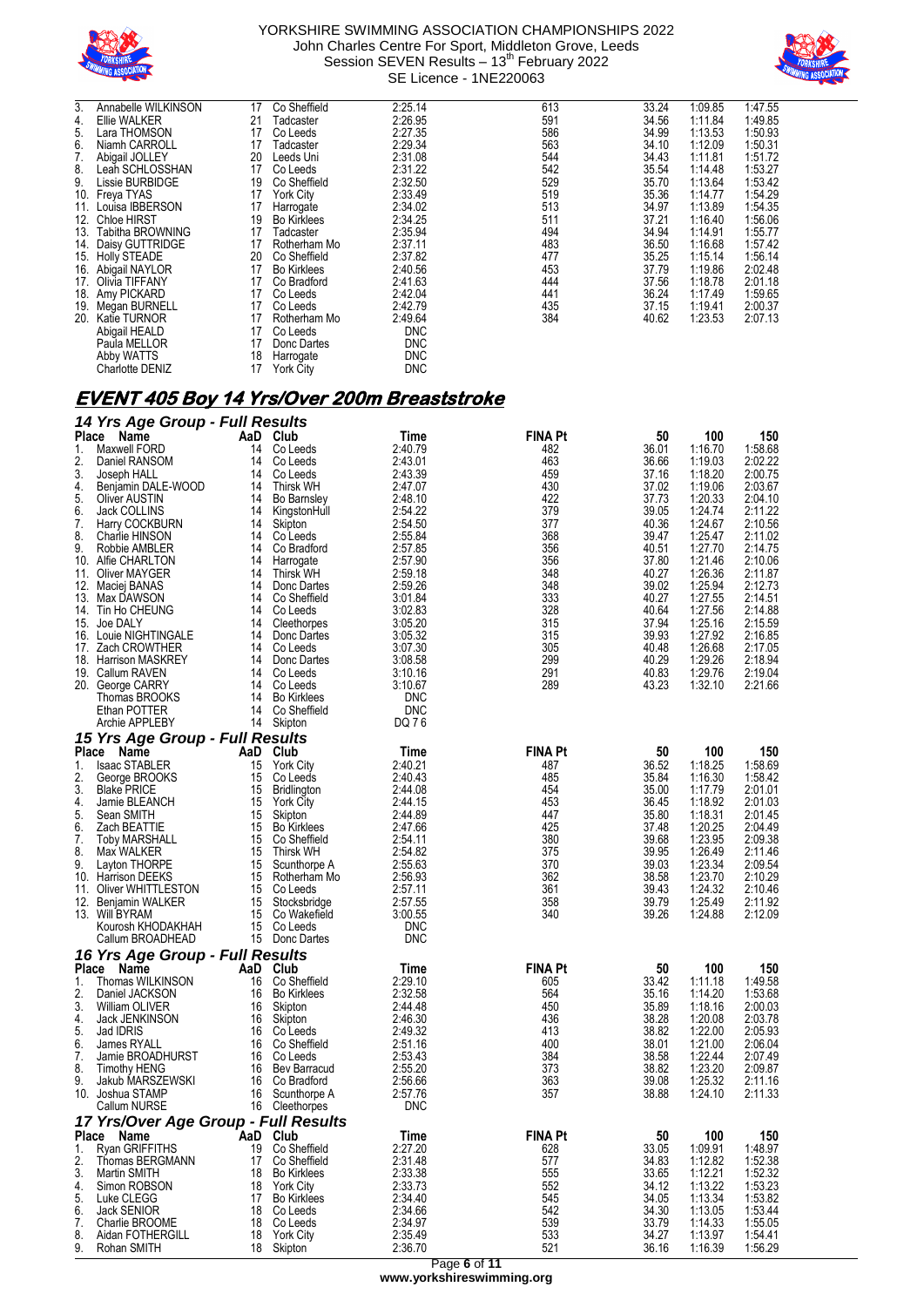



| 10. Oli LILL          | 20 | Co Sheffield       | 2:36.96    | 518 | 34.36 | 1:14.30 | 1:54.77 |
|-----------------------|----|--------------------|------------|-----|-------|---------|---------|
| 11. James ROBINSON    |    | Co Leeds           | 2:38.00    | 508 | 35.85 | 1:15.93 | 1:56.97 |
| 12. Luke BOOTH        |    | Rotherham Mo       | 2:38.79    | 501 | 35.42 | 1:16.00 | 1:57.92 |
| 13. Elliott WATKINS   |    | Tadcaster          | 2:40.44    | 485 | 34.92 | 1:15.36 | 1:57.37 |
| 14. Roman WALLACE     | 18 | Bo Barnsley        | 2:43.83    | 456 | 35.14 | 1:16.42 | 1:59.41 |
| 15. William SUTCLIFFE | 17 | Bev Barracud       | 2:44.38    | 451 | 35.74 | 1:18.18 | 2:01.47 |
| 16. Harry HAWKETT     |    | Tadcaster          | 2:45.37    | 443 | 35.42 | 1:17.52 | 2:00.47 |
| 17. Cohen STEPHENSON  |    | Co Leeds           | 2:49.06    | 415 | 38.04 | 1:20.88 | 2:05.52 |
| Blaine UNDERWOOD      | 18 | <b>Bo Barnsley</b> | <b>DNC</b> |     |       |         |         |

## **EVENT 406 Girl 10/13 Yrs 200m Backstroke**

|              | 10/11 Yrs Age Group - Full Results          |                        |                                  |                    |                       |                |                          |                    |
|--------------|---------------------------------------------|------------------------|----------------------------------|--------------------|-----------------------|----------------|--------------------------|--------------------|
| <b>Place</b> | Name                                        | AaD                    | Club                             | Time               | FINA Pt               | 50             | 100                      | 150                |
| 1.           | Florence DIXON                              | 11                     | Co Leeds                         | 2:53.49            | 359                   | 40.36          | 1:23.98                  |                    |
| 2.           | Isla DAVERAN                                | 11                     | Co Sheffield                     | 2:53.91            | 356                   | 41.93          | 1:26.67                  | 2:11.87            |
| 3.<br>4.     | Freya COOPER<br>Lea SIBOVA                  | 11<br>11               | Donc Dartes<br>KingstonHull      | 2:55.98<br>3:02.84 | 344<br>307            | 41.09<br>43.09 | 1:27.29<br>1:29.83       | 2:14.04<br>2:17.91 |
| 5.           | Samantha TAYLOR                             | 11                     | Team Jorvik                      | 3:04.81            | 297                   | 43.92          | 1:32.43                  | 2:20.61            |
| 6.           | Evelyn KIK                                  | 11                     | Co Sheffield                     | 3:07.05            | 286                   | 44.36          | 1:33.28                  | 2:21.01            |
| 7.           | Lily VEEVERS                                | 11                     | Co Leeds                         | 3:08.89            | 278                   | 43.03          | 1:30.77                  | 2:21.35            |
| 8.<br>9.     | Olivia BARLEY<br>Emilia ROBERTON            | 11<br>11               | Cleethorpes                      | 3:10.58<br>3:12.19 | 271<br>264            | 45.52<br>44.87 | 1:35.41<br>1:33.42       | 2:24.30<br>2:24.55 |
|              | 10. Darcy NELSON                            | 11                     | <b>York City</b><br>Donc Dartes  | 3:12.43            | 263                   | 46.14          | 1:36.41                  | 2:27.05            |
|              | 11. Elkie FOSTER                            | 11                     | Co Leeds                         | 3:14.62            | 254                   | 47.61          | 1:38.41                  | 2:27.69            |
|              | 12. Florence KITNEY                         | 11                     | Bev Barracud                     | 3:17.09            | 245                   | 44.94          | 1:35.63                  | 2:27.47            |
|              | 13. Amelie COTTERILL<br>14. Elizabeth BOND  | 10<br>10               | Co Leeds<br>Co Leeds             | 3:17.44<br>3:17.58 | 243<br>243            | 45.02<br>47.13 | 1:37.44<br>1:39.37       | 2:28.78<br>2:30.00 |
|              | 15. Millie DEY                              | 11                     | Donc Dartes                      | 3:19.43            | 236                   | 46.51          | 1:37.76                  | 2:29.58            |
|              | 16. Amelia MATSON                           | 10                     | Co Leeds                         | 3:19.53            | 236                   | 47.67          | 1:40.11                  | 2:30.91            |
|              | 17. Erin BENTLEY                            | 11                     | Co Leeds                         | 3:20.84            | 231                   | 48.73          | 1:41.27                  | 2:33.84            |
|              | 18. Ella COLEMAN<br>19. Gracie ROGERS       | 11<br>11               | Co Leeds<br>Co Sheffield         | 3:21.12<br>3:22.16 | 230<br>227            | 47.63<br>46.50 | 1:40.08<br>1:39.85       | 2:32.43<br>2:32.85 |
|              | 20. Guste MISKAUSKAITE                      | 11                     | Scunthorpe A                     | 3:34.96            | 188                   | 51.32          |                          | 2:42.65            |
|              | 21. Naomi DAWES                             | 11                     | Co Wakefield                     | 3:40.09            | 176                   | 48.30          | $\blacksquare$           | 2:44.79            |
|              | 22. Rosie JACKSON                           | 11                     | KingstonHull                     | 3:43.10            | 169                   | 52.03          | $\overline{\phantom{a}}$ | 2:47.41            |
|              | 12 Yrs Age Group - Full Results             |                        |                                  |                    |                       |                |                          |                    |
| Place<br>1.  | Name<br>Mei YUASA                           | AaD Club<br>12         | Co Leeds                         | Time<br>2:37.94    | <b>FINA Pt</b><br>476 | 50             | 100<br>1:17.94           | 150<br>1:58.74     |
| 2.           | Jessica WOODS                               | 12                     | Co Leeds                         | 2:49.17            | 387                   | 37.19<br>38.85 | 1:22.49                  | 2:07.40            |
| 3.           | Elizabeth WARNER                            | 12                     | Co Leeds                         | 2:50.76            | 376                   | 40.81          | 1:25.27                  | 2:09.74            |
| 4.           | Mia TRAVIS-JONES                            | 12                     | Co Leeds                         | 2:50.86            | 376                   | 40.11          | 1:24.23                  | 2:07.96            |
| 5.<br>6.     | Poppy NUTTMAN<br><b>Scarlett CLARKSON</b>   | 12                     | 12 Bo Kirklees<br>Co Leeds       | 2:51.84<br>2:53.06 | 369<br>362            | 40.05<br>41.74 | 1:23.99<br>1:27.61       | 2:08.19<br>2:11.81 |
| 7.           | Izzy WILLIAMS                               | 12                     | Co Sheffield                     | 2:53.25            | 360                   | 41.03          | 1:25.38                  | 2:09.66            |
| 8.           | Naomi BROADLEY                              |                        | 12 Co Wakefield                  | 2:55.71            | 345                   | 40.69          | 1:26.73                  |                    |
| 9.           | Sofia CASAP                                 | 12                     | KingstonHull                     | 2:55.80            | 345                   | 41.78          | 1:26.94                  | 2:13.62            |
| 10.<br>11.   | Isabel HINKINS<br>Ella JORDAN               | 12 <sup>12</sup>       | KingstonHull<br>12 Co Leeds      | 2:56.29<br>2:58.76 | 342<br>328            | 40.42<br>41.11 | 1:27.08<br>1:26.44       | 2:13.70<br>2:13.02 |
|              | 12. Maisie SHAW                             | 12 <sup>12</sup>       | Co Sheffield                     | 2:59.51            | 324                   | 39.65          | 1:25.25                  | 2:11.95            |
|              | 13. Robyn HOWARD                            | 12                     | Co Leeds                         | 2:59.54            | 324                   | 40.20          | 1:27.51                  | 2:13.90            |
|              | 14. Charlotte JACKSON-BOWE                  | 12                     | Northall'ton                     | 3:01.36            | 314                   | 43.09          | 1:29.40                  | 2:17.26            |
|              | 15. Lily CATTLIN<br>16. Emily MARRISON      | 12 <sup>12</sup><br>12 | Donc Dartes<br>Co Leeds          | 3:03.61<br>3:04.07 | 303<br>300            | 44.85<br>42.32 | 1:32.07<br>1:29.28       | 2:19.39<br>2:17.99 |
|              | 17. Ava BRADLEY                             |                        | 12 Co Leeds                      | 3:04.73            | 297                   | 42.95          | 1:30.43                  | 2:18.43            |
|              | 17. Evelyn DURKIN                           | 12                     | Co Sheffield                     | 3:04.73            | 297                   | 42.56          | 1:28.56                  | 2:16.52            |
|              | 19. Olivia EBLET                            |                        | 12 King'f Scar                   | 3:10.78            | 270                   | 43.09          | 1:32.98                  | 2:23.11            |
|              | 13 Yrs Age Group - Full Results             |                        | Club                             |                    |                       |                |                          |                    |
| Place<br>1.  | Name<br>Millie THRELFALL                    | AaD<br>13              | Co Leeds                         | Time<br>2:29.72    | <b>FINA Pt</b><br>559 | 50<br>35.42    | 100<br>1:13.99           | 150<br>1:52.76     |
| 2.           | <b>Willow HARRISON</b>                      | 13                     | Co Sheffield                     | 2:33.90            | 514                   | 35.90          | 1:15.99                  | 1:56.30            |
| 3.           | Cazia MARTIN                                | 13                     | Donc Dartes                      | 2:35.22            | 501                   | 35.86          | 1:14.89                  | 1:55.73            |
| 4.           | Nell CARTER                                 | 13                     | Harrogate                        | 2:36.74            | 487                   | 37.09          | 1:17.40                  | 1:58.99            |
| 5.<br>6.     | Millie WALKER<br>Valeria PINERA-LEVITA      | 13<br>13               | Co Leeds<br>Co Leeds             | 2:37.86<br>2:37.91 | 477<br>476            | 37.59<br>36.74 | 1:17.95<br>1:16.85       | 1:58.61<br>1.58.93 |
| 7.           | Hazel BLAIN                                 | 13                     | Co Leeds                         | 2:39.04            | 466                   | 37.04          | 1:16.97                  | 1:57.93            |
| 8.           | Eve PARKIN                                  |                        | 13 York City                     | 2:39.70            | 460                   | 39.10          | 1:19.78                  | 2:01.40            |
| 9.           | Sophie RAMSHAW<br>10. Elizabeth DIXON       | 13<br>13               | Co Leeds<br>Co Leeds             | 2:40.22<br>2:40.30 | 456<br>455            | 36.61<br>37.37 | 1:16.66<br>1:17.96       | 1:57.91<br>1:59.13 |
|              | 11. Amelia BARRETT                          | 13                     | KingstonHull                     | 2:40.48            | 454                   | 37.20          | 1:17.84                  | 1:59.92            |
|              | 12. Isabel HANDLEY                          | 13                     | Co Leeds                         | 2:41.25            | 447                   | 39.06          | 1:20.26                  | 2:01.57            |
|              | 13. Liliah VINCENT                          | 13                     | Co Leeds                         | 2:41.61            | 444                   | 37.69          | 1:18.93                  | 2:00.89            |
|              | 14. Annabel COOKE<br>15. Faye HARPER        | 13<br>13               | Co Sheffield<br>Co Wakefield     | 2:41.80<br>2:42.35 | 443<br>438            | 37.62<br>37.67 | 1:19.68<br>1:19.58       | 2:01.57<br>2:02.07 |
|              | 16. Eloise HERBERT                          | 13                     | Tadcaster                        | 2:43.37            | 430                   | 39.43          | 1:21.19                  | 2:03.64            |
|              | 17. Megan TRAVIS                            | 13                     | Co Leeds                         | 2:43.72            | 427                   | 37.36          | 1:18.25                  | 2:01.53            |
|              | 18. Laura TEMPLE                            | 13                     | Co Bradford                      | 2:43.75            | 427                   | 38.23          | 1:19.77                  | 2:02.61            |
|              | 19. Niamh DOBBS<br>20. Isla HEATHCOTE       | 13<br>13               | Sheffield C<br>Co Sheffield      | 2:43.85<br>2:44.47 | 426<br>421            | 38.53<br>37.76 | 1:20.25<br>1:19.43       | 2:02.25<br>2:01.75 |
|              | 21. Sienna CHUNG                            | 13                     | Co Sheffield                     | 2:45.84            | 411                   | 40.53          | 1:22.30                  | 2:04.50            |
|              | 22. Kiera BINNS                             | 13                     | Donc Dartes                      | 2:46.09            | 409                   | 39.50          | 1:21.89                  | 2:04.49            |
|              | 23. Evie CLARK                              | 13                     | Scunthorpe A                     | 2:46.75            | 404                   | 39.38          | 1:21.67                  | 2:04.15            |
|              | 24. Ava TURNER<br>25. Emily SCHOFIELD       | 13<br>13               | <b>York City</b><br>Northall'ton | 2:46.93<br>2:46.97 | 403<br>403            | 38.57<br>37.82 | 1:20.89<br>1:21.16       | 2:04.18<br>2:05.19 |
|              | 26. Olivia MCSEVENY                         | 13                     | <b>York City</b>                 | 2:47.03            | 402                   | 38.92          | 1:20.23                  | 2:04.19            |
|              | 27. Chloe MALONEY                           | 13                     | Co Leeds                         | 2:47.18            | 401                   | 39.69          | 1:22.30                  | 2:05.87            |
|              | 28. Jessica EGGITT                          | 13<br>13               | Donc Dartes<br>Co Bradford       | 2:47.93<br>2:47.93 | 396<br>396            | 39.84          | 1:22.29<br>1:20.77       | 2:06.31<br>2:04.82 |
|              | 28. Evelyn GLEDHILL<br>30. Heather RIDSDALE | 13                     | <b>New Earswick</b>              | 2:49.61            | 384                   | 38.53<br>40.62 | 1:25.65                  | 2:10.11            |
|              | 31. Caitlyn SMITH                           | 13                     | Co Leeds                         | 2:49.81            | 383                   | 40.62          | 1:24.09                  | 2:08.17            |
|              | 32. Fleur DUDICOURT SMITH                   | 13                     | Bev Barracud                     | 2:51.49            | 372                   | 40.61          | 1:24.54                  | 2:10.55            |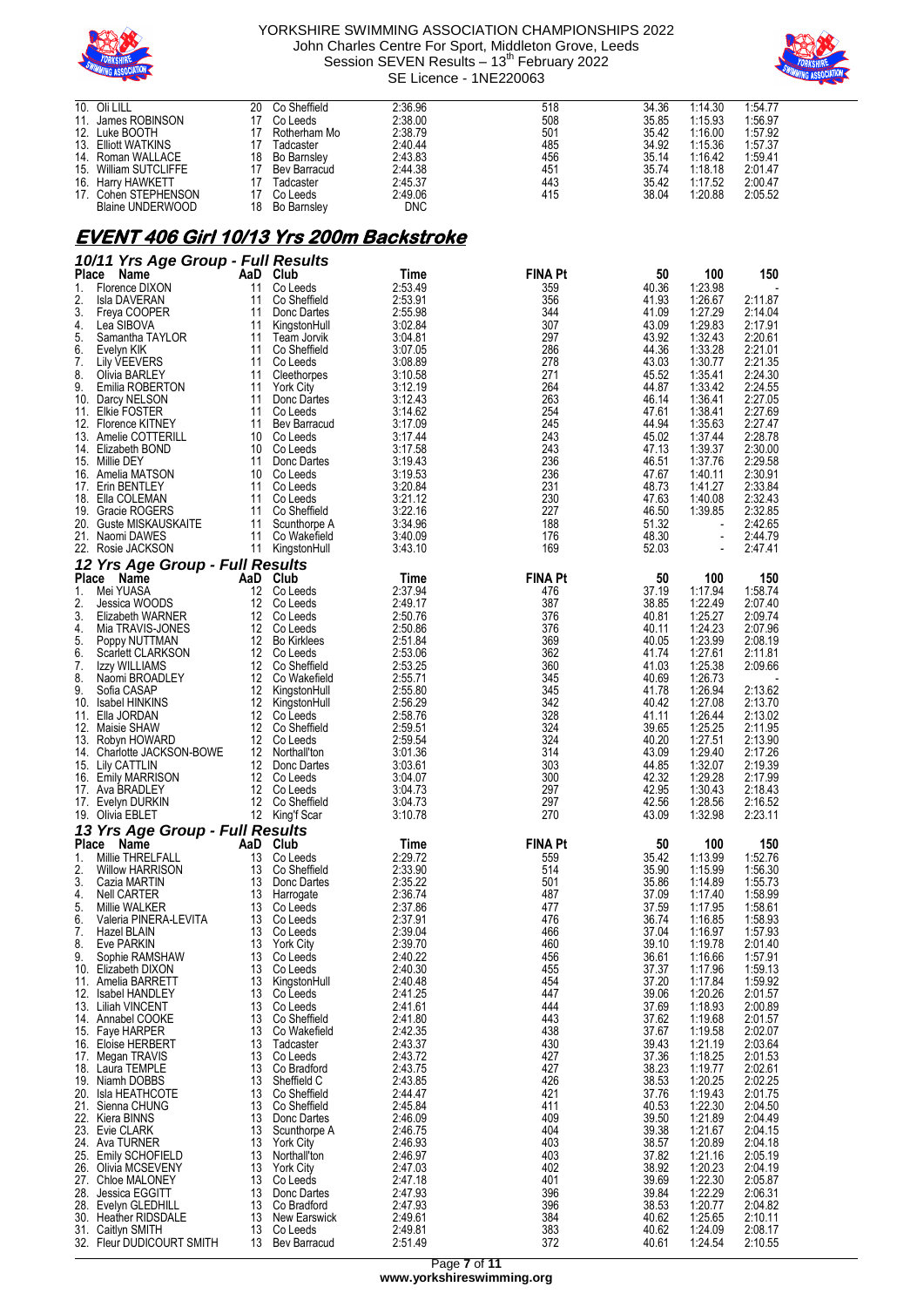



| 33. Florence HOBSON<br>34. Bess NAYLOR<br>35. Darcey JACKSON | <b>Bo Kirklees</b><br>King'f Scar<br>Tadcaster<br>12 | 2:52.65<br>2:56.64<br>2:57.95 | 364<br>340<br>333 | 39.78<br>41.10<br>41.36 | 1:23.51<br>1:26.10<br>1:27.19 | 2:08.08<br>2:12.41<br>2:15.14 |
|--------------------------------------------------------------|------------------------------------------------------|-------------------------------|-------------------|-------------------------|-------------------------------|-------------------------------|
|                                                              |                                                      |                               |                   |                         |                               |                               |

### **EVENT 421 FINAL OF EVENT 402 Boy 10/11 Yrs 100m Backstroke**

|              | <b>Full Results</b>    |     |              |         |                |       |  |  |  |  |
|--------------|------------------------|-----|--------------|---------|----------------|-------|--|--|--|--|
| <b>Place</b> | Name                   | AaD | Club         | Time    | <b>FINA Pt</b> | 50    |  |  |  |  |
| 1.           | Harry OSBORNE          | 11  | Co Sheffield | 1:18.35 | 289            | 38.10 |  |  |  |  |
| 2.           | Archie AINSLIE         | 11  | Donc Dartes  | 1:21.02 | 262            | 39.12 |  |  |  |  |
| 3.           | Charlie HASLINGDEN     | 11  | Co Sheffield | 1:22.29 | 250            | 40.73 |  |  |  |  |
| 4.           | Charlie SCHOFIELD      | 11  | Northall'ton | 1:24.30 | 232            | 40.77 |  |  |  |  |
| 5.           | <b>Oliver BARRETT</b>  | 11  | Co Leeds     | 1:24.72 | 229            | 41.57 |  |  |  |  |
| 6.           | Oliver HART            | 11  | Northall'ton | 1:27.88 | 205            | 40.76 |  |  |  |  |
| 7.           | Hudson SMITH           | 11  | Co Leeds     | 1:28.59 | 200            | 43.36 |  |  |  |  |
| 8.           | Noah DARNELL           | 11  | Co Leeds     | 1:29.45 | 194            | 43.61 |  |  |  |  |
| 9.           | George HARRISON        | 11  | Pocklington  | 1:30.34 | 189            | 44.68 |  |  |  |  |
|              | 10. Halo BENTLEY-HICKS | 11  | Co Leeds     | 1:30.74 | 186            | 45.23 |  |  |  |  |

## **EVENT 422 FINAL OF EVENT 402 Boy 12 Yrs 100m Backstroke**

|              | <b>Full Results</b>  |     |                    |         |                |       |  |  |  |  |
|--------------|----------------------|-----|--------------------|---------|----------------|-------|--|--|--|--|
| <b>Place</b> | Name                 | AaD | Club               | Time    | <b>FINA Pt</b> | 50    |  |  |  |  |
| $1_{\cdot}$  | William WILSON       | 12  | Co Leeds           | 1:15.60 | 322            | 37.23 |  |  |  |  |
| 2.           | Dvlan HILL           | 12. | KingstonHull       | 1:17.27 | 302            | 37.64 |  |  |  |  |
| 3.           | Owen CARMODY         | 12  | Co Leeds           | 1:17.47 | 299            | 38.50 |  |  |  |  |
| 4.           | Oliver CLAYDON SMITH | 12. | Co Sheffield       | 1:17.92 | 294            | 38.71 |  |  |  |  |
| 5.           | <b>Stanley DUNNE</b> | 12. | Skipton            | 1:18.18 | 291            | 38.50 |  |  |  |  |
|              | 6. Patrick O'HARA    |     | Co Leeds           | 1:19.43 | 278            | 38.33 |  |  |  |  |
| 7.           | Lucas MORTON         | 12  | <b>Bo Barnsley</b> | 1:20.06 | 271            | 39.44 |  |  |  |  |
| 8.           | Jacob O'DONNELL      | 12. | Co Leeds           | 1:20.15 | 270            | 38.36 |  |  |  |  |
| 9.           | Matei STOICESCU      | 12  | Co Leeds           | 1:21.57 | 256            | 40.55 |  |  |  |  |
|              | 10. Henry PRIESTLEY  | 12  | <b>Bo Kirklees</b> | 1:21.90 | 253            | 39.77 |  |  |  |  |

## **EVENT 423 FINAL OF EVENT 402 Boy 13 Yrs 100m Backstroke**

|              | <b>Full Results</b>    |     |                  |         |                |       |  |  |  |  |
|--------------|------------------------|-----|------------------|---------|----------------|-------|--|--|--|--|
| <b>Place</b> | Name                   | AaD | Club             | Time    | <b>FINA Pt</b> | 50    |  |  |  |  |
| 1.           | Thomas WOOFFINDIN      | 13  | Co Wakefield     | 1:07.99 | 443            | 33.00 |  |  |  |  |
| 2.           | Jenson OWEN            | 13  | Donc Dartes      | 1:08.14 | 440            | 33.85 |  |  |  |  |
| 3.           | <b>William HICKLIN</b> | 13  | Co Leeds         | 1:09.51 | 415            | 33.42 |  |  |  |  |
| 4.           | Alexander TEW          | 13  | <b>York City</b> | 1:09.94 | 407            | 34.21 |  |  |  |  |
| 5.           | Harry SCHMIDT          | 13  | Co Bradford      | 1:11.79 | 376            | 35.43 |  |  |  |  |
| 6.           | Daniel CHENERY         | 13  | Sheffield C      | 1:14.46 | 337            | 37.39 |  |  |  |  |
| 7.           | Mateo MARINOV          | 13  | Stocksbridge     | 1:14.91 | 331            | 38.04 |  |  |  |  |
| 8.           | Andrew HUNTER          | 13  | Cleethorpes      | 1:15.00 | 330            | 35.91 |  |  |  |  |
| 9.           | Freddie THORPE         | 13  | Co Sheffield     | 1:15.59 | 322            | 35.99 |  |  |  |  |
| 10.          | James SHARP            |     | Co Wakefield     | 1:15.98 | 317            | 36.47 |  |  |  |  |

### **EVENT 424 FINAL OF EVENT 403 Boy 14 Yrs 100m Backstroke**

|              | <b>Full Results</b>  |     |              |         |                |       |  |  |  |  |
|--------------|----------------------|-----|--------------|---------|----------------|-------|--|--|--|--|
| <b>Place</b> | Name                 | AaD | Club         | Time    | <b>FINA Pt</b> | 50    |  |  |  |  |
| 1.           | Daniel RANSOM        | 14  | Co Leeds     | 1:05.09 | 505            | 32.82 |  |  |  |  |
| 2.           | Oliver DAVIS-TOOTILL | 14  | Rotherham Mo | 1:08.44 | 434            | 33.79 |  |  |  |  |
| 3.           | Zak SHERIFF          | 14  | Skipton      | 1:08.69 | 430            | 33.83 |  |  |  |  |
| 4.           | Nathan MASSAM        | 14  | Donc Dartes  | 1:08.74 | 429            | 33.03 |  |  |  |  |
| 5.           | Gabriel SHEPHERD     | 14  | Harrogate    | 1:09.80 | 409            | 33.96 |  |  |  |  |
| 6.           | Freddy DEAN          | 14  | Co Bradford  | 1:09.93 | 407            | 33.83 |  |  |  |  |
| 7.           | Charlie HINSON       | 14  | Co Leeds     | 1:09.98 | 406            | 34.02 |  |  |  |  |
| 8.           | <b>Patrick NEILL</b> | 14  | Stocksbridge | 1:10.47 | 398            | 34.75 |  |  |  |  |
| 9.           | Louie NIGHTINGALE    | 14  | Donc Dartes  | 1:12.11 | 371            | 35.42 |  |  |  |  |
|              | 10. Kyle WAREHAM     | 14  | Harrogate    | 1:13.51 | 350            | 36.55 |  |  |  |  |

## **EVENT 425 FINAL OF EVENT 403 Boy 15 Yrs 100m Backstroke**

| <b>Full Results</b> |                        |     |                    |         |                |       |  |  |  |  |
|---------------------|------------------------|-----|--------------------|---------|----------------|-------|--|--|--|--|
| <b>Place</b>        | Name                   | AaD | Club               | Time    | <b>FINA Pt</b> | 50    |  |  |  |  |
| 1.                  | Rio DAODU              | 15  | Cleethorpes        | 1:02.63 | 567            | 30.37 |  |  |  |  |
| 2.                  | Jacob BROWN            | 15  | Tadcaster          | 1:04.37 | 522            | 31.07 |  |  |  |  |
| 3 <sub>1</sub>      | Joshua MCCOLLIN        | 15  | KingstonHull       | 1:06.63 | 471            | 32.63 |  |  |  |  |
| 4.                  | Ethan HAMPSHIRE        |     | 15 Rotherham Mo    | 1:08.50 | 433            | 33.73 |  |  |  |  |
| 5.                  | James CAM              |     | 15 Rotherham Mo    | 1:08.87 | 426            | 33.89 |  |  |  |  |
| 6.                  | Joseph BURGESS         |     | 15 Skipton         | 1:10.50 | 397            | 34.18 |  |  |  |  |
| 7.                  | Lucas CHERRY           | 15  | Sheffield C        | 1:11.00 | 389            | 34.73 |  |  |  |  |
| 8.                  | Jared ALMOND           | 15  | <b>Bo Barnsley</b> | 1:11.06 | 388            | 34.59 |  |  |  |  |
| 9.                  | Layton THORPE          |     | 15 Scunthorpe A    | 1:11.80 | 376            | 34.98 |  |  |  |  |
|                     | 10. Oliver WHITTLESTON |     | 15 Co Leeds        | 1:12.39 | 367            | 35.23 |  |  |  |  |

## **EVENT 426 FINAL OF EVENT 403 Boy 16 Yrs 100m Backstroke**

|              | <b>Full Results</b>  |     |                  |         |                |       |
|--------------|----------------------|-----|------------------|---------|----------------|-------|
| <b>Place</b> | Name                 | AaD | Club             | Time    | <b>FINA Pt</b> | 50    |
| $1_{\cdot}$  | Joseph MOMENT        | 16  | KingstonHull     | 1:03.47 | 545            | 30.34 |
| 2.           | Daniel JACKSON       | 16  | Bo Kirklees      | 1:04.10 | 529            | 31.94 |
| 3.           | Jack JENKINSON       | 16  | Skipton          | 1:05.02 | 507            | 31.87 |
| 4.           | Daniel CLIPSHAM      | 16  | Co Wakefield     | 1:07.15 | 460            | 33.08 |
| 5.           | Oliver HINCHCLIFFE   | 16  | Rotherham Mo     | 1:08.05 | 442            | 32.94 |
| 6.           | Matthew ROBERTS      | 16  | Co Leeds         | 1:08.28 | 437            | 32.83 |
| 7.           | <b>Philip SUDDES</b> | 16  | <b>York City</b> | 1:08.33 | 436            | 33.07 |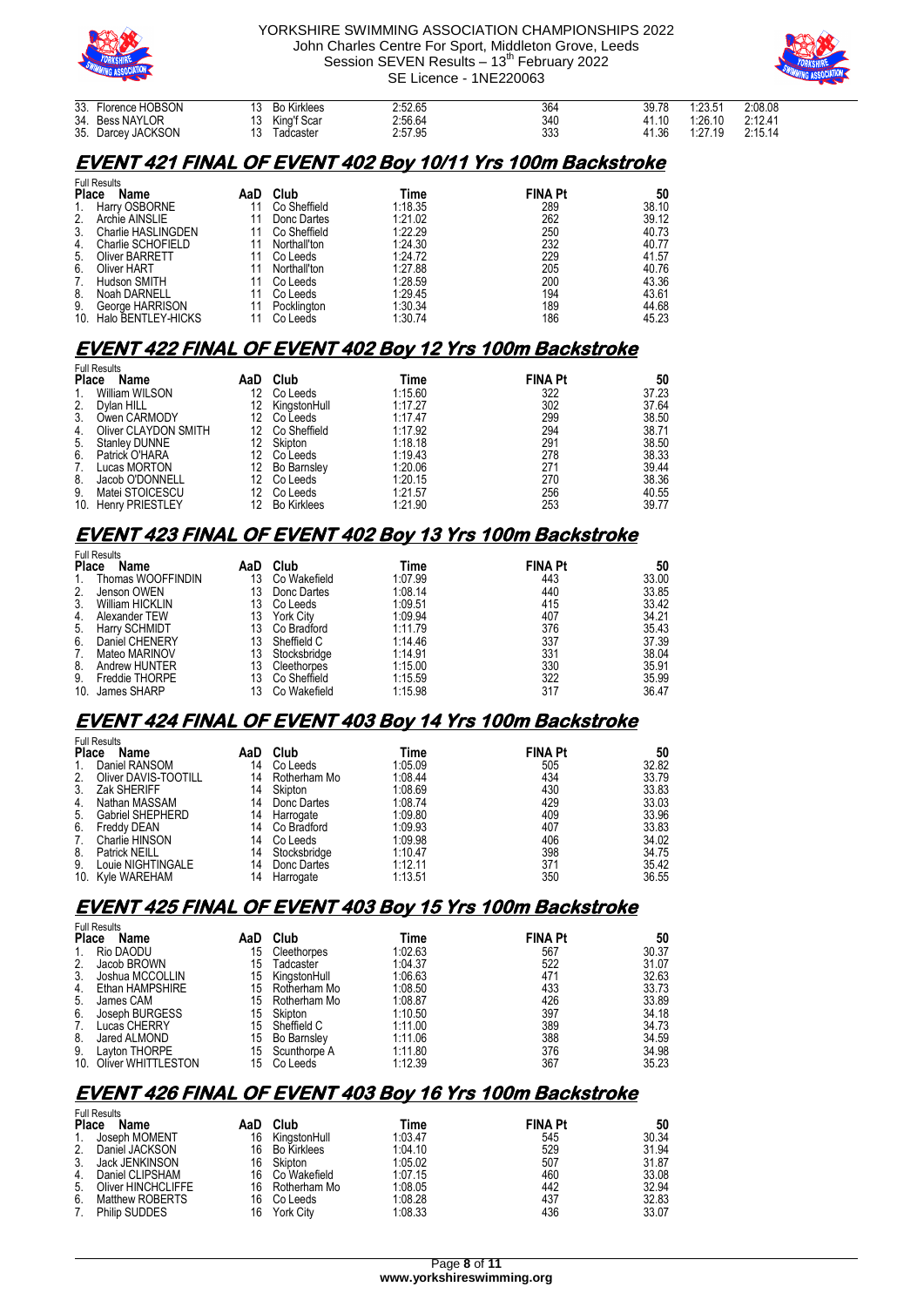



#### **EVENT 427 FINAL OF EVENT 403 Boy 17 Yrs/Over 100m Backstroke**

|                | <b>Full Results</b>  |     |                    |         |                |       |  |  |  |  |  |
|----------------|----------------------|-----|--------------------|---------|----------------|-------|--|--|--|--|--|
| <b>Place</b>   | Name                 | AaD | Club               | Time    | <b>FINA Pt</b> | 50    |  |  |  |  |  |
| $\mathbf{1}$ . | Samuel GREENBANK     | 19  | Co Sheffield       | 57.88   | 718            | 27.64 |  |  |  |  |  |
| 2.             | Samuel LAWMAN        | 27  | East Leeds         | 1:00.38 | 633            | 28.59 |  |  |  |  |  |
| 3.             | Charlie BROOME       | 18  | Co Leeds           | 1:00.94 | 615            | 29.72 |  |  |  |  |  |
| 4.             | Matthew WOODHALL     | 18  | Co Sheffield       | 1:01.01 | 613            | 29.87 |  |  |  |  |  |
| 5.             | Kieran GRANT         |     | Bev Barracud       | 1:01.24 | 606            | 29.95 |  |  |  |  |  |
| 6.             | <b>Matthew GRAY</b>  | 22  | Co Leeds           | 1:01.48 | 599            | 29.64 |  |  |  |  |  |
| 7.             | Simon ROBSON         | 18  | <b>York City</b>   | 1:01.49 | 599            | 29.85 |  |  |  |  |  |
| 8.             | Benjamin CROSS       |     | Co Sheffield       | 1:03.10 | 554            | 30.43 |  |  |  |  |  |
| 9.             | Luke CLEGG           |     | <b>Bo Kirklees</b> | 1:04.01 | 531            | 30.23 |  |  |  |  |  |
|                | 10. Cohen STEPHENSON |     | Co Leeds           | 1:06.44 | 475            | 31.07 |  |  |  |  |  |

#### **EVENT 428 FINAL OF EVENT 404 Girl 14 Yrs 200m Backstroke**

|              | <b>Full Results</b> |     |                  |         |                |       |         |         |
|--------------|---------------------|-----|------------------|---------|----------------|-------|---------|---------|
| <b>Place</b> | Name                | AaD | Club             | Time    | <b>FINA Pt</b> | 50    | 100     | 150     |
|              | Phoebe COOPER       | 14  | Co Sheffield     | 2:24.35 | 623            | 32.21 | 1:09.09 | 1:47.15 |
| 2.           | Evie HARRIS         | 14  | Co Leeds         | 2:27.04 | 590            | 34.90 | 1:11.81 | 1:49.95 |
| 3.           | Hollie WILSON       | 14  | Co Leeds         | 2:29.39 | 562            | 35.73 | 1:13.77 | 1:52.59 |
| 4.           | Alex NEWTON         | 14  | Co Leeds         | 2:31.59 | 538            | 34.96 | 1:12.47 | 1:52.08 |
| 5.           | Darcey CROSSLEY     | 14  | Co Leeds         | 2:32.10 | 533            | 36.59 | 1:16.04 | 1:54.47 |
| 6.           | Caitlyn CALLAND     | 14  | Scunthorpe A     | 2:32.41 | 530            | 35.07 | 1:14.26 | 1:53.31 |
| 7.           | Tammi PLUMTREE      | 14  | Rotherham Mo     | 2:32.50 | 529            | 34.89 | 1:13.57 | 1:53.74 |
| 8.           | Rava HARRAND        | 14  | <b>York City</b> | 2:34.06 | 513            | 36.02 | 1:15.99 | 1:55.61 |
| 9.           | Rylie ACKROYD       | 14  | Tadcaster        | 2:34.33 | 510            | 35.92 | 1:14.97 | 1:54.47 |
|              | 10. Hannah SMITH    | 14  | Co Wakefield     | 2:37.87 | 477            | 37.26 | 1:17.12 | 1:58.59 |

### **EVENT 429 FINAL OF EVENT 404 Girl 15 Yrs 200m Backstroke**

|              | <b>Full Results</b>    |     |              |         |                |       |         |         |  |
|--------------|------------------------|-----|--------------|---------|----------------|-------|---------|---------|--|
| <b>Place</b> | Name                   | AaD | Club         | Time    | <b>FINA Pt</b> | 50    | 100     | 150     |  |
|              | Sedona REED            | 15  | Co Leeds     | 2:30.68 | 548            | 35.81 | 1:13.81 | 1:52.20 |  |
| 2.           | Sophia GLEDHILL        | 15  | Co Bradford  | 2:32.01 | 534            | 36.90 | 1:15.81 | 1:54.81 |  |
| 3.           | Neil WILLIAMS          | 15  | Co Leeds     | 2:32.90 | 525            | 36.78 | 1:15.72 | 1:54.91 |  |
| 4.           | Megan CHU              | 15  | KingstonHull | 2:33.56 | 518            | 35.31 | 1:14.68 | 1:53.95 |  |
|              | 5. Molly BAKER         | 15  | Co Sheffield | 2:35.96 | 494            | 37.44 | 1:17.64 | 1:58.24 |  |
| 6.           | Abigail ARMSTRONG      | 15  | Sheffield C  | 2:36.37 | 490            | 37.05 | 1:16.47 | 1:56.90 |  |
| 7.           | Mischa COMRIE          | 15  | Co Leeds     | 2:38.00 | 475            | 38.02 | 1:17.86 | 1:58.75 |  |
| 8.           | Evangeline STACEY      | 15  | Co Leeds     | 2:38.54 | 470            | 37.95 | 1:18.66 | 1:59.11 |  |
| 9.           | <b>Maddison CARTER</b> | 15  | Co Leeds     | 2:39.12 | 465            | 35.42 | 1:16.32 | 1:57.87 |  |
|              | 10. Beth SIMPSON       | 15  | Scunthorpe A | 2:42.21 | 439            | 38.07 | 1:18.46 | 2:01.41 |  |

## **EVENT 430 FINAL OF EVENT 404 Girl 16 Yrs 200m Backstroke**

|              | <b>Full Results</b> |     |                    |         |                |       |         |         |  |  |  |
|--------------|---------------------|-----|--------------------|---------|----------------|-------|---------|---------|--|--|--|
| <b>Place</b> | Name                | AaD | Club               | Time    | <b>FINA Pt</b> | 50    | 100     | 150     |  |  |  |
|              | Sophie BROMLEY      | 16  | Co Sheffield       | 2:19.89 | 685            | 32.84 | 1:07.84 | 1:43.82 |  |  |  |
| 2.           | Jessica REILLY      | 16  | Harrogate          | 2:25.76 | 606            | 33.68 | 1:10.78 | 1:48.78 |  |  |  |
| 3.           | <b>Gina WARRIOR</b> | 16  | Co Bradford        | 2:25.82 | 605            | 34.68 | 1:12.20 | 1:49.59 |  |  |  |
| 4.           | Libby MUNDAY        | 16  | Cleethorpes        | 2:28.19 | 576            | 34.60 | 1:12.13 | 1:50.59 |  |  |  |
| 5.           | Isabella SHERING    | 16  | Co Sheffield       | 2:29.67 | 559            | 34.59 | 1:12.50 | 1:51.03 |  |  |  |
| 6.           | <b>Ruby KNIGHT</b>  | 16  | <b>Bo Kirklees</b> | 2:32.94 | 524            | 35.14 | 1:13.46 | 1:53.09 |  |  |  |
| 7.           | Isla WILLIAMS       | 16  | Co Leeds           | 2:33.16 | 522            | 35.63 | 1:14.41 | 1:54.00 |  |  |  |
| 8.           | Connie MILBURN      | 16  | Harrogate          | 2:33.26 | 521            | 34.95 | 1:13.86 | 1:54.10 |  |  |  |
| 9.           | Tahlia MULLEAGUE    | 16  | Co Sheffield       | 2:34.45 | 509            | 35.17 | 1:14.62 | 1:54.79 |  |  |  |
|              | 10. Nia THORMAN     | 16  | Rotherham Mo       | 2:36.80 | 486            | 35.46 | 1:14.60 | 1:56.11 |  |  |  |

## **EVENT 431 FINAL OF EVENT 404 Girl 17 Yrs/Over 200m Backstroke**

|    | <b>Full Results</b>  |     |                  |         |                |       |         |         |  |
|----|----------------------|-----|------------------|---------|----------------|-------|---------|---------|--|
|    | <b>Place</b><br>Name | AaD | Club             | Time    | <b>FINA Pt</b> | 50    | 100     | 150     |  |
|    | Kidiest HODGSON      | 18  | Co Leeds         | 2:18.40 | 707            | 32.03 | 1:07.16 | 1:42.81 |  |
| 2. | Georgina CHADWICK    | 18  | Co Sheffield     | 2:21.88 | 657            | 32.76 | 1:08.77 | 1:45.99 |  |
| 3. | Annabelle WILKINSON  | 17  | Co Sheffield     | 2:23.37 | 636            | 32.95 | 1:09.11 | 1:46.51 |  |
| 4. | Lara THOMSON         |     | Co Leeds         | 2:26.33 | 598            | 34.88 | 1:13.30 | 1:50.21 |  |
| 5. | Niamh CARROLL        |     | Tadcaster        | 2:26.88 | 592            | 34.33 | 1:11.42 | 1:49.42 |  |
| 6. | Leah SCHLOSSHAN      |     | Co Leeds         | 2:30.02 | 555            | 35.65 | 1:14.31 | 1:52.23 |  |
|    | Lissie BURBIDGE      | 19  | Co Sheffield     | 2:33.66 | 517            | 36.07 | 1:14.36 | 1:54.55 |  |
| 8. | Louisa IBBERSON      |     | Harrogate        | 2:33.87 | 515            | 36.09 | 1:14.35 | 1:54.96 |  |
| 9. | Freva TYAS           |     | <b>York City</b> | 2:34.07 | 513            | 35.77 | 1:15.53 | 1:54.56 |  |

#### **EVENT 432 FINAL OF EVENT 405 Boy 14 Yrs 200m Breaststroke**  Full Results

| Place | ull I wuulw<br>Name | AaD | Club               | Time    | <b>FINA Pt</b> | 50    | 100     | 150     |
|-------|---------------------|-----|--------------------|---------|----------------|-------|---------|---------|
|       | Joseph HALL         | 14  | Co Leeds           | 2:39.13 | 497            | 36.37 | 1:17.03 | 1:58.38 |
| 2.    | Maxwell FORD        | 14  | Co Leeds           | 2:39.38 | 495            | 35.57 | 1:16.54 | 1:57.78 |
| 3.    | Daniel RANSOM       | 14  | Co Leeds           | 2:42.72 | 465            | 36.34 | 1:18.65 | 2:02.08 |
| 4.    | Benjamin DALE-WOOD  | 14  | Thirsk WH          | 2:43.59 | 458            | 36.81 | 1:19.45 | 2:02.06 |
| 5.    | Oliver AUSTIN       | 14  | <b>Bo Barnsley</b> | 2:53.34 | 385            | 38.15 | 1:22.33 | 2:08.89 |
| 6.    | Harry COCKBURN      | 14  | Skipton            | 2:55.66 | 370            | 40.41 | 1:25.11 | 2:11.40 |
|       | Jack COLLINS        | 14  | KingstonHull       | 2:56.32 | 365            | 38.98 | 1:25.16 | 2:11.71 |
| 8.    | Alfie CHARLTON      | 14  | Harrogate          | 2:56.38 | 365            | 37.77 | 1:23.00 | 2:09.60 |
| 9.    | Robbie AMBLER       | 14  | Co Bradford        | 2:58.94 | 350            | 41.72 | 1:27.22 | 2:13.91 |
| 10.   | Charlie HINSON      | 14  | Co Leeds           | 2:59.39 | 347            | 39.65 | 1:26.53 | 2:13.36 |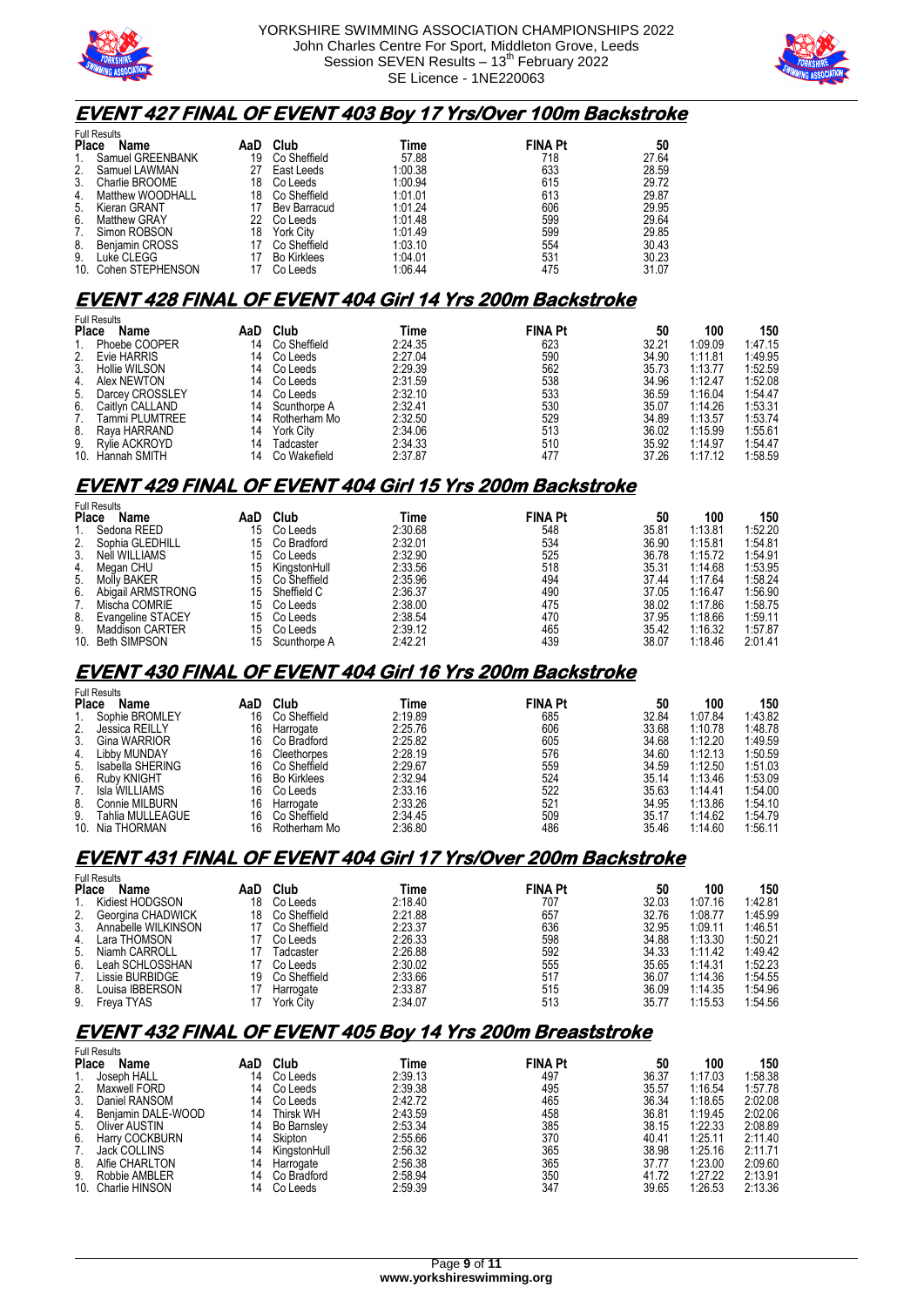



#### **EVENT 433 FINAL OF EVENT 405 Boy 15 Yrs 200m Breaststroke**

| Name                  | AaD                                     | Club                | Time    |     | 50             | 100     | 150     |
|-----------------------|-----------------------------------------|---------------------|---------|-----|----------------|---------|---------|
| George BROOKS         | 15                                      | Co Leeds            | 2:39.82 | 491 | 36.13          | 1:16.92 | 1:57.83 |
| <b>Isaac STABLER</b>  | 15                                      | <b>York City</b>    | 2:40.75 | 482 | 36.32          | 1:17.32 | 1:58.66 |
| Jamie BLEANCH         | 15                                      | York City           | 2:43.29 | 460 | 36.60          | 1:18.75 | 2:01.09 |
| <b>Blake PRICE</b>    | 15                                      | Bridlington         | 2:44.01 | 454 | 35.30          | 1:17.43 | 2:00.96 |
| Sean SMITH            | 15                                      | Skipton             | 2:44.18 | 453 | 36.34          | 1:18.82 | 2:02.81 |
| Zach BEATTIE          | 15                                      | <b>Bo Kirklees</b>  | 2:49.49 | 412 | 36.92          | 1:19.39 | 2:03.69 |
| Max WALKER            | 15                                      | Thirsk WH           | 2:53.53 | 383 | 39.36          | 1:24.28 | 2:09.05 |
| <b>Toby MARSHALL</b>  | 15                                      | Co Sheffield        | 2:55.19 | 373 | 40.26          | 1:24.55 | 2:10.15 |
| <b>Harrison DEEKS</b> | 15                                      | Rotherham Mo        | 2:59.26 | 348 | 40.14          | 1:26.83 | 2:12.81 |
|                       | 15                                      | Scunthorpe A        | 3:00.47 | 341 | 39.82          | 1:24.53 | 2:12.57 |
| 2.<br>5.<br>6.        | <b>Place</b><br>9.<br>10. Layton THORPE | <b>Full Results</b> |         |     | <b>FINA Pt</b> |         |         |

#### **EVENT 434 FINAL OF EVENT 405 Boy 16 Yrs 200m Breaststroke**

| <b>Full Results</b> |                    |                    |         |     |                |         |         |  |  |
|---------------------|--------------------|--------------------|---------|-----|----------------|---------|---------|--|--|
| Name                | AaD                | Club               | Time    |     | 50             | 100     | 150     |  |  |
| Thomas WILKINSON    | 16                 | Co Sheffield       | 2:28.29 | 615 | 33.54          | 1:10.85 | 1:49.38 |  |  |
| Daniel JACKSON      | 16                 | <b>Bo Kirklees</b> | 2:32.93 | 560 | 34.65          | 1:13.20 | 1:52.27 |  |  |
| William OLIVER      | 16                 | Skipton            | 2:43.13 | 462 | 36.41          | 1:17.88 | 1:59.52 |  |  |
| James RYALL         | 16                 | Co Sheffield       | 2:51.51 | 397 | 37.93          | 1:21.71 | 2:06.98 |  |  |
| Jad IDRIS           | 16                 | Co Leeds           | 2:51.67 | 396 | 39.75          | 1:23.76 | 2:08.00 |  |  |
| Jamie BROADHURST    | 16                 | Co Leeds           | 2:55.50 | 371 | 38.96          | 1:23.68 | 2:08.93 |  |  |
| Timothv HENG        | 16                 | Bev Barracud       | 2:57.25 | 360 | 39.36          | 1:24.16 | 2:11.33 |  |  |
| Jakub MARSZEWSKI    | 16                 | Co Bradford        | 2:59.50 | 346 | 39.54          | 1:26.70 | 2:14.14 |  |  |
| Joshua STAMP        | 16                 | Scunthorpe A       | 3:05.62 | 313 | 40.68          | 1:27.02 | 2:16.00 |  |  |
|                     | <b>Place</b><br>5. |                    |         |     | <b>FINA Pt</b> |         |         |  |  |

### **EVENT 435 FINAL OF EVENT 405 Boy 17 Yrs/Over 200m Breaststroke**

| Name             | AaD                                                                                                 | Club               | Time    |     | 50             | 100     | 150     |
|------------------|-----------------------------------------------------------------------------------------------------|--------------------|---------|-----|----------------|---------|---------|
|                  | 19                                                                                                  | Co Sheffield       | 2:27.29 | 627 | 33.32          | 1:10.54 | 1:48.34 |
|                  | 18                                                                                                  | <b>York City</b>   | 2:29.53 | 600 | 33.17          | 1:10.62 | 1:49.48 |
| Rohan SMITH      | 18                                                                                                  | Skipton            | 2:30.90 | 583 | 34.02          | 1:12.17 | 1:51.85 |
| Luke CLEGG       |                                                                                                     | <b>Bo Kirklees</b> | 2:30.91 | 583 | 33.83          | 1:12.21 | 1:51.45 |
| Thomas BERGMANN  |                                                                                                     | Co Sheffield       | 2:31.29 | 579 | 34.05          | 1:13.10 | 1:52.41 |
| Martin SMITH     | 18                                                                                                  | <b>Bo Kirklees</b> | 2:33.12 | 558 |                | 1:12.81 | 1:52.95 |
|                  | 18                                                                                                  | Co Leeds           | 2:34.37 | 545 | 35.29          | 1:15.01 | 1:54.07 |
| Aidan FOTHERGILL | 18                                                                                                  | <b>York City</b>   | 2:37.51 | 513 | 35.45          | 1:15.68 | 1:56.47 |
| Oli LILL         | 20                                                                                                  | Co Sheffield       | 2:38.92 | 499 | 34.70          | 1:15.62 | 1:56.48 |
| Charlie BROOME   | 18                                                                                                  | Co Leeds           | 2:40.95 | 481 | 34.54          | 1:15.29 | 1:58.56 |
|                  | <b>Full Results</b><br><b>Place</b><br>Ryan GRIFFITHS<br>Simon ROBSON<br><b>Jack SENIOR</b><br>10.1 |                    |         |     | <b>FINA Pt</b> | 33.95   |         |

#### **EVENT 436 FINAL OF EVENT 401 Girl 14 Yrs 100m Freestyle**

|              | <b>Full Results</b>   |     |              |         |                |       |  |  |  |  |  |  |
|--------------|-----------------------|-----|--------------|---------|----------------|-------|--|--|--|--|--|--|
| <b>Place</b> | Name                  | AaD | Club         | Time    | <b>FINA Pt</b> | 50    |  |  |  |  |  |  |
| 1.           | Phoebe COOPER         | 14  | Co Sheffield | 58.72   | 682            | 28.61 |  |  |  |  |  |  |
| 2.           | Hollie WILSON         | 14  | Co Leeds     | 59.64   | 651            | 28.96 |  |  |  |  |  |  |
| 3.           | Eve DOHERTY           | 14  | Rotherham Mo | 59.76   | 647            | 29.43 |  |  |  |  |  |  |
| 4.           | Charlotte MORETON     | 14  | Co Leeds     | 1:02.55 | 564            | 29.80 |  |  |  |  |  |  |
| 5.           | Emma WOOD             | 14  | Co Leeds     | 1:02.99 | 553            | 31.11 |  |  |  |  |  |  |
| 6.           | Poppy DUNNE           | 14  | Skipton      | 1:03.13 | 549            | 30.05 |  |  |  |  |  |  |
| 7.           | Ella MCDERMOTT        | 14  | Co Leeds     | 1:03.35 | 543            | 30.48 |  |  |  |  |  |  |
| 8.           | Eve COOPER            | 14  | Cleethorpes  | 1:04.21 | 522            | 30.41 |  |  |  |  |  |  |
| 9.           | <b>Charlotte SHAW</b> | 14  | Co Leeds     | 1:04.36 | 518            | 30.74 |  |  |  |  |  |  |
|              | 10. Hannah SMITH      | 14  | Co Wakefield | 1:04.77 | 508            | 31.29 |  |  |  |  |  |  |

#### **EVENT 437 FINAL OF EVENT 401 Girl 15 Yrs 100m Freestyle**

| <b>Full Results</b> |                     |     |                    |         |                |       |  |  |
|---------------------|---------------------|-----|--------------------|---------|----------------|-------|--|--|
| <b>Place</b>        | Name                | AaD | Club               | Time    | <b>FINA Pt</b> | 50    |  |  |
| 1.                  | Jessica SMELT       | 15  | <b>Bo Kirklees</b> | 1:01.23 | 602            | 30.20 |  |  |
| 2.                  | Sophia KELLY        | 15  | Tadcaster          | 1:01.49 | 594            | 29.76 |  |  |
| 3.                  | <b>Molly BAKER</b>  | 15  | Co Sheffield       | 1:01.55 | 592            | 30.11 |  |  |
| 4.                  | Erin TANKARD        | 15  | Co Sheffield       | 1:02.14 | 576            | 29.81 |  |  |
| 5.                  | Elvie WARBURTON     | 15  | Sheffield C        | 1:02.61 | 563            | 29.72 |  |  |
| 6.                  | Alex DUNN           | 15  | Co Bradford        | 1:02.75 | 559            | 30.55 |  |  |
| 7.                  | Evangeline STACEY   | 15  | Co Leeds           | 1:03.24 | 546            | 31.43 |  |  |
| 8.                  | Hannah WAKELIN      | 15  | Co Sheffield       | 1:04.03 | 526            | 30.80 |  |  |
| 9.                  | Chloe COOKE         | 15  | Co Sheffield       | 1:04.16 | 523            | 30.50 |  |  |
|                     | 10. Sophia GLEDHILL | 15  | Co Bradford        | 1:05.19 | 499            | 32.26 |  |  |

#### **EVENT 438 FINAL OF EVENT 401 Girl 16 Yrs 100m Freestyle**   $F \cup R$

| Name                 | AaD                                                          | Club               | Time    |     | 50             |
|----------------------|--------------------------------------------------------------|--------------------|---------|-----|----------------|
| <b>Isabel FARMER</b> | 16                                                           | <b>Bo Kirklees</b> | 1:00.29 | 630 | 28.88          |
| Olivia THOM          | 16                                                           | <b>York City</b>   | 1:00.66 | 619 | 29.41          |
| Sophie MCLURE        | 16                                                           | Tadcaster          | 1:00.82 | 614 | 29.32          |
| Sholah ROBINSON      | 16                                                           | Co Sheffield       | 1:00.88 | 612 | 29.43          |
| Libby MUNDAY         | 16                                                           | Cleethorpes        | 1:01.99 | 580 | 30.33          |
| Rhianna FOSTER       | 16                                                           | KingstonHull       | 1:02.41 | 568 | 29.77          |
| Ruby KNIGHT          | 16                                                           | <b>Bo Kirklees</b> | 1:02.71 | 560 | 30.21          |
| Lucy ALLMAN          | 16                                                           | Co Leeds           | 1:02.71 | 560 | 30.69          |
| <b>Kave FENTON</b>   | 16                                                           | Skipton            | 1:02.83 | 557 | 29.68          |
|                      | 16                                                           | KinastonHull       | 1:03.33 | 544 | 31.04          |
| 4.                   | i uli i vooullo<br><b>Place</b><br>10. Emily Afiya RICKINSON |                    |         |     | <b>FINA Pt</b> |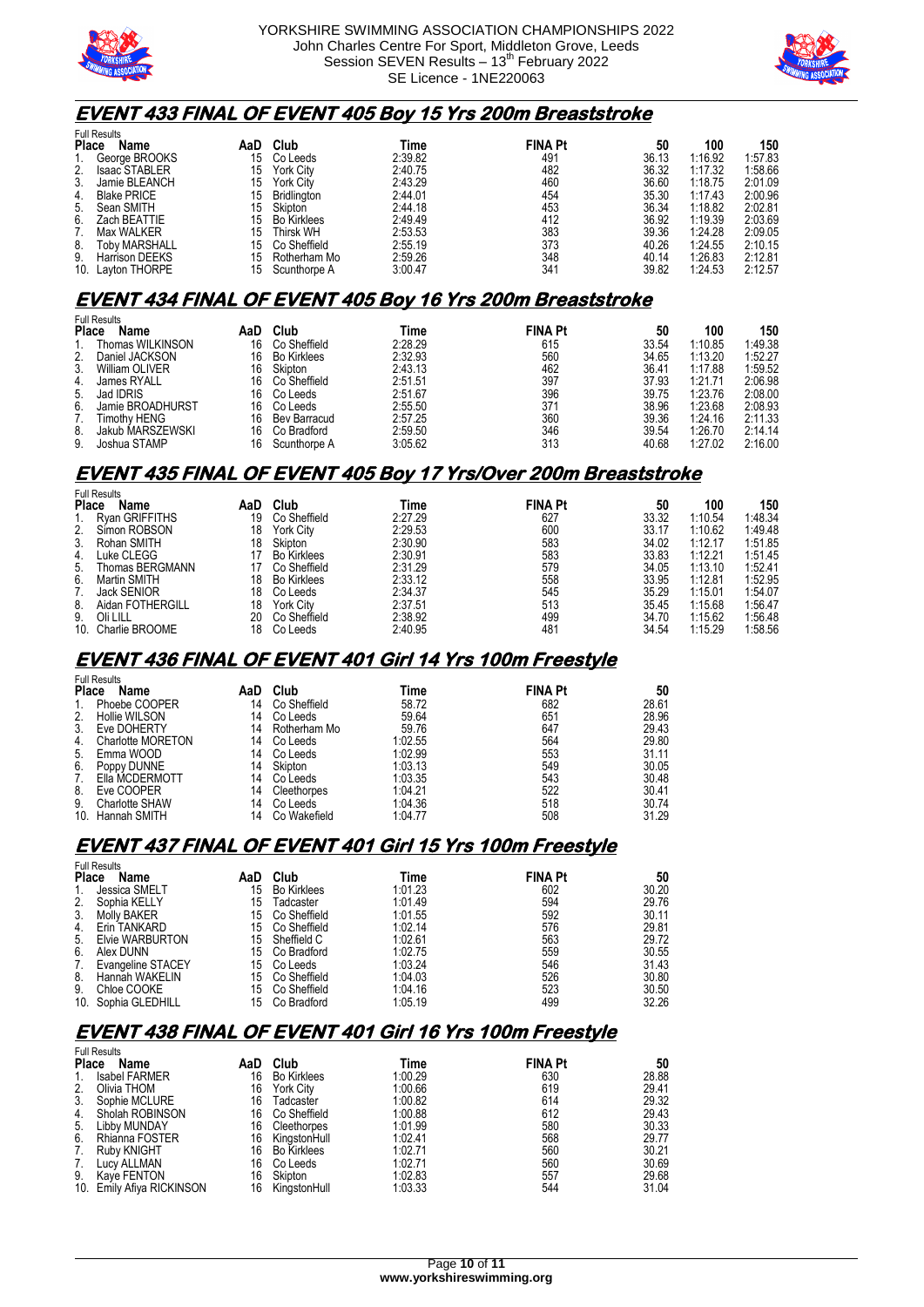



# **EVENT 439 FINAL OF EVENT 401 Girl 17 Yrs/Over 100m Freestyle**

| <b>Full Results</b> |                    |     |                    |         |                |       |  |
|---------------------|--------------------|-----|--------------------|---------|----------------|-------|--|
| <b>Place</b>        | Name               | AaD | Club               | Time    | <b>FINA Pt</b> | 50    |  |
| 1.                  | Georgina WRIGHT    | 21  | <b>Bo Kirklees</b> | 57.75   | 717            | 27.81 |  |
| 2.                  | Ellie WALKER       | 21  | <b>Tadcaster</b>   | 58.04   | 707            | 27.96 |  |
| 3.                  | <b>Beth HALL</b>   |     | Cleethorpes        | 58.62   | 686            | 28.23 |  |
| 4.                  | Isabelle GOODWIN   | 18  | Co Leeds           | 59.85   | 644            | 29.58 |  |
| 5.                  | Leah SCHLOSSHAN    |     | Co Leeds           | 59.88   | 643            | 29.60 |  |
| 6.                  | Kidiest HODGSON    | 18  | Co Leeds           | 1:00.44 | 626            | 29.95 |  |
| 7.                  | Sophie BRANDON     |     | Tadcaster          | 1:01.30 | 600            | 29.01 |  |
| 8.                  | Lara THOMSON       |     | Co Leeds           | 1:01.70 | 588            | 29.73 |  |
| 9.                  | <b>Chloe HIRST</b> | 19  | <b>Bo Kirklees</b> | 1:02.15 | 575            | 30.29 |  |
| 10.                 | Georgina CHADWICK  | 18  | Co Sheffield       | 1:02.79 | 558            | 30.05 |  |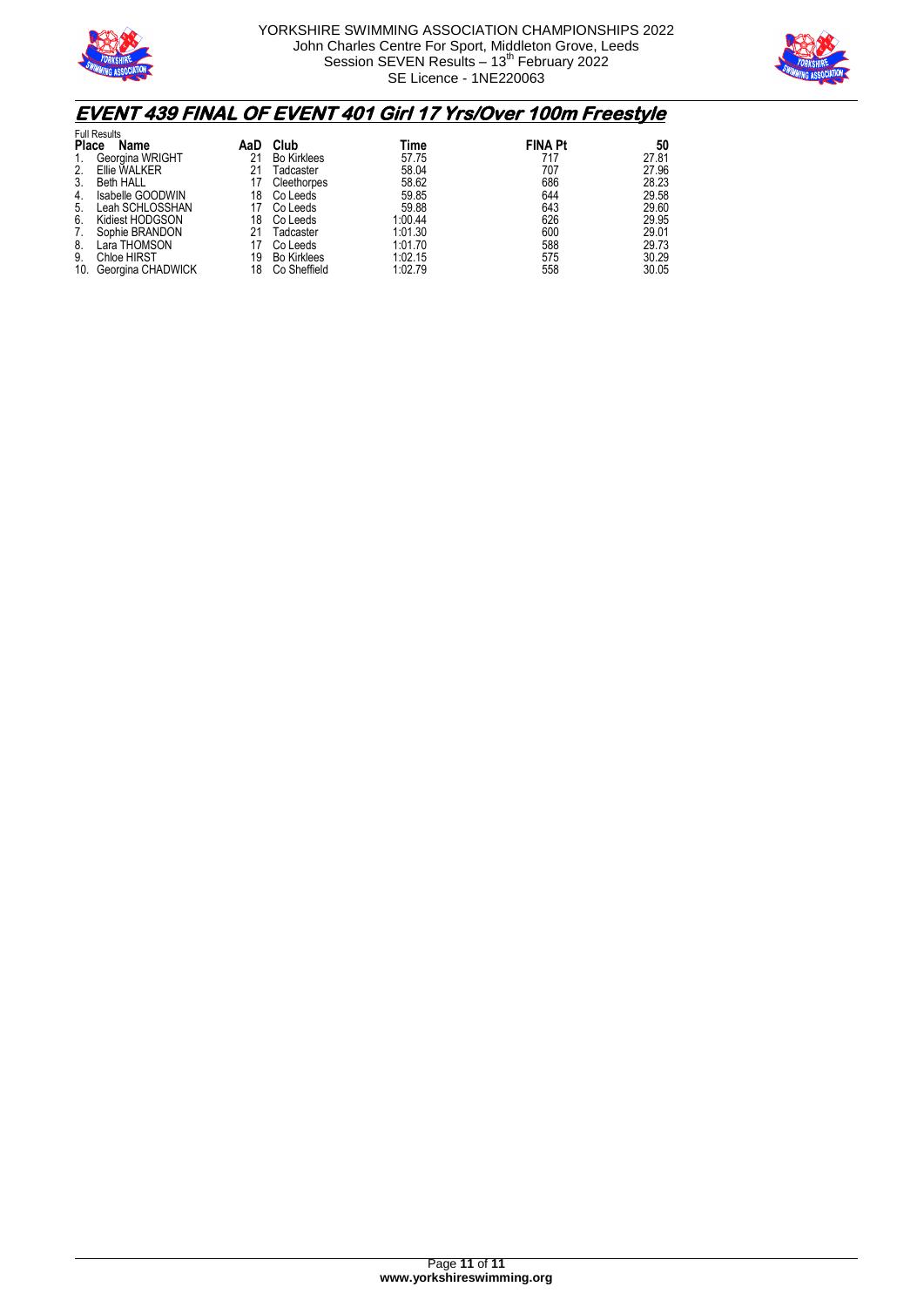



## **EVENT 451 Boy 10/13 Yrs 200m IM**

|              | 10/11 Yrs Age Group - Full Results            |          |                              |                    |                |                |                    |                    |
|--------------|-----------------------------------------------|----------|------------------------------|--------------------|----------------|----------------|--------------------|--------------------|
| Place        | Name                                          | AaD      | Club                         | Time               | <b>FINA Pt</b> | 50             | 100                | 150                |
| 1.<br>2.     | Harry OSBORNE                                 | 11       | Co Sheffield                 | 2:49.57            | 303<br>280     | 38.36          | 1:21.94<br>1:23.76 | 2:11.05            |
| 3.           | Archie AINSLIE<br>Charlie HASLINGDEN          | 11<br>11 | Donc Dartes<br>Co Sheffield  | 2:54.05<br>2:59.08 | 257            | 39.30<br>39.37 | 1:25.43            | 2:16.09<br>2:19.91 |
| 4.           | Halo BENTLEY-HICKS                            | 11       | Co Leeds                     | 3:04.56            | 235            | 41.27          | 1:28.99            | 2:23.80            |
| 5.           | Oscar O'DONNELL                               | 10       | Co Leeds                     | 3:09.22            | 218            | 41.83          | 1:28.76            | 2:30.34            |
| 6.           | George HARRISON                               | 11       | Pocklington                  | 3:09.54            | 217            | 40.73          | 1:31.26            |                    |
| 7.           | <b>Oliver BARRETT</b>                         | 11       | Co Leeds                     | 3:09.89            | 216            | 44.48          | 1:31.53            | 2:29.66            |
| 8.           | George ROBERTSON                              | 11       | Co Sheffield                 | 3:10.53            | 214            | 42.96          | 1:32.63            | 2:29.95            |
| 9.           | Seth CHARLESWORTH<br>10. James ASHCROFT       | 11<br>10 | Co Sheffield<br>Co Leeds     | 3:14.61<br>3:14.72 | 201<br>200     | 45.49<br>43.68 | 1:35.82<br>1:33.32 | 2:33.47<br>2:31.04 |
|              | 11. Jack JONES                                | 11       | Donc Dartes                  | 3:17.57            | 192            | 45.63          | 1:34.16            | 2:33.54            |
|              | 12. Lewis HALL                                | 11       | KingstonHull                 | 3:18.74            | 188            | 47.20          | 1:38.82            | 2:37.19            |
|              | 13. Owen TEMPEST                              | 11       | Co Leeds                     | 3:19.28            | 187            | 43.31          | 1:33.70            | 2:36.31            |
|              | 14. Elliott MAYERS                            | 11       | Co Sheffield                 | 3:20.12            | 184            | 41.11          | 1:31.19            | 2:32.63            |
|              | 15. Angus YOUNG                               | 11       | Co Leeds                     | 3:20.69            | 183            | 44.47          | 1:37.83            | 2:36.35            |
|              | 16. Hudson SMITH<br>17. Noah DARNELL          | 11<br>11 | Co Leeds<br>Co Leeds         | 3:20.90<br>3:22.52 | 182<br>178     | 49.43<br>50.87 | 1:37.95<br>1:41.69 | 2:38.77<br>2:41.69 |
|              | 18. Alexander EGGITT                          | 11       | Donc Dartes                  | 3:25.40            | 170            | 45.44          | 1:37.95            | 2:39.66            |
|              | 19. Alfie CRAGGS                              | 11       | Co Leeds                     | 3:33.05            | 153            | 50.15          | 1:42.37            | 2:46.53            |
|              | Alexander MATZE                               | 10       | Bo Barnsley                  | DNF                |                |                |                    |                    |
|              | 12 Yrs Age Group - Full Results               |          |                              |                    |                |                |                    |                    |
| <b>Place</b> | Name                                          | AaD      | Club                         | Time               | <b>FINA Pt</b> | 50             | 100                | 150                |
| 1.           | Jacob O'DONNELL                               | 12       | Co Leeds                     | 2:45.56            | 326            | 35.70          | 1:19.72            | 2:08.22            |
| 2.           | <b>Stanley DUNNE</b>                          | 12       | Skipton                      | 2:47.69            | 314            | 35.72          | 1:19.08            | 2:09.72            |
| 3.           | Oliver CLAYDON SMITH                          | 12       | Co Sheffield                 | 2:48.25            | 311            | 38.58          | 1:22.22            | 2:11.80            |
| 4.<br>5.     | William WILSON<br>Owen CARMODY                | 12<br>12 | Co Leeds<br>Co Leeds         | 2:48.82<br>2:49.94 | 307<br>301     | 39.02<br>35.87 | 1:20.81<br>1:20.40 | 2:11.43<br>2:11.25 |
| 6.           | Matei STOICESCU                               | 12       | Co Leeds                     | 2:50.45            | 299            | 38.87          | 1:23.30            | 2:12.99            |
| 7.           | Hayden LAM                                    | 12       | Co Leeds                     | 2:50.58            | 298            | 37.30          | 1:22.87            | 2:12.19            |
| 8.           | Jackson CLARKE                                | 12       | Co Leeds                     | 3:00.51            | 251            | 38.58          | 1:24.92            | 2:21.25            |
| 9.           | Shae BRYANT                                   | 12       | Co Leeds                     | 3:01.06            | 249            | 41.36          | 1:28.23            | 2:21.94            |
|              | 10. Connor MCCULLEN                           | 12       | Co Leeds                     | 3:02.21            | 244            | 41.32          | 1:24.99            | 2:22.40            |
|              | 11. Dominic THORPE<br>12. Zach PIERCY         | 12<br>12 | Scunthorpe A<br>Co Leeds     | 3:02.46<br>3:02.85 | 243<br>242     | 43.09<br>38.95 | 1:30.53<br>1:28.30 | 2:21.52<br>2:22.39 |
|              | 13. Reuben HARRISON                           | 12       | Co Leeds                     | 3:03.02            | 241            | 40.40          | 1:27.32            | 2:23.28            |
|              | 14. Lucas MORTON                              | 12       | <b>Bo Barnsley</b>           | 3:03.27            | 240            | 43.14          | 1:29.92            | 2:22.44            |
|              | 15. Patrick O'HARA                            | 12       | Co Leeds                     | 3:04.29            | 236            | 39.85          | 1:28.02            | 2:24.98            |
|              | 16. Oliver SMITH                              | 12       | Bev Barracud                 | 3:07.28            | 225            | 42.75          | 1:30.74            | 2:25.93            |
|              | 17. Lewis WARREN                              | 12       | Co Sheffield                 | 3:10.85            | 213            | 42.98          | 1:33.32            | 2:30.04            |
| 18.          | Theo KEARSLEY<br>19. Seth JONES               | 12<br>12 | Donc Dartes<br>Co Leeds      | 3:11.82<br>3:12.83 | 209<br>206     | 44.59<br>42.61 | 1:31.98<br>1:33.21 | 2:31.16<br>2:29.38 |
|              | 20. Daniel MARSTON                            | 12       | Scunthorpe A                 | 3:13.11            | 205            | 43.59          | 1:32.60            | 2:31.32            |
|              | 21. Harris CHAPMAN                            | 12       | Donc Dartes                  | 3:22.65            | 178            | 49.32          | 1:43.35            | 2:39.91            |
|              | 22. Oliver HASWELL                            | 12       | Co Leeds                     | 3:24.15            | 174            | 41.66          | 1:35.35            | 2:37.08            |
|              | 23. Axel ROBINSON                             | 12       | Co Sheffield                 | 3:26.37            | 168            | 43.60          | 1:37.58            | 2:38.13            |
|              | 24. Stellan MCDONALD                          | 12       | <b>Bo Kirklees</b>           | 3:30.91            | 157            | 43.03          | 1:39.33            | 2:45.49            |
|              | Harry BROWN                                   | 12       | King'f Scar                  | DQ 74              |                |                |                    |                    |
|              | 13 Yrs Age Group - Full Results<br>Place Name | AaD      | Club                         |                    | <b>FINA Pt</b> | 50             | 100                |                    |
| 1.           | William HICKLIN                               | 13       | Co Leeds                     | Time<br>2:27.78    | 459            | 31.47          | 1:10.85            | 150<br>1:55.62     |
| 2.           | Hao Hao SHI                                   | 13       | Co Sheffield                 | 2:27.93            | 457            | 31.64          | 1:12.68            | 1:54.78            |
| 3.           | Jenson OWEN                                   | 13       | Donc Dartes                  | 2:32.83            | 415            | 31.96          | 1:10.74            | 1:58.96            |
| 4.           | Alexander TEW                                 | 13       | <b>York City</b>             | 2:33.61            | 408            | 33.24          | 1:10.50            | 1:59.57            |
| 5.           | Thomas WOOFFINDIN                             | 13       | Co Wakefield                 | 2:36.47            | 386            | 32.49          | 1:11.98            | 1:58.19            |
| 6.<br>7.     | Ruben ANDERSON<br>Ethan COWELL                | 13<br>13 | Co Sheffield<br>Co Leeds     | 2:38.76<br>2:40.08 | 370<br>361     | 33.60<br>35.26 | 1:16.38<br>1:17.50 | 2:02.44<br>2:04.54 |
| 8.           | <b>Bowan GOMERSALL</b>                        | 13       | Rotherham Mo                 | 2:42.47            | 345            | 35.76          | 1:16.58            | 2:08.26            |
| 9.           | Arran CORNFORTH                               | 13       | Whitby                       | 2:44.13            | 335            | 33.08          | 1:16.67            | 2:04.74            |
|              | 10. Harry SCHMIDT                             | 13       | Co Bradford                  | 2:44.31            | 333            | 34.05          | 1:15.20            | 2:06.35            |
|              | 11. Mateo MARINOV                             | 13       | Stocksbridge                 | 2:48.82            | 307            | 38.22          | 1:22.03            | 2:12.50            |
|              | 12. Matthew SITCH<br>13. Gethin SINCLAIR      | 13       | KingstonHull                 | 2:49.68            | 303<br>296     | 35.79<br>35.45 | 1:19.29<br>1:21.07 | 2:11.29<br>2:13.42 |
|              | 14. Luke WISE                                 | 13<br>13 | Co Sheffield<br>Tadcaster    | 2:50.92<br>2:52.45 | 288            | 34.71          | 1:20.81            | 2:13.12            |
|              | 15. George TARTAKOVSKI                        | 13       | Co Sheffield                 | 2:53.69            | 282            | 38.23          | 1:22.28            | 2:15.89            |
|              | 16. Samuel HILL                               | 13       | Co Leeds                     | 2:53.85            | 281            | 35.86          | 1:19.73            | 2:15.10            |
|              | 17. Zachary HELM                              | 13       | Co Leeds                     | 2:54.25            | 280            | 39.43          | 1:25.74            | 2:16.04            |
|              | 18. Pavel ZIRAR                               | 13       | KingstonHull                 | 2:55.71            | 273            | 37.69          | 1:21.24            | 2:15.32            |
|              | 19. Alfie YOUNG<br>20. William DALE-WOOD      | 13<br>13 | Co Leeds<br><b>Thirsk WH</b> | 2:55.99<br>2:57.52 | 271<br>264     | 37.05<br>35.55 | 1:23.09<br>1:20.58 | 2:15.90<br>2:20.42 |
|              | 21. Oscar GAVELLE                             | 13       | Rotherham Mo                 | 2:59.92            | 254            | 38.39          | 1:26.10            | 2:20.82            |
| 22.          | Sam RACE                                      | 13       | King'f Scar                  | 3:00.63            | 251            | 37.56          | 1:25.00            | 2:18.46            |
|              | 23. Tyler MARSDEN                             | 13       | Co Sheffield                 | 3:01.36            | 248            | 40.45          | 1:28.49            | 2:22.11            |
|              | Daniel HAWKINS                                | 13       | Harrogate                    | DQ 74              |                |                |                    |                    |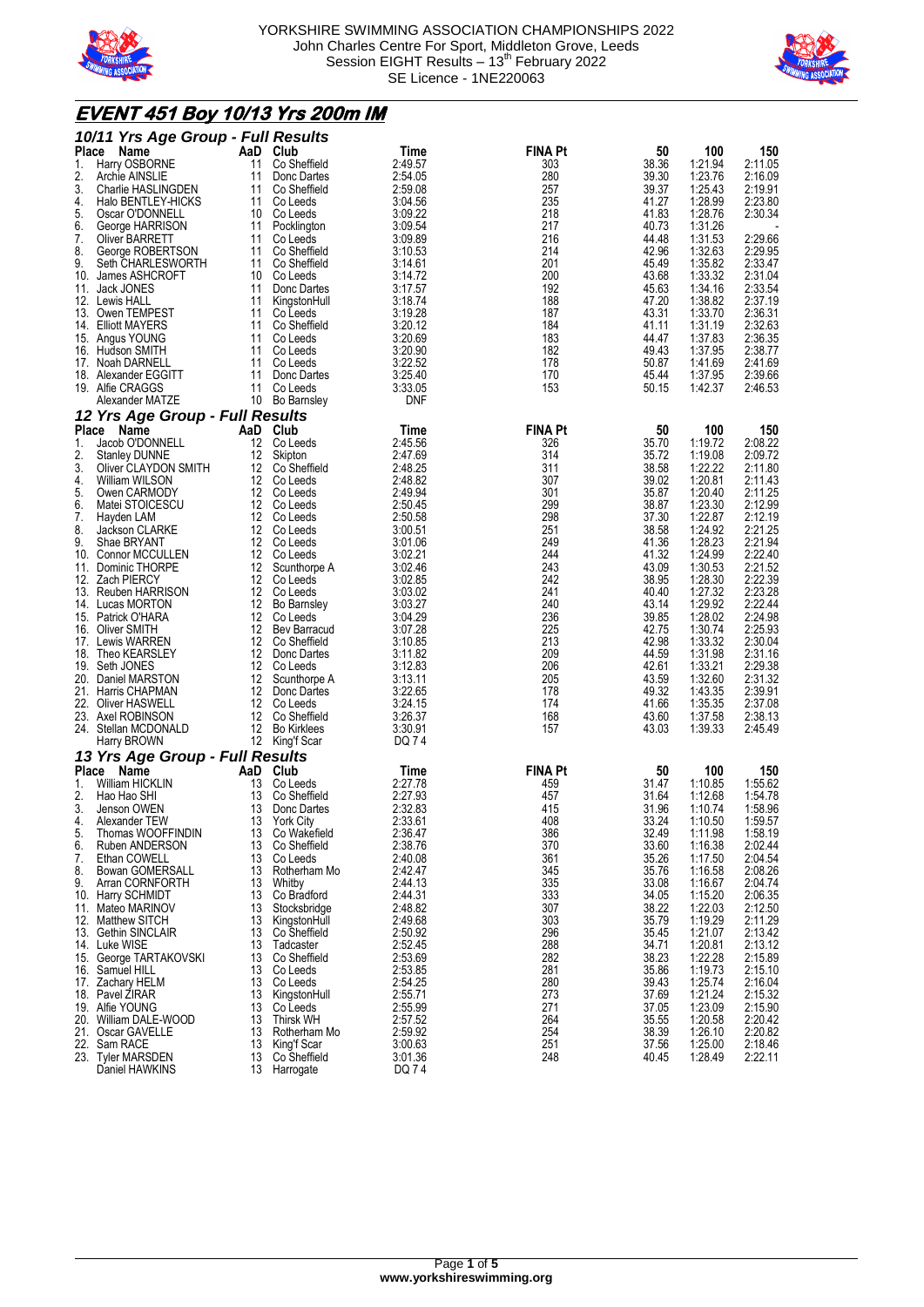



## **EVENT 452 Boy/Girl 12 Yrs/Over 1500m Free.**

|    | <b>BOY 12 Yrs Age Group - Full Results</b>                         |                                 |                                 |                                  |                                  |                                  |                                 |                                 |
|----|--------------------------------------------------------------------|---------------------------------|---------------------------------|----------------------------------|----------------------------------|----------------------------------|---------------------------------|---------------------------------|
|    | Place Name<br>1. Zac BAUGHAN-WITHINGTON 12 KingstonHull            | AaD Club                        |                                 | Time<br>19:46.94                 |                                  | <b>FINA Pt</b><br>395            |                                 |                                 |
|    | 50m 34.88                                                          | 100m 1:12.76                    | 150m 1:51.76                    | 200m 2:30.56                     | 250m 3:10.27                     | 300m 3:49.56                     | 350m 4:29.80                    | 400m 5:09.07                    |
|    | 450m 5:49.00                                                       | 500m 6:28.68                    | 550m 7:08.78                    | 600m 7:48.07                     | 650m 8:28.27                     | 700m 9:07.74                     | 750m 9:48.01                    | 800m 10:27.69                   |
|    | 850m 11:07.78                                                      | 900m 11:47.56                   | 950m 12:28.21                   | 1000m 13:08.37                   | 1050m 13:48.50                   | 1100m 14:28.80                   | 1150m 15:08.77                  | 1200m 15:49.05                  |
| 2. | 1250m 16:29.50<br>William WILSON                                   | 1300m 17:09.32<br>12 Co Leeds   | 1350m 17:49.63                  | 1400m 18:29.02<br>20:30.68       | 1450m 19:08.99                   | 1500m 19:46.94<br>354            |                                 |                                 |
|    | 50m 36.36                                                          | 100m 1:16.39                    | 150m 1:56.27                    | 200m 2:36.65                     | 250m 3:18.10                     | 300m 3:58.76                     | 350m 4:40.10                    | 400m 5:20.68                    |
|    | 450m 6:02.02                                                       | 500m 6:42.94                    | 550m 7:24.33                    | 600m 8:04.06                     | 650m 8:45.54                     | 700m 9:26.40                     | 750m 10:08.52                   | 800m 10:49.91                   |
|    | 850m 11:30.66                                                      | 900m 12:12.35                   | 950m 12:54.05                   | 1000m 13:35.84                   | 1050m 14:18.41                   | 1100m 15:00.12                   | 1150m 15:42.96                  | 1200m 16:23.53                  |
|    | 1250m 17:06.05                                                     | 1300m 17:47.95                  | 1350m 18:30.27                  | 1400m 19:12.39                   | 1450m 19:51.69                   | 1500m 20:30.68                   |                                 |                                 |
| 3. | Dylan HILL<br>50m 36.52                                            | 100m 1:17.48                    | 12 KingstonHull<br>150m 1:57.87 | 20:47.55<br>200m 2:38.79         | 250m 3:20.35                     | 340<br>300m 4:01.58              | 350m 4:43.67                    | 400m 5:26.00                    |
|    | 450m 6:08.09                                                       | 500m 6:50.04                    | 550m 7:32.06                    | 600m 8:15.29                     | 650m 8:56.84                     | 700m 9:39.70                     | 750m 10:21.87                   | 800m 11:04.47                   |
|    | 850m 11:46.29                                                      | 900m 12:28.00                   | 950m 13:10.38                   | 1000m 13:52.95                   | 1050m 14:35.90                   | 1100m 15:17.66                   | 1150m 15:59.20                  | 1200m 16:41.22                  |
|    | 1250m 17:23.25                                                     | 1300m 18:05.65                  | 1350m 18:46.11                  | 1400m 19:27.89                   | 1450m 20:08.81                   | 1500m 20:47.55                   |                                 |                                 |
| 4. | Owen CARMODY                                                       | 12 Co Leeds                     |                                 | 20:51.90                         |                                  | 336                              |                                 |                                 |
|    | 50m 36.62<br>450m 6:12.41                                          | 100m 1:18.03<br>500m 6:55.17    | 150m 1:59.97<br>550m 7:37.39    | 200m 2:42.13<br>600m 8:20.16     | 250m 3:23.85<br>650m 9:02.40     | 300m 4:06.29<br>700m 9:44.49     | 350m 4:48.49<br>750m 10:26.27   | 400m 5:30.58<br>800m 11:08.22   |
|    | 850m 11:51.04                                                      | 900m 12:34.10                   | 950m 13:15.93                   | 1000m 13:58.78                   | 1050m 14:41.02                   | 1100m 15:23.50                   | 1150m 16:05.23                  | 1200m 16:47.07                  |
|    | 1250m 17:28.91                                                     | 1300m 18:11.14                  | 1350m 18:52.36                  | 1400m 19:33.98                   | 1450m 20:13.99                   | 1500m 20:51.90                   |                                 |                                 |
| 5. | Patrick O'HARA                                                     | 12 Co Leeds                     |                                 | 21:14.22                         |                                  | 319                              |                                 |                                 |
|    | 50m 37.40                                                          | 100m 1:18.46<br>500m 6:56.34    | 150m 1:59.98                    | 200m 2:41.57<br>600m 8:24.26     | 250m 3:23.80                     | 300m 4:05.54                     | 350m 9:08.32                    | 400m 5:31.12                    |
|    | 450m 12:01.33<br>850m -                                            | 900m 12:44.86                   | 550m 13:28.84<br>950m -         | 1000m 14:10.40                   | 650m -<br>1050m 16:20.01         | 700m 9:51.84<br>1100m 15:37.31   | 750m -<br>1150m 17:47.12        | 800m 11:17.27<br>1200m 17:04.07 |
|    | 1250m 19:12.34                                                     | 1300m 18:30.36                  | 1350m 20:35.28                  | 1400m 19:54.74                   | 1450m -                          | 1500m 21:14.22                   |                                 |                                 |
| 6. | Jacob O'DONNELL                                                    | 12 Co Leeds                     |                                 | 21:45.08                         |                                  | 297                              |                                 |                                 |
|    | 50m 37.19                                                          | 100m 1:19.27                    | 150m 2:03.23                    | 200m 2:45.99                     | 250m 3:30.06                     | 300m 4:13.33                     | 350m 4:58.65                    | 400m 5:41.61                    |
|    | 450m 6:25.08<br>850m 12:20.22                                      | 500m 7:09.48<br>900m 13:05.70   | 550m 7:54.50<br>950m 13:50.55   | 600m 8:38.72<br>1000m 14:35.20   | 650m 9:23.45<br>1050m 15:20.17   | 700m 10:07.88<br>1100m 16:04.31  | 750m 10:51.37<br>1150m 16:46.35 | 800m 11:33.98<br>1200m 17:28.90 |
|    | 1250m 18:14.37                                                     | 1300m 18:57.54                  | 1350m 19:39.77                  | 1400m 20:22.34                   | 1450m 21:03.49                   | 1500m 21:45.08                   |                                 |                                 |
| 7. | Jackson CLARKE                                                     | 12 Co Leeds                     |                                 | 23:27.88                         |                                  | 236                              |                                 |                                 |
|    | 50m 37.52                                                          | 100m 1:21.28                    | 150m 2:06.20                    | 200m 2:52.40                     | 250m 3:38.83                     | 300m 4:26.96                     | 350m 5:14.35                    | 400m 6:02.88                    |
|    | 450m 6:51.37                                                       | 500m 7:40.82                    | 550m 8:29.71                    | 600m 9:18.95                     | 650m 10:07.11                    | 700m 10:56.09                    | 750m 11:44.23                   | 800m 12:34.12                   |
|    | 850m 13:22.55                                                      | 900m 14:13.16                   | 950m 15:01.32<br>1350m 21:19.43 | 1000m 15:52.30                   | 1050m 16:37.71<br>1450m 22:46.21 | 1100m 17:25.58                   | 1150m 18:12.23                  | 1200m 18:59.77                  |
|    | 1250m 19:45.50                                                     | 1300m 20:33.33                  |                                 | 1400m 22:04.68                   |                                  | 1500m 23:27.88                   |                                 |                                 |
|    | <b>BOY 13 Yrs Age Group - Full Results</b><br>Name<br><b>Place</b> | AaD Club                        |                                 | Time                             |                                  | <b>FINA Pt</b>                   |                                 |                                 |
| 1. | William HICKLIN                                                    | 13 Co Leeds                     |                                 | 18:29.27                         |                                  | 484                              |                                 |                                 |
|    | 50m 32.77                                                          | 100m 1:09.91                    | 150m 1:46.86                    | 200m 2:24.62                     | 250m 3:01.89                     | 300m 3:40.03                     | 350m 4:17.18                    | 400m 4:55.52                    |
|    | 450m 5:32.76                                                       | 500m 6:10.16                    | 550m 6:47.80                    | 600m 7:26.23                     | 650m 8:03.49                     | 700m 8:41.40                     | 750m 9:18.41                    | 800m 9:55.93                    |
|    | 850m 10:33.29                                                      | 900m 11:10.55                   | 950m 11:47.40                   | 1000m 12:24.94                   | 1050m 13:01.57                   | 1100m 13:39.35                   | 1150m 14:15.71                  | 1200m 14:53.02                  |
|    | 1250m 15:29.72                                                     | 1300m 16:07.43                  | 1350m 16:43.46                  | 1400m 17:20.45<br>19:32.39       | 1450m 17:55.38                   | 1500m 18:29.27<br>410            |                                 |                                 |
| 2. | Joshua KELLY<br>50m 34.77                                          | 100m 1:12.30                    | 13 KingstonHull<br>150m 1:50.55 | 200m 2:29.30                     | 250m 3:08.71                     | 300m 3:47.70                     | 350m 4:27.33                    | 400m 5:06.67                    |
|    | 450m 5:46.66                                                       | 500m 6:25.60                    | 550m 7:05.35                    | 600m 7:44.24                     | 650m 8:23.84                     | 700m 9:03.32                     | 750m 9:43.32                    | 800m 10:22.86                   |
|    | 850m 11:02.87                                                      | 900m 11:41.45                   | 950m 12:21.44                   | 1000m 13:01.10                   | 1050m 13:40.90                   | 1100m 14:20.43                   | 1150m 15:00.05                  | 1200m 15:39.24                  |
|    | 1250m 16:18.73                                                     | 1300m 16:58.28                  | 1350m 17:37.55                  | 1400m 18:16.36                   | 1450m 18:55.54                   | 1500m 19:32.39                   |                                 |                                 |
| 3. | Samuel HILL<br>50m 35.47                                           | 13 Co Leeds<br>100m 1:15.67     | 150m 1:58.42                    | 21:12.70<br>200m 2:40.82         | 250m 3:23.79                     | 320<br>300m 4:07.99              | 350m 4:50.94                    | 400m 5:35.05                    |
|    | 450m 6:16.92                                                       | 500m 6:59.21                    | 550m 7:40.76                    | 600m 8:22.98                     | 650m 9:05.35                     | 700m 9:47.25                     | 750m 10:31.52                   | 800m 11:15.56                   |
|    | 850m 11:58.50                                                      | 900m 12:42.27                   | 950m 13:26.88                   | 1000m 14:10.38                   | 1050m 14:52.56                   | 1100m 15:35.80                   | 1150m 16:19.87                  | 1200m 17:03.08                  |
|    | 1250m 17:46.53                                                     | 1300m 18:29.51                  | 1350m 19:11.79                  | 1400m 19:53.82                   | 1450m 20:35.67                   | 1500m 21:12.70                   |                                 |                                 |
|    | 4. Zachary HELM                                                    | 13 Co Leeds                     |                                 | 21:32.53                         |                                  | 306                              |                                 |                                 |
|    | 50m 36.64<br>450m 6:18.92                                          | 100m 1:18.72<br>500m 7:04.84    | 150m 2:00.24<br>550m 7:48.89    | 200m 2:42.39<br>600m 8:33.53     | 250m 3:25.43<br>650m 9:16.73     | 300m 4:08.40<br>700m 10:01.62    | 350m 4:51.73<br>750m 10:45.87   | 400m 5:35.20<br>800m 11:30.28   |
|    | 850m 12:14.20                                                      | 900m 12:58.96                   | 950m 13:42.99                   | 1000m 14:27.11                   | 1050m 15:11.23                   | 1100m 15:56.84                   | 1150m 16:39.95                  | 1200m 17:24.25                  |
|    | 1250m 18:06.43                                                     | 1300m 18:49.76                  | 1350m 19:31.20                  | 1400m 20:13.90                   | 1450m 20:53.90                   | 1500m 21:32.53                   |                                 |                                 |
|    | <b>BOY 14 Yrs Age Group - Full Results</b>                         |                                 |                                 |                                  |                                  |                                  |                                 |                                 |
|    | Place Name                                                         | AaD Club                        |                                 | Time                             |                                  | <b>FINA Pt</b>                   |                                 |                                 |
| 1. | Charlie HINSON                                                     | 14 Co Leeds                     |                                 | 18:03.23                         |                                  | 519                              |                                 |                                 |
|    | 50m 32.12                                                          | 100m 1:07.86                    | 150m 1:43.70                    | 200m 2:19.88                     | 250m 2:56.10                     | 300m 3:32.30                     | 350m 4:08.95                    | 400m 4:45.46                    |
|    | 450m 5:22.22                                                       | 500m 5:58.65                    | 550m 6:35.11<br>950m 11:27.41   | 600m 7:11.45<br>1000m 12:04.24   | 650m 7:47.75<br>1050m 12:41.14   | 700m 8:24.24<br>1100m 13:17.79   | 750m 9:01.02<br>1150m 13:54.33  | 800m 9:37.38<br>1200m 14:30.56  |
|    | 850m 10:13.94<br>1250m 15:07.12                                    | 900m 10:50.62<br>1300m 15:43.31 | 1350m 16:19.55                  | 1400m 16:55.37                   | 1450m 17:31.42                   | 1500m 18:03.23                   |                                 |                                 |
| 2. | Jack COLLINS                                                       |                                 | 14 KingstonHull                 | 18:03.27                         |                                  | 519                              |                                 |                                 |
|    | 50m 32.43                                                          | 100m 1:08.16                    | 150m 1:44.14                    | 200m 2:20.65                     | 250m 2:56.73                     | 300m 3:33.21                     | 350m 4:09.62                    | 400m 4:46.05                    |
|    | 450m 5:22.94                                                       | 500m 6:00.24                    | 550m 6:37.19                    | 600m 7:13.64                     | 650m 7:49.80                     | 700m 8:26.25                     | 750m 9:02.92                    | 800m 9:39.63                    |
|    | 850m 10:16.06<br>1250m 15:07.23                                    | 900m 10:52.57<br>1300m 15:43.45 | 950m 11:28.67                   | 1000m 12:05.15<br>1400m 16:55.34 | 1050m 12:41.94<br>1450m 17:31.48 | 1100m 13:18.50<br>1500m 18:03.27 | 1150m 13:54.81                  | 1200m 14:30.58                  |
| 3. | Matthew JAMES                                                      | 14 Co Leeds                     | 1350m 16:19.39                  | 18:22.02                         |                                  | 493                              |                                 |                                 |
|    | 50m 31.97                                                          | 100m 1:07.49                    | 150m 1:43.58                    | 200m 2:20.16                     | 250m 2:56.87                     | 300m 3:33.92                     | 350m 4:11.08                    | 400m 4:48.22                    |
|    | 450m 5:25.47                                                       | 500m 6:02.95                    | 550m 6:40.37                    | 600m 7:17.87                     | 650m 7:55.35                     | 700m 8:32.58                     | 750m 9:09.81                    | 800m 9:46.99                    |
|    | 850m 10:24.00                                                      | 900m 11:01.26                   | 950m 11:38.13                   | 1000m 12:15.24                   | 1050m 12:51.83                   | 1100m 13:28.69                   | 1150m 14:05.36                  | 1200m 14:42.50                  |
|    | 1250m 15:19.54<br>Joseph HALL                                      | 1300m 15:56.61<br>14 Co Leeds   | 1350m 16:33.40                  | 1400m 17:10.41<br>18:46.63       | 1450m 17:47.02                   | 1500m 18:22.02<br>462            |                                 |                                 |
| 4. | 50m 33.60                                                          | 100m 1:10.33                    | 150m 1:48.51                    | 200m 2:25.83                     | 250m 3:04.28                     | 300m 3:41.80                     | 350m 4:19.97                    | 400m 4:57.61                    |
|    | 450m 5:35.58                                                       | 500m 6:13.10                    | 550m 6:51.20                    | 600m 7:28.73                     | 650m 8:06.78                     | 700m 8:44.30                     | 750m 9:22.06                    | 800m 9:59.50                    |
|    | 850m 10:37.50                                                      | 900m 11:15.18                   | 950m 11:53.42                   | 1000m 12:31.28                   | 1050m 13:09.44                   | 1100m 13:46.78                   | 1150m 14:24.83                  | 1200m 15:02.60                  |
|    | 1250m 15:40.70                                                     | 1300m 16:18.18                  | 1350m 16:56.14                  | 1400m 17:33.52                   | 1450m 18:10.92                   | 1500m 18:46.63                   |                                 |                                 |
| 5. | Luke BAUGHAN-WITHINGTO<br>50m 31.92                                | 100m 1:07.62                    | 14 KingstonHull<br>150m 1:42.12 | 18:53.19<br>200m 2:18.17         | 250m 2:53.81                     | 454<br>300m 3:31.01              |                                 | 400m 4:46.57                    |
|    | 450m 5:24.44                                                       | 500m 6:03.79                    | 550m 6:41.58                    | 600m 7:20.40                     | 650m 7:58.74                     | 700m 8:37.44                     | 350m 4:08.47<br>750m 9:15.78    | 800m 9:53.63                    |
|    | 850m 10:32.42                                                      | 900m 11:11.31                   | 950m 11:50.72                   | 1000m 12:29.56                   | 1050m 13:07.98                   | 1100m 13:46.47                   | 1150m 14:25.83                  | 1200m 15:04.73                  |
|    | 1250m 15:43.56                                                     | 1300m 16:21.77                  | 1350m 17:00.11                  | 1400m 17:39.18                   | 1450m 18:16.25                   | 1500m 18:53.19                   |                                 |                                 |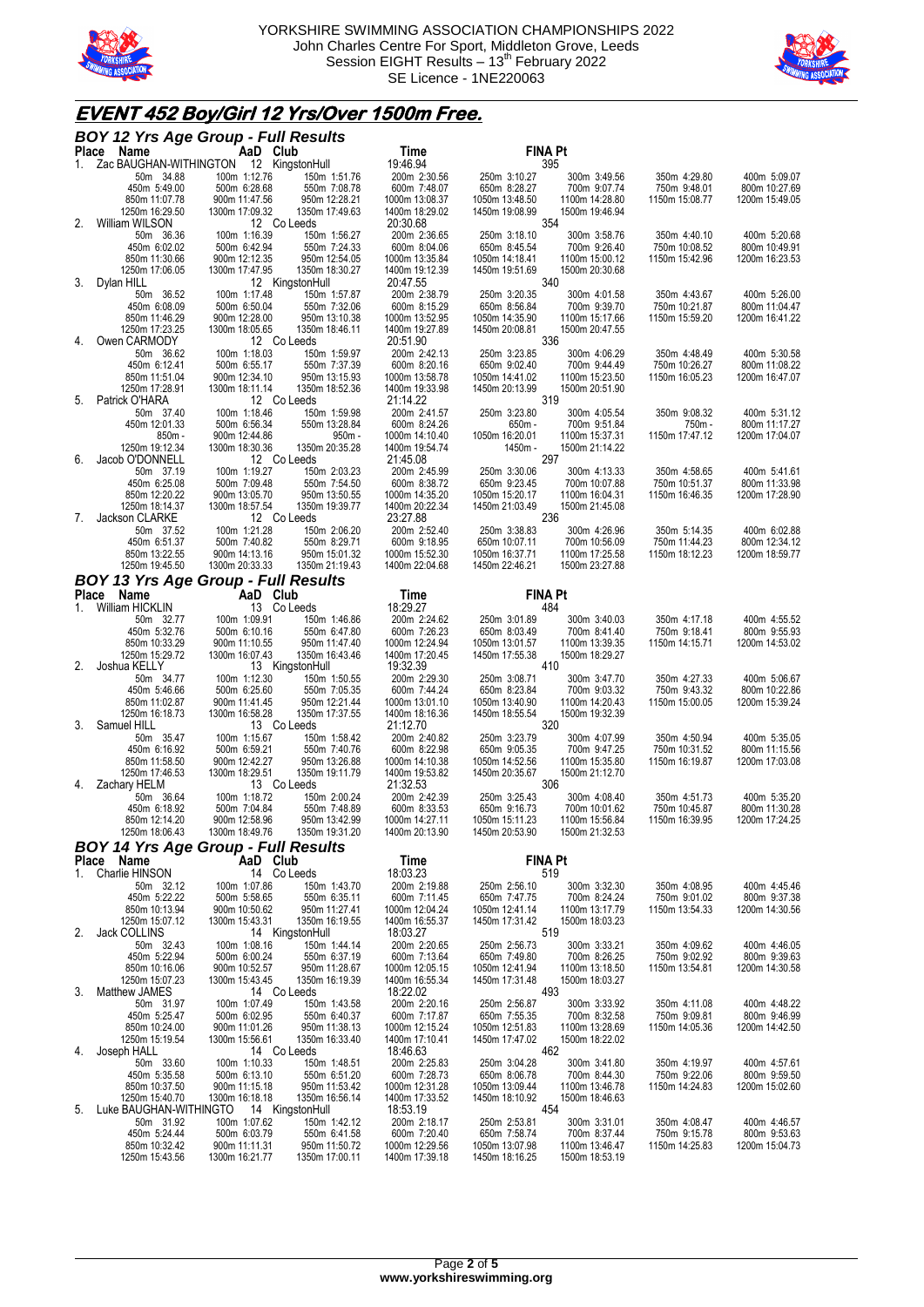



|    | <b>BOY 15 Yrs Age Group - Full Results</b><br>Place Name | AaD Club                        |                                   | Time                             | <b>FINA Pt</b>                   |                                  |                                |                                |
|----|----------------------------------------------------------|---------------------------------|-----------------------------------|----------------------------------|----------------------------------|----------------------------------|--------------------------------|--------------------------------|
|    | 1. Kourosh KHODAKHAH                                     | 15 Co Leeds                     |                                   | 17:07.60                         |                                  | 608                              |                                |                                |
|    | 50m 29.98                                                | 100m 1:03.16                    | 150m 1:36.74                      | 200m 2:10.71                     | 250m 2:44.84                     | 300m 3:19.26                     | 350m 3:53.38                   | 400m 4:28.15                   |
|    | 450m 5:02.37                                             | 500m 5:37.37                    | 550m 6:11.72                      | 600m 6:46.98                     | 650m 7:21.34                     | 700m 7:56.54                     | 750m 8:31.19                   | 800m 9:06.22                   |
|    | 850m 9:40.89<br>1250m 14:19.05                           | 900m 10:16.19<br>1300m 14:53.47 | 950m 10:51.05<br>1350m 15:27.65   | 1000m 11:26.09<br>1400m 16:01.83 | 1050m 12:00.56<br>1450m 16:35.33 | 1100m 12:35.71<br>1500m 17:07.60 | 1150m 13:10.01                 | 1200m 13:44.81                 |
| 2. | George BROOKS                                            |                                 | 15 Co Leeds                       | 17:51.81                         |                                  | 536                              |                                |                                |
|    | 50m 30.72                                                | 100m 1:04.94                    | 150m 1:39.58                      | 200m 2:15.15                     | 250m 2:50.23                     | 300m 3:26.08                     | 350m 4:01.76                   | 400m 4:37.89                   |
|    | 450m 5:13.71<br>850m 10:02.71                            | 500m 5:49.72<br>900m 10:39.10   | 550m 6:25.56<br>950m 11:15.07     | 600m 7:01.87<br>1000m 11:51.52   | 650m 7:37.92<br>1050m 12:27.53   | 700m 8:14.51<br>1100m 13:03.98   | 750m 8:50.47<br>1150m 13:40.31 | 800m 9:26.57<br>1200m 14:16.86 |
|    | 1250m 14:53.41                                           | 1300m 15:30.32                  | 1350m 16:06.63                    | 1400m 16:15.39                   | 1450m 17:19.01                   | 1500m 17:51.81                   |                                |                                |
| 3. | <b>Jack FINNIE</b>                                       |                                 | 15 Rotherham Mo                   | 18:12.85                         |                                  | 506                              |                                |                                |
|    | 50m 30.42                                                | 100m 1:04.28                    | 150m 1:38.71                      | 200m 2:13.68                     | 250m 2:48.93                     | 300m 3:24.66                     | 350m 4:00.53                   | 400m 4:36.90                   |
|    | 450m 5:13.06<br>850m 10:07.76                            | 500m 5:49.67<br>900m 10:45.13   | 550m 6:25.87<br>950m 11:22.50     | 600m 7:02.99<br>1000m 12:00.03   | 650m 7:39.52<br>1050m 12:37.15   | 700m 8:16.57<br>1100m 13:14.87   | 750m 8:53.27<br>1150m 13:52.13 | 800m 9:30.93<br>1200m 14:30.16 |
|    | 1250m 15:07.61                                           | 1300m 15:45.30                  | 1350m 16:22.43                    | 1400m 16:59.75                   | 1450m 17:36.66                   | 1500m 18:12.85                   |                                |                                |
| 4. | Joshua MCCOLLIN                                          |                                 | 15 KingstonHull                   | 19:02.55                         |                                  | 443                              |                                |                                |
|    | 50m 32.72<br>450m 5:36.03                                | 100m 1:10.27<br>500m 6:15.08    | 150m 1:47.25<br>550m 6:52.95      | 200m 2:26.01<br>600m 7:31.46     | 250m 3:03.97<br>650m 8:10.03     | 300m 3:42.60<br>700m 8:49.27     | 350m 4:20.05<br>750m 9:27.41   | 400m 4:58.55<br>800m 10:06.53  |
|    | 850m 10:44.96                                            | 900m 11:24.14                   | 950m 12:02.23                     | 1000m 12:41.75                   | 1050m 13:19.66                   | 1100m 13:58.56                   | 1150m 14:36.91                 | 1200m 15:16.29                 |
|    | 1250m 15:54.74                                           | 1300m 16:33.50                  | 1350m 17:11.87                    | 1400m 17:50.42                   | 1450m 18:27.01                   | 1500m 19:02.55                   |                                |                                |
|    | <b>BOY 16 Yrs Age Group - Full Results</b>               |                                 |                                   |                                  |                                  |                                  |                                |                                |
|    | Place<br>Name                                            | AaD Club                        |                                   | Time                             | <b>FINA Pt</b>                   |                                  |                                |                                |
| 1. | Thomas WILKINSON<br>50m 29.56                            | 100m 1:02.32                    | 16 Co Sheffield<br>150m 1:35.90   | 16:57.17<br>200m 2:09.82         | 250m 2:43.85                     | 627<br>300m 3:18.13              | 350m 3:52.05                   | 400m 4:26.45                   |
|    | 450m 5:00.54                                             | 500m 5:34.86                    | 550m 6:08.97                      | 600m 6:43.21                     | 650m 7:17.13                     | 700m 7:51.55                     | 750m 8:25.57                   | 800m 8:59.86                   |
|    | 850m 9:33.71                                             | 900m 10:08.16                   | 950m 10:42.33                     | 1000m 11:16.69                   | 1050m 11:50.89                   | 1100m 12:25.25                   | 1150m 12:59.14                 | 1200m 13:33.51                 |
| 2. | 1250m 14:07.70<br>Joseph MOMENT                          | 1300m 14:42.06                  | 1350m 15:16.10<br>16 KingstonHull | 1400m 15:50.46<br>17:01.83       | 1450m 16:24.09                   | 1500m 16:57.17<br>619            |                                |                                |
|    | 50m 29.36                                                | 100m 1:02.18                    | 150m 1:35.78                      | 200m 2:09.88                     | 250m 2:43.65                     | 300m 3:18.08                     | 350m 3:51.97                   | 400m 4:26.33                   |
|    | 450m 5:00.36                                             | 500m 5:34.87                    | 550m 6:09.00                      | 600m 6:43.57                     | 650m 7:17.43                     | 700m 7:51.76                     | 750m 8:25.84                   | 800m 9:00.29                   |
|    | 850m 9:34.37                                             | 900m 10:08.64                   | 950m 10:42.84                     | 1000m 11:17.27                   | 1050m 11:51.52<br>1450m 16:28.66 | 1100m 12:26.19<br>1500m 17:01.83 | 1150m 13:00.44                 | 1200m 13:35.42                 |
| 3. | 1250m 14:09.79<br>James PLANT                            | 1300m 14:45.02                  | 1350m 15:19.49<br>16 Bo Kirklees  | 1400m 15:54.86<br>17:11.68       |                                  | 601                              |                                |                                |
|    | 50m 29.53                                                | 100m 1:02.73                    | 150m 1:37.05                      | 200m 2:10.92                     | 250m 2:45.65                     | 300m 3:19.78                     | 350m 3:54.49                   | 400m 4:28.75                   |
|    | 450m 5:04.14                                             | 500m 5:38.36                    | 550m 6:13.29                      | 600m 6:47.85                     | 650m 7:22.85                     | 700m 7:57.10                     | 750m 8:31.98                   | 800m 9:06.32                   |
|    | 850m 9:41.19<br>1250m 14:19.27                           | 900m 10:16.14<br>1300m 14:53.82 | 950m 10:51.10<br>1350m 15:29.27   | 1000m 11:25.35<br>1400m 16:03.66 | 1050m 12:00.72<br>1450m 16:38.57 | 1100m 12:34.74<br>1500m 17:11.68 | 1150m 13:09.81                 | 1200m 13:44.20                 |
| 4. | <b>Billy GREENACRE</b>                                   |                                 | 16 KingstonHull                   | 18:12.22                         |                                  | 507                              |                                |                                |
|    | 50m 30.94                                                | 100m 1:05.29                    | 150m 1:40.16                      | 200m 2:15.86                     | 250m 2:51.45                     | 300m 3:27.37                     | 350m 4:03.40                   | 400m 4:39.83                   |
|    | 450m 5:16.17<br>850m 10:10.01                            | 500m 5:52.64<br>900m 10:46.87   | 550m 6:29.36<br>950m 11:23.83     | 600m 7:06.19<br>1000m 12:00.92   | 650m 7:42.80<br>1050m 12:37.92   | 700m 8:19.80<br>1100m 13:15.24   | 750m 8:56.61<br>1150m 13:52.65 | 800m 9:33.30<br>1200m 14:30.10 |
|    |                                                          |                                 |                                   |                                  |                                  |                                  |                                |                                |
|    |                                                          |                                 |                                   |                                  |                                  |                                  |                                |                                |
| 5. | 1250m 15:07.58<br>Jad IDRIS                              | 1300m 15:45.09                  | 1350m 16:22.40<br>16 Co Leeds     | 1400m 16:59.47<br>18:21.92       | 1450m 17:36.32                   | 1500m 18:12.22<br>493            |                                |                                |
|    | 50m 32.50                                                | 100m 1:07.87                    | 150m 1:44.23                      | 200m 2:20.78                     | 250m 2:56.99                     | 300m 3:33.78                     | 350m 4:10.43                   | 400m 4:47.06                   |
|    | 450m 5:23.87                                             | 500m 6:00.82                    | 550m 6:37.96                      | 600m 7:15.12                     | 650m 7:52.19                     | 700m 8:29.30                     | 750m 9:06.63                   |                                |
|    | 850m 10:21.37<br>1250m 15:19.32                          | 900m 10:58.59<br>1300m 15:57.03 | 950m 11:35.59<br>1350m 16:34.18   | 1000m 12:12.82<br>1400m 17:11.04 | 1050m 12:49.79<br>1450m 17:47.39 | 1100m 13:27.12<br>1500m 18:21.92 | 1150m 14:04.39                 | 1200m 14:41.86                 |
|    | <b>BOY 17 Yrs/Over Age Group - Full Results</b>          |                                 |                                   |                                  |                                  |                                  |                                |                                |
|    | <b>Place</b><br>Name                                     | AaD Club                        |                                   | Time                             | <b>FINA Pt</b>                   |                                  |                                | 800m 9:43.88                   |
| 1. | Matthew WOODHALL                                         |                                 | 18 Co Sheffield                   | 16:25.61                         |                                  | 690                              |                                |                                |
|    | 50m 29.34<br>450m 4:52.03                                | 100m 1:01.63<br>500m 5:25.25    | 150m 1:34.19                      | 200m 2:07.05                     | 250m 2:39.81<br>650m 7:03.69     | 300m 3:12.95<br>700m 7:36.79     | 350m 3:45.92<br>750m 8:09.81   | 400m 4:19.11<br>800m 8:42.88   |
|    | 850m 9:16.07                                             | 900m 9:49.18                    | 550m 5:57.82<br>950m 10:22.31     | 600m 6:30.81<br>1000m 10:55.56   | 1050m 11:28.34                   | 1100m 12:01.65                   | 1150m 12:34.80                 | 1200m 13:08.06                 |
|    | 1250m 13:41.38                                           | 1300m 14:14.71                  | 1350m 14:47.66                    | 1400m 15:20.69                   | 1450m 15:53.50                   | 1500m 16:25.61                   |                                |                                |
|    | 2. Luke BOOTH                                            |                                 | 17 Rotherham Mo                   | 16:48.14                         |                                  | 644                              |                                |                                |
|    | 50m 29.84<br>450m 4:58.20                                | 100m 1:03.20<br>500m 5:32.26    | 150m 1:36.20<br>550m 6:05.77      | 200m 2:10.09<br>600m 6:40.22     | 250m 2:43.35<br>650m 7:13.76     | 300m 3:17.55<br>700m 7:48.16     | 350m 3:51.06<br>750m 8:21.77   | 400m 4:25.18<br>800m 8:56.04   |
|    | 850m 9:29.57                                             | 900m 10:04.05                   | 950m 10:37.62                     | 1000m 11:11.92                   | 1050m 11:45.67                   | 1100m 12:20.01                   | 1150m 12:53.38                 | 1200m 13:27.08                 |
|    | 1250m 14:01.01                                           | 1300m 14:34.96                  | 1350m 15:08.69                    | 1400m 15:42.76<br>17:05.98       | 1450m 16:16.00                   | 1500m 16:48.14                   |                                |                                |
| 3. | Charlie BROOME<br>50m 29.36                              | 100m 1:02.40                    | 18 Co Leeds<br>150m 1:36.64       | 200m 2:10.82                     | 250m 2:44.88                     | 611<br>300m 3:18.92              | 350m 3:52.83                   | 400m 4:26.75                   |
|    | 450m 5:00.76                                             | 500m 5:34.87                    | 550m 6:09.62                      | 600m 6:43.81                     | 650m 7:18.33                     | 700m 7:52.63                     | 750m 8:27.37                   | 800m 9:02.03                   |
|    | 850m 9:37.13                                             | 900m 10:12.31                   | 950m 10:46.94                     | 1000m 11:21.53                   | 1050m 11:56.41                   | 1100m 12:31.14                   | 1150m 13:06.11                 | 1200m 13:40.72                 |
| 4. | 1250m 14:15.11<br><b>Connor THORPE</b>                   | 1300m 14:49.74                  | 1350m 15:24.30<br>17 Co Sheffield | 1400m 15:58.98<br>17:21.16       | 1450m 16:32.89                   | 1500m 17:05.98<br>585            |                                |                                |
|    | 50m 29.84                                                | 100m 1:03.42                    | 150m 1:38.04                      | 200m 2:12.36                     | 250m 2:47.54                     | 300m 3:22.13                     | 350m 3:56.87                   | 400m 4:31.68                   |
|    | 450m 5:06.95                                             | 500m 5:42.24                    | 550m 6:16.40                      | 600m 6:51.88                     | 650m 7:27.03                     | 700m 8:01.96                     | 750m 8:36.87                   | 800m 9:12.21                   |
|    | 850m 9:47.41                                             | 900m 10:22.38                   | 950m 10:57.79                     | 1000m 11:33.10<br>1400m 16:13.59 | 1050m 12:07.73                   | 1100m 12:42.91                   | 1150m 13:18.16                 | 1200m 13:53.42                 |
| 5. | 1250m 14:28.27<br>Rory TAYLOR                            | 1300m 15:03.55                  | 1350m 15:38.49<br>20 Leeds Uni    | 18:26.10                         | 1450m 16:48.14                   | 1500m 17:21.16<br>488            |                                |                                |
|    | 50m 29.63                                                | 100m 1:03.13                    | 150m 1:38.81                      | 200m 2:14.86                     | 250m 2:52.21                     | 300m 3:29.21                     | 350m 4:07.39                   | 400m 4:45.02                   |
|    | 450m 5:23.06                                             | 500m 6:00.36                    | 550m 6:38.31                      | 600m 7:15.57                     | 650m 7:53.36                     | 700m 8:30.67                     | 750m 9:08.65                   | 800m 9:45.88                   |
|    | 850m 10:23.24<br>1250m 15:23.76                          | 900m 11:00.29<br>1300m 16:00.70 | 950m 11:38.33<br>1350m 16:37.86   | 1000m 12:15.41<br>1400m 17:14.89 | 1050m 12:53.60<br>1450m 17:52.15 | 1100m 13:30.93<br>1500m 18:26.10 | 1150m 14:08.81                 | 1200m 14:46.31                 |
|    | <b>GIRL 12 Yrs Age Group - Full Results</b>              |                                 |                                   |                                  |                                  |                                  |                                |                                |
|    | Place Name                                               | AaD Club                        |                                   | Time                             | <b>FINA Pt</b>                   |                                  |                                |                                |
| 1. | Mei YUASA                                                |                                 | 12 Co Leeds                       | 20:25.96                         |                                  | 423                              |                                |                                |
|    | 50m 36.01<br>450m 6:01.58                                | 100m 1:15.86<br>500m 6:43.00    | 150m 1:56.01<br>550m 7:24.26      | 200m 2:36.40<br>600m 8:04.85     | 250m 3:17.47<br>650m 8:45.52     | 300m 3:58.62<br>700m 9:26.67     | 350m 4:39.50<br>750m 10:08.32  | 400m 5:20.54<br>800m 10:49.50  |
|    | 850m 11:30.38                                            | 900m 12:11.95                   | 950m 12:53.64                     | 1000m 13:35.05                   | 1050m 14:17.16                   | 1100m 14:59.04                   | 1150m 15:41.25                 | 1200m 16:22.79                 |
|    | 1250m 17:05.36                                           | 1300m 17:48.26                  | 1350m 18:30.16                    | 1400m 19:11.46                   | 1450m 19:50.18                   | 1500m 20:25.96                   |                                |                                |
| 2. | Mia TRAVIS-JONES<br>50m 36.08                            | 100m 1:17.81                    | 12 Co Leeds<br>150m 1:59.20       | 21:20.22<br>200m 2:41.91         | 250m 3:23.75                     | 371<br>300m 4:06.80              | 350m 4:48.79                   | 400m 5:32.44                   |
|    | 450m 6:15.43                                             | 500m 6:59.60                    | 550m 7:43.76                      | 600m 8:29.00                     | 650m 9:13.06                     | 700m 9:56.79                     | 750m 10:40.09                  | 800m 11:25.04                  |
|    | 850m 12:08.90<br>1250m 17:55.82                          | 900m 12:53.46<br>1300m 18:38.21 | 950m 13:36.90<br>1350m 19:19.54   | 1000m 14:22.16<br>1400m 20:02.89 | 1050m 15:04.93<br>1450m 20:41.88 | 1100m 15:48.50<br>1500m 21:20.22 | 1150m 16:30.86                 | 1200m 17:13.35                 |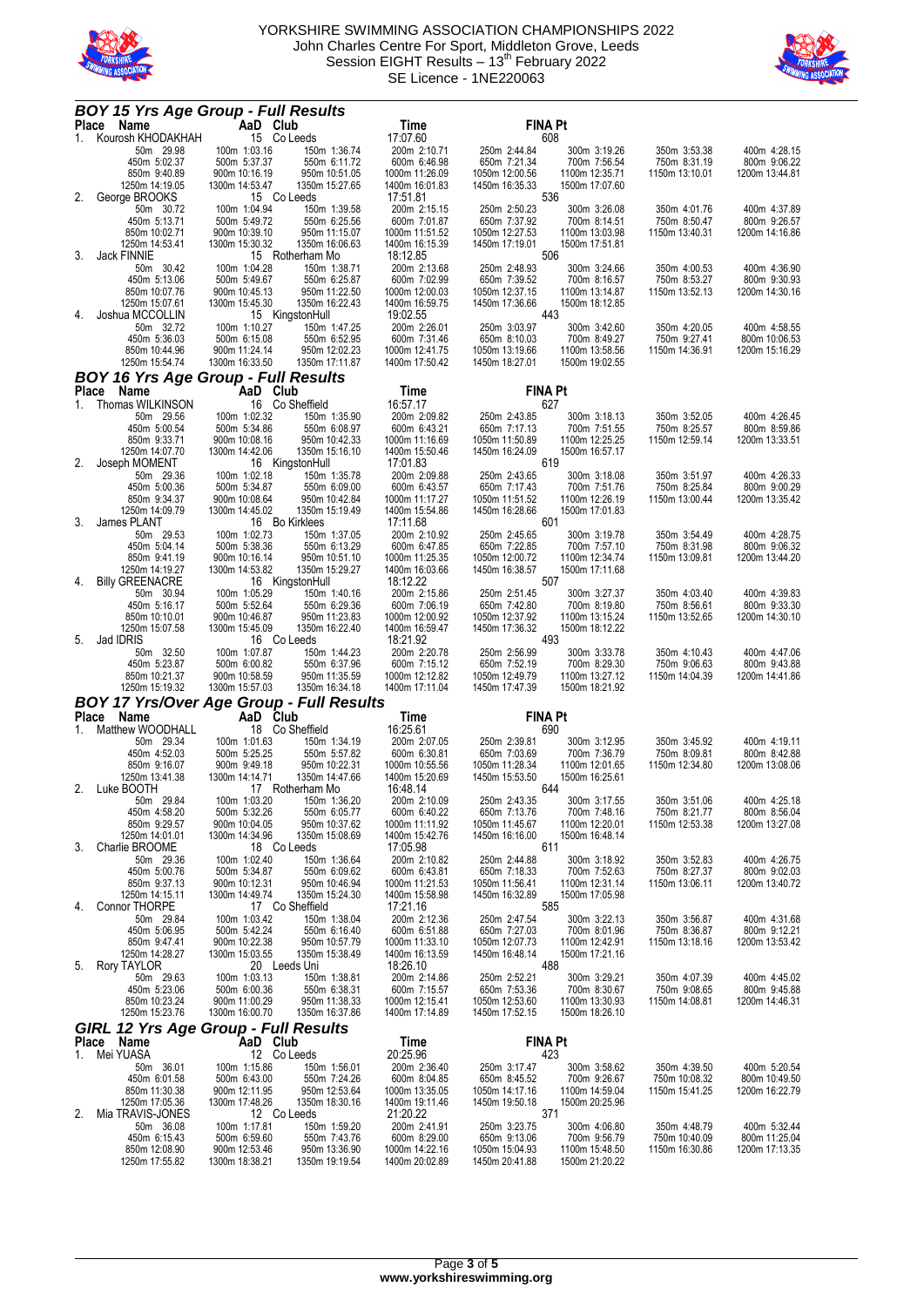



|    | <b>GIRL 13 Yrs Age Group - Full Results</b> |                                 |                                  |                                  |                                  |                                  |                                |                                 |
|----|---------------------------------------------|---------------------------------|----------------------------------|----------------------------------|----------------------------------|----------------------------------|--------------------------------|---------------------------------|
|    | Place Name<br>1. Millie THRELFALL           | AaD Club<br>ALL 13 Cole         |                                  | Time                             | <b>FINA Pt</b>                   |                                  |                                |                                 |
|    | 50m 33.45                                   | 13 Co Leeds<br>100m 1:10.88     | 150m 1:48.20                     | 18:32.31<br>200m 2:25.71         | 250m 3:03.13                     | 566<br>300m 3:40.70              | 350m 4:18.09                   | 400m 4:55.66                    |
|    | 450m 5:33.34                                | 500m 6:11.03                    | 550m 6:48.41                     | 600m 7:26.07                     | 650m 8:03.29                     | 700m 8:40.86                     | 750m 9:17.95                   | 800m 9:55.56                    |
|    | 850m 10:32.77                               | 900m 11:10.30                   | 950m 11:47.32                    | 1000m 12:24.73                   | 1050m 13:01.89                   | 1100m 13:39.31                   | 1150m 14:16.19                 | 1200m 14:53.51                  |
| 2. | 1250m 15:30.38<br>Valeria PINERA-LEVITA     | 1300m 16:07.78<br>13 Co Leeds   | 1350m 16:44.63                   | 1400m 17:21.67<br>19:03.15       | 1450m 17:57.89                   | 1500m 18:32.31<br>522            |                                |                                 |
|    | 50m 32.74                                   | 100m 1:09.52                    | 150m 1:47.14                     | 200m 2:25.04                     | 250m 3:02.92                     | 300m 3:41.28                     | 350m 4:19.11                   | 400m 4:57.49                    |
|    | 450m 5:35.55                                | 500m 6:13.82                    | 550m 6:52.05                     | 600m 7:30.63                     | 650m 8:08.75                     | 700m 8:47.02                     | 750m 9:25.18                   | 800m 10:03.41                   |
|    | 850m 10:42.06                               | 900m 11:21.10                   | 950m 11:59.62                    | 1000m 12:38.19                   | 1050m 13:16.97                   | 1100m 13:56.17                   | 1150m 14:35.48                 | 1200m 15:14.51                  |
| 3. | 1250m 15:53.54<br>Cazia MARTIN              | 1300m 16:33.08                  | 1350m 17:11.96<br>13 Donc Dartes | 1400m 17:50.50<br>19:12.84       | 1450m 18:27.78                   | 1500m 19:03.15<br>509            |                                |                                 |
|    | 50m 33.60                                   | 100m 1:11.16                    | 150m 1:48.92                     | 200m 2:27.38                     | 250m 3:05.20                     | 300m 3:44.23                     | 350m 4:22.35                   | 400m 5:01.15                    |
|    | 450m 5:39.71                                | 500m 6:18.78                    | 550m 6:57.24                     | 600m 7:36.13                     | 650m 8:14.52                     | 700m 8:53.18                     | 750m 9:32.29                   | 800m 10:11.59                   |
|    | 850m 10:50.39                               | 900m 11:29.48                   | 950m 12:08.61                    | 1000m 12:48.40                   | 1050m 13:27.44                   | 1100m 14:07.07                   | 1150m 14:45.66                 | 1200m 15:25.15                  |
| 4. | 1250m 16:03.94<br>Elizabeth DIXON           | 1300m 16:43.37<br>13 Co Leeds   | 1350m 17:22.01                   | 1400m 18:00.40<br>19:31.90       | 1450m 18:36.87                   | 1500m 19:12.84<br>484            |                                |                                 |
|    | 50m 33.89                                   | 100m 1:11.38                    | 150m 1:49.72                     | 200m 2:28.53                     | 250m 3:06.99                     | 300m 3:45.65                     | 350m 4:24.03                   | 400m 5:03.02                    |
|    | 450m 5:41.52                                | 500m 6:20.56                    | 550m 6:59.33                     | 600m 7:38.59                     | 650m 8:17.82                     | 700m 8:57.20                     | 750m 9:36.36                   | 800m 10:15.83                   |
|    | 850m 10:55.56                               | 900m 11:35.22                   | 950m 12:14.67                    | 1000m 12:54.33                   | 1050m 13:33.74                   | 1100m 14:13.97                   | 1150m 14:53.55                 | 1200m 15:33.64                  |
| 5. | 1250m 16:13.52<br>Hazel BLAIN               | 1300m 16:53.96<br>13 Co Leeds   | 1350m 17:34.15                   | 1400m 18:14.44<br>19:49.76       | 1450m 18:53.87                   | 1500m 19:31.90<br>463            |                                |                                 |
|    | 50m 33.95                                   | 100m 1:11.60                    | 150m 1:49.68                     | 200m 2:28.89                     | 250m 3:07.19                     | 300m 3:46.74                     | 350m 4:25.83                   | 400m 5:05.38                    |
|    | 450m 5:44.65                                | 500m 6:24.70                    | 550m 7:04.04                     | 600m 7:43.95                     | 650m 8:23.22                     | 700m 9:03.42                     | 750m 9:42.88                   | 800m 10:23.16                   |
|    | 850m 11:02.74                               | 900m 11:43.14                   | 950m 12:22.95                    | 1000m 13:03.80                   | 1050m 13:43.92                   | 1100m 14:25.04                   | 1150m 15:05.68                 | 1200m 15:46.44                  |
|    | 1250m 16:26.47                              | 1300m 17:07.37                  | 1350m 17:48.17                   | 1400m 18:29.02                   | 1450m 19:09.33                   | 1500m 19:49.76                   |                                |                                 |
|    | <b>GIRL 14 Yrs Age Group - Full Results</b> |                                 |                                  |                                  |                                  |                                  |                                |                                 |
|    | Place<br>Name<br>1. Hollie WILSON           | AaD Club<br>14 Co Leeds         |                                  | Time<br>18:01.21                 | <b>FINA Pt</b>                   | 617                              |                                |                                 |
|    | 50m 32.25                                   | 100m 1:07.89                    | 150m 1:44.10                     | 200m 2:20.36                     | 250m 2:56.37                     | 300m 3:32.41                     | 350m 4:08.87                   | 400m 4:45.38                    |
|    | 450m 5:22.31                                | 500m 5:58.94                    | 550m 6:35.59                     | 600m 7:12.42                     | 650m 7:49.42                     | 700m 8:26.91                     | 750m 9:04.25                   | 800m 9:43.39                    |
|    | 850m 10:21.18<br>1250m 15:09.51             | 900m 10:57.74<br>1300m 15:44.59 | 950m 11:34.24<br>1350m 16:19.34  | 1000m 12:10.17<br>1400m 16:53.88 | 1050m 12:46.61<br>1450m 17:28.08 | 1100m 13:22.77<br>1500m 18:01.21 | 1150m 13:58.23                 | 1200m 14:33.86                  |
| 2. | Lauren LILLEY                               | 14 Co Leeds                     |                                  | 18:41.42                         |                                  | 553                              |                                |                                 |
|    | 50m 33.19                                   | 100m 1:10.08                    | 150m 1:47.35                     | 200m 2:25.09                     | 250m 3:02.02                     | 300m 3:39.79                     | 350m 4:16.85                   | 400m 4:54.81                    |
|    | 450m 5:32.31                                | 500m 6:10.12                    | 550m 6:48.08                     | 600m 7:25.75                     | 650m 8:03.40                     | 700m 8:41.75                     | 750m 9:19.27                   | 800m 9:57.20                    |
|    | 850m 10:34.55<br>1250m 15:36.62             | 900m 11:12.40<br>1300m 16:14.78 | 950m 11:49.67<br>1350m 16:52.61  | 1000m 12:28.07<br>1400m 17:30.66 | 1050m 13:05.27<br>1450m 18:07.53 | 1100m 13:43.25<br>1500m 18:41.42 | 1150m 14:20.83                 | 1200m 14:58.83                  |
| 3. | Charlotte MORETON                           | 14 Co Leeds                     |                                  | 18:51.19                         |                                  | 538                              |                                |                                 |
|    | 50m 31.67                                   | 100m 1:06.47                    | 150m 1:42.74                     | 200m 2:19.19                     | 250m 2:56.14                     | 300m 3:33.10                     | 350m 4:10.82                   | 400m 4:48.51                    |
|    | 450m 5:26.32                                | 500m 6:04.21                    | 550m 6:42.71                     | 600m 7:20.74                     | 650m 7:58.94                     | 700m 8:36.74                     | 750m 9:15.37                   | 800m 9:53.86                    |
|    | 850m 10:32.55<br>1250m 15:41.08             | 900m 11:10.91<br>1300m 16:19.70 | 950m 11:49.58<br>1350m 16:57.86  | 1000m 12:28.09<br>1400m 17:36.15 | 1050m 13:06.66<br>1450m 18:14.32 | 1100m 13:45.45<br>1500m 18:51.19 | 1150m 14:24.33                 | 1200m 15:02.74                  |
| 4. | Hannah SMITH                                |                                 | 14 Co Wakefield                  | 19:04.50                         |                                  | 520                              |                                |                                 |
|    | 50m 33.08                                   | 100m 1:11.16                    | 150m 1:48.54                     | 200m 2:27.24                     | 250m 3:03.69                     | 300m 3:42.71                     | 350m 4:20.61                   | 400m 4:59.18                    |
|    | 450m 5:37.48                                | 500m 6:17.07                    | 550m 6:55.12                     | 600m 7:34.04                     | 650m 8:11.78                     | 700m 8:51.41                     | 750m 9:29.68                   | 800m 10:08.68                   |
|    | 850m 10:46.40<br>1250m 15:56.26             | 900m 11:25.42<br>1300m 16:36.03 | 950m 12:03.66<br>1350m 17:13.57  | 1000m 12:43.06<br>1400m 17:52.38 | 1050m 13:21.90<br>1450m 18:28.95 | 1100m 14:00.21<br>1500m 19:04.50 | 1150m 14:39.54                 | 1200m 15:18.23                  |
| 5. | Greta HIGHFIELD                             |                                 | 14 Donc Dartes                   | 19:06.61                         |                                  | 517                              |                                |                                 |
|    | 50m 32.97                                   | 100m 1:10.69                    | 150m 1:48.73                     | 200m 2:27.06                     | 250m 3:04.74                     | 300m 3:43.26                     | 350m 4:21.00                   | 400m 4:59.72                    |
|    | 450m 5:37.97                                | 500m 6:16.68                    | 550m 6:55.01                     | 600m 7:33.86                     | 650m 8:12.09                     | 700m 8:51.29                     | 750m 9:29.34                   | 800m 10:08.90                   |
|    | 850m 10:47.17<br>1250m 15:55.00             | 900m 11:26.26<br>1300m 16:34.49 | 950m 12:04.30<br>1350m 17:12.60  | 1000m 12:43.58<br>1400m 17:51.41 | 1050m 13:21.27<br>1450m 18:29.06 | 1100m 14:00.16<br>1500m 19:06.61 | 1150m 14:38.08                 | 1200m 15:17.16                  |
| 6. | Grace BURTON                                |                                 | 14 Donc Dartes                   | 19:10.71                         |                                  | 511                              |                                |                                 |
|    | 50m 34.42                                   | 100m 1:12.23                    | 150m 1:50.93                     | 200m 2:29.43                     | 250m 3:08.32                     | 300m 3:47.14                     | 350m 4:25.69                   | 400m 5:04.30                    |
|    | 450m 5:42.83                                | 500m 6:20.95<br>900m 11:30.99   | 550m 7:00.16                     | 600m 7:38.63                     | 650m 8:17.46                     | 700m 8:55.93                     | 750m 9:34.83<br>1150m 14:43.83 | 800m 10:13.53                   |
|    | 850m 10:52.12<br>1250m 16:00.69             | 1300m 16:39.49                  | 950m 12:09.53<br>1350m 17:18.75  | 1000m 12:47.95<br>1400m 17:57.13 | 1050m 13:26.36<br>1450m 18:34.74 | 1100m 14:05.34<br>1500m 19:10.71 |                                | 1200m 15:22.63                  |
| 7. | Annalise MENDOZA                            |                                 | 14 KingstonHull                  | 19:12.88                         |                                  | 508                              |                                |                                 |
|    | 50m 33.78                                   | 100m 1:10.67                    | 150m 1:48.43                     | 200m 2:26.47                     | 250m 3:05.38                     | 300m 3:44.03                     | 350m 4:23.16                   | 400m 5:01.79                    |
|    | 450m 5:40.96<br>850m 10:52.23               | 500m 6:19.86<br>900m 11:31.19   | 550m 6:59.09<br>950m 12:10.06    | 600m 7:37.85<br>1000m 12:48.75   | 650m 8:17.14<br>1050m 13:27.82   | 700m 8:55.77<br>1100m 14:06.65   | 750m 9:34.70<br>1150m 14:45.44 | 800m 10:13.29<br>1200m 15:24.14 |
|    | 1250m 16:03.33                              | 1300m 16:41.94                  | 1350m 17:20.91                   | 1400m 17:59.33                   | 1450m 18:36.39                   | 1500m 19:12.88                   |                                |                                 |
|    | <b>GIRL 15 Yrs Age Group - Full Results</b> |                                 |                                  |                                  |                                  |                                  |                                |                                 |
|    | Place Name                                  | AaD Club                        |                                  | Time                             | <b>FINA Pt</b>                   |                                  |                                |                                 |
| 1. | Evangeline STACEY                           | 15 Co Leeds                     |                                  | 18:22.10                         |                                  | 582                              |                                |                                 |
|    | 50m 32.43<br>450m 5:25.37                   | 100m 1:08.36<br>500m 6:02.66    | 150m 1:44.48<br>550m 6:40.13     | 200m 2:21.13<br>600m 7:17.58     | 250m 2:57.63<br>650m 7:55.35     | 300m 3:34.43<br>700m 8:32.90     | 350m 4:11.13<br>750m 9:09.77   | 400m 4:47.98<br>800m 9:46.70    |
|    | 850m 10:23.61                               | 900m 11:00.87                   | 950m 11:38.21                    | 1000m 12:15.40                   | 1050m 12:52.35                   | 1100m 13:29.48                   | 1150m 14:06.68                 | 1200m 14:43.64                  |
|    | 1250m 15:20.89                              | 1300m 15:58.35                  | 1350m 16:35.05                   | 1400m 17:12.13                   | 1450m 17:48.45                   | 1500m 18:22.10                   |                                |                                 |
| 2. | <b>Nell WILLIAMS</b>                        | 15 Co Leeds                     |                                  | 18:22.49<br>200m 2:23.77         |                                  | 581                              |                                | 400m 4:52.04                    |
|    | 50m 33.31<br>450m 5:29.61                   | 100m 1:09.18<br>500m 6:06.65    | 150m 1:46.72<br>550m 6:44.06     | 600m 7:20.77                     | 250m 3:01.07<br>650m 7:58.23     | 300m 3:37.80<br>700m 8:35.05     | 350m 4:15.18<br>750m 9:12.25   | 800m 9:49.07                    |
|    | 850m 10:26.62                               | 900m 11:03.27                   | 950m 11:40.48                    | 1000m 12:17.16                   | 1050m 12:54.50                   | 1100m 13:31.06                   | 1150m 14:08.48                 | 1200m 14:45.14                  |
|    | 1250m 15:22.42                              | 1300m 15:58.96                  | 1350m 16:36.04                   | 1400m 17:12.11                   | 1450m 17:48.47                   | 1500m 18:22.49                   |                                |                                 |
| 3. | Erin TANKARD                                |                                 | 15 Co Sheffield                  | 18:28.79                         |                                  | 572                              |                                |                                 |
|    | 50m 31.86<br>450m 5:25.99                   | 100m 1:07.73<br>500m 6:03.51    | 150m 1:44.08<br>550m 6:40.42     | 200m 2:21.09<br>600m 7:18.39     | 250m 2:57.62<br>650m 7:55.32     | 300m 3:34.89<br>700m 8:32.71     | 350m 4:11.57<br>750m 9:09.62   | 400m 4:49.16<br>800m 9:47.40    |
|    | 850m 10:24.41                               | 900m 11:01.85                   | 950m 11:38.78                    | 1000m 12:16.80                   | 1050m 12:53.31                   | 1100m 13:31.20                   | 1150m 14:08.86                 | 1200m 14:46.73                  |
|    | 1250m 15:23.79                              | 1300m 16:01.88                  | 1350m 16:38.75                   | 1400m 17:16.45                   | 1450m 17:52.86                   | 1500m 18:28.79                   |                                |                                 |
| 4. | Sedona REED<br>50m 33.15                    | 15 Co Leeds<br>100m 1:09.76     | 150m 1:47.24                     | 18:51.35<br>200m 2:24.78         | 250m 3:02.98                     | 538<br>300m 3:41.10              | 350m 4:19.30                   | 400m 4:57.24                    |
|    | 450m 5:35.81                                | 500m 6:13.85                    | 550m 6:52.15                     | 600m 7:30.61                     | 650m 8:09.53                     | 700m 8:47.68                     | 750m 9:26.20                   | 800m 10:04.19                   |
|    | 850m 10:42.31                               | 900m 11:20.89                   | 950m 11:58.55                    | 1000m 12:36.22                   | 1050m 13:14.22                   | 1100m 13:52.12                   | 1150m 14:29.57                 | 1200m 15:07.48                  |
|    | 1250m 15:44.81                              | 1300m 16:22.22                  | 1350m 17:00.27                   | 1400m 17:37.93                   | 1450m 18:15.38                   | 1500m 18:51.35                   |                                |                                 |